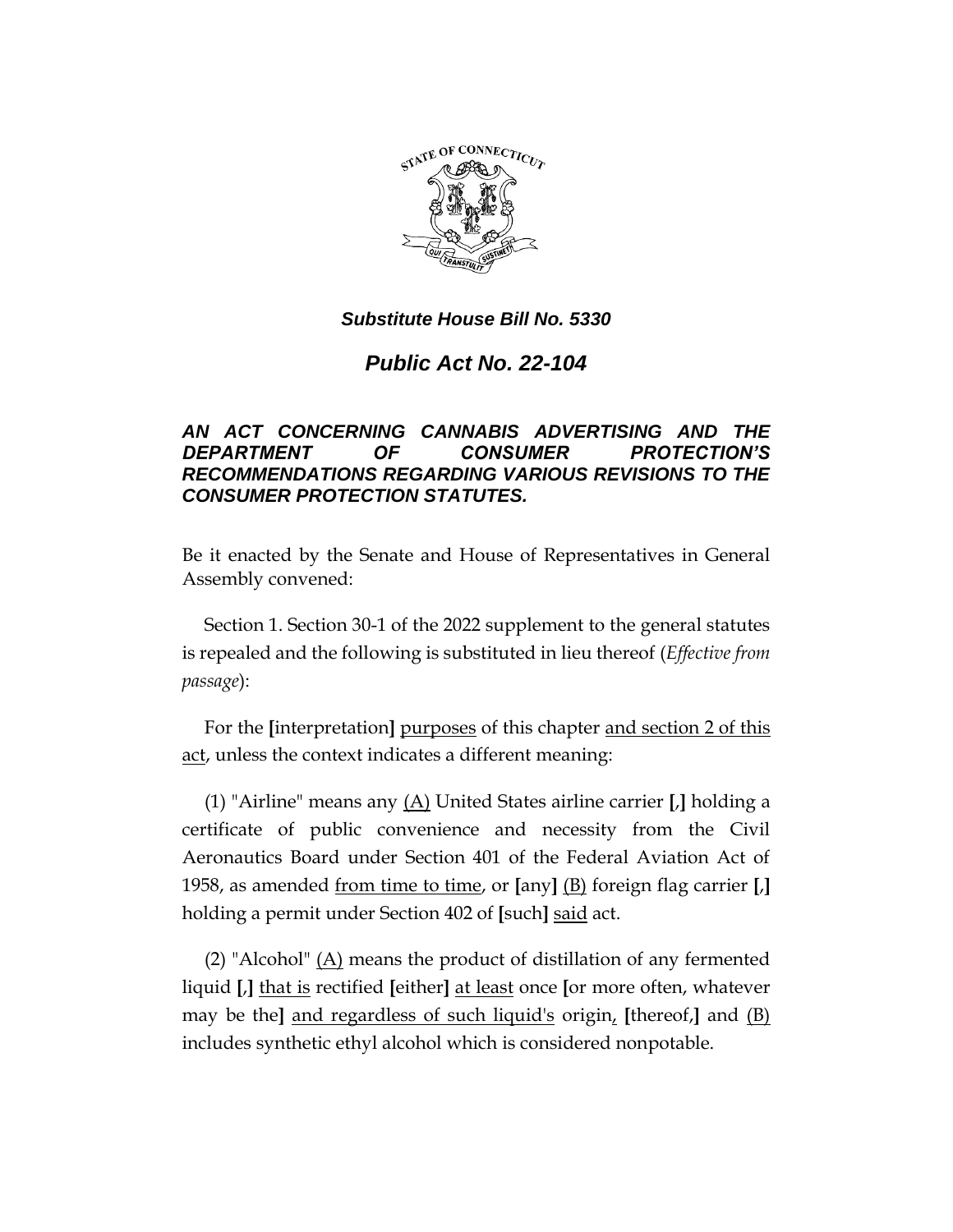(3) **[**"Alcoholic liquor" or "alcoholic beverage" includes**]** "Alcoholic beverage" and "alcoholic liquor" include the four varieties of liquor defined in subdivisions (2), (5), **[**(18)**]** (21) and **[**(19)**]** (22) of this section (alcohol, beer, spirits and wine) and every liquid or solid, patented or **[**not**]** unpatented, containing alcohol, **[**spirits, wine or**]** beer, spirits or wine and at least one-half of one per cent alcohol by volume, and capable of being consumed by a human being **[**for**]** as a beverage. **[**purposes.**]** Any liquid or solid containing more than one of the four varieties so defined **[**is considered as belonging to that**]** belongs to the variety which has the **[**higher**]** highest percentage of alcohol **[**,**]** according to the following order: Alcohol, spirits, wine and beer, except as provided in subdivision **[**(19)**]** (22) of this section. **[**The provisions of this chapter shall not apply to any liquid or solid containing less than one-half of one per cent of alcohol by volume.**]**

(4) "Backer" means, except in cases where the permittee is **[**himself**]** the proprietor, the proprietor of any business or club, incorporated or unincorporated, that is engaged in **[**the manufacture or sale of**]** manufacturing or selling alcoholic liquor **[**,**]** and in which business a permittee is associated, whether as an agent, employee **[**, agent**]** or part owner.

(5) "Beer" means any beverage obtained by the alcoholic fermentation of **[**an infusion or decoction of barley, malt and hops**]** a decoction or infusion of barley, hops and malt in drinking water.

(6) "Boat" means any vessel that is (A) operating on any waterway of this state, and (B) engaged in transporting passengers for hire to or from any port of this state.

**[**(6) (A)**]** (7) "Case price" means the price of a container made of cardboard, wood or any other material **[**,**]** and containing units of the same **[size and]** class <u>and size</u> of alcoholic liquor. **[**, and (B) a**]**  $\underline{A}$  case of alcoholic liquor, other than beer, cocktails, cordials, **[**cocktails, wines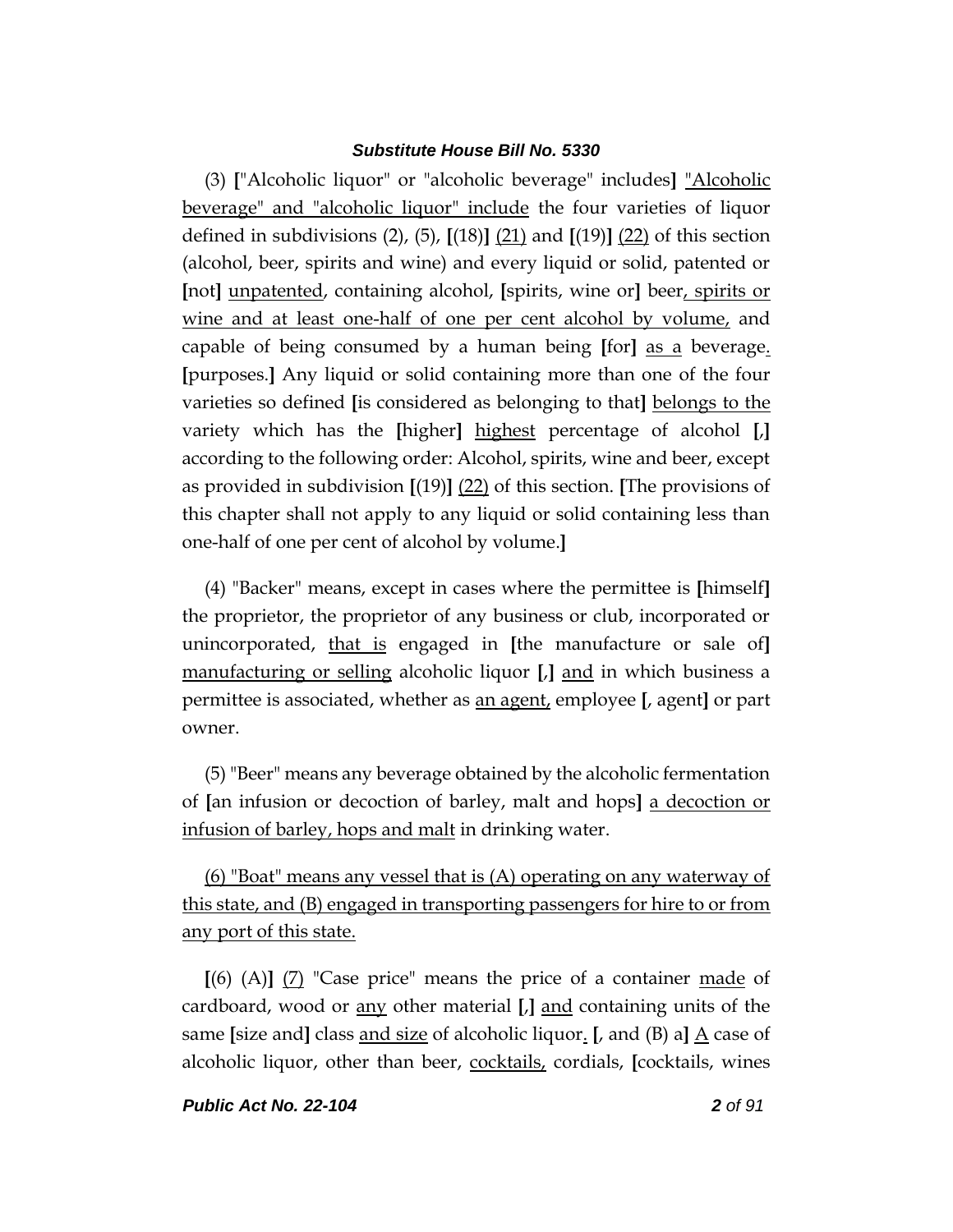and prepared mixed drinks**]** prepared mixed drinks and wines, shall be in the **[**number and**]** quantity and number, or fewer, with the permission of the Commissioner of Consumer Protection, of bottles or units **[**or bottles**]** as follows: **[**(i) Six**]** (A) Six one thousand seven hundred fifty milliliter bottles, **[**; (ii)**]** (B) six one thousand eight hundred milliliter bottles, (C) twelve seven hundred milliliter bottles, (D) twelve seven hundred twenty milliliter bottles, (E) twelve seven hundred fifty milliliter bottles, (F) twelve nine hundred milliliter bottles, (G) twelve one liter bottles, **[**; (iii) twelve seven hundred fifty milliliter bottles; (iv)**]** (H) twenty-four three hundred seventy-five milliliter bottles, **[**; (v)**]** (I) forty-eight two hundred milliliter bottles, **[**; (vi)**]** (J) sixty one hundred milliliter bottles, [; or (vii)] <u>or (K)</u> one hundred twenty fifty milliliter bottles, except a case of fifty milliliter bottles may be in a **[**number and**]** quantity and number as originally configured, packaged and sold by the manufacturer or out-of-state shipper prior to shipment **[**, provided such**]** if the number of such bottles **[**does not exceed**]** in such case is not greater than two hundred. The commissioner shall not authorize fewer quantities or numbers **[**or quantities of units or**]** of bottles or units as specified in this subdivision for any one person or entity more than eight times in any calendar year. For the purposes of this subdivision, "class" has the same meaning as **[**defined in**]** provided in 27 CFR 4.21 for wine, 27 CFR 5.22 for spirits **[**, as defined in 27 CFR 4.21 for wine, and as defined in**]** and 27 CFR 7.24 for beer.

**[**(7)**]** (8) "Charitable organization" means any nonprofit organization that (A) is organized for charitable purposes, **[**to which has been issued a ruling by**]** and (B) has received a ruling from the Internal Revenue Service classifying [it] such nonprofit organization as an exempt organization under Section  $501(c)(3)$  of the Internal Revenue Code of 1986, or any subsequent corresponding internal revenue code of the United States, as amended from time to time.

**[**(8)**]** (9) "Club" has the same meaning as provided in section 30-22aa.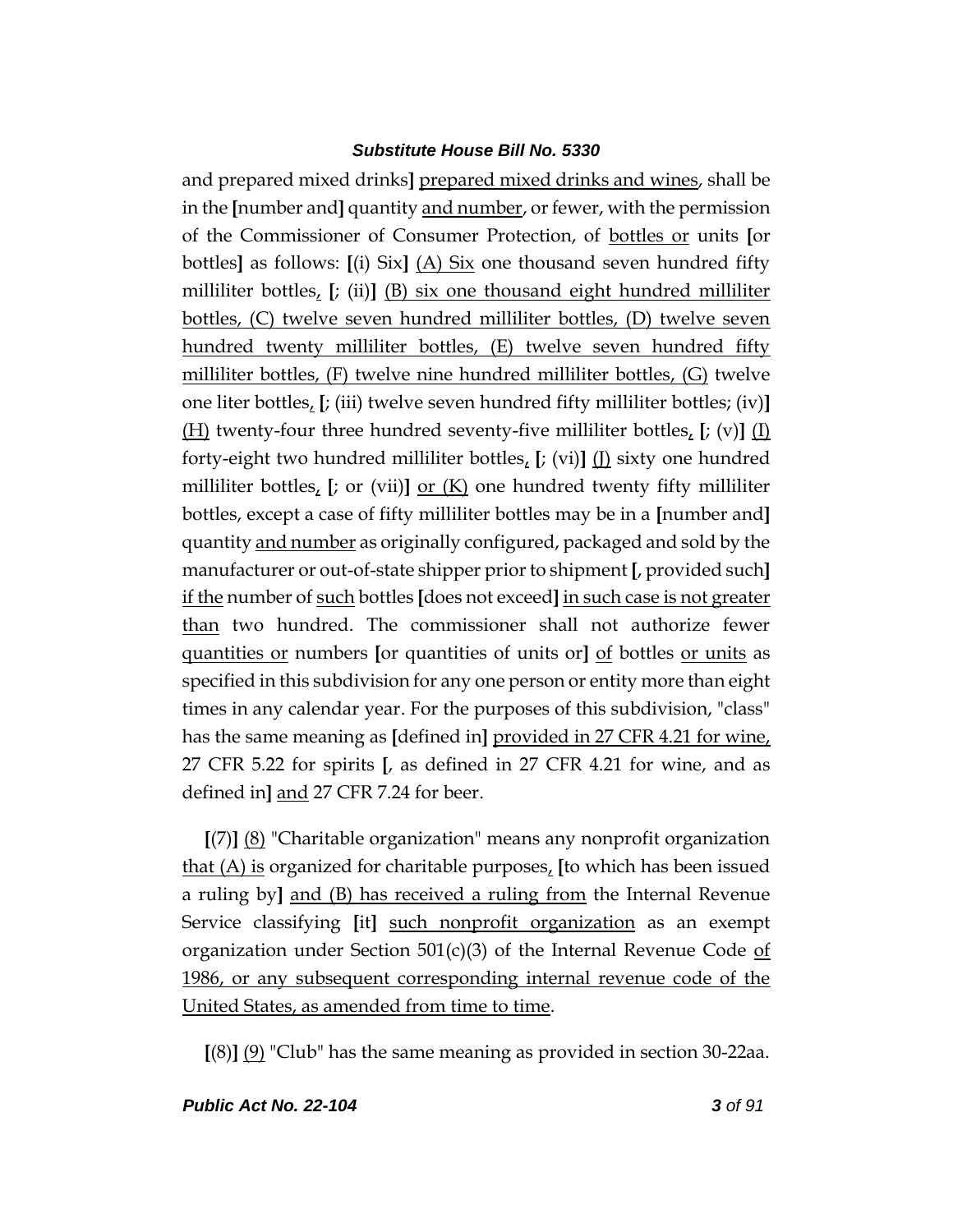**[**(9)**]** (10) "Coliseum" **[**means a coliseum, as defined**]** has the same meaning as provided in section 30-33a.

**[**(10)**]** (11) "Commission" means the Liquor Control Commission established under this chapter.

**[**(11)**]** (12) "Department" means the Department of Consumer Protection.

(13) "Dining room" means any room or rooms (A) located in premises operating under (i) a hotel permit issued under section 30-21, (ii) a restaurant permit issued under subsection (a) of section 30-22, (iii) a restaurant permit for wine and beer issued under subsection (b) of section 30-22, or (iv) a cafe permit issued under section 30-22a, as amended by this act, and (B) where meals are customarily served to any member of the public who has means of payment and a proper demeanor.

 $[(12)]$   $(14)$  "Mead" means fermented honey  $\left[\frac{1}{14}\right]$  with or without additions or adjunct ingredients, **[**or additions,**]** and (B) regardless of (i) alcohol content, **[**regardless of process, and regardless of being sparkling, carbonated**]** (ii) process, and (iii) whether such honey is carbonated, sparkling or still.

**[**(13)**]** (15) "Minor" means any person **[**under**]** who is younger than twenty-one years of age.

(16) "Nonprofit club" has the same meaning as provided in section 30-22aa.

(17) "Nonprofit public television corporation" has the same meaning as provided in section 30-37d.

**[**(14)**]** (18) (A) "Person" means **[**natural person, including partners but shall not include corporations, limited liability companies, joint stock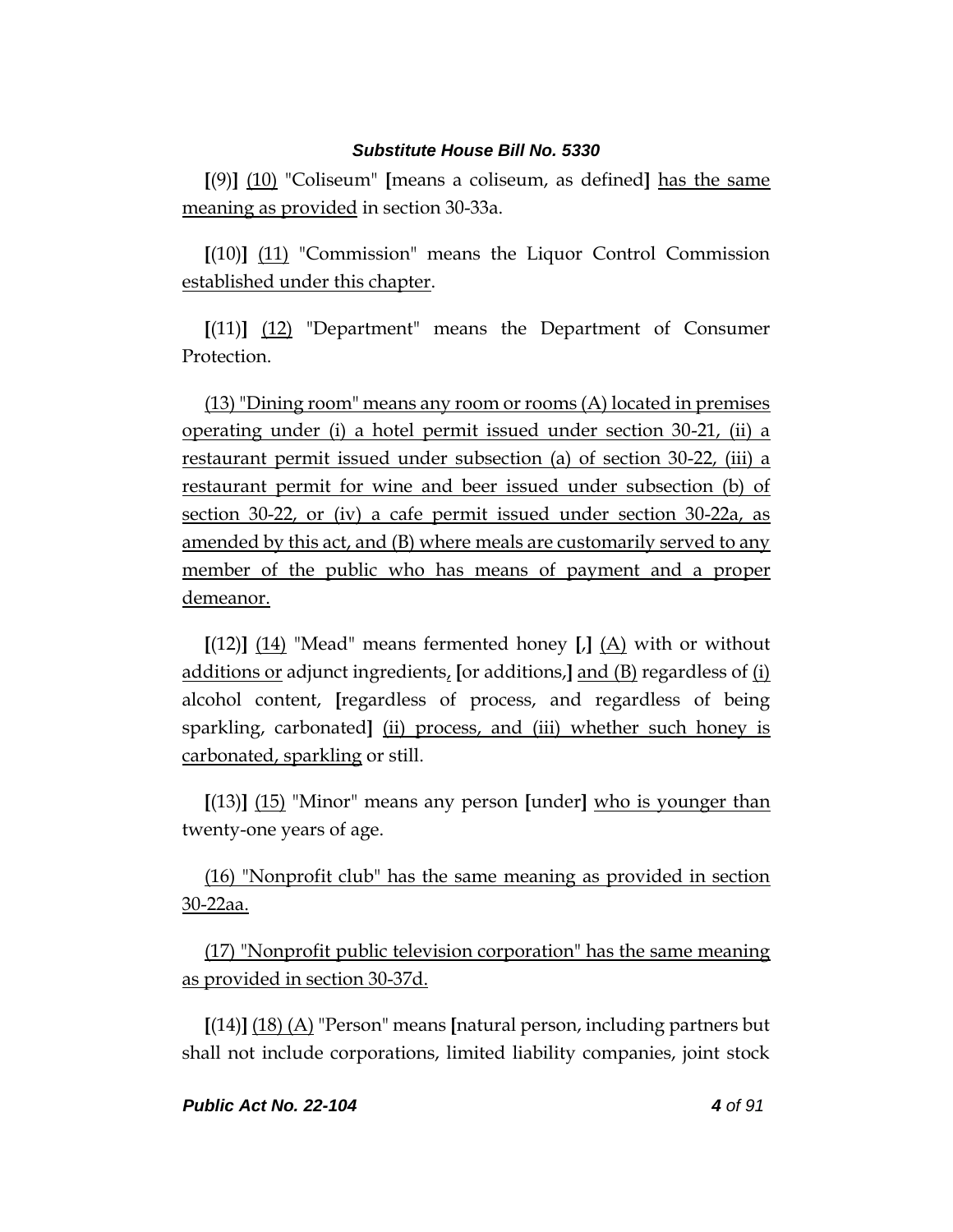companies or other associations of natural persons**]** an individual, including, but not limited to, a partner.

(B) "Person" does not include a corporation, joint stock company, limited liability company or other association of individuals.

**[**(15)**]** (19) (A) "Proprietor" includes all owners of **[**businesses or clubs, included in subdivision (4) of this section**]** a business or club, incorporated or unincorporated, that is engaged in manufacturing or selling alcoholic liquor, whether such owners are **[**individuals, partners, joint stock companies, fiduciaries**]** persons, fiduciaries, joint stock companies, stockholders of corporations or otherwise. **[**, but**]**

(B) "Proprietor" does not include **[**persons or corporations who are merely creditors of such businesses or clubs, whether as note holders, bond holders, landlords or franchisors**]** any person who, or corporation that, is merely a creditor, whether as a bond holder, franchisor, landlord or note holder, of a business or club, incorporated or unincorporated, that is engaged in manufacturing or selling alcoholic liquor.

**[**(16) "Dining room" means a room or rooms in premises operating under a hotel permit, hotel beer permit, restaurant permit, restaurant permit for beer or wine or cafe permit, where meals are customarily served, within the room or rooms, to any member of the public who has means of payment and proper demeanor.**]**

**[**(17)**]** (20) "Restaurant" **[**means a restaurant, as defined**]** has the same meaning as provided in section 30-22, as amended by this act.

**[**(18)**]** (21) "Spirits" means any beverage that contains alcohol obtained by distillation mixed with drinkable water and other substances in solution, including brandy, rum, whiskey and gin.

**[**(19)**]** (22) "Wine" means any alcoholic beverage obtained by **[**the fermentation of**]** fermenting the natural sugar content of fruits, such as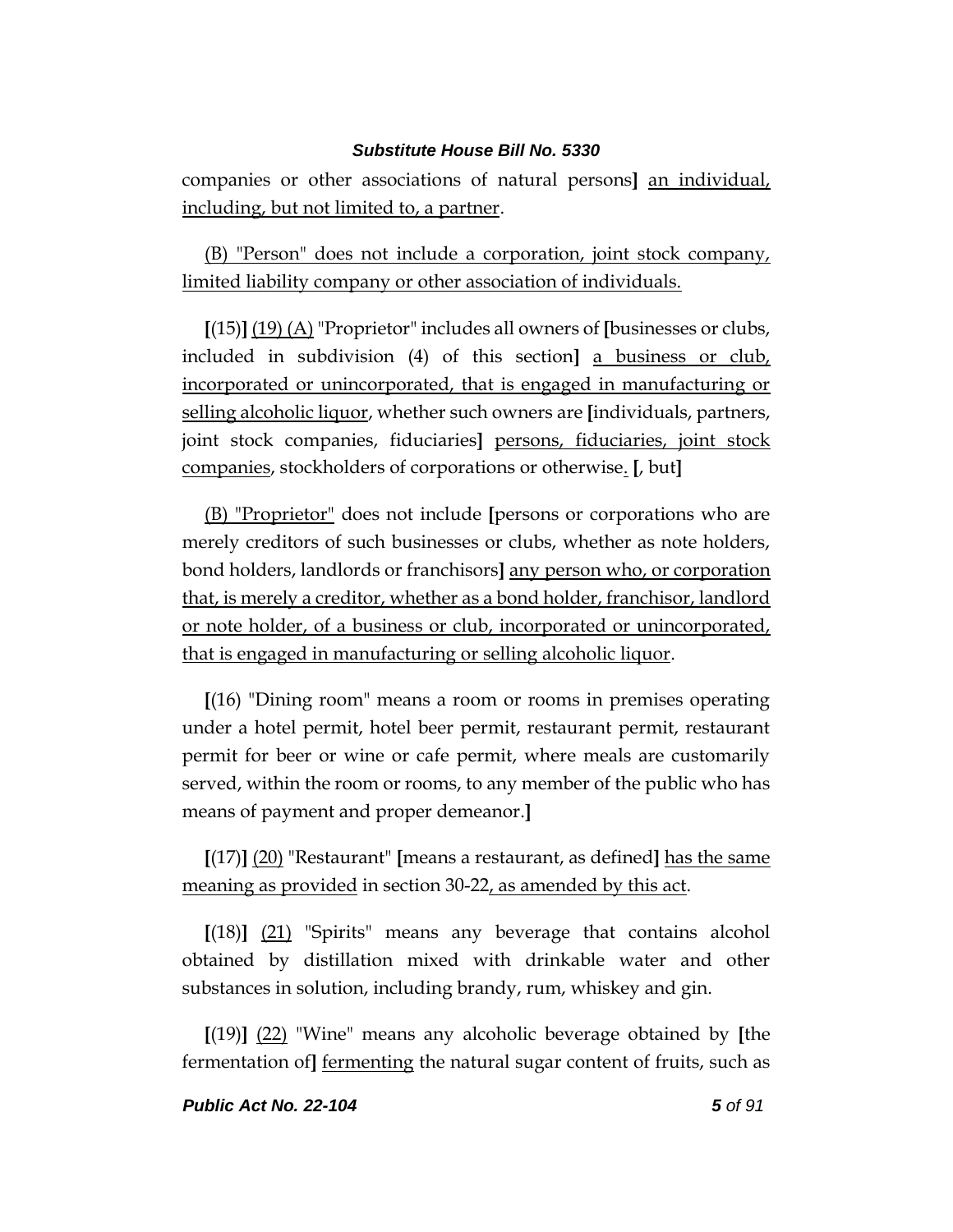apples, grapes **[**or apples**]** or other agricultural products, containing such sugar, including fortified wines such as port, sherry and champagne.

**[**(20) "Nonprofit public television corporation" means a nonprofit public television corporation, as defined in section 30-37d.

(21) "Nonprofit club" has the same meaning as provided in section 30-22aa.**]**

Sec. 2. (NEW) (*Effective from passage*) (a) For the purposes of this section:

(1) "Religious organization" means (A) any religious corporation, society or organization that is formed or recognized under chapter 598 of the general statutes, or (B) any religious organization that is eligible for an exemption under section 12-412 of the general statutes; and

(2) "Sacramental wine" means any wine that is (A) exclusively used for religious or sacramental purposes, and (B) exempt from taxation under regulations adopted by the Commissioner of Revenue Services pursuant to section 12-449 of the general statutes.

(b) A religious wine retailer permit shall allow the holder of such permit to import and sell, at retail, sacramental wine to religious organizations. Such sacramental wine shall not be consumed on the permit premises and any sale of such sacramental wine shall only take place during the hours a religious wine retailer may sell alcoholic liquor under subsection (d) of section 30-91 of the general statutes, as amended by this act. The holder of a religious wine retailer permit issued under this section shall operate at least one retail location in this state, be primarily engaged in the business of selling religious supplies that do not contain alcohol and not hold any other permit issued under chapter 545 of the general statutes. The annual fee for a religious wine retailer permit issued under this section shall be two hundred fifty dollars.

*Public Act No. 22-104 6 of 91*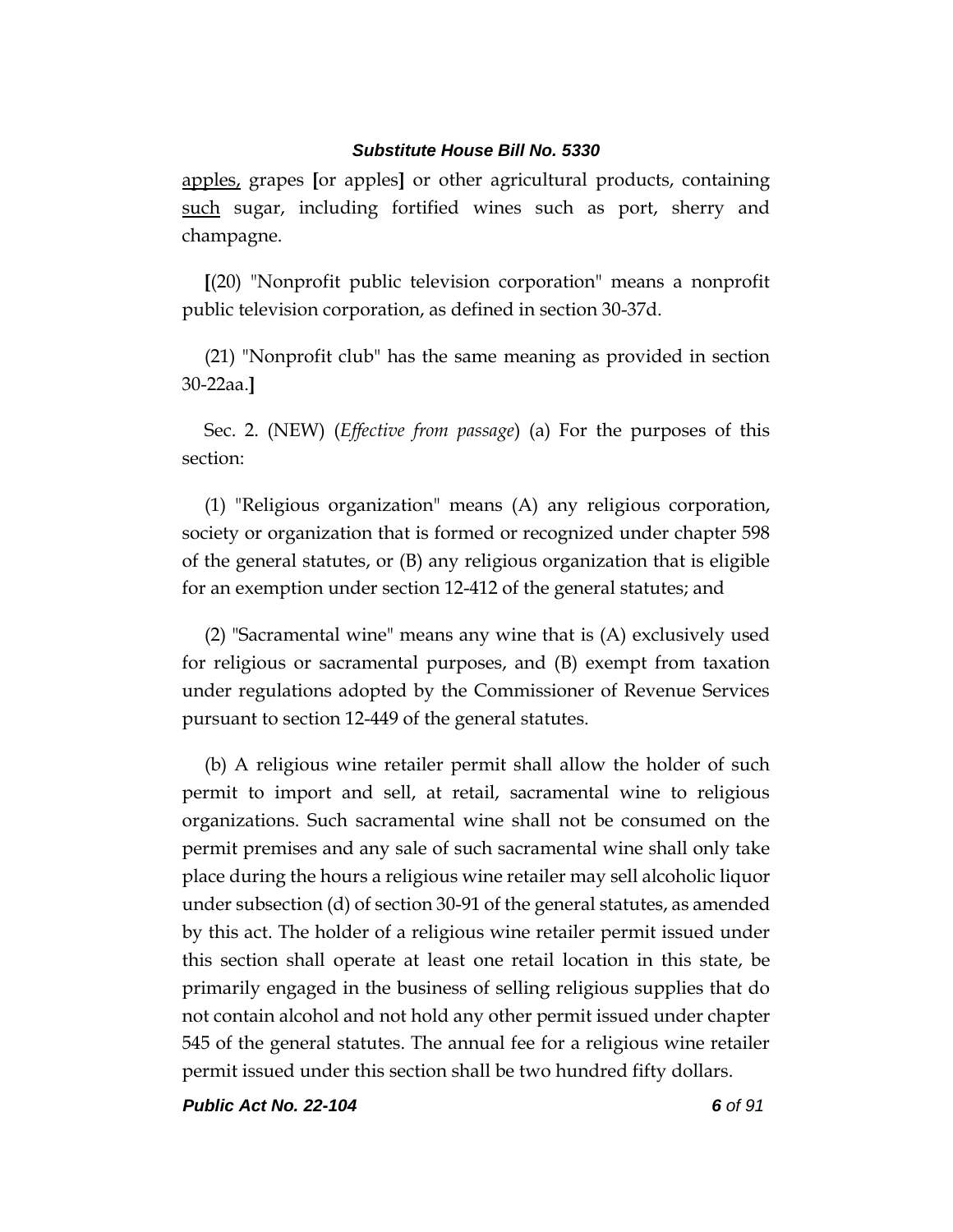(c) The holder of a religious wine retailer permit issued under this section may purchase sacramental wine directly from a manufacturer, out-of-state shipper or wholesaler. All shipments of sacramental wine to the holder of a religious wine retailer permit issued under this section shall be conspicuously labeled "for sacramental or religious purposes only". If the holder of a religious wine retailer permit issued under this section imports into this state a supply of any brand of sacramental wine directly from a manufacturer or out-of-state shipper, such brand need not comply with the provisions of sections 30-63 and 30-64 of the general statutes for such directly imported supply.

Sec. 3. Subsections (a) to (c), inclusive, of section 30-19f of the 2022 supplement to the general statutes are repealed and the following is substituted in lieu thereof (*Effective from passage*):

(a) An in-state transporter's permit for alcoholic liquor shall allow the commercial transportation of any alcoholic liquor and, with the approval of the **[**department, the sale or provision**]** Department of Consumer Protection, the provision or sale of alcoholic liquor for consumption in a boat engaged in the transportation of passengers for hire **[**and in**]** or a motor vehicle in livery service, as permitted by law. One permit shall cover all such boats **[**and**]** or vehicles that are under common control, direction, management or ownership. When applying for such approval, the owner of any such boat **[**and**]** or vehicle in which the sale or consumption of alcoholic liquor will be available shall specifically identify to the department each such boat [and] or vehicle. **[**to the department.**]** The annual fee for an in-state transporter's liquor permit shall be one thousand two hundred fifty dollars for the first boat or vehicle and **[**there shall be**]** an additional annual fee of two hundred dollars for each additional boat or vehicle.

(b) No person, corporation, **[**trust, partnership, incorporated or unincorporated association, and any**]** incorporated or unincorporated association, partnership, trust or other legal entity except **[**: (1) The**]** the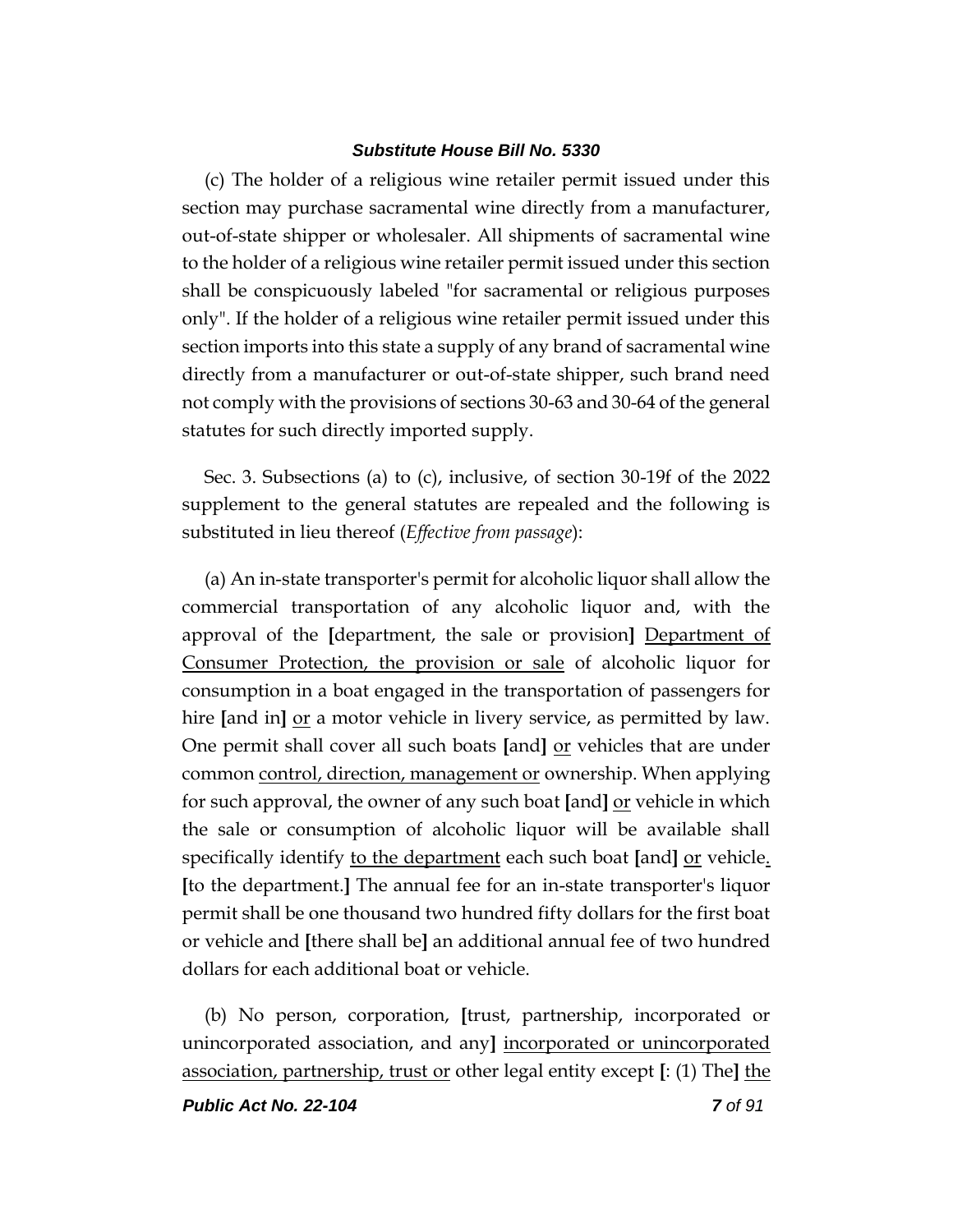holder of an out-of-state shipper's permit issued **[**pursuant to**]** under section 30-18 or 30-19, **[**; (2) the holder of**]** a manufacturer's permit issued **[**pursuant to**]** under section 30-16, other than **[**the holder of**]** a manufacturer permit for a farm winery or a manufacturer permit for wine, cider and mead, **[**; and (3) the holder of**]** or a wholesaler's permit issued **[**pursuant to**]** under section 30-17, shall transport any alcoholic beverages imported into this state unless such person: **[**holds**]** (1) Holds an in-state transporter's permit; **[**and**]** (2) the tax imposed on such alcoholic liquor **[**by**]** under section 12-435 has been paid; and **[**,**]** (3) if applicable, the tax imposed on the sale of such alcoholic liquor **[**pursuant to**]** under chapter 219 has been paid.

(c) An in-state transporter, when **[**shipping or**]** delivering or shipping directly to a consumer in this state wine, cider or mead, **[**directly to a consumer in this state,**]** shall: (1) Ensure that the shipping labels on all containers of such products shipped directly to a consumer in this state conspicuously state the following: "CONTAINS ALCOHOL— SIGNATURE OF A PERSON AGE 21 OR OLDER REQUIRED FOR DELIVERY"; (2) obtain the signature of a person **[**age twenty-one or older**]** who is at least twenty-one years of age at the address prior to delivery, after requiring the signer to demonstrate that **[**he or she is age twenty-one or older**]** the signer is at least twenty-one years of age by providing a valid motor vehicle operator's license or a valid identity card described in section 1-1h; and (3) not ship to any address in the state where the sale of alcoholic liquor is prohibited by local option pursuant to section 30-9.

Sec. 4. Section 30-20 of the 2022 supplement to the general statutes is repealed and the following is substituted in lieu thereof (*Effective from passage*):

(a) For the purposes of this section, "grocery store" (1) means any store that (A) is commonly known as a delicatessen, food store, grocery store or supermarket, and (B) is primarily engaged in the retail sale of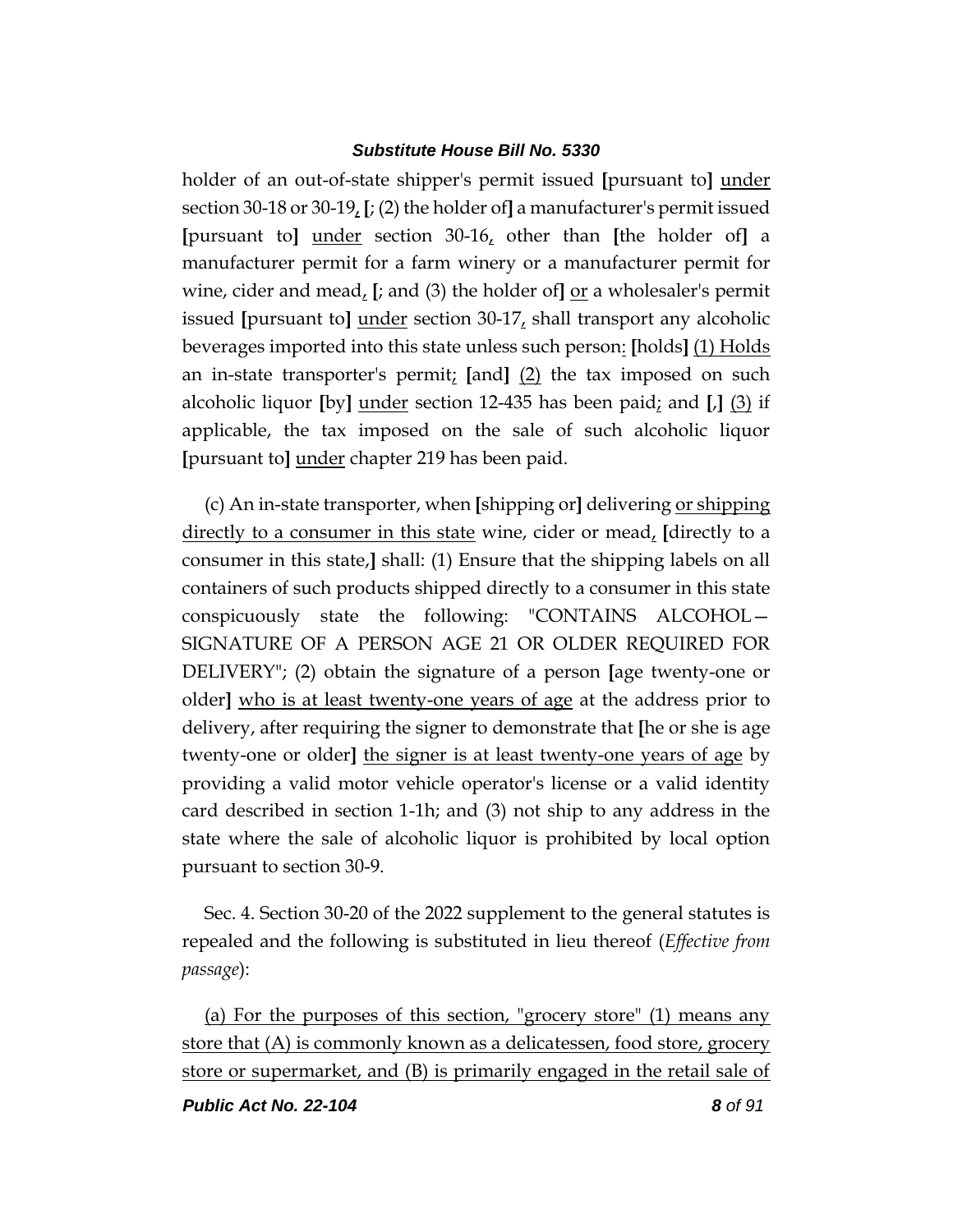various canned goods and dry goods such as coffee, flour, spices, sugar and tea, whether packaged or in bulk, regardless of whether such store sells fresh fruits and vegetables or fresh, prepared or smoked fish, meat and poultry, and (2) does not include any store that is primarily engaged in the retail sale of bakery products, candy, nuts and confectioneries, dairy products, eggs and poultry, fruits and vegetables or seafood.

**[**(a)**]** (b) (1) A package store permit shall allow the retail sale of alcoholic liquor in sealed bottles or containers not to be consumed on the permit premises. **[**, such sales to be made only in sealed bottles or other containers.**]** The holder of a package store permit may, in accordance with regulations adopted by the Department of Consumer Protection pursuant to the provisions of chapter 54, (A) offer free samples of alcoholic liquor for tasting on the <u>permit</u> premises,  $(B)$ conduct fee-based wine education and tasting classes and demonstrations, and  $(C)$  conduct tastings or demonstrations provided by a permittee or backer of **[**a**]** the package store for a nominal charge to charitable nonprofit organizations. Any offering, tasting, wine education and tasting class or demonstration held on permit premises shall be conducted only during the hours **[**a**]** the package store **[**is permitted to**]** may sell alcoholic liquor under section 30-91, as amended by this act. No tasting of wine on the permit premises shall be offered from more than ten uncorked bottles at any one time.

(2) No store operating under a package store permit shall sell any commodity other than alcoholic liquor except, **[**that,**]** notwithstanding any other provision of law, such store may sell  $[(1)]$   $(A)$  cigarettes and cigars, **[**(2)**]** (B) publications, **[**(3)**]** (C) bar utensils, **[**which shall include, but need not be**]** including, but not limited to, corkscrews, beverage strainers, stirrers or other similar items used to consume, or related to the consumption of, alcoholic liquor,  $[(4)]$   $(D)$  gift packages of alcoholic liquor shipped into the state by a manufacturer or out-of-state shipper, which gift packages may include **[**a**]** nonalcoholic **[**item in the gift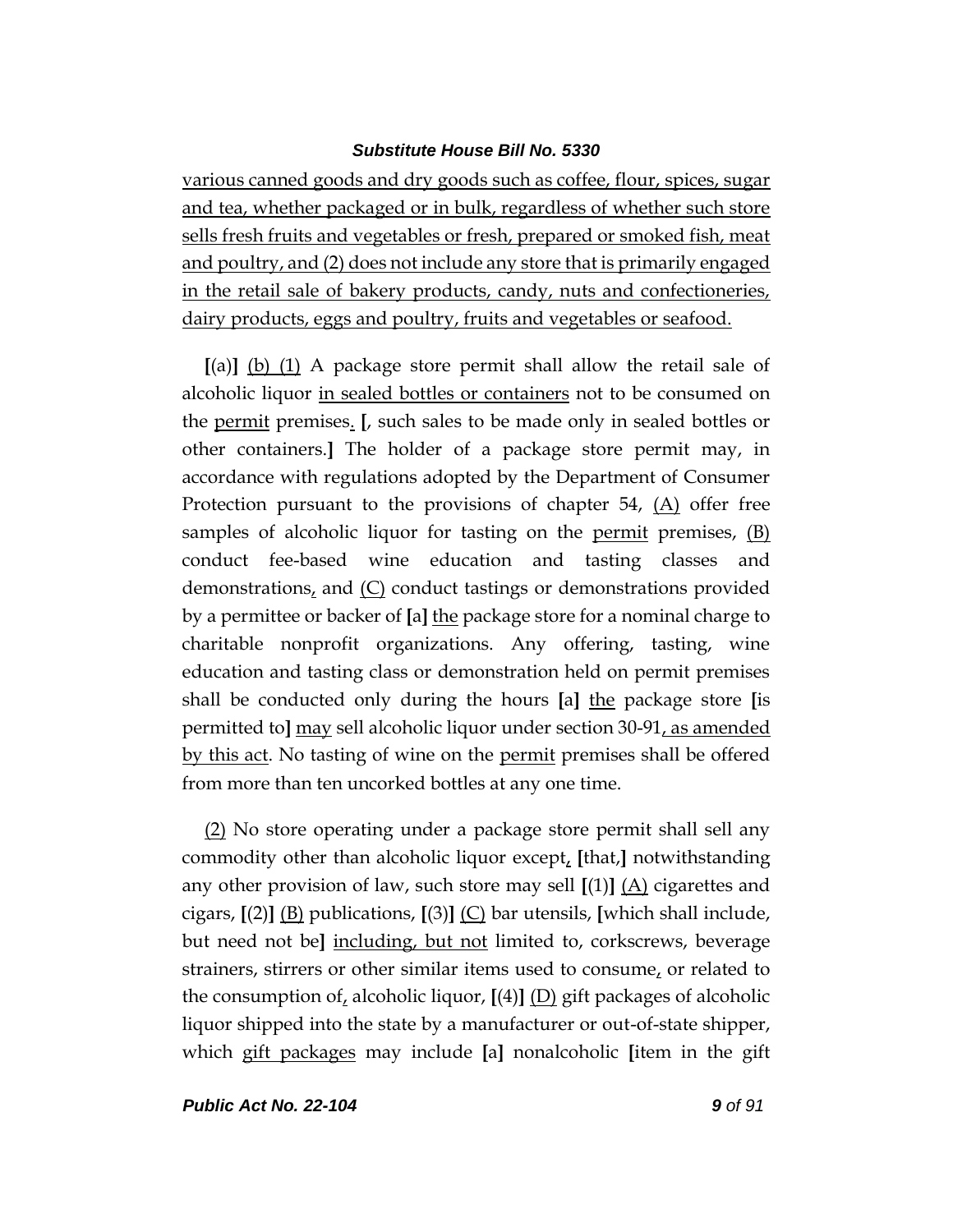package that may be any item, except food or tobacco products, provided the**]** items, other than food or tobacco products, if the dollar value of the nonalcoholic items in such gift package does not exceed the dollar value of the alcoholic items **[**of the**]** in such gift package, **[**(5)**]** (E) complementary fresh fruits used in the preparation of mixed alcoholic beverages, **[**(6)**]** (F) cheese, **[**or**]** crackers **[**,**]** or both, **[**(7)**]** (G) olives, **[**(8)**]** (H) nonalcoholic beverages, **[**(9)**]** (I) concentrates used in the preparation of mixed alcoholic beverages, **[**(10)**]** (J) beer and wine-making kits and products related to **[**beer and wine-making**]** such kits, **[**(11)**]** (K) ice in any form,  $[(12)]$   $(L)$  articles of clothing imprinted with advertising related to the alcoholic liquor industry, **[**(13)**]** (M) gift baskets or other containers of alcoholic liquor, **[**(14)**]** (N) multiple packages of alcoholic liquors, **[**as defined in subdivision (3) of section 30-1,**]** provided in all such cases the minimum retail selling price for such alcoholic liquor shall apply, **[**(15)**]** (O) lottery tickets authorized by the Department of Consumer Protection, if licensed as an agent to sell such tickets by **[**said**]** the department, **[**(16)**]** (P) devices and related accessories designed primarily for accessing and extracting a beverage containing alcohol from prepackaged containers, including, but not limited to, pods, pouches or similar containers, but excluding devices, including, but not limited to, household blenders, that are not designed primarily for such purposes, **[**including, but not limited to, household blenders, (17)**]** (Q) alcohol-infused confections containing not more than one-half of one per cent of alcohol by weight and which the commissioner has approved for sale **[**by the commissioner**]** under section 21a-101, and **[**(18)**]** (R) gift baskets containing only containers of alcoholic liquor and commodities authorized for sale under **[**subdivisions (1) to (17), inclusive, of this subsection**]** subparagraphs (A) to (Q), inclusive, of this subdivision. A package store permit shall also allow the taking and transmitting of orders for delivery of such merchandise in other states. Notwithstanding any other provision of law, a package store permit shall allow the participation in any lottery ticket promotion or giveaway sponsored by the **[**Department of Consumer Protection**]** department.

*Public Act No. 22-104 10 of 91*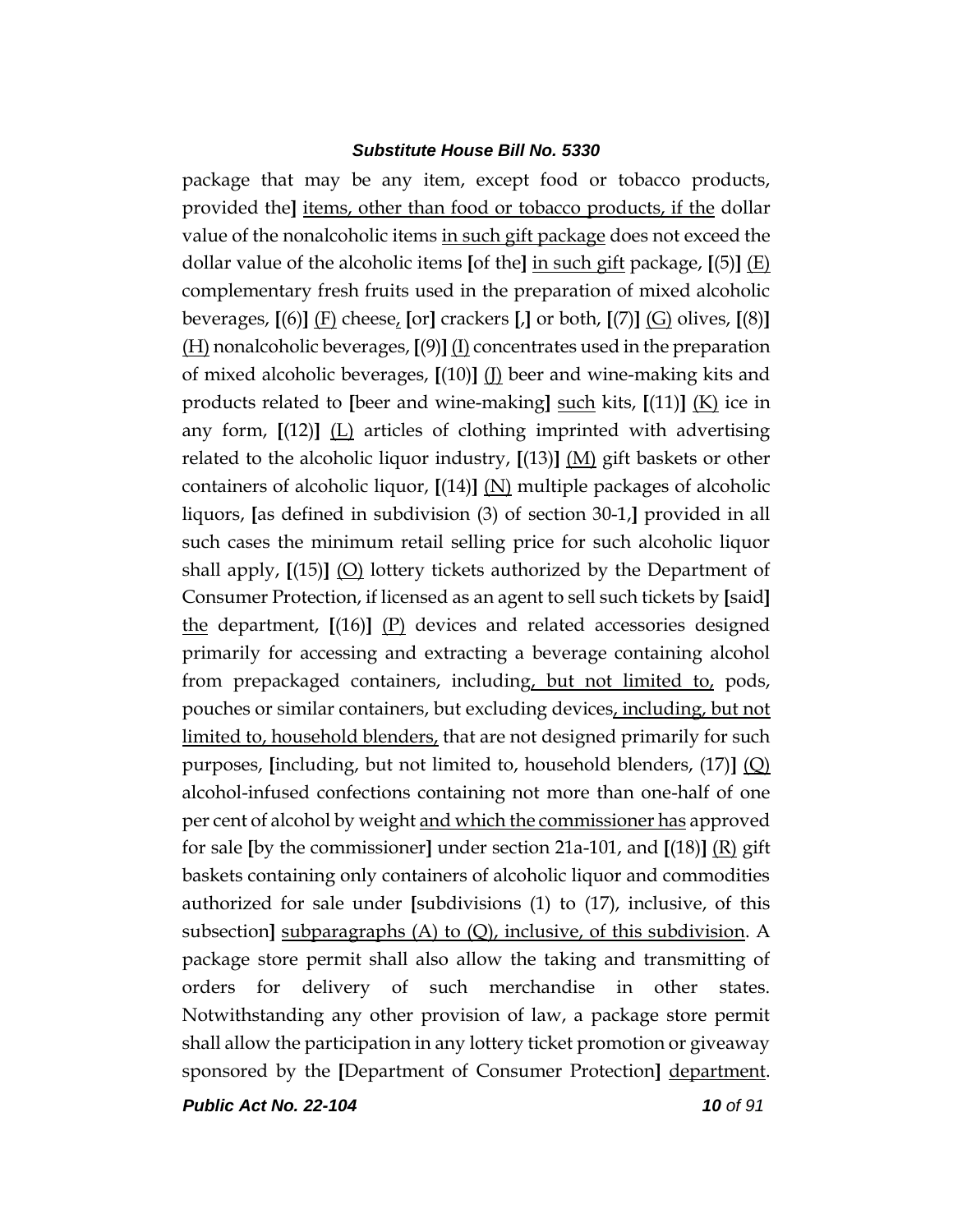The annual fee for a package store permit shall be five hundred thirtyfive dollars.

**[**(b)**]** (c) A grocery store beer permit may be granted to any grocery store and shall allow the retail sale of beer in standard size containers not to be consumed on the permit premises. **[**A**]** The holder of a grocery store beer permit shall post, in a prominent location adjacent to the beer display, the retail price for each brand of beer and **[**said**]** such retail price shall include all applicable federal and state taxes, including, but not limited to, the applicable state sales taxes. The annual fee for a grocery store beer permit shall be one hundred seventy dollars, **[**. For a**]** or, for a grocery store that has annual sales of food and grocery items of **[**not less than**]** at least two million dollars, **[**the annual fee for a grocery store beer permit shall be**]** one thousand five hundred dollars.

**[**(c) "Grocery store" means any store commonly known as a supermarket, food store, grocery store or delicatessen, primarily engaged in the retail sale of all sorts of canned goods and dry goods such as tea, coffee, spices, sugar and flour, either packaged or in bulk, with or without fresh fruits and vegetables, and with or without fresh, smoked and prepared meats, fish and poultry, except that no store primarily engaged in the retail sale of seafood, fruits and vegetables, candy, nuts and confectioneries, dairy products, bakery products or eggs and poultry shall be included in the definition of "grocery store".**]**

(d) The holder of a package store permit or a grocery store beer permit issued under this section may allow curbside pick-up of previously purchased alcoholic liquor by (1) the consumer who purchased such alcoholic liquor, or (2) the holder of an in-state transporter's permit issued under section 30-19f, as amended by this act, or such holder's agent. Such curbside pick-up shall be limited to the space immediately adjacent to, or in a parking lot abutting, the permit premises. The holder of such package store permit or grocery store beer permit may allow such curbside pick-up only during the hours the

*Public Act No. 22-104 11 of 91*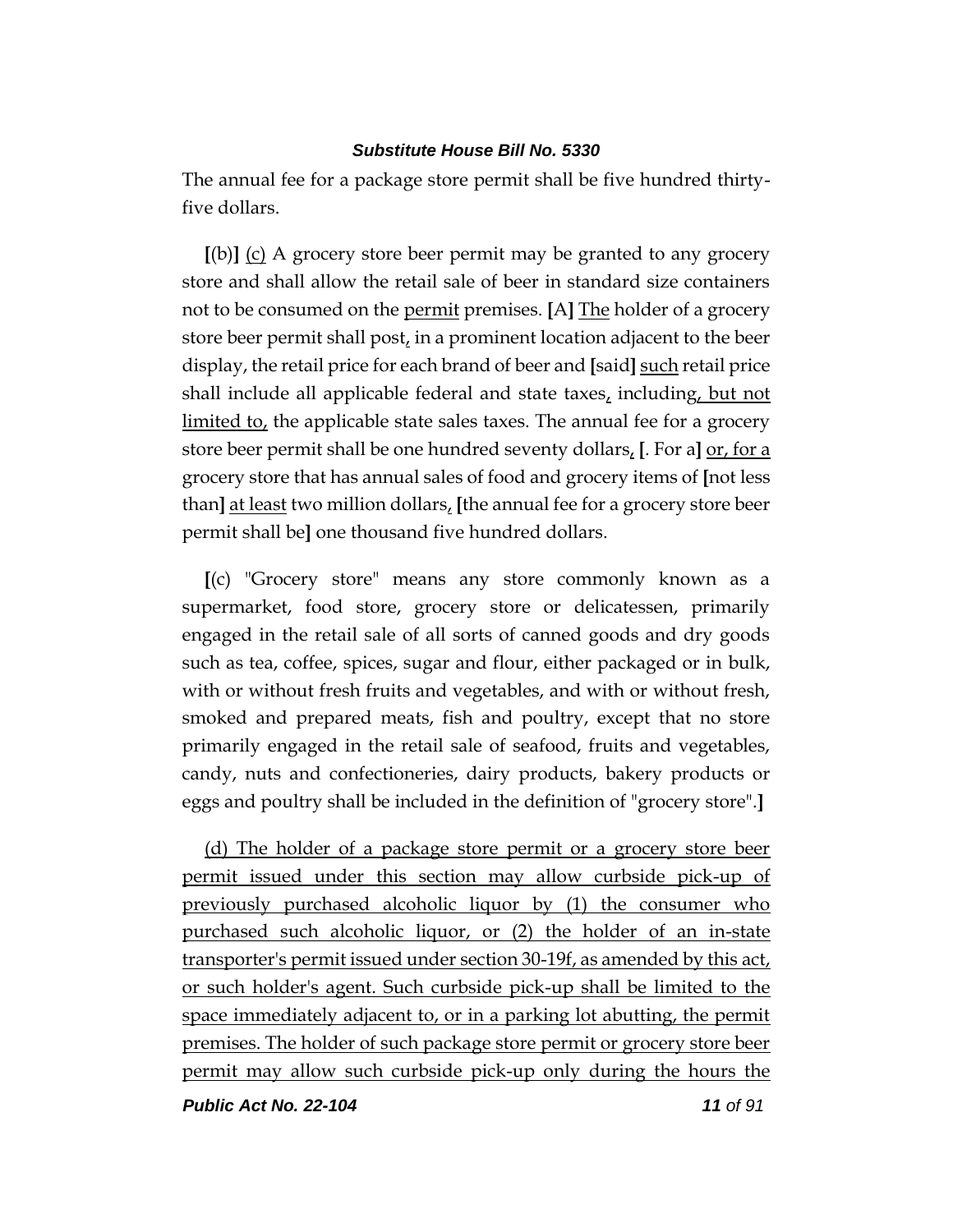package store or grocery store is allowed to sell alcoholic liquor under subsection (d) of section 30-91, as amended by this act, unless a more restrictive municipal ordinance limits such curbside pick-up hours.

Sec. 5. Section 30-46 of the 2022 supplement to the general statutes is repealed and the following is substituted in lieu thereof (*Effective from passage*):

(a) The Department of Consumer Protection may, except as to a store engaged chiefly in the sale of groceries, in its discretion, suspend, revoke or refuse to grant or renew a permit for the sale of alcoholic liquor if **[**it**]** the department has reasonable cause to believe **[**:**]** that (1) **[**That**]** the proximity of the permit premises **[**will have a detrimental effect upon any church**]** to any charitable institution supported by private or public funds, church, convent, hospital, public or parochial school, **[**convent, charitable institution, whether supported by private or public funds, hospital**]** or veterans' home, or any **[**camp,**]** barracks, camp or flying field of the armed forces, **[**; (2) that such location**]** will detrimentally impact such institution, church, convent, hospital, school, home, barracks, camp or field, (2) the permit premises is in such proximity to a no-permit town so that it is apparent that the applicant is seeking to obtain the patronage of **[**such**]** persons in such town, **[**;**]** (3) **[**that**]** the number of permit premises in the locality is such that **[**the**]** granting **[**of**]** a permit is detrimental to the public interest, and, in reaching a conclusion in this respect, the department may consider the character **[**of, the**]** and population of, and the number of like permits and **[**number of**]** all permits existent in, the particular town and the immediate neighborhood concerned **[**,**]** and the effect which a new permit may have on such town or neighborhood or on like permits existent in such town or neighborhood, **[**;**]** (4) **[**that**]** the place has been conducted as a lewd or disorderly establishment, **[**;**]** (5) **[**that**]** the backer does not have a right to occupy the permit premises, **[**;**]** (6) **[**that**]** drive-up sales of alcoholic liquor, other than curbside pick-up allowed under subsection (d) of

*Public Act No. 22-104 12 of 91*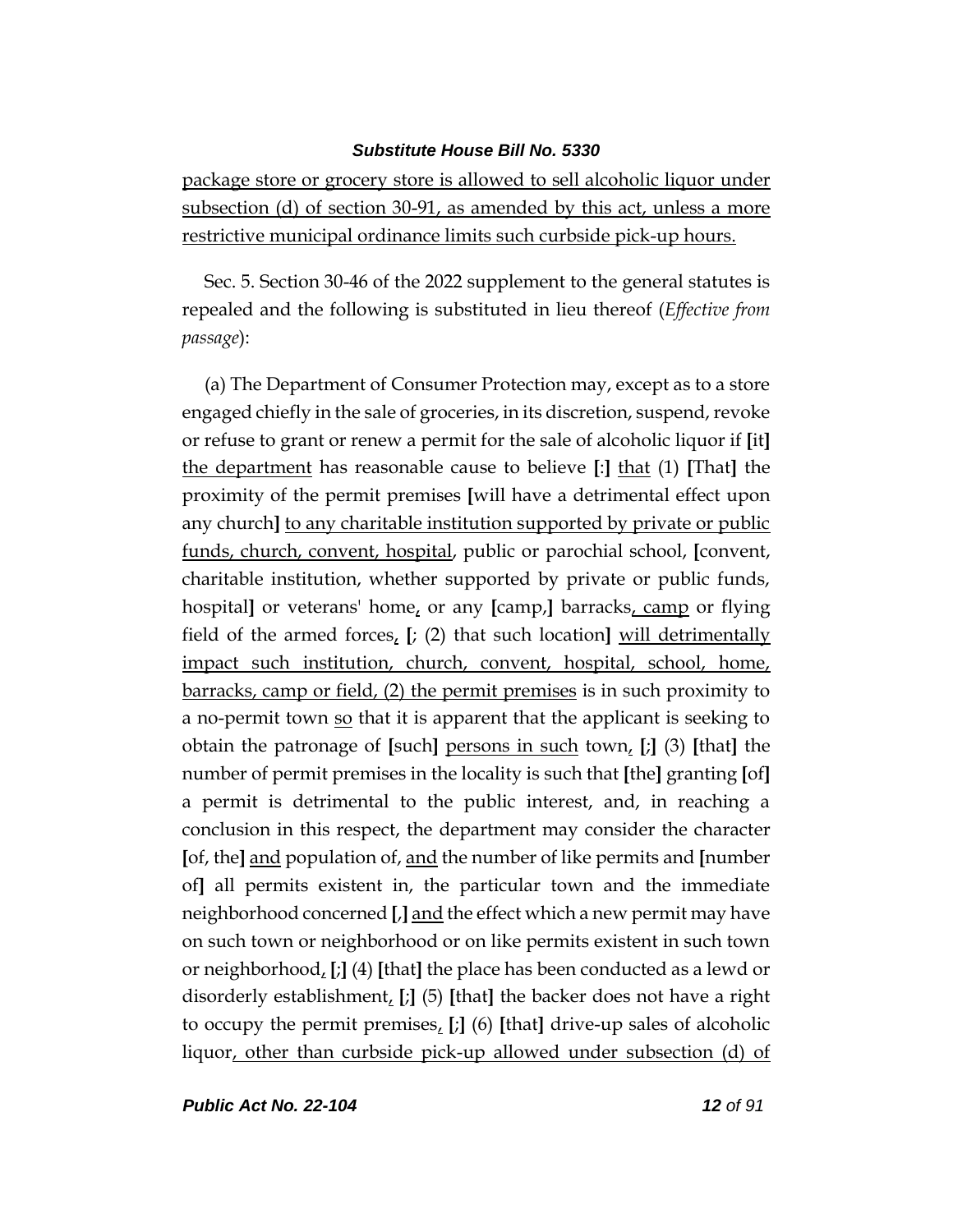section 30-20, as amended by this act, are being made at the permit premises, **[**;**]** or (7) **[**that**]** there is any other reason as provided by state or federal law or regulation which warrants such refusal.

(b) (1) The existence of a coliseum permit issued under section 30-33a shall not be a factor to be taken into consideration under subdivision (3) of subsection (a) of this section.

(2) The provisions of subdivisions (1), (2) and (3) of subsection (a) of this section shall not apply to **[**the granting**]** issuance of a coliseum permit under section 30-33a.

Sec. 6. Section 30-51a of the general statutes is repealed and the following is substituted in lieu thereof (*Effective from passage*):

Notwithstanding the provisions of subdivision (6) of section 30-47 and section 30-51, a permittee of premises operating under a grocery store beer permit issued under subsection (c) of section 30-20, as amended by this act, may lease up to fifty per cent of the total square footage of the premises to any person for lawful purposes. The Department of Consumer Protection shall not issue a permit allowing the sale or consumption of alcoholic liquor on any such leased premises, and the sale or consumption of alcoholic liquor **[**, as defined in subdivision (3) of section 30-1,**]** shall be unlawful on any such leased premises.

Sec. 7. Subsection (c) of section 30-74 of the general statutes is repealed and the following is substituted in lieu thereof (*Effective from passage*):

(c) No permittee or backer who is authorized under this chapter to sell alcoholic liquor at retail for consumption off the permit premises, and no agent or employee of such permittee or backer, may sell or deliver such alcoholic liquor from a drive-up window or similar exterior wall opening except as part of a curbside pick-up authorized under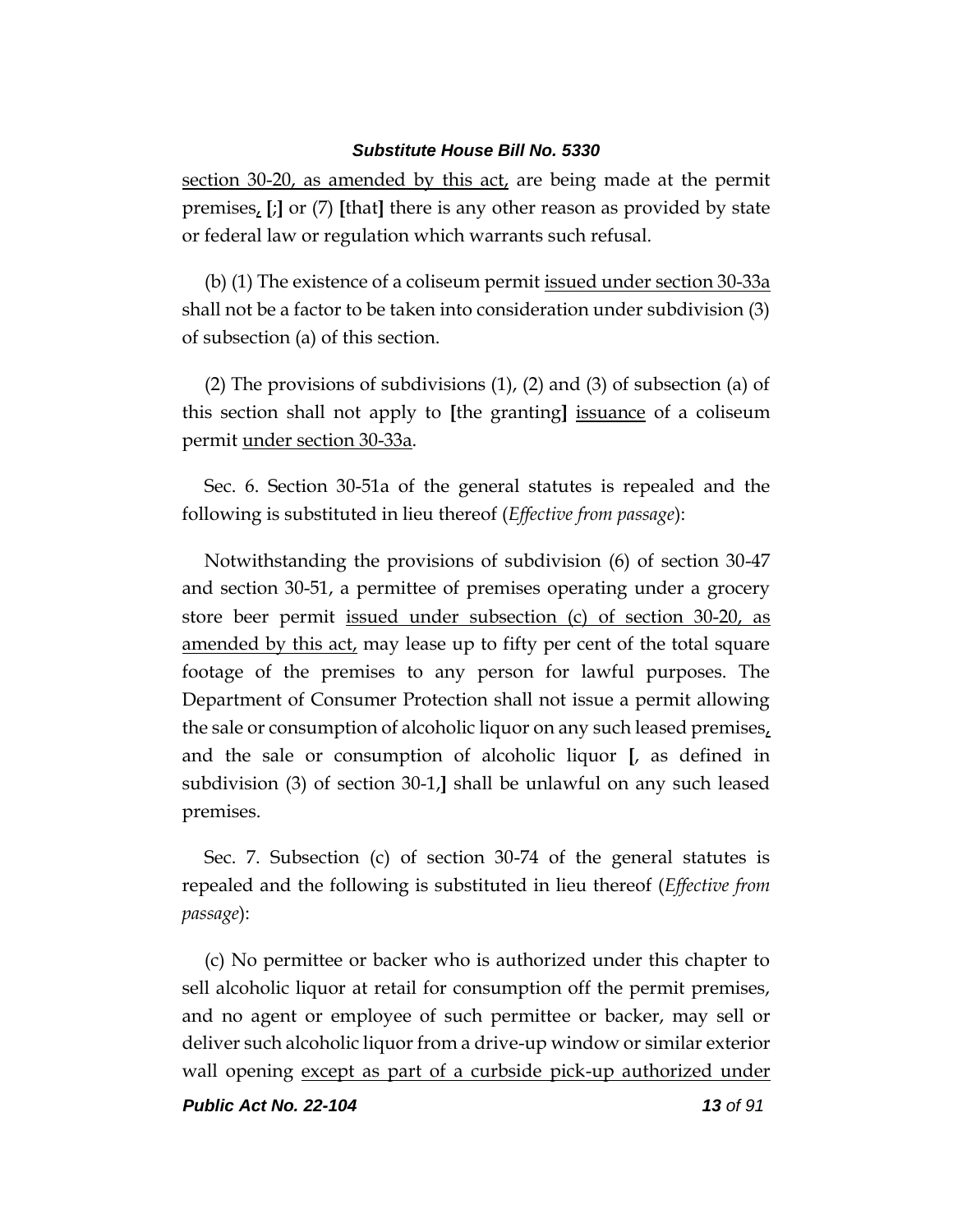#### subsection (d) of section 30-20, as amended by this act.

Sec. 8. Section 30-22a of the 2022 supplement to the general statutes is repealed and the following is substituted in lieu thereof (*Effective from passage*):

(a) A cafe permit shall allow the retail sale of alcoholic liquor to be consumed on the premises of a cafe. The holder of a cafe permit shall keep food available for sale to its customers for consumption on the premises during **[**a**]** the majority of the hours such premises are open. The availability of food from outside vendors located on or near the premises, who may directly deliver such food or indirectly deliver such food through a third party, shall be deemed compliance with such requirement. The licensed premises shall at all times comply with all the regulations of the local department of health. Nothing herein shall be construed to require that any food be sold or purchased with any alcoholic liquor, nor shall any rule, regulation or standard be promulgated or enforced **[**requiring that the sale**]** to require that sales of food be substantial or that the **[**receipts of the business other than from the sale of**]** business's receipts from sales of alcoholic liquor equal any set percentage of total receipts from all sales made **[**therein**]** on the licensed premises. A cafe permit shall allow, with the prior approval of the Department of Consumer Protection, alcoholic liquor to be served at tables in outside areas that are screened or not screened from public view where permitted by fire, zoning and health regulations. If not required by fire, zoning or health regulations, a fence or wall enclosing such outside areas shall not be required by the Department of Consumer Protection. No fence or wall used to enclose such outside areas shall be less than thirty inches high. Such permit shall also authorize the sale at retail from the premises of sealed containers, supplied by the permittee, of draught beer for consumption off the premises. Such sales shall be conducted only during the hours a package store is permitted to sell alcoholic liquor under the provisions of subsection (d) of section 30-91,

*Public Act No. 22-104 14 of 91*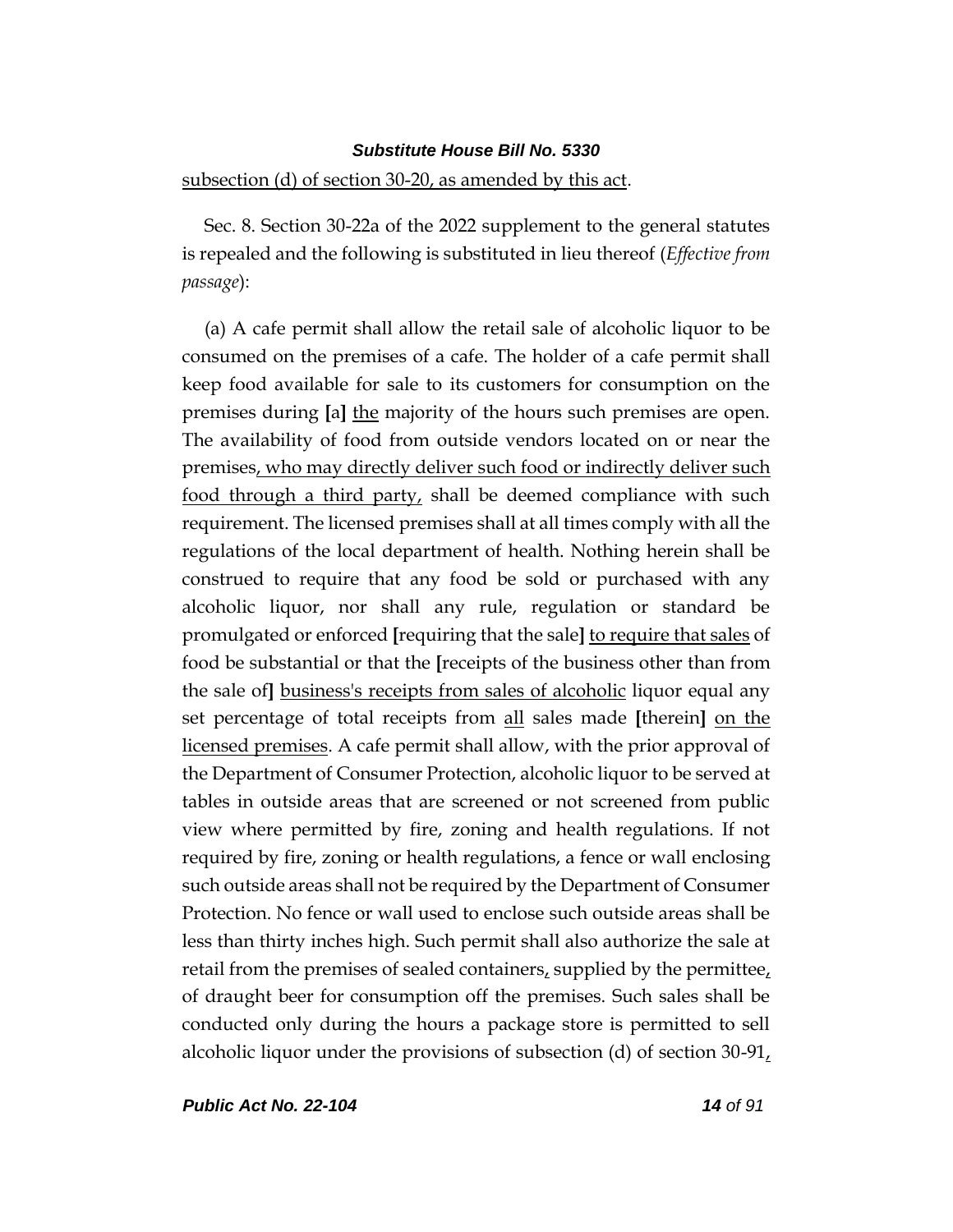as amended by this act. Not more than four liters of such beer shall be sold to any person on any day on which the sale of alcoholic liquor is authorized under the provisions of subsection (d) of section 30-91, as amended by this act. The annual fee for a cafe permit shall be two thousand dollars, except the annual fee for a cafe permit for a prior holder of a tavern permit issued **[**pursuant to**]** under section 30-26 shall be eight hundred dollars for the first year, twelve hundred dollars for the second year, one thousand six hundred dollars for the third year and two thousand dollars for each year thereafter.

(b) (1) A cafe patron may remove one unsealed bottle of wine for offpremises consumption, provided the patron has purchased a full course meal and consumed a portion of the wine with such meal on the cafe premises. For purposes of this section, "full course meal" means a diversified selection of food which  $(A)$  ordinarily cannot be consumed without the use of tableware, and **[**which**]** (B) cannot be conveniently consumed while standing or walking.

(2) A partially consumed bottle of wine that is to be removed from the premises **[**pursuant to**]** under this subsection shall be securely sealed and placed in a bag by the permittee or the permittee's agent or employee prior to removal from the premises.

(c) As used in this section, "cafe" means space in a suitable and permanent building, vessel or structure, kept, used, maintained, advertised and held out to the public to be a place where alcoholic liquor and food is served for sale at retail for consumption on the premises but which does not necessarily serve hot meals; it shall have no sleeping accommodations for the public and need not necessarily have a kitchen or dining room but shall have employed therein at all times an adequate number of employees.

(d) For purposes of compliance with this section, "cafe" **[**shall include**]** includes any location in **[**the Bradley International Airport**]** a passenger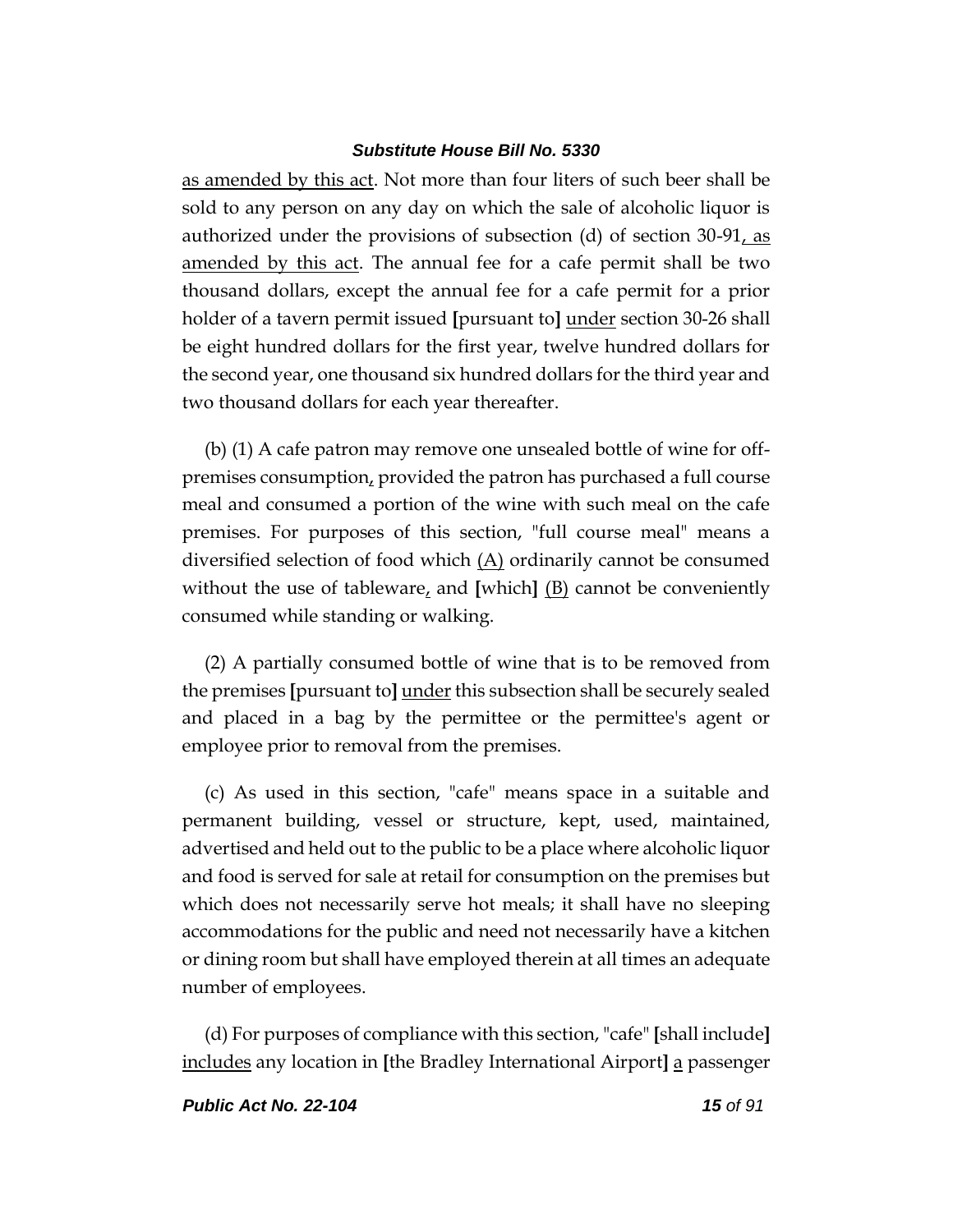terminal complex of any airport, as defined in section 15-34, or any location adjacent to and attached by common partition to **[**said**]** such complex, which is open to the public **[**and**]** or to airline club members or their guests, with or without the sale of food, for consumption on the premises.

(e) For purposes of compliance with this section, "cafe" **[**shall include**]** includes all of the land and buildings in which the principal business conducted is racing or jai alai exhibitions, with pari-mutuel betting licensed by the Department of Consumer Protection.

(f) For purposes of compliance with this section, "cafe" **[**shall include**]** includes any commercial bowling establishment containing ten or more lanes, or any commercial racquetball or tennis facility containing five or more courts, with or without food, for consumption on the premises.

(g) For purposes of compliance with this section, "cafe" **[**shall include**]** includes the premises and grounds of a golf country club, defined as:  $(1)$ **[**an**]** An association of persons, whether incorporated or unincorporated, that has been in existence as a bona fide organization for at least one year prior to applying for a permit issued as provided by this chapter, or that at the time of applying for the permit is in existence as a bona fide organization and has not less than twenty members who have paid annual membership fees or dues and have signed affidavits of their intention to remain members of the association for not less than one year after that time, not including associations organized for any commercial or business purpose the object of which is money profit, which maintains a golf course of not less than eighteen holes and a course length of at least fifty-five hundred yards and a club house with facilities that include locker rooms, a dining room and a lounge; provided the club shall file with the department, upon request, within ten days of February first in each year, a list of the names and residences of its members, and shall similarly file, within ten days of the election of any additional member, his name and address, and provided its

*Public Act No. 22-104 16 of 91*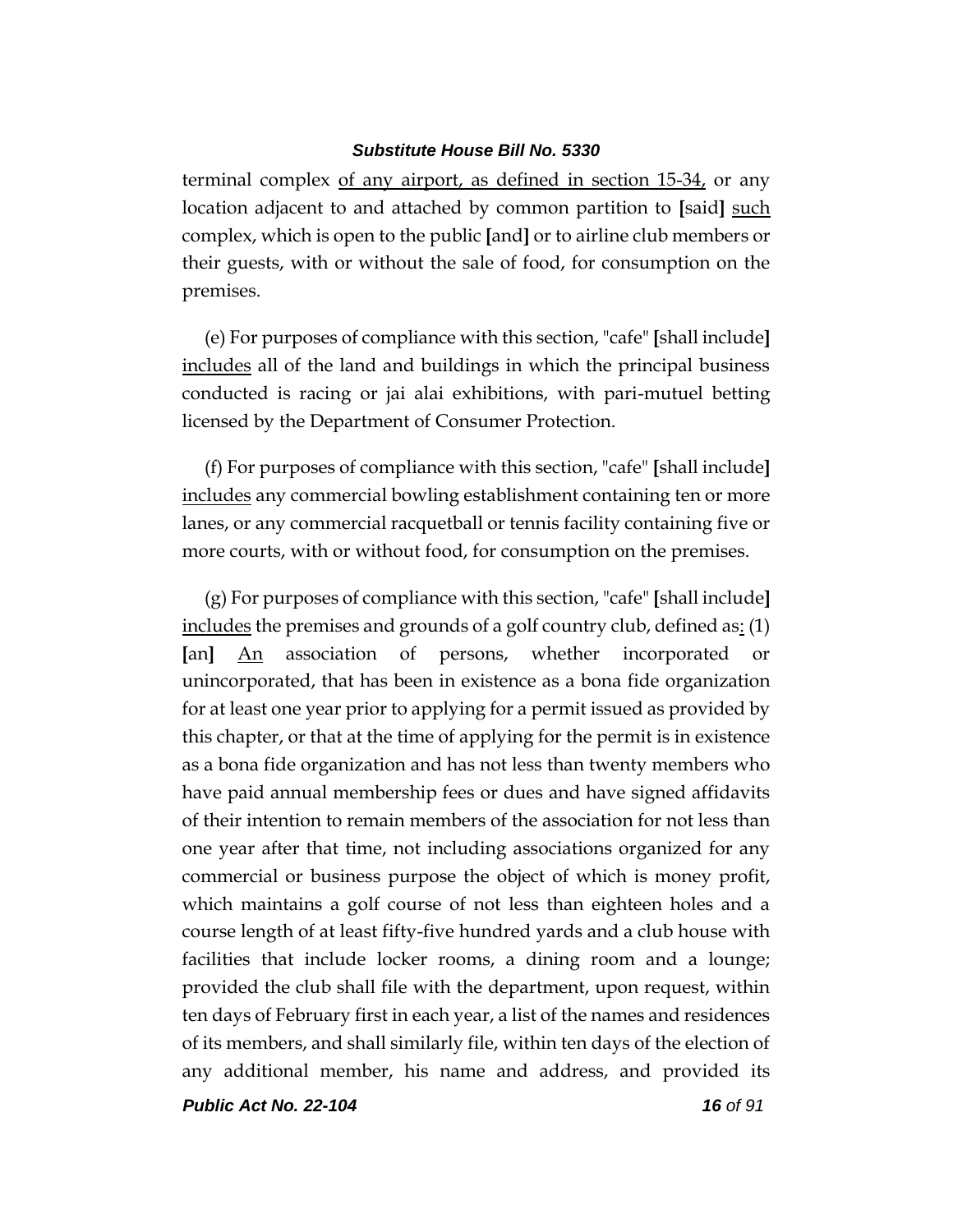aggregate annual membership fees or dues and other income, exclusive of any proceeds of the sale of alcoholic liquor, shall be sufficient to defray the annual rental of its leased or rented premises, or, if the premises are owned by the club, shall be sufficient to meet the taxes, insurance and repairs and the interest on any mortgage thereof; and provided, further, its affairs and management shall be conducted by a board of directors, executive committee or similar body chosen by the members at their annual meeting, and no member or any officer, agent or employee of the club shall be paid or, directly or indirectly, shall receive in the form of salary or other compensation any profits from the disposition or sale of alcoholic liquor to the club or to the members of the club or its guests introduced by members, beyond the amount of such salary as may be fixed and voted at annual meetings by the members or by its directors or other governing body and as reported by the club to the department, within three months after the annual meeting, and as is, in the judgment of the department, reasonable and proper compensation for the services of such member, officer, agent or employee; or (2) an association of persons, whether incorporated or unincorporated, which has been in existence as a bona fide organization for at least one year prior to applying for a permit issued as provided by this chapter, or which at the time of applying for the permit is in existence as a bona fide organization and has not less than twenty members who have paid annual membership fees or dues and is directly or indirectly wholly owned by a corporation which is and continues to be nonprofit and to which the Internal Revenue Service has issued a ruling classifying it as an exempt organization under Section 501(c) of the Internal Revenue Code of 1986, or any subsequent corresponding internal revenue code of the United States, as amended from time to time, which maintains a golf course of not less than eighteen holes and a course length of at least fifty-five hundred yards and a club house with facilities which include locker rooms, a dining room and a lounge; provided the club shall file with the department, upon request, within ten days of February first in each year, a list of the names and residences

*Public Act No. 22-104 17 of 91*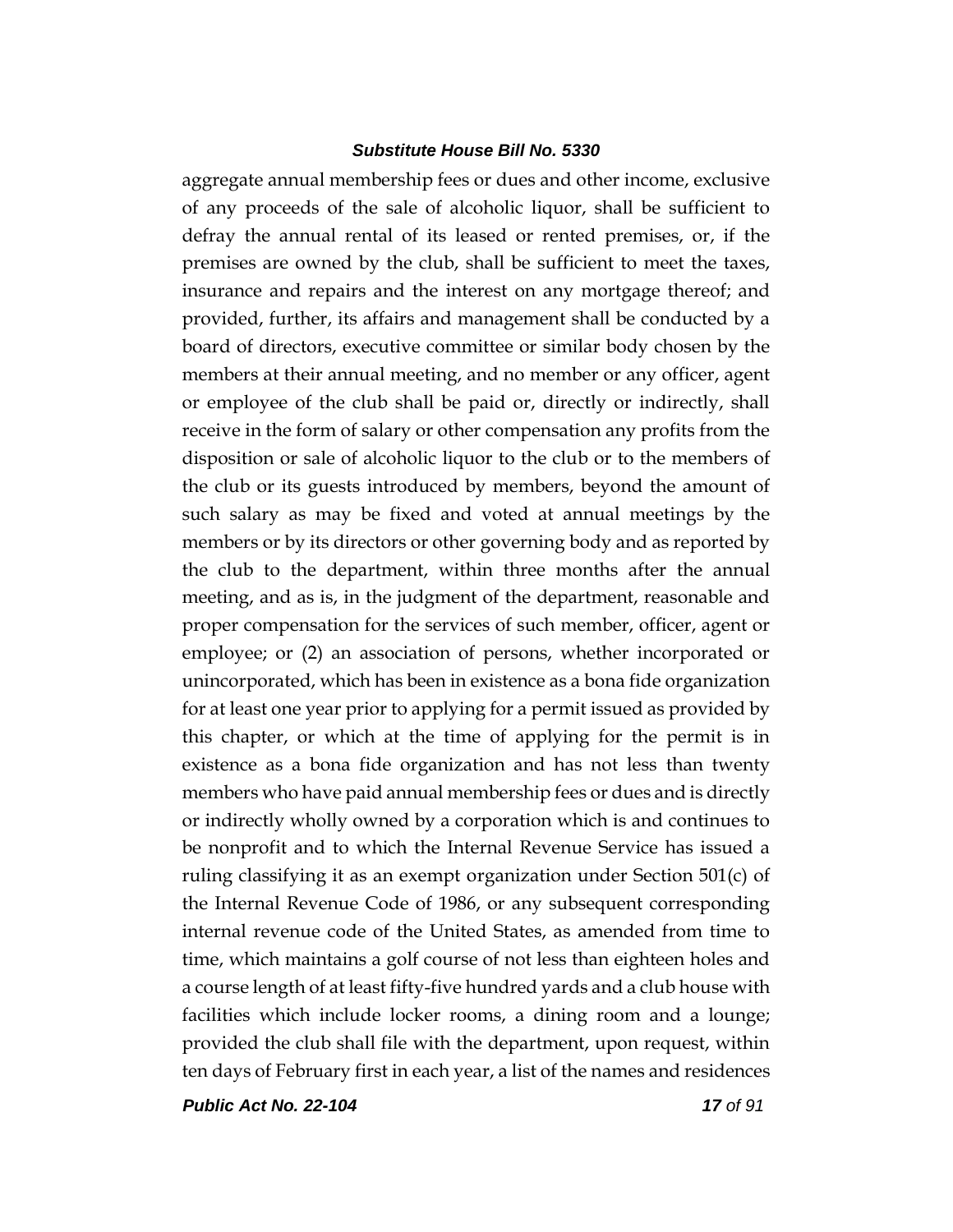of its members, and shall similarly file, within ten days of the admission of any additional member, his name and address. The nonprofit corporation shall demonstrate to the commission an ability to pay any operating deficit of the golf country club, exclusive of any proceeds of the sale of alcoholic liquor; and provided, further, the affairs and the management of the nonprofit corporation are conducted by a board of directors, executive committee or similar body at least forty per cent of the members of which are chosen by the members of the nonprofit corporation at their annual meeting and the balance of the members of the board of directors are professionals chosen for their knowledge of the business of the nonprofit corporation, and all moneys earned by the golf country club shall be used to defray its expenses of operation or for charitable purposes, and any balance shall be directly or indirectly remitted to the nonprofit corporation.

**[**(h) For purposes of compliance with this section, "cafe" shall include the sale and public consumption of alcoholic liquor by passengers with or without meals upon any one designated boat engaged in the transportation of passengers for hire to or from any port in this state.**]**

**[**(i)**]** (h) For purposes of compliance with this section, "cafe" **[**shall include**]** includes any corporation that operates a railway in this state or that operates club, parlor, dining, buffet or lounge cars upon the lines of any such railway in this state. It shall allow the sale and public consumption of alcoholic liquor in any club, parlor, dining, buffet or lounge car of a passenger train operated in this state. It shall be subject to all the privileges, obligations and penalties provided for in this chapter except that it shall be issued to a corporation instead of to a person and, if it is revoked, another application may be made by the corporation for the issuance of another railroad permit at any time after the expiration of one year after such revocation.

**[**(j)**]** (i) For purposes of compliance with this section, "cafe" **[**shall include**]** includes a facility designed, constructed and used for corporate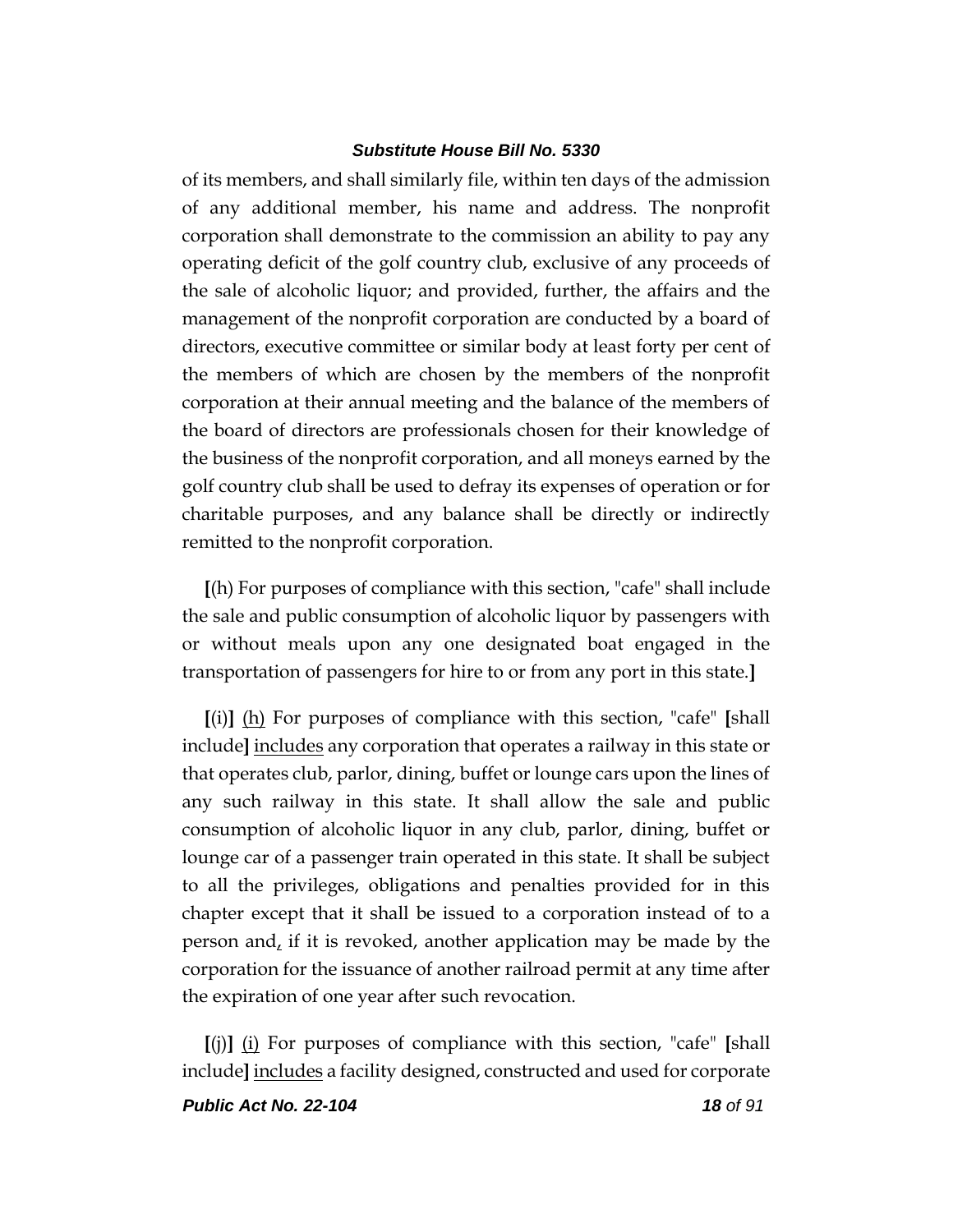and private parties, sporting events, concerts, exhibitions, trade shows, entertainment presentations, conventions, banquets, meetings, dances, fund-raising events and similar functions, located on a tract of land of not less than twenty acres containing an enclosed roofed pavilion constructed to seat not less than two hundred fifty people, where hot meals are regularly served in an adequate and sanitary dining area, such meals having been prepared in an adequate and sanitary kitchen on the premises, and employing an adequate number of employees who shall serve only persons who are at such outing facility to attend an event, function, private party or banquet.

**[**(k)**]** (j) For purposes of compliance with this section, "cafe" includes: (1) A room or building that is subject to the care, custody and control of The University of Connecticut Board of Trustees; (2) land and buildings which are subject to the care, custody and control of an institution offering a program of higher learning, as defined in section 10a-34, which has been accredited by the Board of Regents for Higher Education or Office of Higher Education or otherwise is authorized to award a degree pursuant to section 10a-34; or (3) on land or in a building situated on or abutting a golf course which is subject to the care, custody and control of an institution offering a program of higher learning, as defined in section 10a-34, which has been accredited by the Board of Regents for Higher Education or Office of Higher Education or otherwise is authorized to award a degree pursuant to section 10a-34.

Sec. 9. Section 30-12 of the 2022 supplement to the general statutes is repealed and the following is substituted in lieu thereof (*Effective from passage*):

When any town has so voted upon the question of liquor permits, any liquor permit granted in such town which is not in accordance with such vote shall be void except manufacturer permits and cafe permits issued **[**pursuant to**]** under subsections (g) and **[**(k)**]** (h) of section 30-22a, as amended by this act.

*Public Act No. 22-104 19 of 91*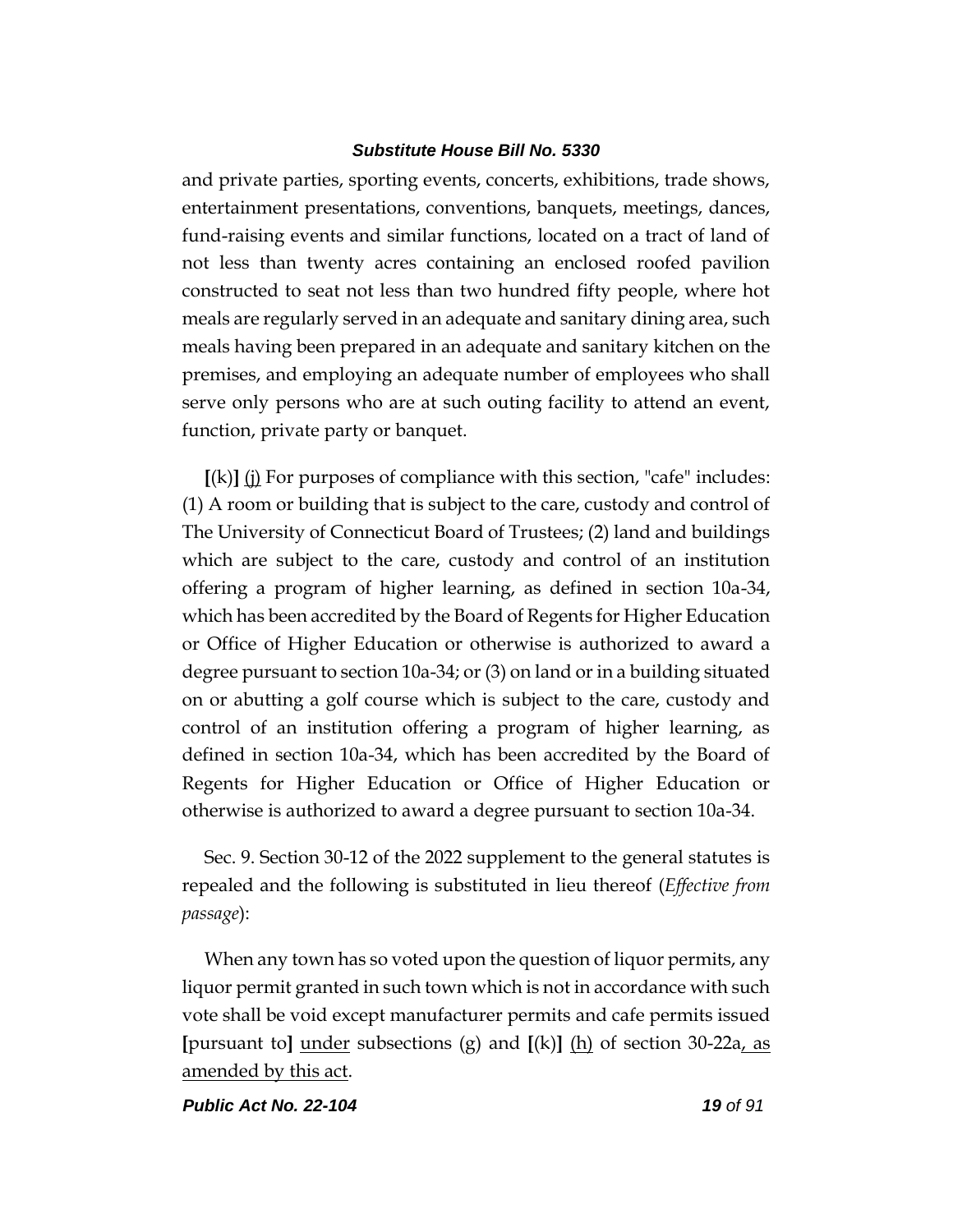Sec. 10. Subsection (a) of section 30-14 of the 2022 supplement to the general statutes is repealed and the following is substituted in lieu thereof (*Effective from passage*):

(a) **[**A**]** Each permit shall be a purely personal privilege that **[**expires annually, except a permit issued under sections 30-25, 30-35, 30-37b, 30- 37d, 30-37g and 30-37h, and**]** is revocable in the discretion of the Department of Consumer Protection, and subject to appeal, as provided in section 30-55. **[**A**]** Except as otherwise provided in the general statutes, including, but not limited to, sections 30-25, as amended by this act, 30-35, 30-37b, 30-37d, 30-37g and 30-37h, each permit shall expire annually. No permit shall **[**not**]** constitute property, **[**nor shall it**]** be subject to attachment and execution **[**, nor shall it**]** or be alienable, except **[**that it**]** a permit shall descend to the estate of a deceased permittee by the laws of testate or intestate succession. An airline permit issued under section 30-28a or a cafe permit issued **[**pursuant to**]** under subsection **[**(k)**]** (h) of section 30-22a, as amended by this act, shall be granted to the airline corporation or railway corporation and not to any person, and the corporation shall be the permittee.

Sec. 11. Section 30-16b of the 2022 supplement to the general statutes is repealed and the following is substituted in lieu thereof (*Effective from passage*):

(a) **[**From June 4, 2021, until three years after June 4, 2021**]** During the period beginning June 4, 2021, and ending June 5, 2024, the holder of a permit issued **[**pursuant to**]** under section 30-16, 30-21 or 30-22, as amended by this act, **[**or**]** subsection **[**(a), (g), (h) or (i)**]** (c) or (g) of section 30-22a, as amended by this act, or section 30-22aa may sell for offpremises consumption sealed containers of all **[**such**]** alcoholic liquor such permit holder is allowed to sell for on-premises consumption, subject to the requirements of this section and consistent with all local ordinances for the town in which the permit premises are located.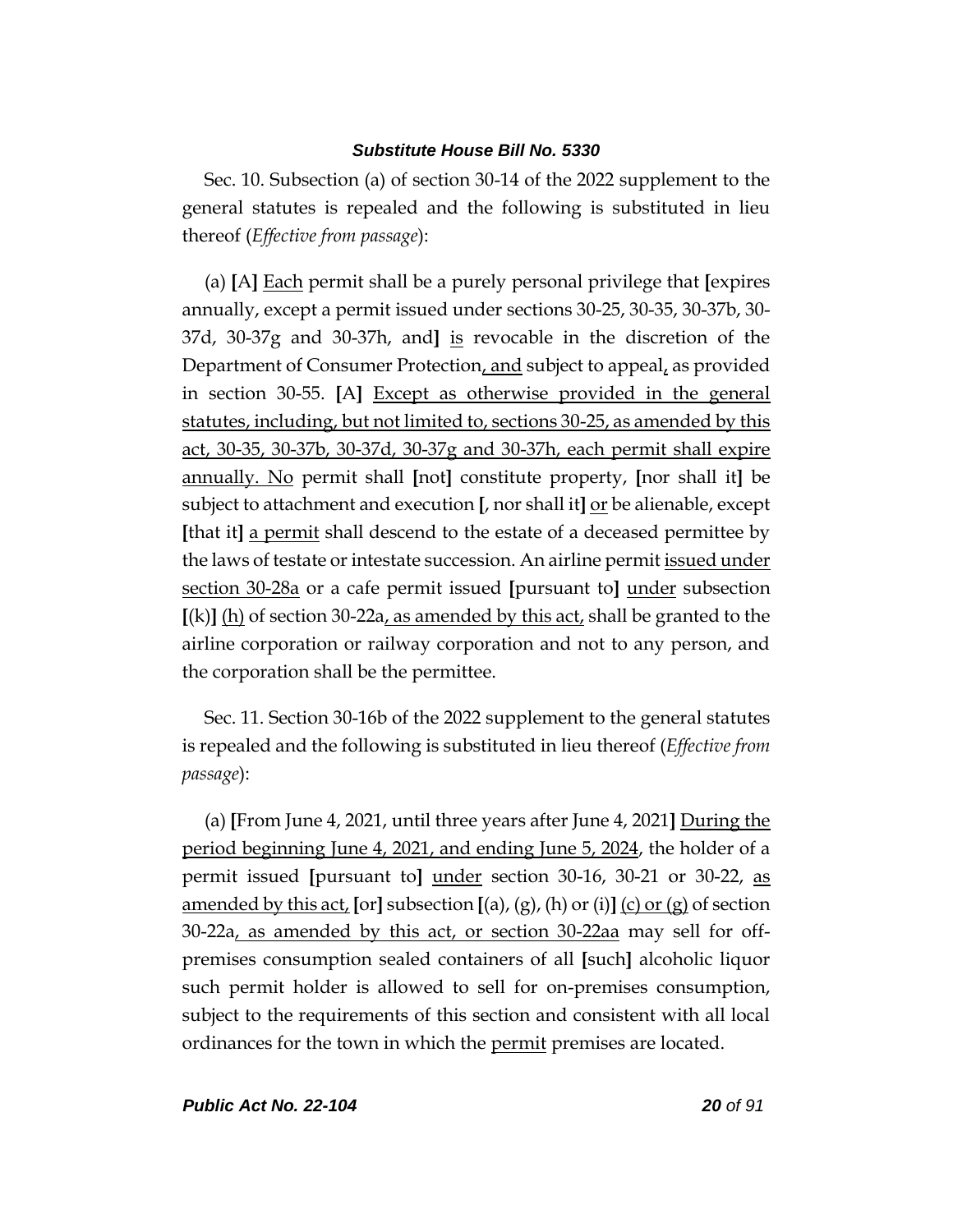(b) Any alcoholic liquor sold for off-premises consumption **[**pursuant to**]** under this section shall be accompanied by food prepared on the permit premises for off-premises consumption.

(c) Alcoholic liquor sold for off-premises consumption **[**pursuant to**]** under this section may be sold in a container other than the manufacturer's original sealed container, unless sold by a permittee under section 30-16. All such alcoholic liquor **[**sold for off-premises consumption**]** shall be given to a consumer in a securely sealed container that prevents consumption without the removal of a tamperevident lid, cap or seal. A securely sealed container does not include a container with a lid with sipping holes or openings for straws. Each securely sealed container shall be placed in a bag by the permittee's agent or employee prior to removal from the permit premises.

(d) If a permittee is delivering alcoholic liquor and food, such delivery shall be made only by a direct employee of the permittee and not by a third-party vendor or entity, unless such third-party vendor or entity holds an in-state transporter's permit <u>issued under section 30-19f</u> as amended by this act.

(e) The sale of alcoholic liquor for off-premises consumption **[**pursuant to**]** under this section shall: (1) **[**be**]** Be conducted only during the hours a package store is permitted to sell alcoholic liquor under the provisions of subsection (d) of section 30-91, as amended by this act; and (2) if such alcoholic liquor is sold by a permittee under section 30-21 or 30-22, as amended by this act, subsection  $(c)$  or  $(g)$  of section 30-22a, as amended by this act, or section 30-22aa, comply with all applicable requirements of said sections and the limits imposed under subsection (g) of this section.

(f) A sealed container of alcoholic liquor sold **[**pursuant to**]** under this section shall not be deemed an open container, provided the sealed container is unopened, the seal has not been tampered with **[**,**]** and the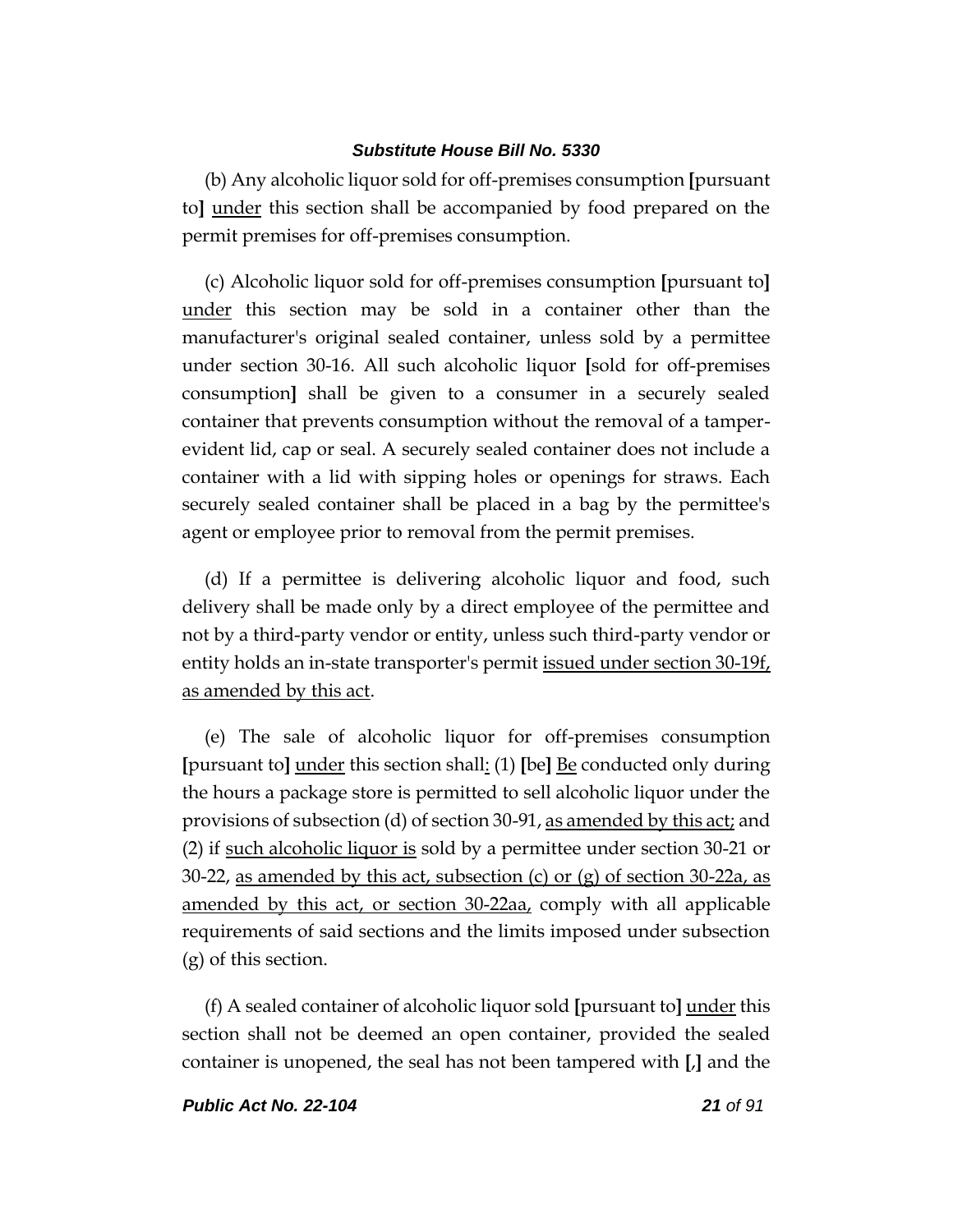contents of the sealed container have not been partially removed.

(g) The sale of alcoholic liquor for off-premises consumption **[**pursuant to**]** under this section by a permittee under section 30-21 or 30-22, as amended by this act, subsection (c) or (g) of section 30-22a, as amended by this act, or section 30-22aa shall comply with the following limits for any one order, per customer: (1) One hundred ninety-six ounces **[**,**]** for beer; **[**,**]** (2) one liter **[**,**]** for spirits; **[**,**]** and (3) one and onehalf liters **[**,**]** for wine.

(h) The provisions of this section shall not apply to the retail sale of any alcoholic liquor manufactured by a manufacturer permittee under section 30-16 on **[**its**]** the manufacturer's permit premises for offpremises consumption, which shall be subject to the requirements of **[**said**]** section 30-16, including, but not limited to, the volume limits and hours of sale set forth in **[**said**]** section 30-16.

Sec. 12. Subsection (b) of section 30-22c of the 2022 supplement to the general statutes is repealed and the following is substituted in lieu thereof (*Effective from passage*):

(b) The holder of a cafe permit issued **[**pursuant to**]** under subsection **[**(a)**]** (c) of section 30-22a, as amended by this act, may operate a juice bar or similar facility at a permit premises if the juice bar or similar facility is limited to a room or rooms or separate area within the permit premises wherein there is no sale, consumption, dispensing or presence of alcoholic liquor.

Sec. 13. Section 30-23a of the 2022 supplement to the general statutes is repealed and the following is substituted in lieu thereof (*Effective from passage*):

No person shall be construed to be a guest of a member of a club **[**within the intent**]** for the purposes of section 30-22aa or of a golf country club **[**within the intent of section 30-24a**]** for the purposes of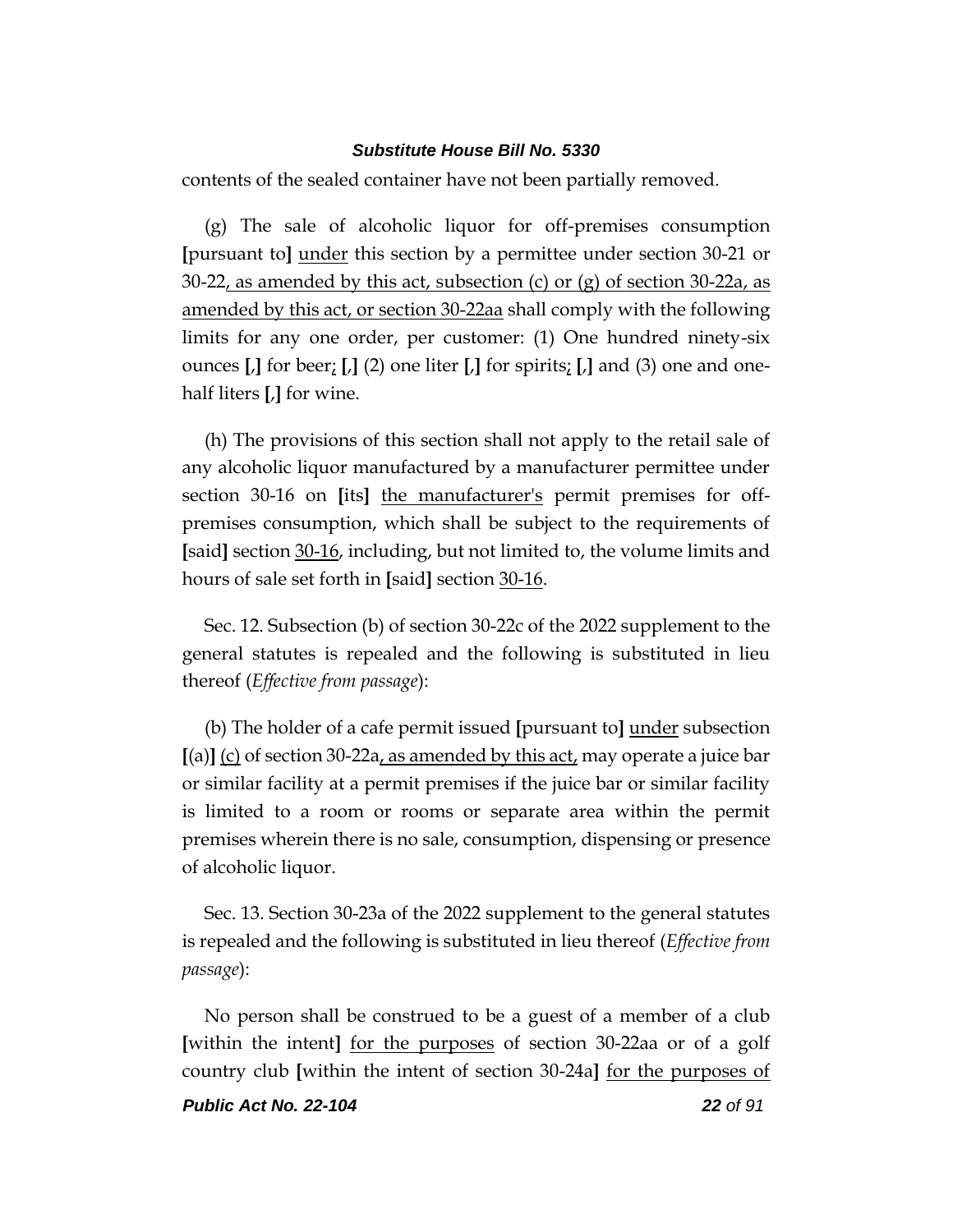subsection (g) of section 30-22a, as amended by this act, until such person's name and address has been entered in the guest book maintained for such purposes on the club or golf country club premises, together with the signature of the member and the date of introduction, provided neither the permittee nor any person employed to dispense alcoholic beverages on such premises, during his working hours on such premises, shall enter such person's name in such book. The **[**requirement**]** provisions of this section: (1) **[**shall**]** Shall not apply to a member of any nationally chartered veterans' service organization when such member enters a club run by such organization that is not such member's home club, but is affiliated with the same organization, provided such member shall show a membership, travel card or similar identification as a member of such organization upon entry to such club<sub>i</sub> **[**,**]** and (2) may be waived by the Department of Consumer Protection on special occasions upon written application.

Sec. 14. Section 30-24 of the 2022 supplement to the general statutes is repealed and the following is substituted in lieu thereof (*Effective from passage*):

Spouses of members of any club or golf country club which holds a permit under subsection (g) **[**or (h)**]** of section 30-22a, as amended by this act, or section 30-22aa may be allowed to participate in all of the privileges of such club or golf country club, by vote of such club's members, and shall not be considered guests for the purposes of the general statutes or provisions of the regulations of Connecticut state agencies adopted by the Department of Consumer Protection.

Sec. 15. Section 30-24b of the 2022 supplement to the general statutes is repealed and the following is substituted in lieu thereof (*Effective from passage*):

Auxiliary members who are spouses of members or surviving spouses of former deceased members of any club specified in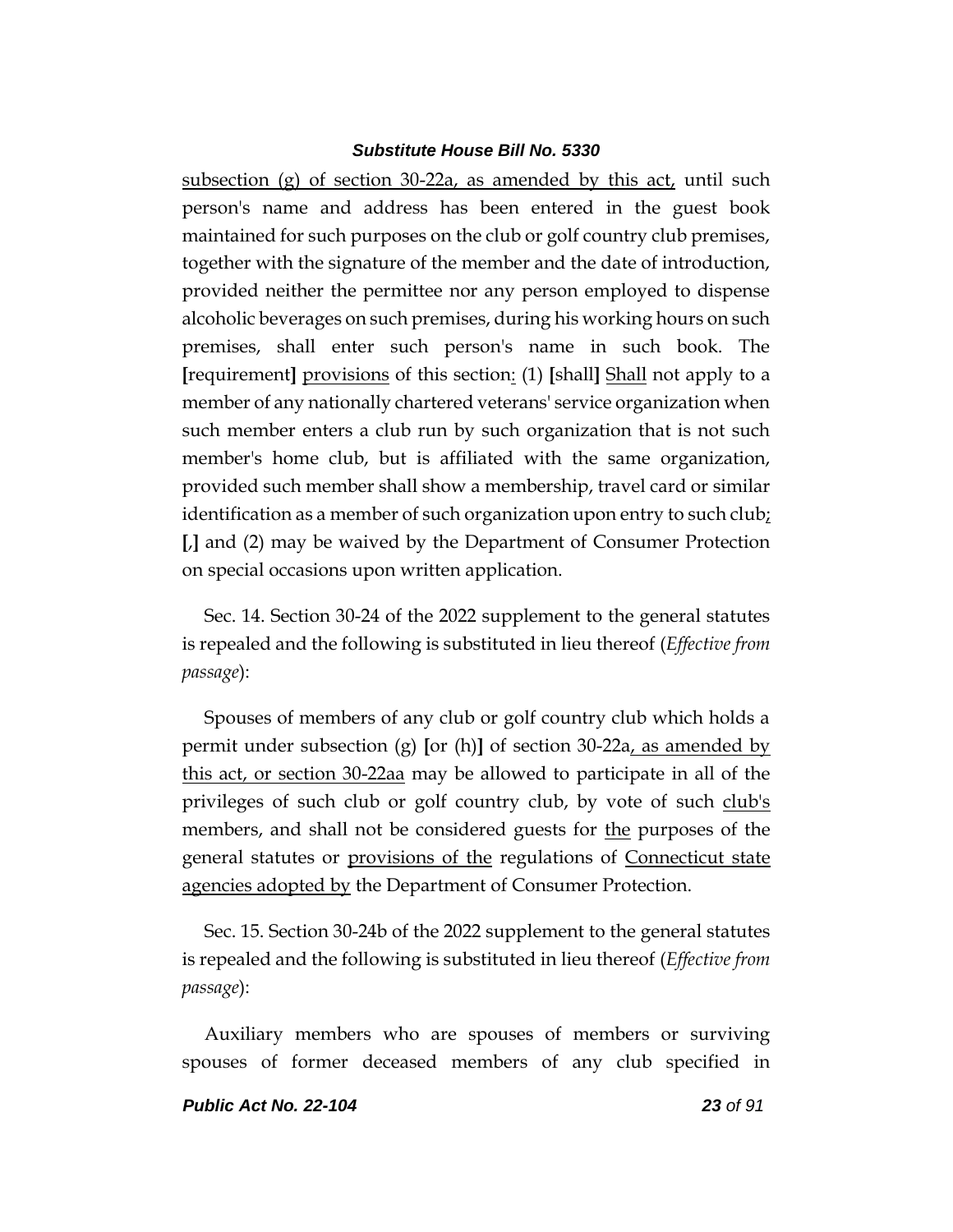**[**subsections (g) to (i), inclusive,**]** subsection (g) of section 30-22a, as amended by this act, or section 30-22aa which holds a permit under the provisions of this chapter may be allowed to participate in all the privileges of such club, by vote of such **[**club**]** club's members, and shall not be considered guests for purposes of the general statutes or provisions of the regulations of Connecticut state agencies adopted by the Department of Consumer Protection.

Sec. 16. Subsection (a) of section 30-25 of the 2022 supplement to the general statutes is repealed and the following is substituted in lieu thereof (*Effective from passage*):

(a) A special club permit shall allow the sale of alcoholic liquor by the drink, at retail, to be consumed at the grounds of an outdoor picnic conducted by a club or golf country club. Such permits shall be issued only to holders of cafe permits issued **[**pursuant to subsections (g) to (i), inclusive,**]** under subsection (g) of section 30-22a, **[**and**]** as amended by this act, and club permits issued under section 30-22aa, shall be issued on a daily basis subject to the hours of sale in section 30-91, as amended by this act, and shall be the same as provided therein for clubs and golf country clubs. The exception established in subsection (a) of section 30- 48, as amended by this act, that applies to boats operating under an instate transporter's permit issued under section 30-19f, as amended by this act, and cafe permits issued **[**pursuant to subsections (j) and (k)**]** under subsection (h) of section 30-22a, as amended by this act, **[**that is set forth in section 30-48**]** shall apply to such a special club permit. No such club or golf country club shall be granted more than four such special club permits during any one calendar year.

Sec. 17. Subsection (b) of section 30-39 of the 2022 supplement to the general statutes is repealed and the following is substituted in lieu thereof (*Effective from passage*):

(b) (1) Any person desiring a liquor permit or a renewal of such a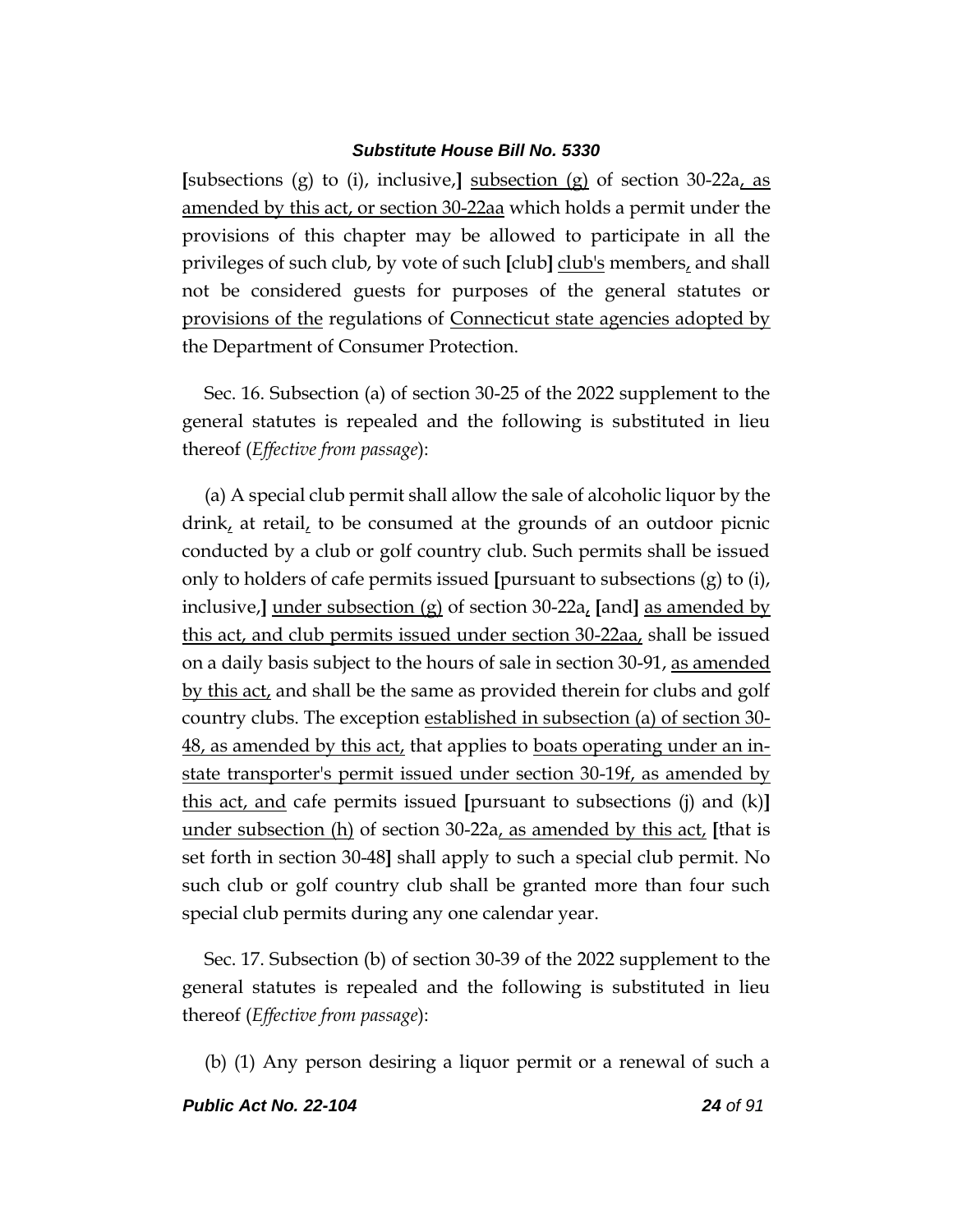permit shall make an affirmed application therefor to the Department of Consumer Protection, upon forms to be furnished by the department, showing the name and address of the applicant and of the applicant's backer, if any, the location of the club or place of business which is to be operated under such permit and a financial statement setting forth all elements and details of any business transactions connected with the application. Such application shall include a detailed description of the type of live entertainment that is to be provided. A club or place of business shall be exempt from providing such detailed description if the club or place of business (A) was issued a liquor permit prior to October 1, 1993, and (B) has not altered the type of entertainment provided. The application shall also indicate any crimes of which the applicant or the applicant's backer may have been convicted. Applicants shall submit documents sufficient to establish that state and local building, fire and zoning requirements and local ordinances concerning hours and days of sale will be met, except that local building and zoning requirements and local ordinances concerning hours and days of sale shall not apply to a cafe permit issued **[**pursuant to**]** under subsection (d) or (h) of section 30-22a<sub>L</sub> as amended by this act. The State Fire Marshal or the marshal's certified designee shall be responsible for approving compliance with the State Fire Code at Bradley International Airport. Any person desiring a permit provided for in section 30-33b shall file a copy of such person's license with such application if such license was issued by the Department of Consumer Protection. The department may, at its discretion, conduct an investigation to determine whether a permit shall be issued to an applicant.

(2) The applicant shall pay to the department a nonrefundable application fee, which fee shall be in addition to the fees prescribed in this chapter for the permit sought. An application fee shall not be charged for an application to renew a permit. The application fee shall be in the amount of ten dollars for the filing of each application for a permit by a charitable organization under section 30-37b, including a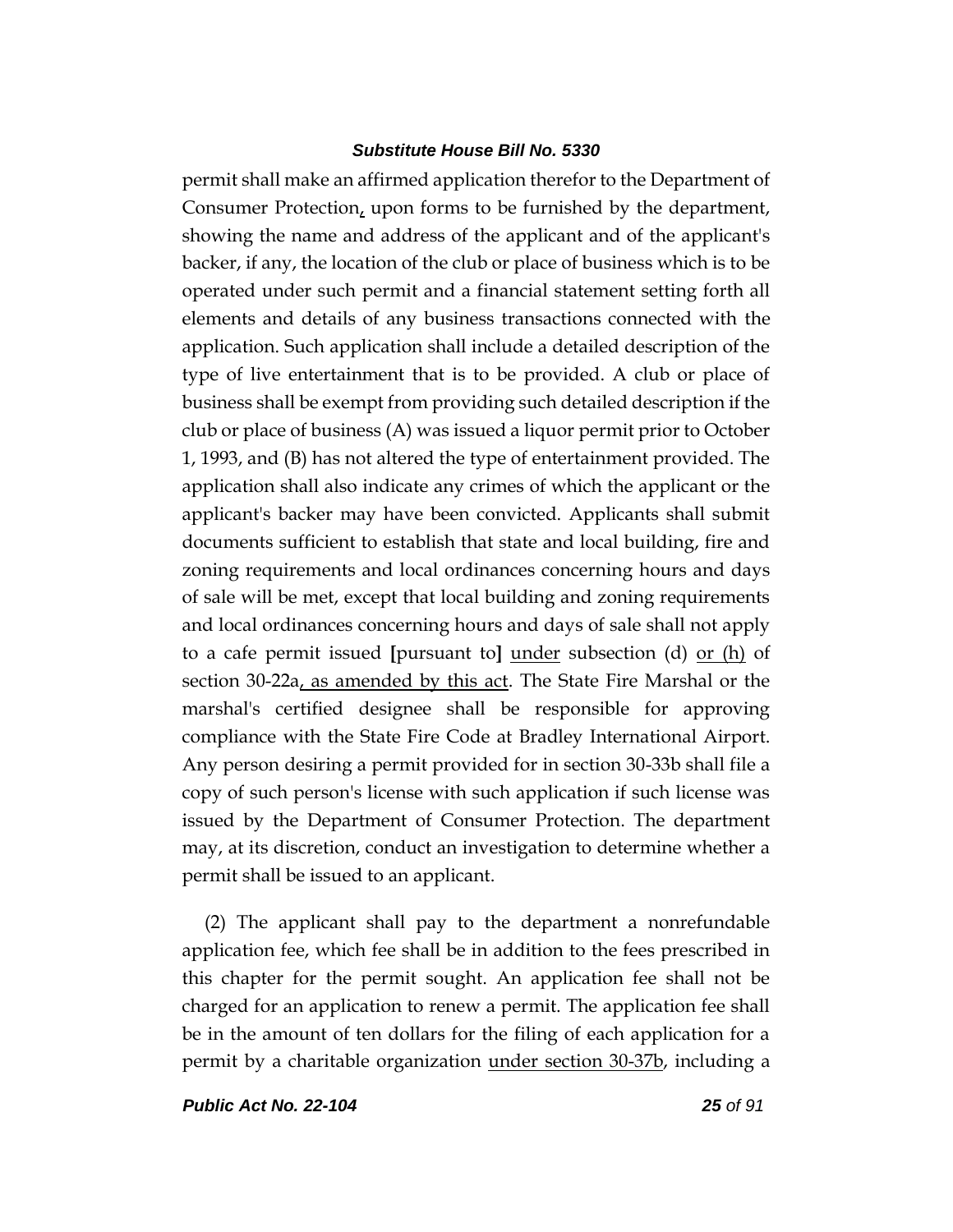nonprofit public television corporation under section 30-37d, a nonprofit golf tournament permit under section 30-37g, a temporary permit under section 30-35 or a special club permit **[**; and for all other permits**]** under section 30-25, as amended by this act; and in the amount of one hundred dollars for the filing of an initial application for all other permits. Any permit issued shall be valid only for the purposes and activities described in the application.

(3) The applicant, immediately after filing an application, shall give notice thereof, with the name and residence of the permittee, the type of permit applied for and the location of the place of business for which such permit is to be issued and the type of live entertainment to be provided, all in a form prescribed by the department, by publishing the same in a newspaper having a circulation in the town in which the place of business to be operated under such permit is to be located, at least once a week for two successive weeks, the first publication to be not more than seven days after the filing date of the application and the last publication not more than fourteen days after the filing date of the application. The applicant shall affix, and maintain in a legible condition upon the outer door of the building wherein such place of business is to be located and clearly visible from the public highway, the placard provided by the department, not later than the day following the receipt of the placard by the applicant. If such outer door of such premises is so far from the public highway that such placard is not clearly visible as provided, the department shall direct a suitable method to notify the public of such application. When an application is filed for any type of permit for a building that has not been constructed, such applicant shall erect and maintain in a legible condition a sign not less than six feet by four feet upon the site where such place of business is to be located, instead of such placard upon the outer door of the building. The sign shall set forth the type of permit applied for and the name of the proposed permittee, shall be clearly visible from the public highway and shall be so erected not later than the day following the receipt of the

*Public Act No. 22-104 26 of 91*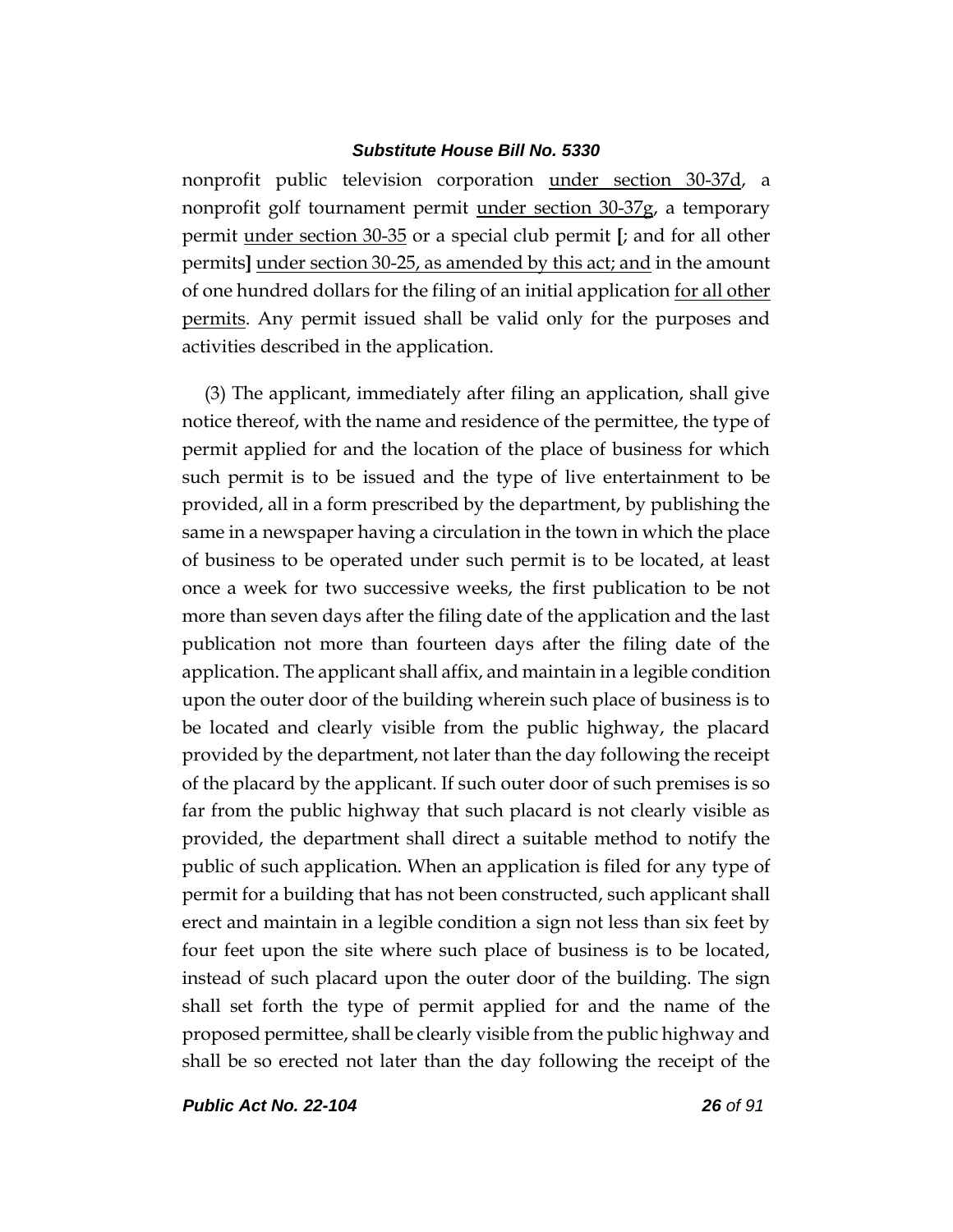placard. Such applicant shall make a return to the department, under oath, of compliance with the foregoing requirements, in such form as the department may determine, but the department may require any additional proof of such compliance. Upon receipt of evidence of such compliance, the department may hold a hearing as to the suitability of the proposed location. The provisions of this subdivision shall not apply to applications for (A) airline permits issued under section 30-28a, (B) charitable organization permits issued under section 30-37b, (C) temporary permits issued under section 30-35, (D) special club permits issued under section 30-25, as amended by this act, (E) concession permits issued under section 30-33, (F) military permits issued under section 30-34, (G) cafe permits issued **[**pursuant to**]** under subsection **[**(j) or (k)**]** (h) of section 30-22a, as amended by this act, (H) warehouse permits issued under section 30-32, (I) **[**brokers'**]** broker's permits issued under section 30-30, (J) out-of-state **[**shippers'**]** shipper's permits for alcoholic liquor **[**and**]** issued under section 30-18, (K) out-of-state **[**shippers'**]** shipper's permits for beer **[**, (K)**]** issued under section 30-19, (L) coliseum permits **[**, (L)**]** issued under section 30-33a, (M) nonprofit golf tournament permits **[**, (M)**]** issued under section 30-37g, (N) nonprofit public television corporation permits **[**, (N)**]** issued under section 30-37d, (O) Connecticut craft cafe permits **[**by**]** issued under section 30-22d, as amended by this act, to permittees who held a manufacturer permit for a brew pub or a manufacturer permit for a beer and brew pub **[**prior to**]** before July 1, 2020, **[**and (O)**]** (P) off-site farm winery sales and wine, cider and mead tasting permits issued under section 30-16a, (Q) out-of-state retailer shipper's permits for wine issued under section 30-18a, (R) out-of-state winery shipper's permits for wine issued under section 30-18a, (S) in-state transporter's permits for alcoholic liquor issued under section 30-19f, as amended by this act, including, but not limited to, boats operating under such permits, (T) seasonal outdoor open-air permits issued under section 30-22e, as amended by this act, and (U) renewals of any **[**such permits**]** permit described in subparagraphs (A) to (T), inclusive, of this subdivision, if

*Public Act No. 22-104 27 of 91*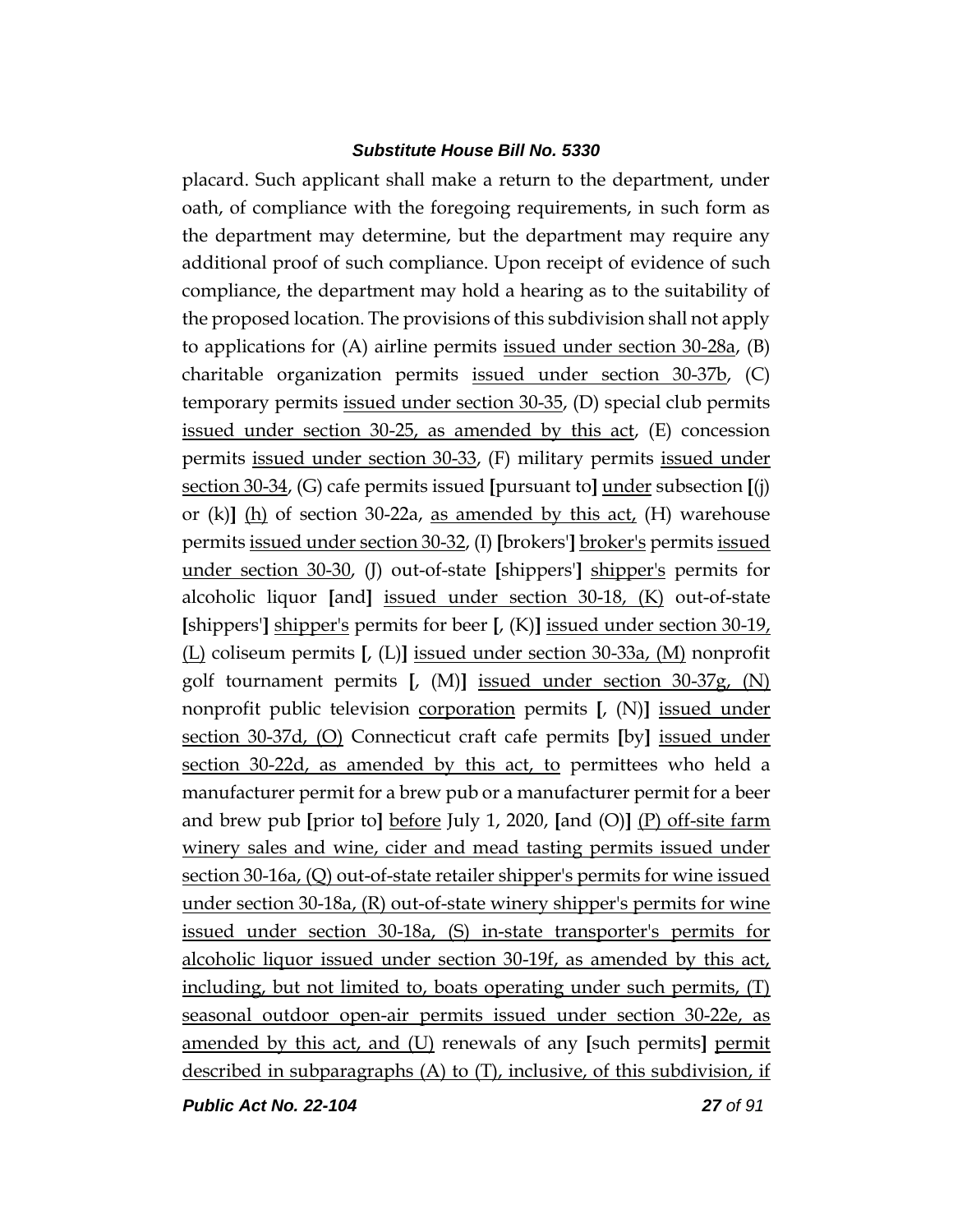applicable. The provisions of this subdivision regarding publication and placard display shall also be required of any applicant who seeks to amend the type of entertainment either upon filing of a renewal application or upon requesting permission of the department in a form that requires the approval of the municipal zoning official.

(4) In any case in which a permit has been issued to a partnership, if one or more of the partners dies or retires, the remaining partner or partners need not file a new application for the unexpired portion of the current permit, and no additional fee for such unexpired portion shall be required. Notice of any such change shall be given to the department and the permit shall be endorsed to show correct ownership. When any partnership changes by reason of the addition of one or more persons, a new application with new fees shall be required.

Sec. 18. Section 30-45 of the 2022 supplement to the general statutes is repealed and the following is substituted in lieu thereof (*Effective from passage*):

The Department of Consumer Protection shall refuse permits for the sale of alcoholic liquor to the following persons: (1) Any state marshal, judicial marshal, judge of any court, prosecuting officer or member of any police force; **[**, (2) a minor, and**]** (2) any minor; (3) any constable who (A) performs criminal law enforcement duties and is considered a peace officer by town ordinance pursuant to the provisions of subsection (a) of section 54-1f, **[**any constable who**]** or (B) is certified under the provisions of sections 7-294a to 7-294e, inclusive, **[**who**]** and performs criminal law enforcement duties pursuant to the provisions of subsection (c) of section 54-1f; **[**, or**]** and (4) any special constable appointed pursuant to section 7-92. This section shall not apply to any out-of-state **[**shippers' permits, cafe permits issued pursuant to subsection (j) of section 30-22a and airline permits**]** shipper's permit issued under section 30-18, 30-18a or 30-19, any cafe permit issued under section 30-22a**,** as amended by this act, any boat operating under any in-

*Public Act No. 22-104 28 of 91*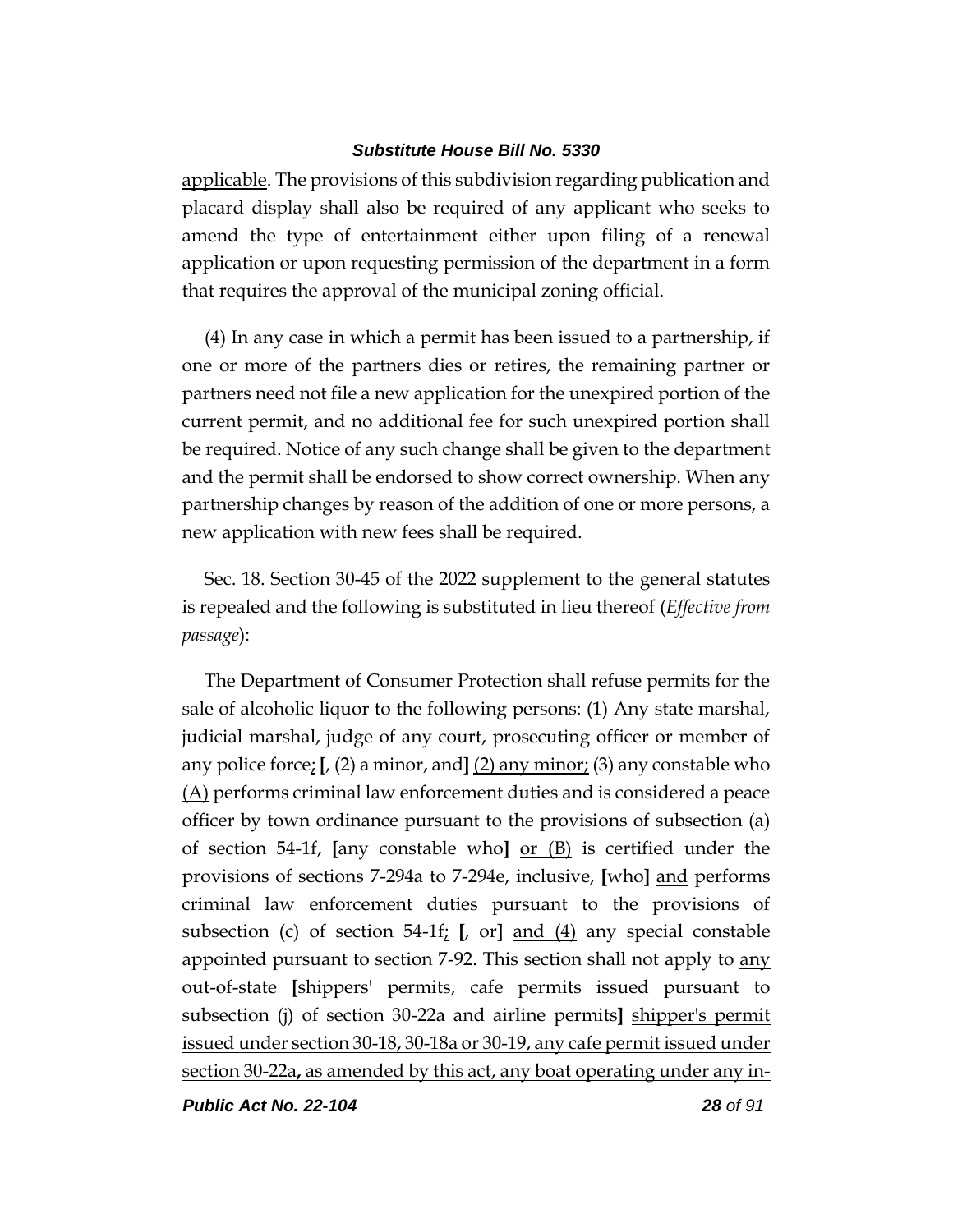state transporter's permit issued under section 30-19f, as amended by this act, or any airline permit issued under section 30-28a. As used in this section, "minor" means a minor, as defined in section 1-1d or as defined in section 30-1, as amended by this act, whichever age is older.

Sec. 19. Subsection (a) of section 30-48 of the 2022 supplement to the general statutes is repealed and the following is substituted in lieu thereof (*Effective from passage*):

(a) No backer or permittee of one permit class shall be a backer or permittee of any other permit class except in the case of airline permits issued under section 30-28a, boats operating under in-state transporter's permits issued under section 30-19f, as amended by this act, and cafe permits issued **[**pursuant to subsection (d), (j) or (k)**]** under subsections (d) and (h) of section 30-22a, as amended by this act, **[**and**]** except that: (1) A backer of a hotel permit issued under section  $30-21$  or a restaurant permit issued under section 30-22, as amended by this act, may be a backer of both such classes; (2) a holder or backer of a restaurant permit issued under section 30-22, as amended by this act, or a cafe permit issued **[**pursuant to**]** under subsection (a) of section 30-22a, as amended by this act, may be a holder or backer of any other or all of such classes; (3) a holder or backer of a restaurant permit issued under section 30-22, as amended by this act, may be a holder or backer of a cafe permit issued **[**pursuant to**]** under subsection (f) of section 30-22a, as amended by this act; (4) a backer of a restaurant permit issued under section 30-22, as amended by this act, may be a backer of a coliseum permit issued under section 30-33a when such restaurant is within a coliseum; (5) a backer of a hotel permit issued under section 30-21 may be a backer of a coliseum permit issued under section 30-33a; (6) a backer of a grocery store beer permit issued under subsection (c) of section 30-20, as amended by this act, may be (A) a backer of a package store permit issued under subsection (b) of section 30-20, as amended by this act, if such was the case on or before May 1, 1996, and (B) a backer of a restaurant permit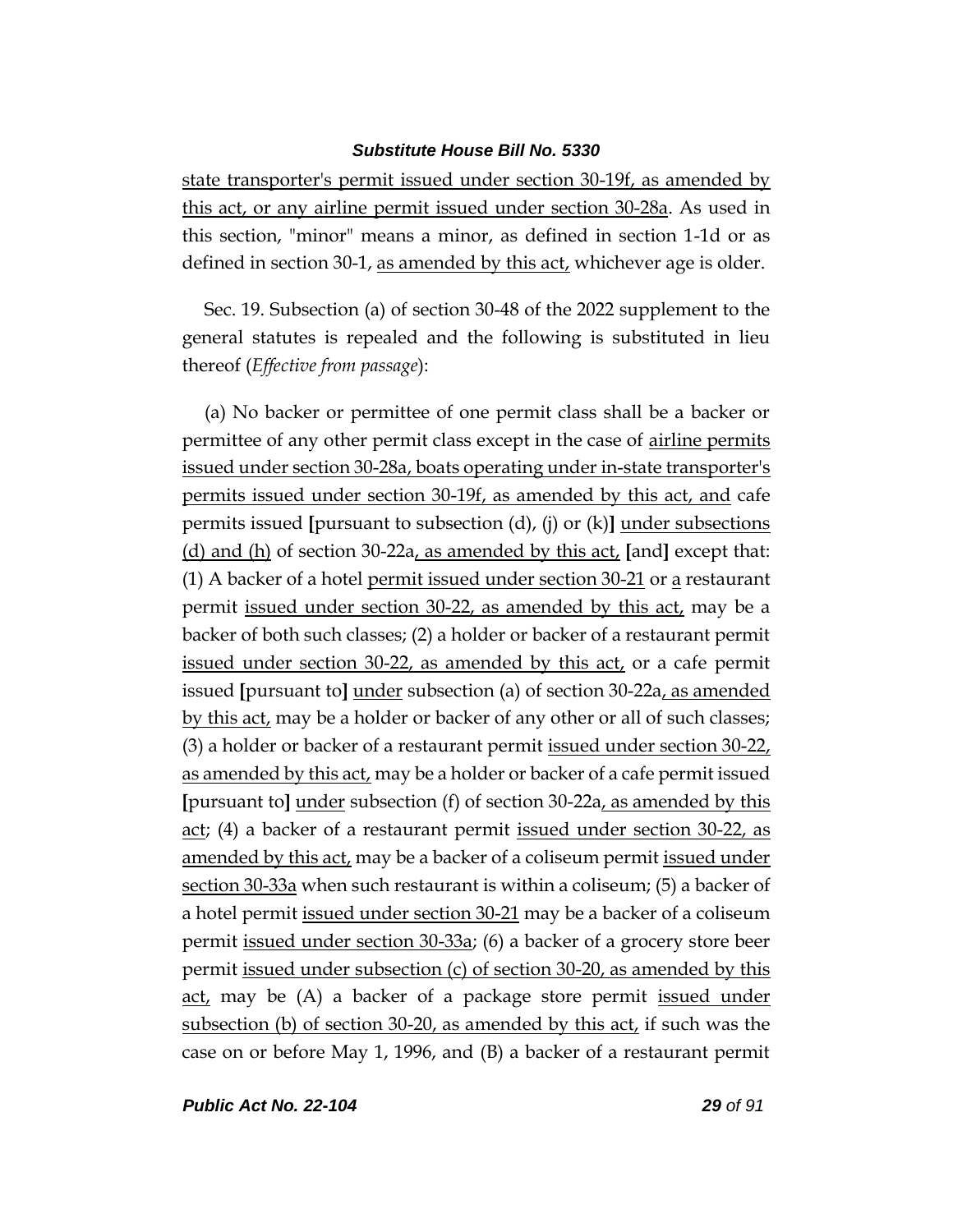issued under section 30-22, as amended by this act, provided the restaurant permit premises do not abut or share the same space as the grocery store beer permit premises; (7) a backer of a cafe permit issued **[**pursuant to**]** under subsection **[**(m)**]** (j) of section 30-22a, as amended by this act, may be a backer of a nonprofit theater permit issued under section 30-35a; (8) a backer of a nonprofit theater permit issued under section 30-35a may be a holder or backer of a hotel permit issued under section 30-21 or a coliseum permit issued under section 30-33a; (9) a backer of a concession permit issued under section 30-33 may be a backer of a coliseum permit issued under section 30-33a; (10) a holder of an out-of-state winery shipper's permit for wine issued under section 30-18a may be a holder of an in-state transporter's permit issued under section 30-19f, as amended by this act, or an out-of-state entity wine festival permit issued **[**pursuant to**]** under section 30-37m, or of both such permits; (11) a holder of an out-of-state shipper's permit for alcoholic liquor **[**other than beer**]** issued under section 30-18 or an outof-state winery shipper's permit for wine issued under section 30-18a may be a holder of an in-state transporter's permit issued under section 30-19f, as amended by this act; (12) a holder of a manufacturer permit for a farm winery **[**or the holder of**]** issued under subsection (c) of section 30-16 or a manufacturer permit for wine, cider and mead issued under subsection (d) of section 30-16 may be a holder of an in-state transporter's permit issued under section 30-19f, as amended by this act, a wine festival permit issued **[**pursuant to**]** under section 30-37*l*, a farmers' market sales permit issued **[**pursuant to**]** under subsection (a) of section 30-37o, an off-site farm winery sales and tasting permit issued **[**pursuant to**]** under section 30-16a or **[**of**]** any combination of such permits; (13) a holder of a manufacturer permit for beer issued under subsection (b) of section 30-16 may be a holder of a farmers' market sales permit issued **[**pursuant to**]** under subsection (a) of section 30-37o; (14) the holder of a manufacturer permit for spirits, **[**a manufacturer permit for beer, a manufacturer permit for**]** beer, a farm winery or **[**a manufacturer permit for**]** wine, cider and mead, issued under

*Public Act No. 22-104 30 of 91*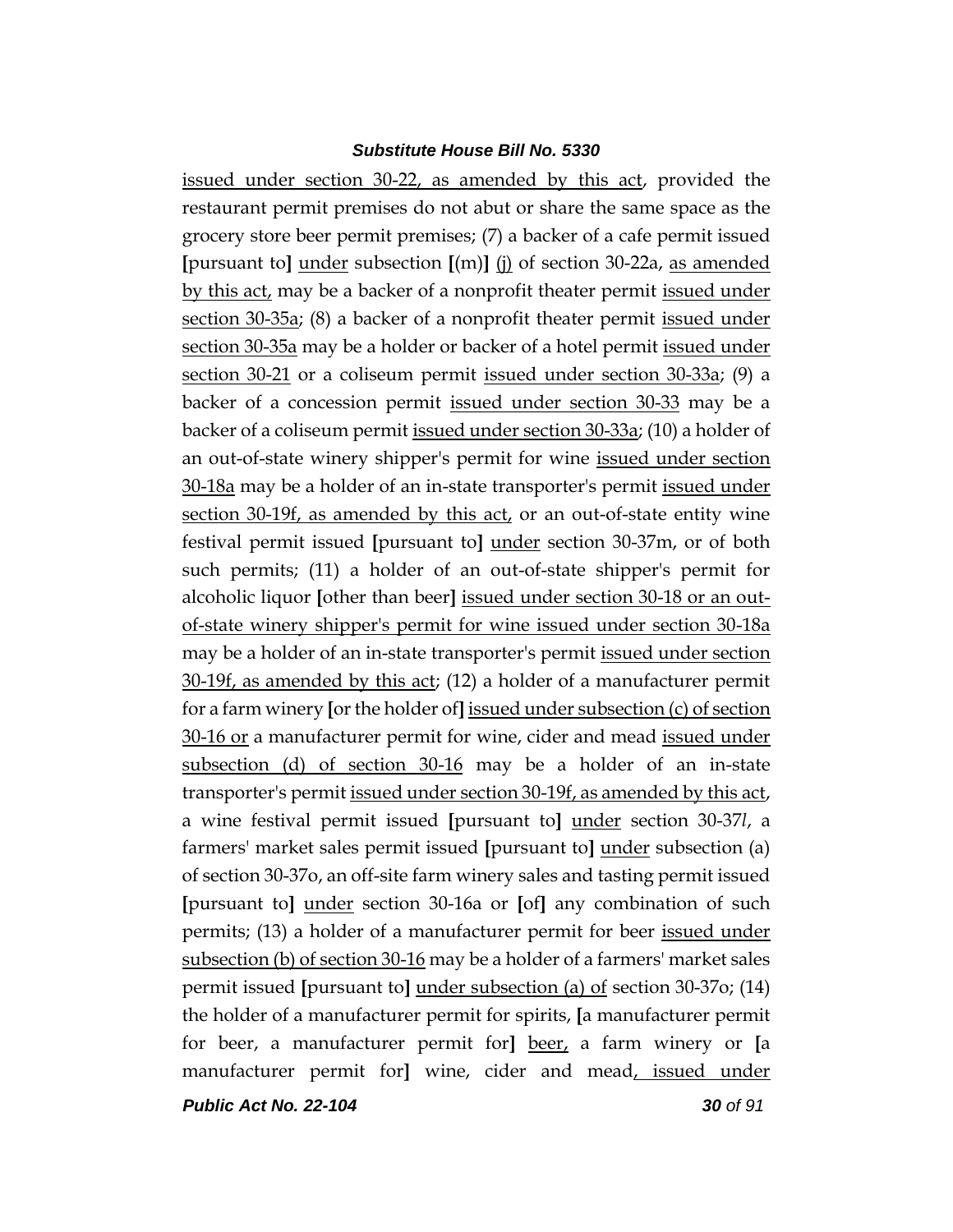subsection (a), (b), (c) or (d), respectively, of section 30-16, may be a holder of a Connecticut craft cafe permit issued under section 30-22d, as amended by this act, a restaurant permit or a restaurant permit for wine and beer <u>issued under section 30-22</u>, as amended by this act; and (15) the holder of a restaurant permit **[**or**]** issued under section 30-22, as amended by this act, a cafe permit issued under section 30-22a, as amended by this act, or an in-state transporter's permit issued under section 30-19f, as amended by this act, may be the holder of a seasonal outdoor open-air permit issued **[**pursuant to**]** under section 30-22e, as amended by this act. Any person may be a permittee of more than one permit. No holder of a manufacturer permit for **[**a brew pub**]** beer issued under subsection (b) of section 30-16 and no spouse or child of such holder may be a holder or backer of more than three restaurant permits issued under section 30-22, as amended by this act, or cafe permits issued under section 30-22a, as amended by this act.

Sec. 20. Subsection (c) of section 30-48a of the 2022 supplement to the general statutes is repealed and the following is substituted in lieu thereof (*Effective from passage*):

(c) Membership in any organization which is or may become the holder of a **[**cafe**]** club or nonprofit club permit issued **[**pursuant to subsection (h) of section 30-22a**]** under section 30-22aa shall not constitute acquisition of an interest in a retail permit.

Sec. 21. Section 30-53 of the 2022 supplement to the general statutes is repealed and the following is substituted in lieu thereof (*Effective from passage*):

Each permit granted or renewed by the Department of Consumer Protection shall be of no effect until a duplicate thereof has been filed by the permittee with the town clerk of the town within which the club or place of business described in such permit is situated; provided the place of filing **[**of**]** for (1) a cafe permit issued **[**pursuant to**]** under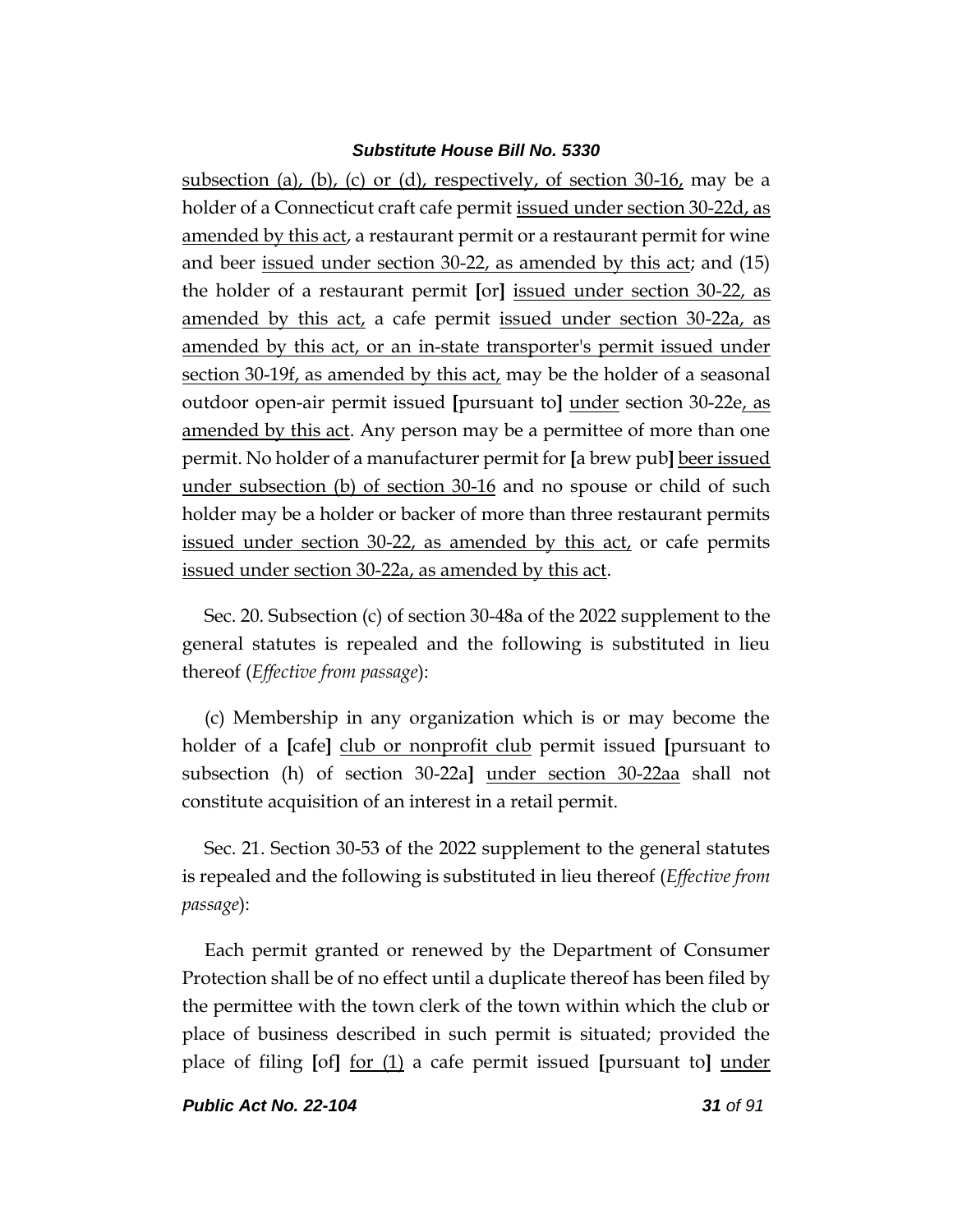subsection **[**(j) or (k)**]** (h) of section 30-22a, as amended by this act, or a boat operating under an in-state transporter's permit issued under section 30-19f, as amended by this act, shall be the office of the town clerk of the town of New Haven, and (2) an airline **[**permits,**]** permit issued under section 30-28a shall be the office of the town clerk of the town of Hartford. The fee for such filing shall be twenty dollars.

Sec. 22. Section 30-54 of the 2022 supplement to the general statutes is repealed and the following is substituted in lieu thereof (*Effective from passage*):

Every permittee, other than a corporation holding a cafe permit issued **[**pursuant to**]** under subsection **[**(k)**]** (h) of section 30-22a, as amended by this act, or an airline permit issued under section 30-28a, shall cause **[**his or her**]** such permittee's permit or a duplicate thereof to be framed and hung in plain view in a conspicuous place in any room where the sales so permitted are to be carried on.

Sec. 23. Subsections (a) to (e), inclusive, of section 30-91 of the 2022 supplement to the general statutes are repealed and the following is substituted in lieu thereof (*Effective from passage*):

(a) The sale, **[**or the**]** dispensing, **[**or**]** consumption or **[**the**]** presence in glasses or other receptacles suitable to **[**permit**]** allow for the consumption of alcoholic liquor by an individual in places operating under hotel permits issued under section 30-21, restaurant permits issued under section 30-22, as amended by this act, cafe permits issued under section 30-22a, as amended by this act, Connecticut craft cafe permits issued under section 30-22d, as amended by this act, club permits issued under section 30-22aa, restaurant permits for catering establishments issued under section 30-22b, coliseum permits issued under section 30-33a, nonprofit public museum permits issued under section 30-37a, manufacturer permits for beer, a farm winery or wine, cider and mead issued under subsection (b), (c) or (d), respectively, of

*Public Act No. 22-104 32 of 91*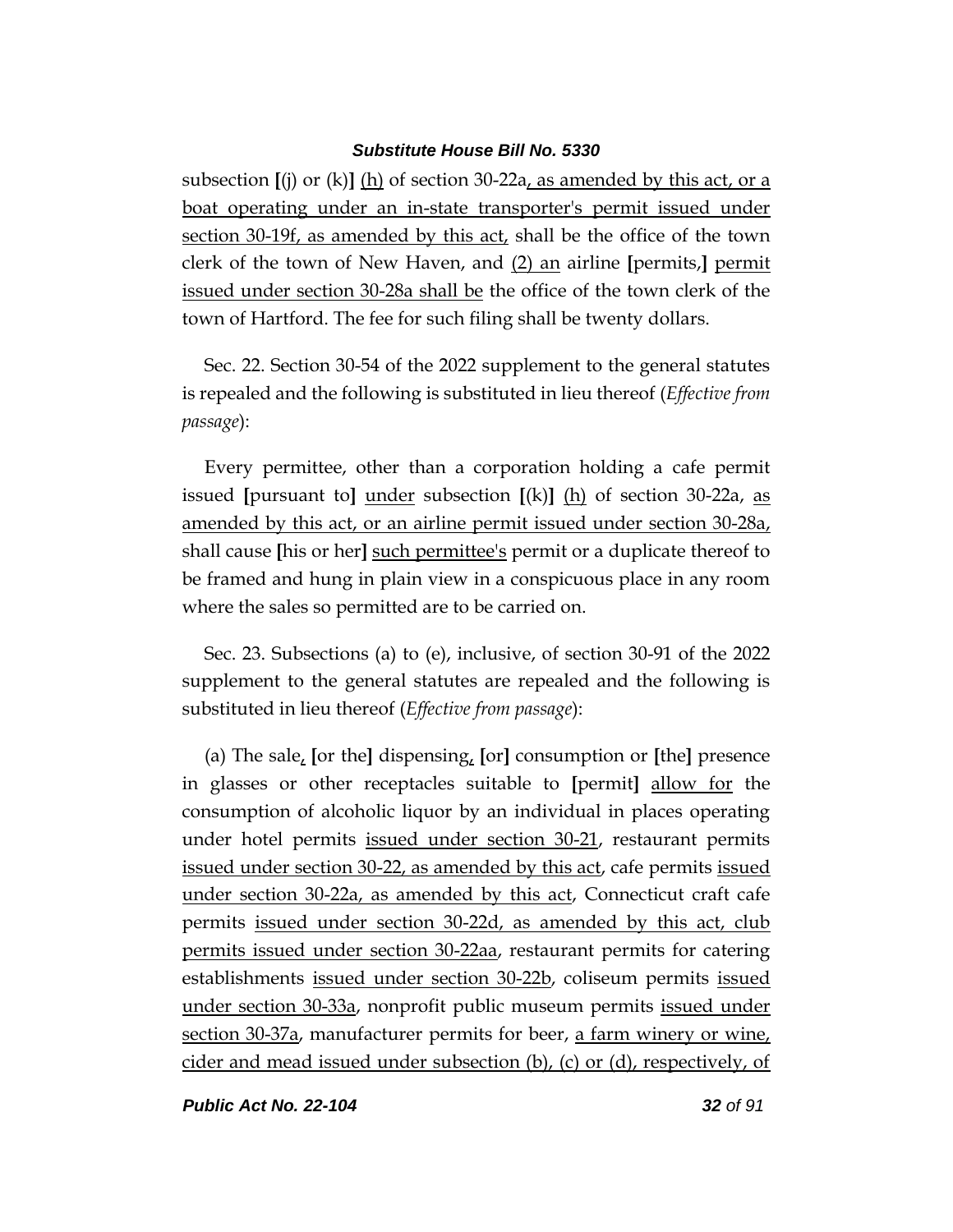section 30-16, casino permits issued under section 30-37k, caterer liquor permits issued under section 30-37j and charitable organization permits issued under section 30-37b shall be unlawful on: (1) Monday, Tuesday, Wednesday, Thursday and Friday between the hours of one o'clock a.m. and nine o'clock a.m.; (2) Saturday between the hours of two o'clock a.m. and nine o'clock a.m.; (3) Sunday between the hours of two o'clock a.m. and ten o'clock a.m.; (4) Christmas, except (A) for alcoholic liquor that is served where food is also available during the hours otherwise permitted by this section for the day on which Christmas falls, and (B) by casino permittees at casinos, as defined in section 30-37k; and (5) January first between the hours of three o'clock a.m. and nine o'clock a.m., except that on any Sunday that is January first the prohibitions of this section shall be between the hours of three o'clock a.m. and ten o'clock a.m.

(b) Any town may, by vote of a town meeting or by ordinance, reduce the number of hours during which sales under subsection (a) of this section, except sales **[**pursuant to**]** under a cafe permit issued **[**pursuant to**]** under subsection (d) of section 30-22a, as amended by this act, shall be permissible. In all cases when a town, either by vote of a town meeting or by ordinance, has acted on the sale of alcoholic liquor or the reduction of the number of hours when such sale is permissible, such action shall become effective on the first day of the month succeeding such action and no further action shall be taken until at least one year has elapsed since the previous action was taken.

(c) Notwithstanding any provisions of subsections (a) and (b) of this section, such sale, **[**or**]** dispensing, **[**or**]** consumption or presence in glasses in places operating under a cafe permit issued **[**pursuant to**]** under subsection (f) of section 30-22 $a<sub>L</sub>$  as amended by this act, shall be unlawful before eleven a.m. on any day, except in that portion of the permit premises which is located in a separate room or rooms entry to which, from the bowling lane area of the establishment, is by means of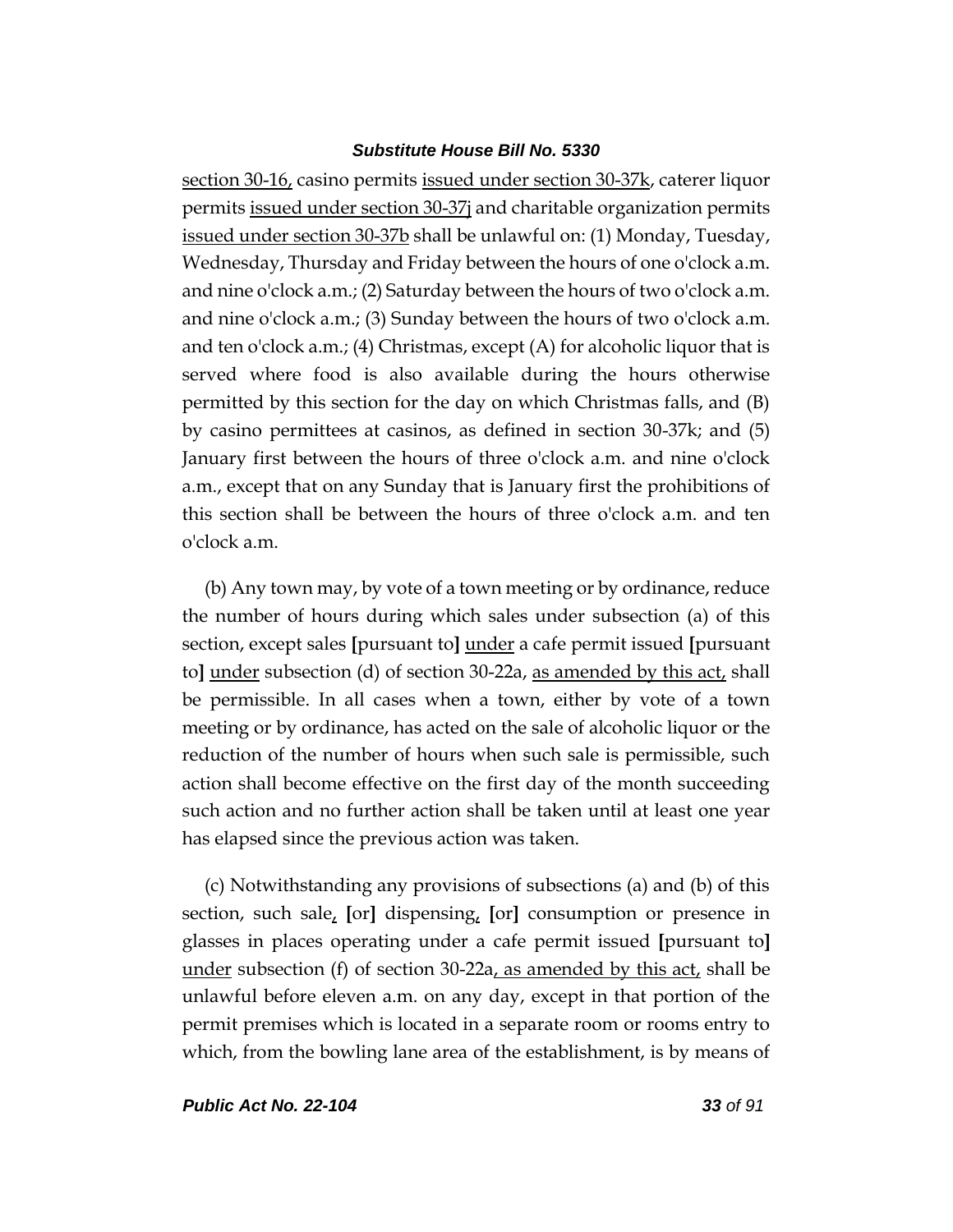a door or doors which shall remain closed at all times except to permit entrance and egress to and from the lane area. Any alcoholic liquor sold or dispensed in a place operating under a cafe permit issued **[**pursuant to**]** under subsection (f) of section 30-22a, as amended by this act, shall be served in containers such as, but not limited to, plastic or glass. Any town may, by vote of a town meeting or by ordinance, reduce the number of hours during which sales under this subsection shall be permissible.

(d) The sale or dispensing of alcoholic liquor for off-premises consumption in places operating under package store permits **[**, drug store permits**]** issued under subsection (b) of section 30-20, as amended by this act, druggist permits issued under section 30-36, manufacturer permits **[**for beer or**]** issued under section 30-16, grocery store beer permits issued under subsection (c) of section 30-20, as amended by this act, or religious wine retailer permits issued under section 2 of this act shall be unlawful on Thanksgiving Day, New Year's Day and Christmas; and such sale or dispensing of alcoholic liquor for off-premises consumption in places operating under package store permits, **[**drug store**]** druggist permits, manufacturer permits for beer, **[**and**]** grocery store beer permits and religious wine retailer permits shall be unlawful on Sunday before ten o'clock a.m. and after six o'clock p.m. and on any other day before eight o'clock a.m. and after ten o'clock p.m. Any town may, by a vote of a town meeting or by ordinance, reduce the number of hours during which such sale shall be permissible.

(e) (1) In the case of any premises operating under a cafe permit **[**,**]**  issued under subsection (c) of section 30-22a, as amended by this act, or a Connecticut craft cafe permit issued under section 30-22d, as amended by this act, and wherein, under the provisions of this section, the sale of alcoholic liquor is forbidden on certain days or hours of the day, or during the period when **[**a cafe**]** such permit is suspended, it shall likewise be unlawful to keep such premises open to, or permit **[**it**]** such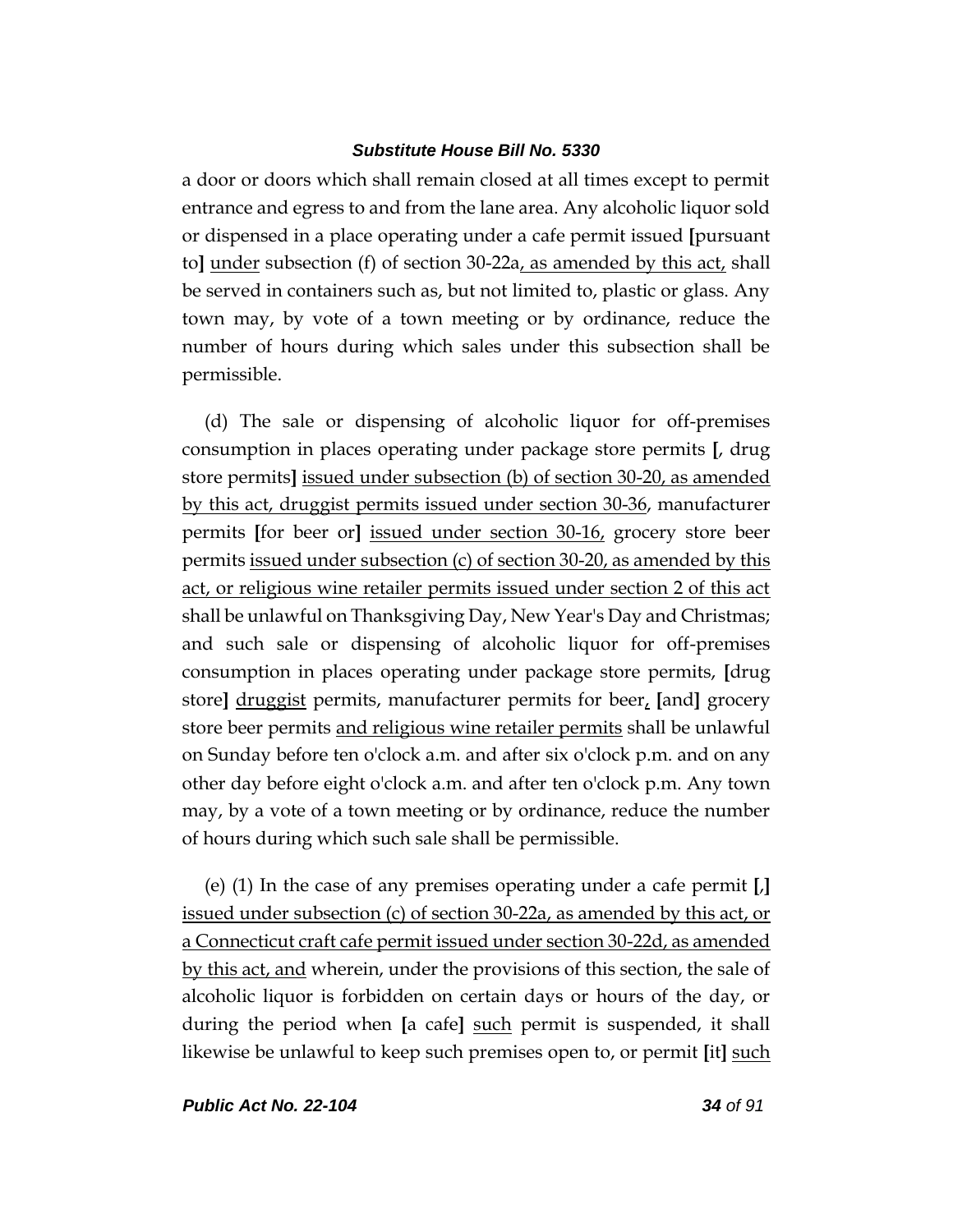premises to be occupied by, the public on such days or hours.

(2) In the case of any premises operating under a cafe permit, it shall be unlawful to keep such premises open to, or permit such premises to be occupied by, the public between the hours of one o'clock a.m. and six o'clock a.m. on Monday, Tuesday, Wednesday, Thursday and Friday and between the hours of two o'clock a.m. and six o'clock a.m. on Saturday and Sunday or during any period of time when such permit is suspended, provided the sale, **[**or the**]** dispensing or consumption of alcohol on such premises operating under such cafe permit shall be prohibited beyond the hours authorized for the sale, **[**or**]** dispensing or consumption of alcohol for such premises under this section.

(3) Notwithstanding any provision of this chapter, in the case of any premises operating under a cafe permit, it shall be lawful for such premises to be open to, or be occupied by, the public when such premises is being used as a site for film, television, video or digital production eligible for a film production tax credit pursuant to section 12-217jj, provided the sale, **[**or the**]** dispensing or consumption of alcohol on such premises operating under such cafe permit shall be prohibited beyond the hours authorized for the sale, **[**or the**]** dispensing or consumption of alcohol for such premises under this section.

Sec. 24. Subsection (e) of section 30-22 of the general statutes is repealed and the following is substituted in lieu thereof (*Effective from passage*):

(e) "Restaurant" means space **[**,**]** that (1) is located in a suitable and permanent building, (2) is kept, used, maintained, advertised and held out to the public to be a place where hot meals are regularly served, **[**but which**]** (3) has no sleeping accommodations for the public, **[**and which shall be provided with**]** (4) has an adequate and sanitary kitchen and dining room, **[**and**]** (5) employs at all times an adequate number of employees, and (6) if such space has no effective separation between a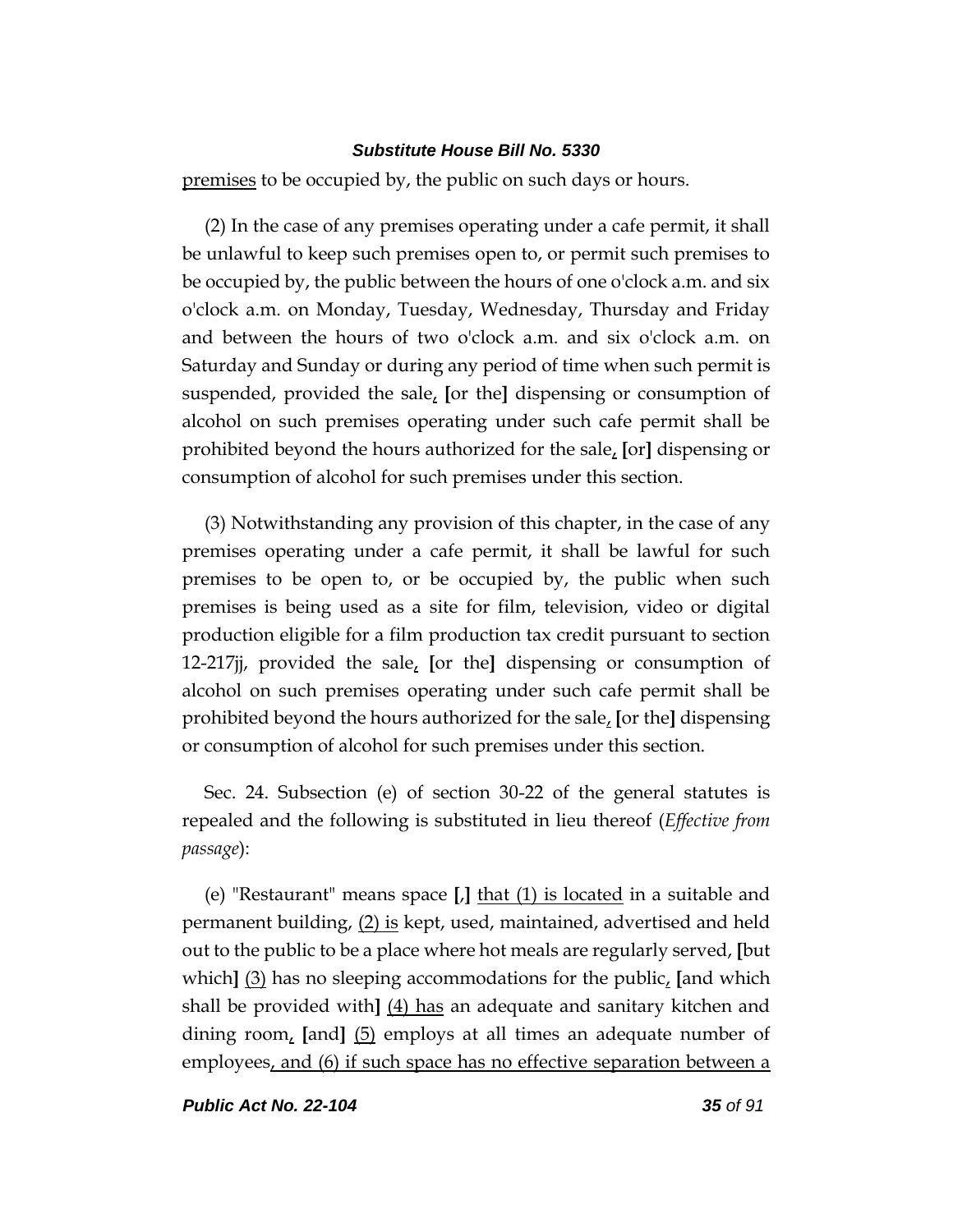barroom and a dining room, includes at least four hundred square feet of dining space, and seating for at least twenty persons, in the dining room.

Sec. 25. Section 30-22d of the general statutes is repealed and the following is substituted in lieu thereof (*Effective from passage*):

(a) For the purposes of this section, "craft cafe" means a space that (1) is located in a suitable and permanent building, (2) is kept, used, maintained, advertised and held out to the public to be a place where alcoholic liquor and food are served at retail for consumption on the premises, (3) at all times has employed therein an adequate number of employees, (4) does not include public sleeping accommodations, and (5) need not necessarily have a dining room or kitchen.

**[**(a)**]** (b) A Connecticut craft cafe permit shall allow the retail sale of alcoholic liquor manufactured in this state to be consumed on the premises of such craft cafe. The holder of such permit shall also hold a manufacturer permit issued under section 30-16, and shall keep food available during **[**a**]** the majority of the hours such permit premises are open **[**pursuant to**]** under this subsection for sale to, and consumption by, customers on **[**the**]** such permit premises. The availability of food from outside vendors located on or near the permit premises, **[**shall be deemed compliance with**]** delivered either directly by such outside vendors or indirectly through a third party, is sufficient to satisfy such requirement. The permit premises shall at all times comply with all regulations of the local department of health. Nothing **[**herein**]** in this section shall be construed to require that any food be sold or purchased with any alcoholic liquor, **[**nor shall any**]** and no rule, regulation or standard shall be promulgated or enforced **[**requiring**]** to require that **[**the sale**]** sales of food be substantial or that the business's receipts **[**of the business other than from the sale**]** from sales of alcoholic liquor equal any set percentage of total receipts from all sales made **[**therein**]** on the permit premises. A Connecticut craft cafe permit shall allow, with

*Public Act No. 22-104 36 of 91*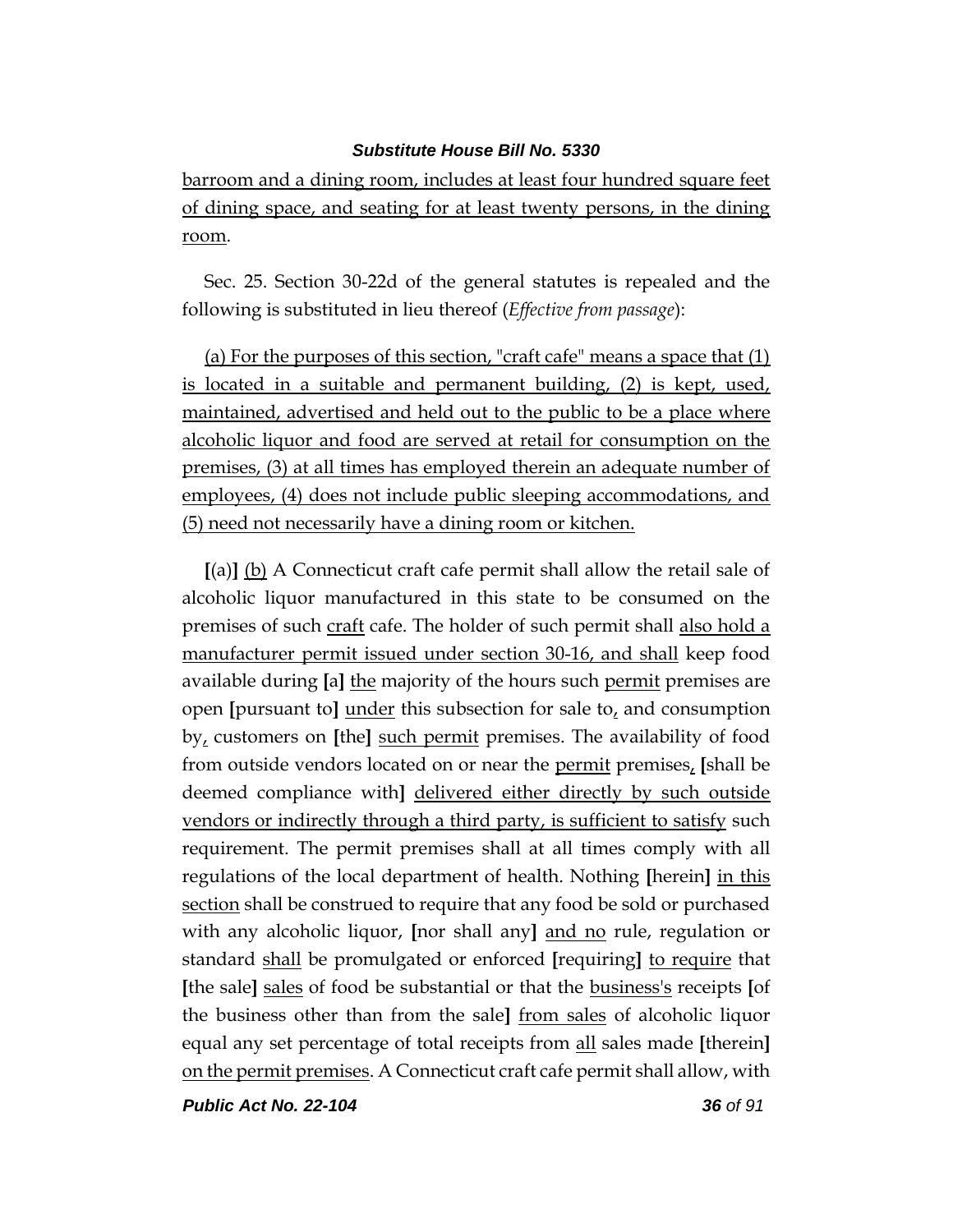**[**the prior approval of**]** the Department of Consumer **[**Protection**]** Protection's prior approval and if allowed under fire, zoning and health regulations, alcoholic liquor to be served at tables in outside areas that are screened or not screened from public view. **[**where permitted by fire, zoning and health regulations. If not required by**]** If fire, zoning or health regulations **[**,**]** do not require that such areas be enclosed by a fence or wall, **[**enclosing such outside areas shall not be required by the Department of Consumer Protection**]** the department shall not require that such areas be so enclosed. No such fence or wall **[**used to enclose such outside areas**]** shall be less than thirty inches high. **[**Such**]** A Connecticut craft cafe permit shall also authorize the sale, at retail from the permit premises **[**of**]** for consumption off the permit premises, of sealed containers supplied by the permittee of draught beer. **[**for consumption off the premises.**]** Such sales shall be conducted only during the hours that the holder of a manufacturer permit for beer issued under subsection (b) of section 30-16 is permitted to sell alcoholic liquor under the provisions of subsection (d) of section 30-91, as amended by this act. Not more than nine gallons of such beer shall be sold to any person on any day on which the sale of alcoholic liquor is authorized under the provisions of subsection (a) of section 30-91, as amended by this act. The annual fee for **[**a**]** each Connecticut craft cafe permit shall be three hundred dollars.

**[**(b) As used in subsection (a) of this section, "craft cafe" means space in a suitable and permanent building, kept, used, maintained, advertised and held out to the public to be a place where alcoholic liquor and food is served for sale at retail for consumption on the premises but that does not necessarily serve hot meals, as specified in subsection (a) of this section, but shall have employed therein at all times an adequate number of employees. "Cafe" does not include sleeping accommodations for the public and need not necessarily have a kitchen or dining room.**]**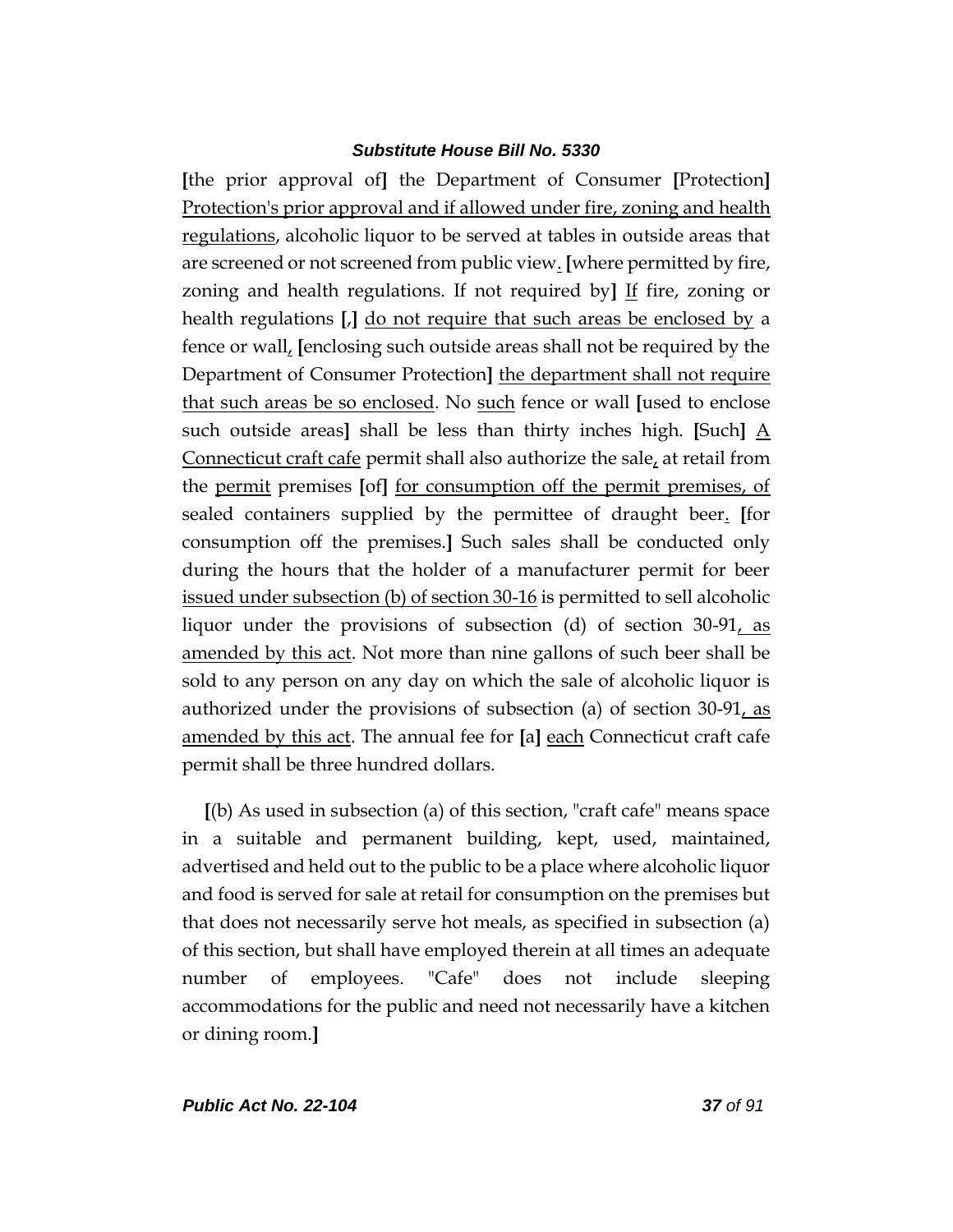(c) The holder of a Connecticut craft cafe permit may purchase, for resale on such permit holder's premises, alcoholic liquor **[**for resale on such permit holder's premises**]** from the holder of a manufacturer permit for: (1) **[**Manufacturer permit for spirits issued pursuant to**]** Spirits issued under subsection (a) of section 30-16; **[**, (2) manufacturer permit for**]** (2) beer issued **[**pursuant to**]** under subsection (b) of section 30-16; **[**, (3) manufacturer permit for**]** (3) a farm winery issued **[**pursuant to**]** under subsection (c) of section 30-16; **[**,**]** or (4) **[**manufacturer permit for**]** wine, cider and mead issued **[**pursuant to**]** under subsection (d) of section 30-16. The holder of a Connecticut craft cafe permit shall not purchase the same type of alcoholic liquor such permit holder manufactures from any holder of a manufacturer permit specified in subdivision (1), (2) or (3) of this subsection. The sale of such alcoholic liquor shall not **[**be**]** comprise more than twenty per cent of the Connecticut craft cafe permit holder's gross annual sales of all alcoholic liquor sold for **[**on-premise**]** on-premises consumption.

Sec. 26. Subsection (c) of section 30-22e of the 2022 supplement to the general statutes is repealed and the following is substituted in lieu thereof (*Effective from passage*):

(c) The seasonal outdoor open-air permit shall be effective either April first to September thirtieth, inclusive, or May first to October thirty-first, inclusive, of the same year. Such permit shall be issued by the Department of Consumer Protection subject to the limitations on hours of operation for a restaurant permittee, as specified in section 30- 91, as amended by this act. **[**Any**]** No such permit shall **[**not**]** be renewable, and the **[**issuance of**]** department shall not issue a provisional seasonal outdoor open-air permit. **[**is prohibited.**]** Any backer of the permittee may **[**only**]** apply for only one **[**such**]** seasonal outdoor open-air permit per calendar year. The provisions of subdivision (3) of subsection (b) and subsection (c) of section 30-39, as amended by this act, do not apply to **[**such permit**]** seasonal outdoor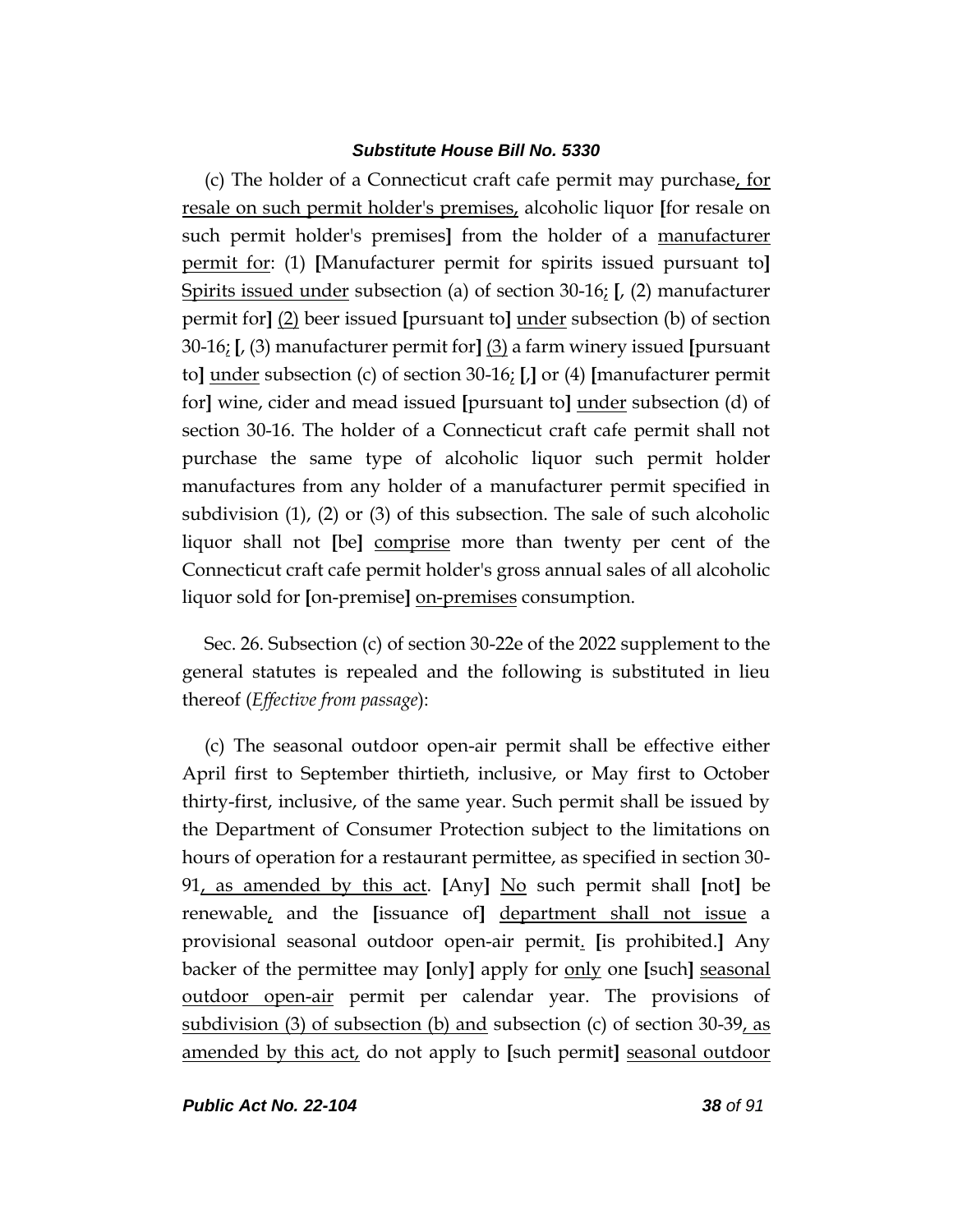open-air permits. The annual fee for **[**a**]** each seasonal outdoor open-air permit shall be two thousand dollars.

Sec. 27. Section 30-35b of the 2022 supplement to the general statutes is repealed and the following is substituted in lieu thereof (*Effective from passage*):

**[**A ninety-day provisional permit shall allow the retail sale or manufacture of alcoholic liquor by any**]** The Department of Consumer Protection or Liquor Control Commission may, in the department's or commission's discretion, issue to any applicant, who makes a sworn application for a liquor permit under section 30-39, as amended by this act, and such applicant's backer, if any, a ninety-day provisional permit allowing such applicant and **[**his or her backer, if any, who has made application for a liquor permit pursuant to section 30-39 and may be issued at the discretion of the Liquor Control Commission or the Department of Consumer Protection**]** backer to manufacture or sell, at retail, alcoholic liquor. If such applicant or **[**such applicant's backer, if any,**]** backer causes any delay in the investigation conducted by the **[**Department of Consumer Protection**]** department pursuant to **[**said**]** section 30-39, as amended by this act, **[**the**]** such ninety-day provisional permit shall immediately cease **[**immediately. Only**]** to be effective. The department or commission shall issue only one **[**such**]** ninety-day provisional permit **[**shall be issued**]** to any such applicant and **[**his or her**]** applicant's backer **[**, if any,**]** for each location of the club or place of business which is to be operated under such permit. **[**and such**]** Such ninety-day provisional permit shall be nonrenewable, but may be extended due to delays not caused by the applicant. **[**Such**]** The department or commission shall not extend such permit **[**shall not be extended**]** beyond one year from the filing date, as defined in section 30- 39, as amended by this act. The nonrefundable fee for such ninety-day provisional permit shall be five hundred dollars.

Sec. 28. Section 30-81 of the 2022 supplement to the general statutes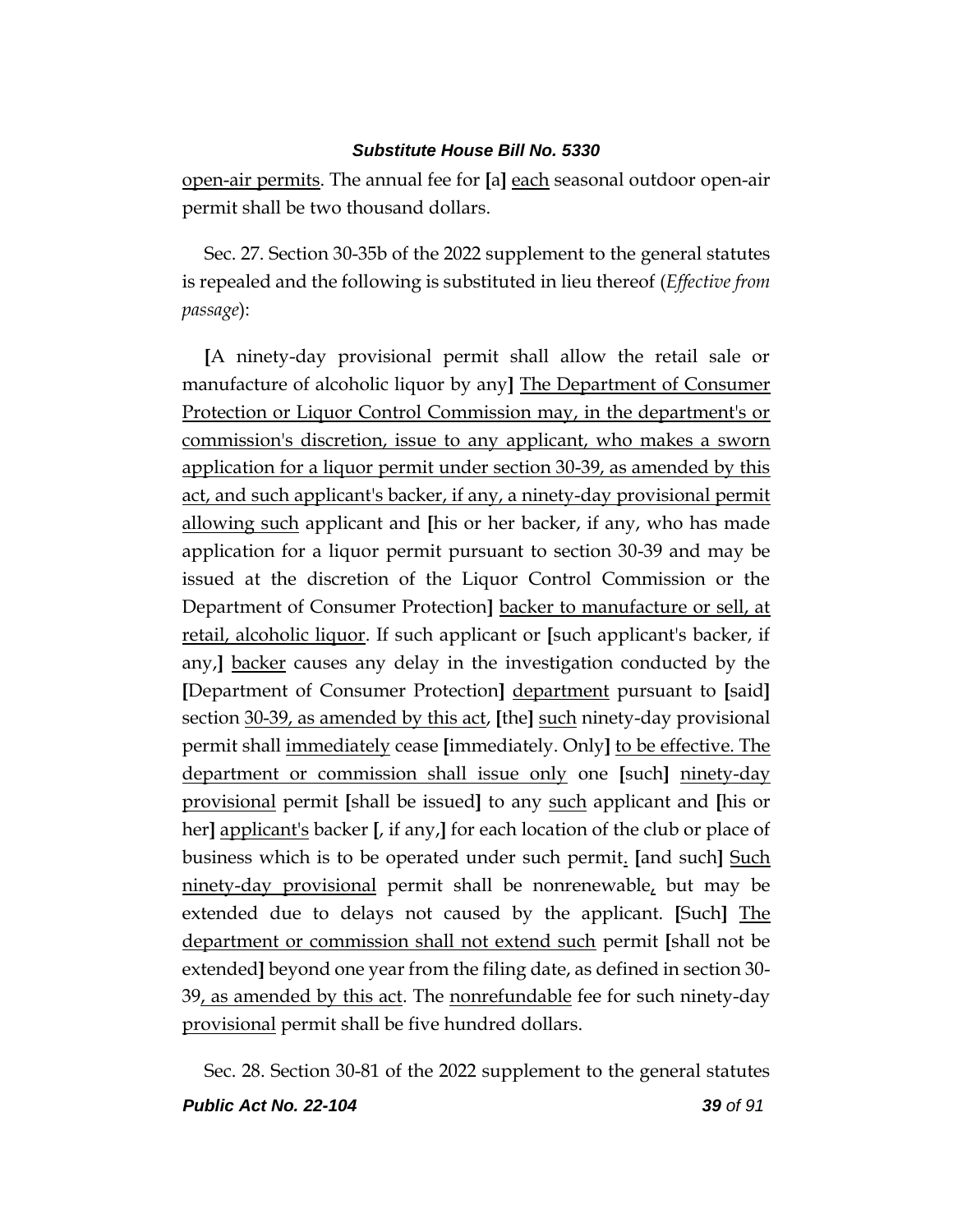is repealed and the following is substituted in lieu thereof (*Effective from passage*):

No person who is **[**, by statute or regulation,**]** declared, under any provision of the general statutes or the regulations of Connecticut state agencies, to be an unsuitable person to hold a permit to sell alcoholic liquor shall be allowed to have a financial interest in any **[**such permit**]** business that is permitted to sell alcoholic liquor under any provision of the general statutes or the regulations of Connecticut state agencies. Except as provided in section 30-90a, no minor shall be employed **[**in any premises operating under a cafe permit in any capacity or**]** in handling any alcoholic liquor upon, **[**in**]** delivering any alcoholic liquor to **[**,**]** or **[**in**]** carrying or conveying any alcoholic liquor from **[**,**]** any permit premises.

Sec. 29. Section 30-90 of the 2022 supplement to the general statutes is repealed and the following is substituted in lieu thereof (*Effective from passage*):

Any permittee who, **[**by himself, his**]** either personally or through such permittee's servant or agent, **[**permits**]** allows any minor or any person to whom the sale or gift of alcoholic liquor has been **[**forbidden according to**]** prohibited by law to loiter on **[**his**]** the permit premises where **[such]** alcoholic liquor is kept for sale, or who allows any minor, other than a person **[**over age eighteen who is**]** who is at least eighteen years of age and an employee or permit holder under section 30-90a or a minor accompanied by **[**his**]** the minor's parent or guardian, to be in any room where alcoholic liquor is served at any bar, shall be subject to the penalties **[**of**]** described in section 30-113. For barrooms consisting of only one room and for permit premises without effective separation between a barroom and a dining room, **[**no**]** an unaccompanied minor may remain on the permit premises while waiting for and consuming food prepared on such permit premises. No minor may sit or stand at a consumer bar without being accompanied by a parent, guardian or

*Public Act No. 22-104 40 of 91*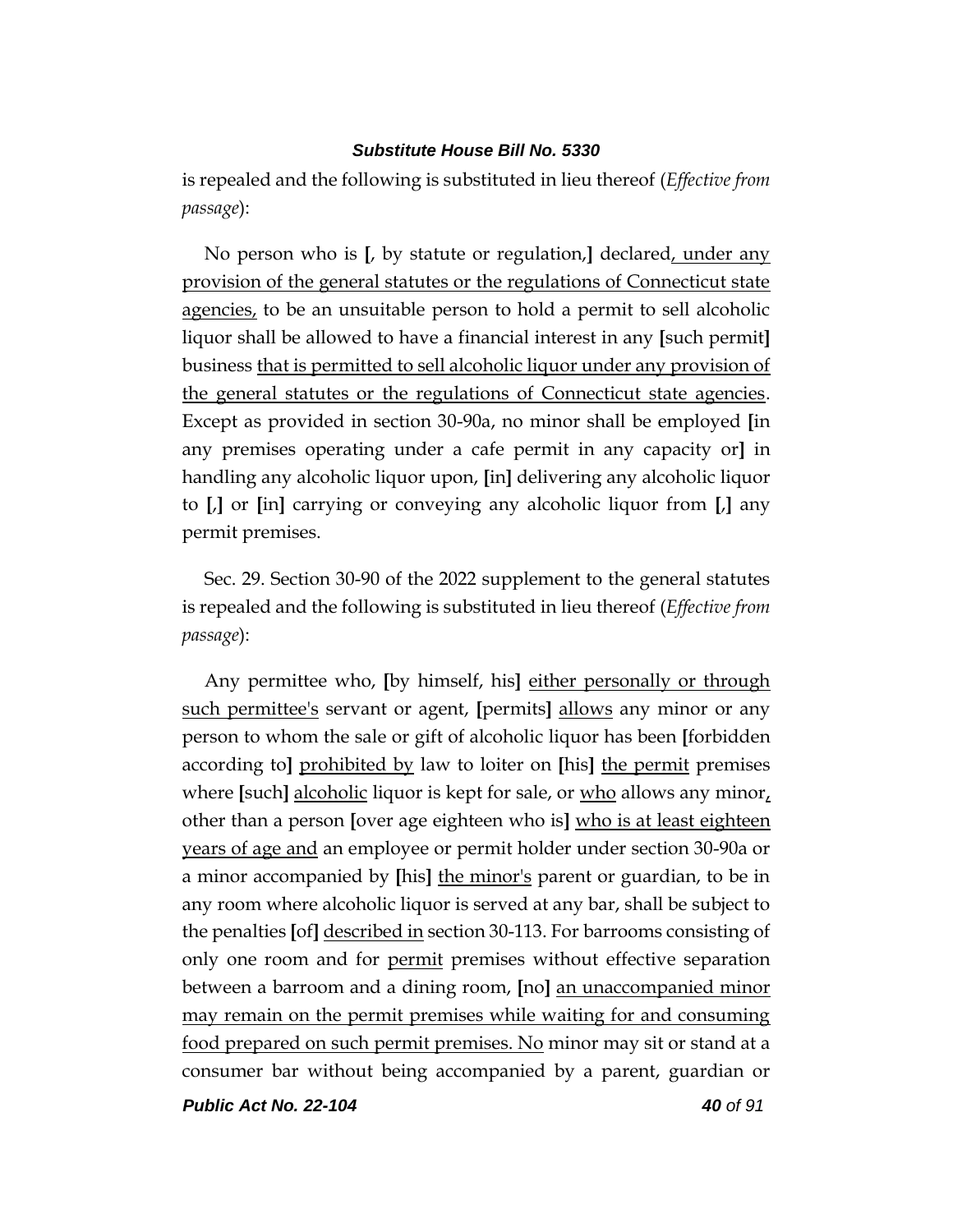spouse.

Sec. 30. Section 20-578 of the general statutes is repealed and the following is substituted in lieu thereof (*Effective from passage*):

(a) Information received by the department, the commission or the Department of Public Health, through filed reports or inspection or as otherwise authorized under chapters 418, **[**and**]** 420b, 420c and 420f and sections 20-570 to 20-630, inclusive, shall not be disclosed publicly in such a manner as to identify individuals or institutions, except: (1) In a proceeding involving the question of licensure or the right to practice; **[**,**]** and (2) in a proceeding where the commission has voted in favor of formal disciplinary action against a pharmacist or pharmacy licensed pursuant to this chapter, when such disciplinary action is related to an error in the dispensing of medication. Nothing in this section shall be construed to prohibit the commissioner from disclosing information gained through the inspection of pharmacies and outlets holding permits for the sale of nonlegend drugs if the commissioner considers such disclosure to be in the interest of public health.

(b) Notwithstanding the provisions of subsection (a) of this section, section 21a-265 and chapter 55, the Commissioners of Consumer Protection and Public Health and the authorized agents of said commissioners, in carrying out their duties under subsection (a) of this section, may: (1) Exchange information relating to a license or registration issued by their respective agencies; **[**,**]** or (2) exchange investigative information relating to violations of this chapter with each other, **[**with**]** the Chief State's Attorney and **[**with**]** any agencies charged with **[**the enforcement of**]** enforcing the pharmacy or drug laws of the United States, this state **[**and all**]** or other jurisdictions.

Sec. 31. Subsection (a) of section 20-621a of the 2022 supplement to the general statutes is repealed and the following is substituted in lieu thereof (*Effective from passage*):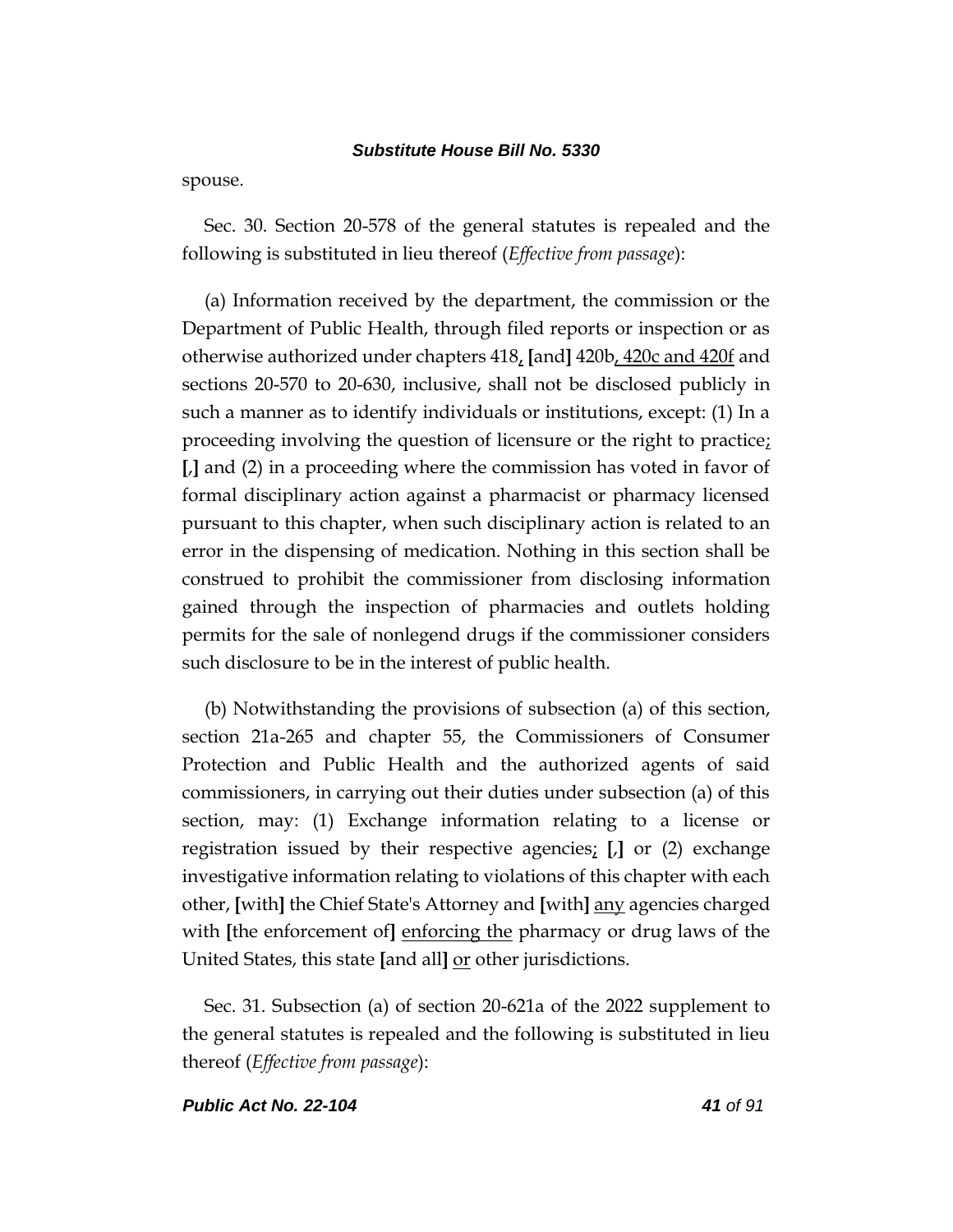(a) As used in this section: **[**,**]** (1) **[**"long-term care pharmacy"**]** "Longterm care pharmacy" (A) means a pharmacy licensed under section 20- 594, or registered as a nonresident pharmacy under section 20-627, that stores and dispenses legend drugs and legend devices to patients or residents of licensed nursing homes, rest homes, residential care homes or other supervised residential facilities and from which related pharmaceutical care services are provided, and (B) includes pharmacies located both inside and outside of such facilities but does not include those that are part of a licensed hospital; **[**,**]** (2) "nursing home" has the same meaning as provided in section 19a-490; **[**,**]** and (3) "automated prescription dispensing machine" has the same meaning as provided in section 20-571. A long-term care pharmacy may operate an automated prescription dispensing machine in a nursing home in accordance with a protocol approved in writing by the Department of Consumer Protection, until such time as regulations are adopted pursuant to subsection (b) of this section. The annual fee to operate an automated prescription dispensing machine shall be one hundred dollars per machine.

Sec. 32. Section 21a-248 of the general statutes is repealed and the following is substituted in lieu thereof (*Effective from passage*):

(a) A licensed manufacturer or wholesaler may sell and dispense controlled drugs to any of the following-named persons, but in the case of schedule II drugs only on an official written order or electronically through the Drug Enforcement Agency's Controlled Substance Ordering System: (1) To a manufacturer, wholesaler or pharmacist; (2) to a physician, dentist or veterinarian; (3) to a person in charge of a hospital, incorporated college or scientific institution, but only for use by or in that hospital, incorporated college or scientific institution for medical or scientific purposes; (4) to a person in charge of a laboratory, but only for use in that laboratory for scientific and medical purposes; and (5) to any registrant as defined in subdivision (47) of section 21a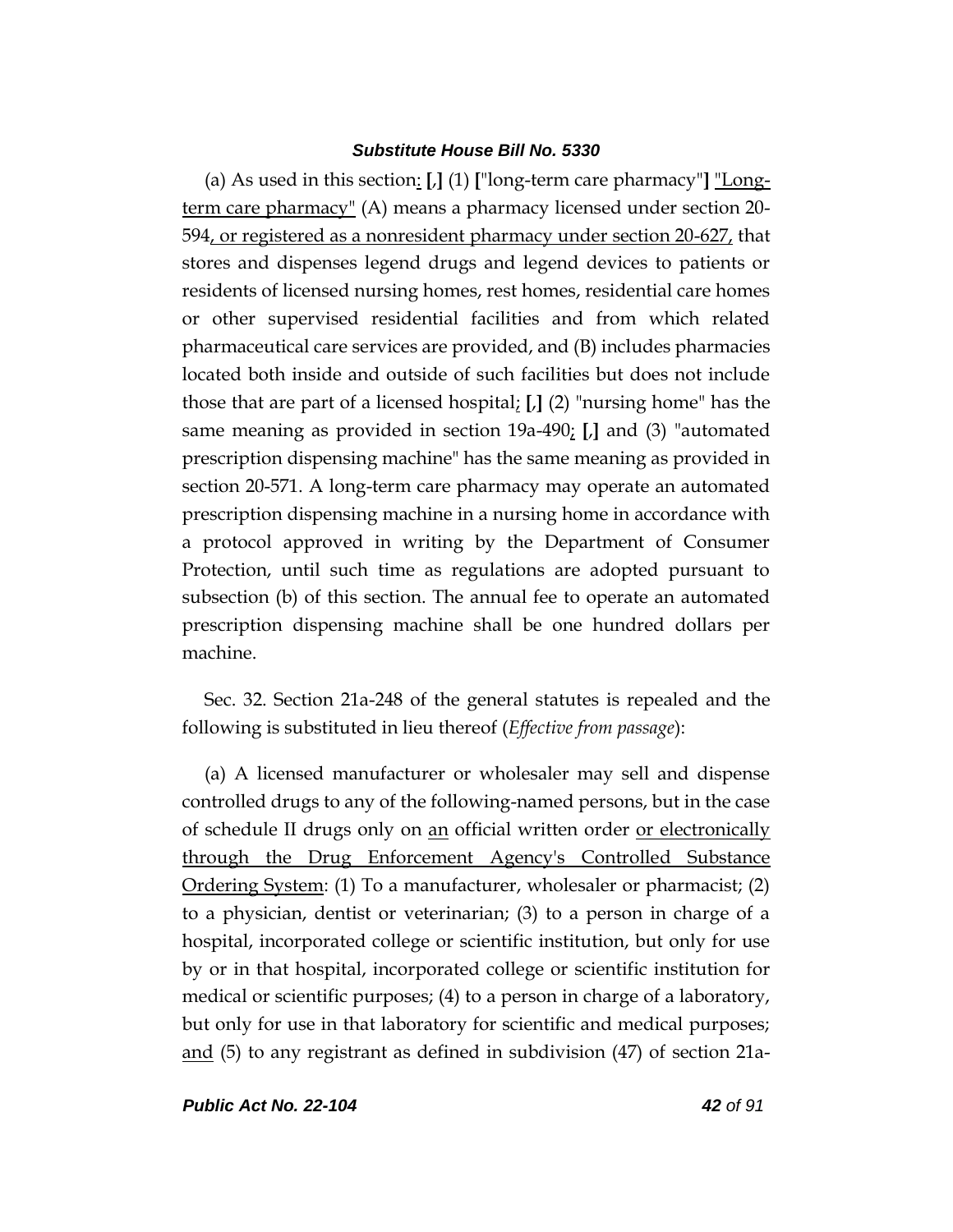240.

(b) A licensed manufacturer or wholesaler may sell controlled drugs only to registrants when permitted under federal and state laws and regulations.

(c) An official **[**written**]** order for any schedule I or II drug shall be signed **[**in triplicate**]** by the person giving such order or by **[**his**]** such person's authorized agent and **[**the original**]** such order shall be presented to the person who sells or dispenses the drug or drugs named therein as provided by federal **[**laws**]** law. If such order is accepted by such person, each party to the transaction shall preserve **[**his**]** such party's copy of such order for a period of three years in such a way so as to be readily accessible for inspection by any public officer or employee engaged in the enforcement of this chapter.

(d) The manufacturer or wholesaler shall keep records of all sales and dispensing of controlled drugs and shall comply fully with applicable provisions of the federal controlled drug laws and the federal food and drug laws, and the state food, drug and cosmetic laws in such sale or dispensing of controlled drugs.

(e) Possession or control of controlled drugs obtained as authorized by this section shall be lawful only if obtained in the regular course of the business, occupation, profession, employment or duty of the possessor.

(f) A person in charge of a hospital, incorporated college or scientific institution, or of a laboratory, or in the employ of this state or of any other state, or of any political subdivision thereof, and a master or other proper officer of a ship or aircraft, who obtains controlled drugs under the provisions of this section or otherwise, shall not administer, or dispense, or otherwise use such drugs within this state, except within the scope of **[**his**]** such person's, master's or officer's employment or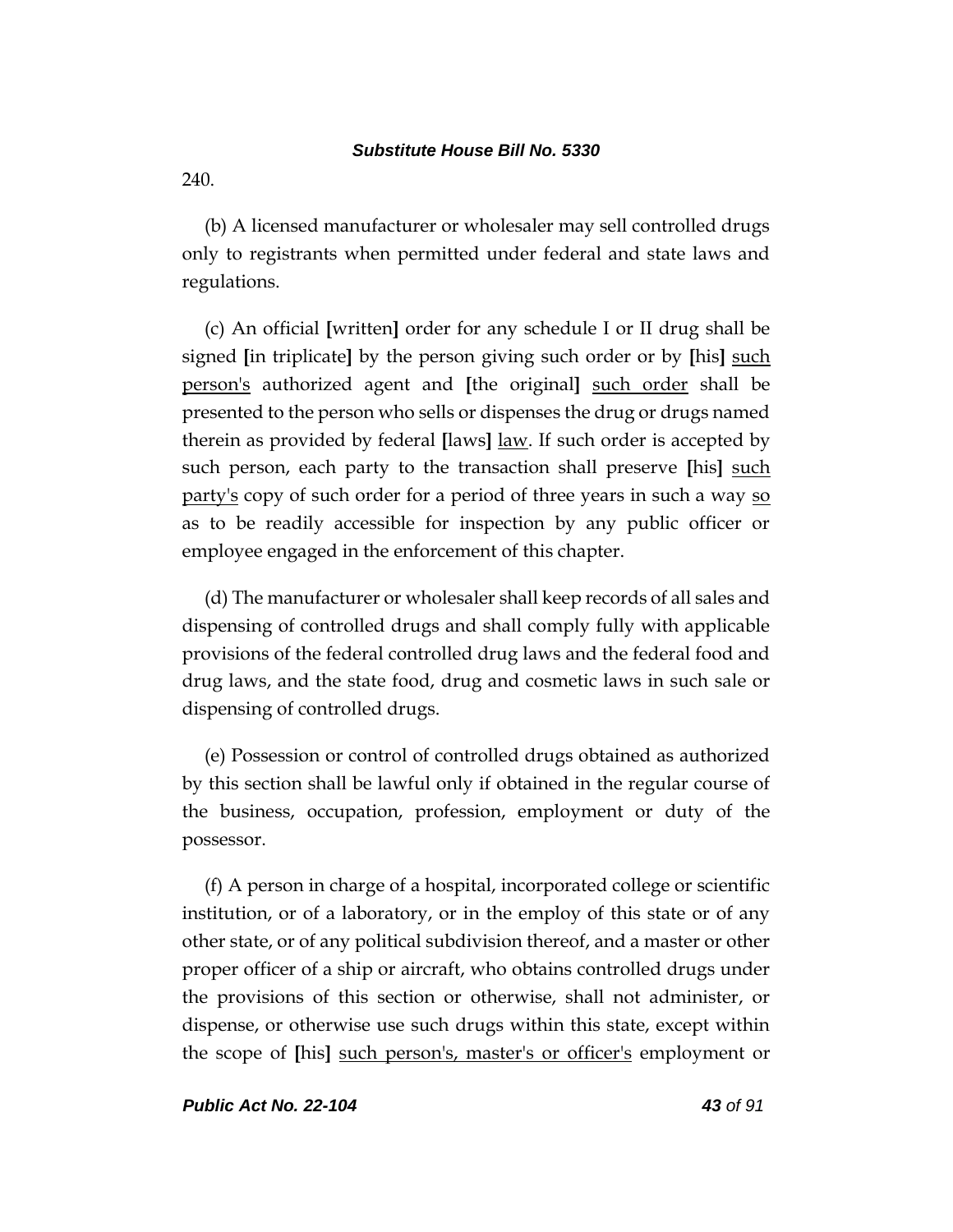official duty, and then only for scientific or medicinal purposes or for the purposes of research or analysis and subject to the provisions of this chapter.

Sec. 33. Section 28-32 of the general statutes is repealed and the following is substituted in lieu thereof (*Effective from passage*):

(a) For purposes of this section and section 28-32a:

(1) (A) "Drugs" means **[**(A)**]** (i) substances recognized as drugs in the official United States Pharmacopoeia, official Homeopathic Pharmacopoeia of the United States **[**,**]** or official National Formulary, or any supplement to any of said publications, **[**; (B)**]** (ii) substances intended for use in **[**the diagnosis, cure, mitigation, treatment or prevention of**]** curing, diagnosing, mitigating, preventing or treating disease in **[**man**]** humans or other animals, **[**; (C)**]** (iii) substances, other than food, intended to affect the structure or any function of the body of **[**man**]** humans or other animals, **[**;**]** and **[**(D)**]** (iv) substances intended for use as a component of any article specified in **[**subparagraph (A), (B) or  $(C)$ **]** subparagraph  $(A)(i)$ ,  $(A)(ii)$  or  $(A)(iii)$  of this subdivision.

(B) "Drugs" does not include devices or their components, parts or accessories. **[**;**]**

(2) (A) "Controlled drugs" means those drugs which contain any quantity of a substance which has been designated as subject to the federal Controlled Substances Act, or which has been designated as a depressant or stimulant drug pursuant to federal food and drug laws, or which has been designated by the Commissioner of Consumer Protection pursuant to section 21a-243 as having a stimulant, depressant or hallucinogenic effect upon the higher functions of the central nervous system and as having a tendency to promote abuse or psychological or physiological dependence, or both. Such controlled drugs are classifiable as amphetamine-type, barbiturate-type, cannabis-type,

*Public Act No. 22-104 44 of 91*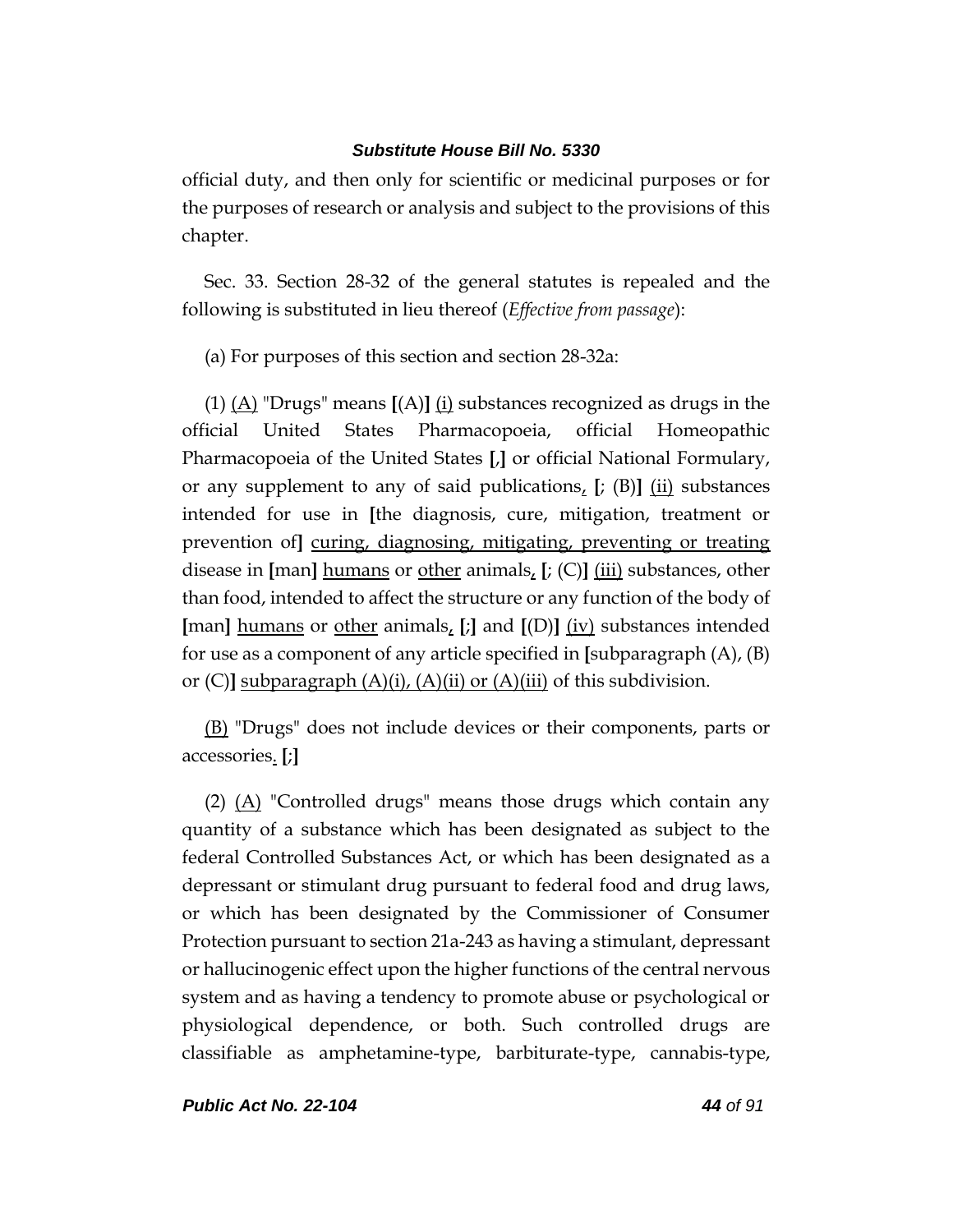cocaine-type, hallucinogenic, morphine-type and other stimulant and depressant drugs.

(B) "Controlled drugs" does not include alcohol, nicotine or caffeine. **[**;**]**

 $(3)$  (A) "Controlled substance" means a drug, substance or immediate precursor in schedules I to V, inclusive, of the Connecticut controlled substance scheduling regulations adopted pursuant to section 21a-243.

(B) "Controlled substance" does not include alcohol, nicotine or caffeine.

(4) "Medical devices" means apparatuses, contrivances and instruments, including their accessories, components and parts, intended (A) for use in curing, diagnosing, mitigating, preventing or treating disease in humans or other animals, or (B) to affect the structure or any function of the body of humans or other animals.

(b) Upon declaration of an emergency by the Governor or the Governor's authorized representative having authority to declare emergencies, a hospital pharmacy, pharmacy or registrant authorized by state or federal law to be in possession of controlled substances may, in accordance with applicable federal regulations, policies and guidelines and with prior approval of the Commissioner of Consumer Protection, transfer or distribute drugs, **[**or**]** controlled drugs or medical devices to a licensed pharmacy, a registrant authorized by state or federal law to be in possession of controlled substances, or a location authorized by the commissioner. Such registrant shall record the transfer accurately and in compliance with all state and federal statutes and regulations and shall report the transfer, in writing, to the commissioner.

Sec. 34. Section 21a-79 of the general statutes is repealed and the following is substituted in lieu thereof (*Effective from passage*):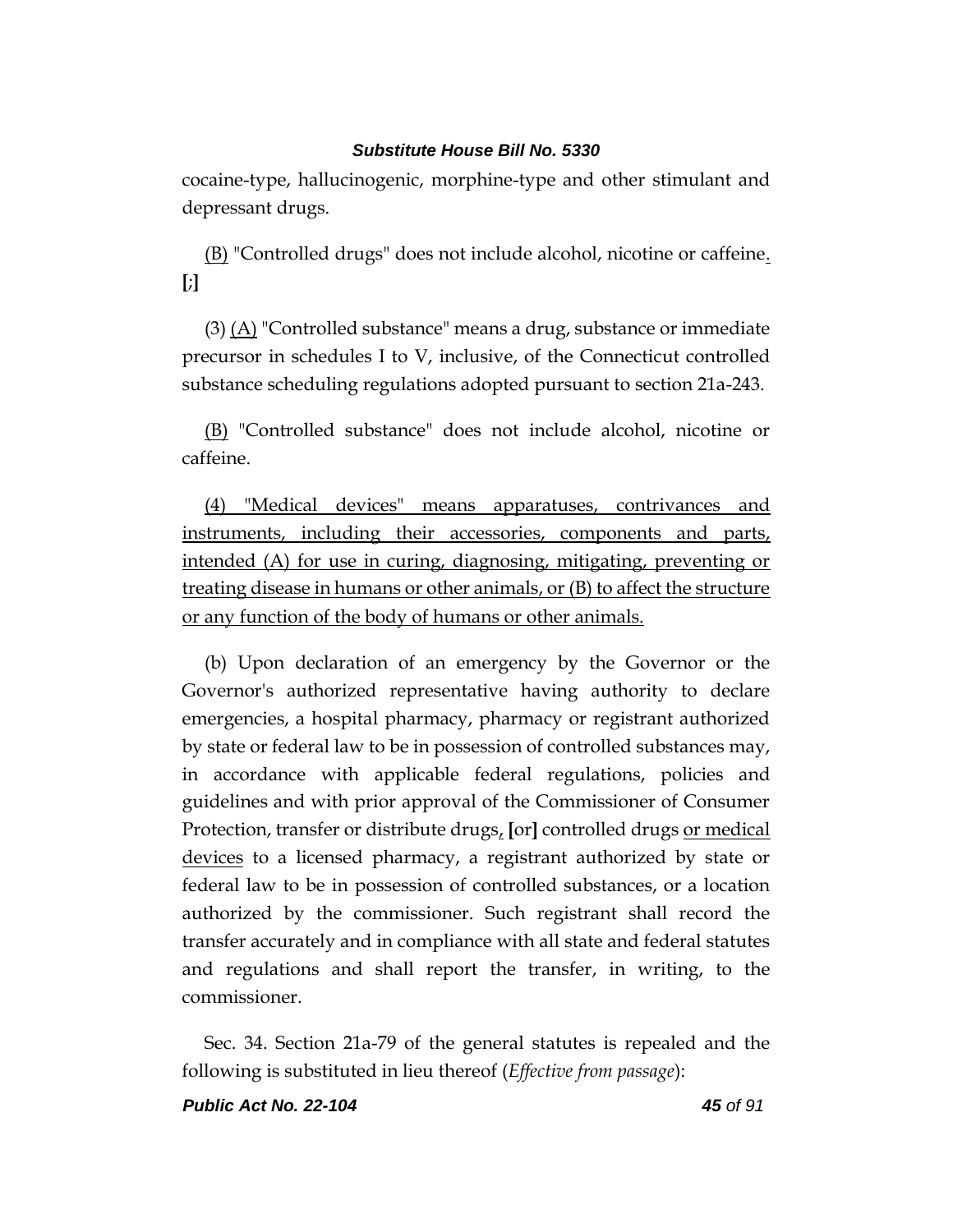(a) For the purposes of this section: **[**(1) "consumer commodity" and "unit of a consumer commodity" have**]**

(1) "Alcoholic liquor" has the same meaning as provided in section 30-1, as amended by this act;

(2) "Carbonated soft drink container" means an individual, separate sealed glass, metal or plastic bottle, can, carton or jar containing a carbonated liquid soft drink that is sold separately or in packages of not more than twenty-four individual containers;

(3) "Consumer commodity" has the same meaning as provided in section 21a-73, except that **[**consumer commodity**]** "consumer commodity" does not include alcoholic liquor **[**, as defined in subdivision (3) of section 30-1,**]** or a carbonated soft drink container; **[**(2) "carbonated soft drink container" means an individual, separate, sealed glass, metal or plastic bottle, can, jar or carton containing a carbonated liquid soft drink sold separately or in packages of not more than twentyfour individual containers; (3) "universal product coding"**]**

(4) "Electronic pricing system" means a system that utilizes, by means of a scanner, universal product coding bar codes in combination with a cash register to record and total a consumer's purchases;

(5) "Electronic shelf labeling system" means an electronic system that utilizes an electronic device which (A) is attached to a shelf, or at any other point of sale, immediately above or below an item, (B) clearly and conspicuously displays to consumers the price and unit price of a consumer commodity, and (C) reads the same data as an electronic cash register scanning system;

(6) "End cap display" means a location in a retail sales area that is at the immediate end of an aisle;

(7) "Unit of a consumer commodity" has the same meaning as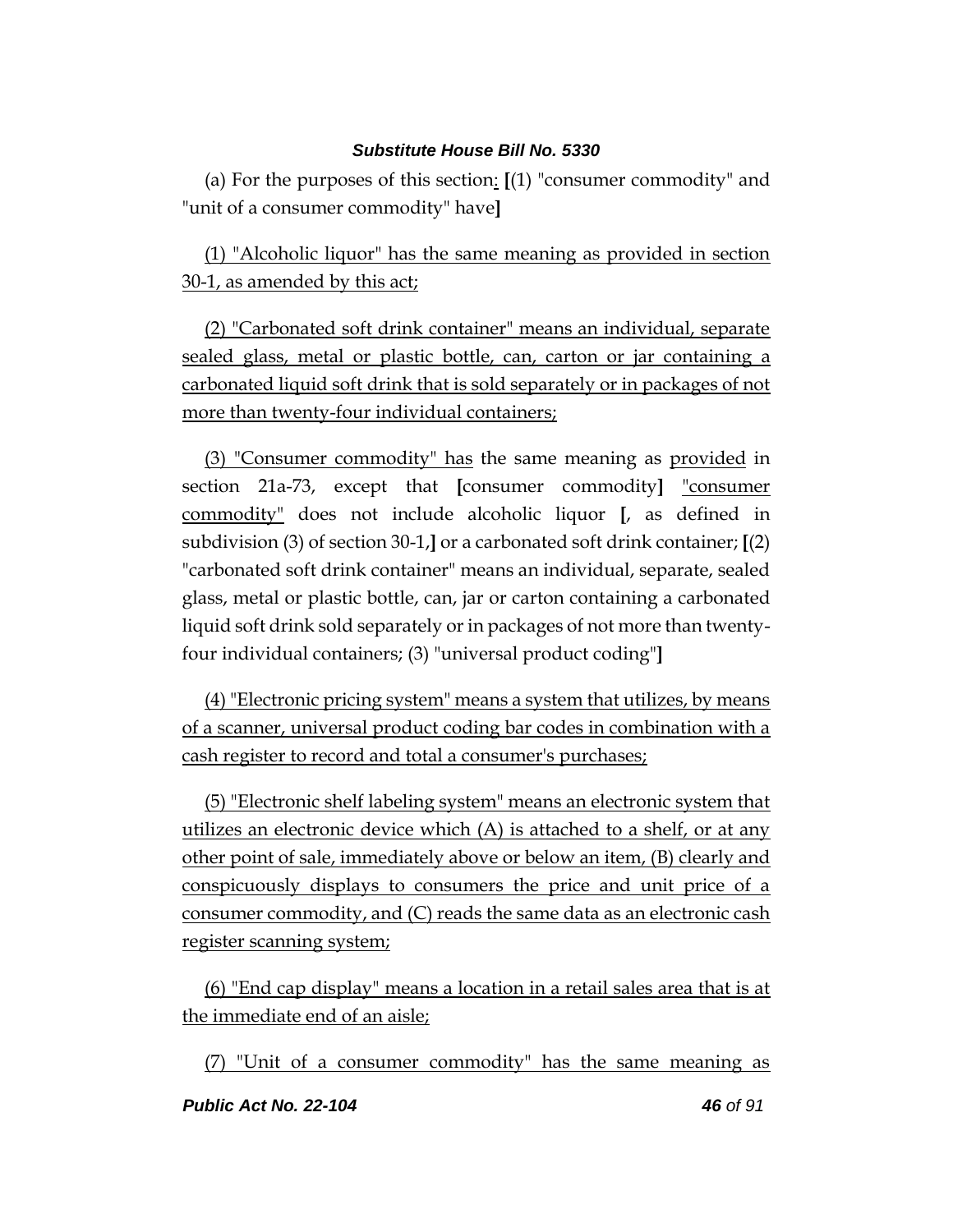provided in section 21a-73; and

(8) "Universal product coding" means any system of coding that entails electronic pricing. **[**; (4) an electronic shelf labeling system is an electronic system that utilizes an electronic device attached to the shelf or at any other point of sale, immediately below or above the item, that conspicuously and clearly displays to the consumer the unit price and the price of the consumer commodity. Such electronic shelf labeling system reads the exact same data as the electronic cash register scanning system; and (5) an electronic pricing system is a system that utilizes the universal product coding bar code by means of a scanner in combination with the cash register to record and total a customer's purchases.**]**

(b) (1) (A) Any person who, or association, corporation, firm **[**,**]** or partnership **[**, association or corporation**]** that, **[**utilizes**]** uses universal product coding **[**in totaling**]** to total a retail **[**customer's**]** consumer's purchases shall mark, or cause to be marked, each consumer commodity that bears a **[**Universal Product Code**]** universal product code with **[**its**]** such consumer commodity's retail price.

(B) Any person who, or association, corporation, firm **[**,**]** or partnership **[**, association or corporation**]** that, **[**utilizes**]** uses an electronic pricing system **[**in totaling**]** to total a retail consumer's purchases shall provide **[**each**]** to such consumer **[**with**]** an item-by-item digital display, plainly visible to **[**the**]** such consumer as each universal **[**pricing**]** product code is scanned, of the price of each carbonated soft drink container or consumer commodity, **[**or carbonated soft drink container,**]** or both, which such consumer has selected for purchase **[**by such consumer prior to accepting**]** before such person, association, corporation, firm or partnership accepts payment from such consumer for such carbonated soft drink container or consumer commodity, or **[**container**]** both. The provisions of this subparagraph **[**do**]** shall not be construed to apply to any person who, or association, corporation, firm **[**,**]** or partnership **[**, association or corporation**]** that, is operating in a

*Public Act No. 22-104 47 of 91*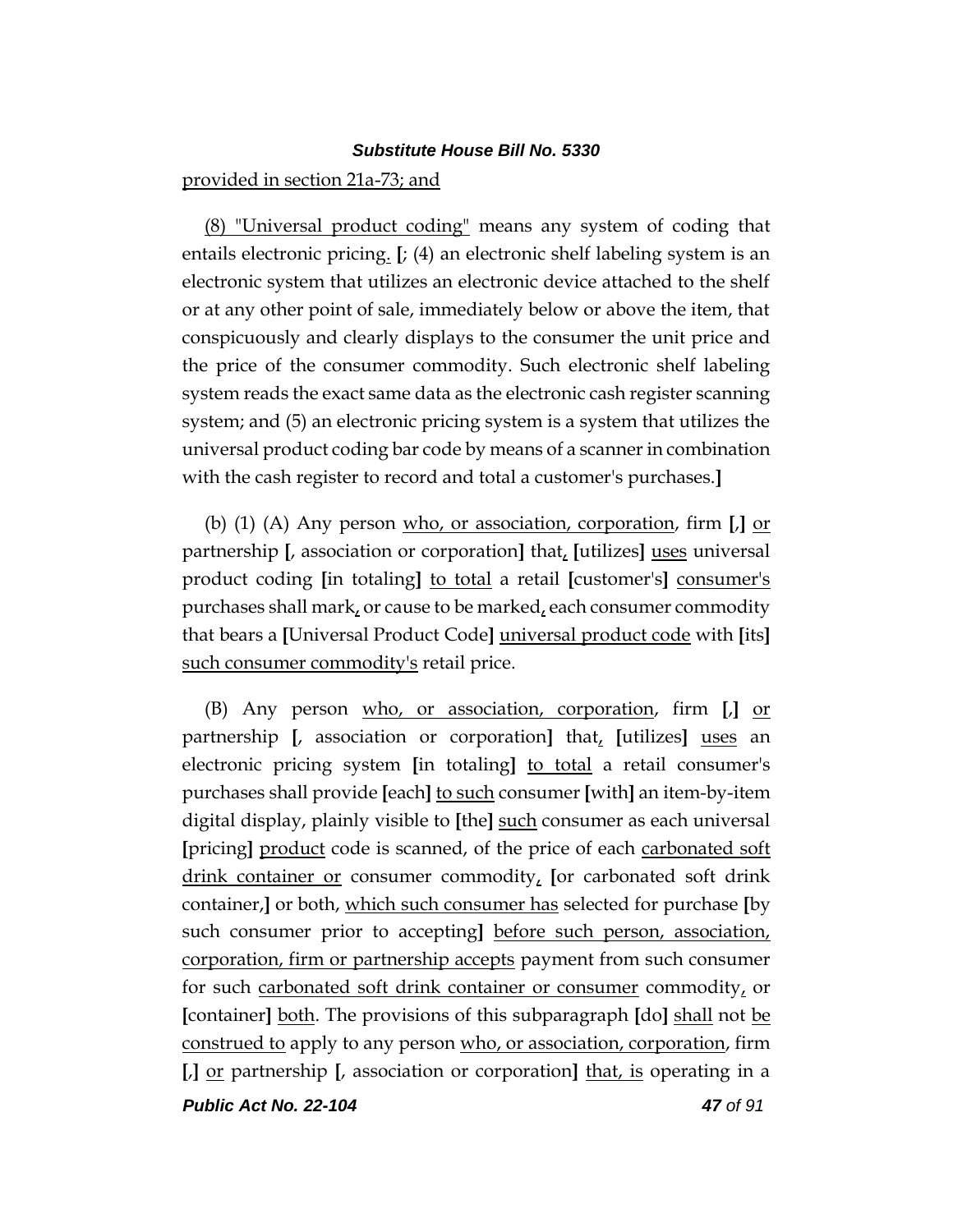retail sales area of not more than ten thousand square feet.

(2) The provisions of subparagraph (A) of subdivision (1) of this subsection shall not apply if **[**:**]** (A) **[**The**]** the Commissioner of Consumer Protection, by regulation, allows for the **[**utilization**]** use of electronic shelf labeling systems, **[**;**]** (B) **[**a retailer is granted**]** the commissioner grants to a person, association, corporation, firm or partnership approval to **[**utilize**]** use an electronic shelf labeling system, **[**by the commissioner;**]** (C) the **[**retailer has demonstrated**]** person, association, corporation, firm or partnership demonstrates, to the commissioner's satisfaction, **[**of the commissioner**]** that such electronic shelf labeling system is supported by an electronic pricing system that **[**utilizes**]** uses universal product coding **[**in totaling**]** to total a retail **[**customer's**]** consumer's purchases, **[**;**]** and (D) **[**the retailer**]** such person, association, corporation, firm or partnership has received the commissioner's approval for such an electronic pricing system. **[**by the commissioner.**]**

(3) The provisions of subparagraph (A) of subdivision (1) of this subsection shall not apply to a person, association, corporation, firm or partnership if **[**:**]** (A) **[**The retailer has met**]** the conditions **[**of**]** established in subdivision (2) of this subsection **[**;**]** have been satisfied, and (B) the **[**retailer**]** person, association, corporation, firm or partnership has received the Commissioner of Consumer Protection's permission **[**by the commissioner**]** to suspend implementation of the electronic pricing system for a period, not to exceed thirty days, **[**in order to allow the retailer**]** to enable such person, association, corporation, firm or partnership, or an agent acting on behalf of **[**the retailer**]** such person, association, corporation, firm or partnership, to **[**reset,**]** remodel, repair, reset or otherwise modify such electronic pricing system at the retail establishment.

(4) The provisions of subparagraph (A) of subdivision (1) of this subsection shall not apply to a person, association, corporation, firm or partnership if **[**:**]** (A) **[**The retailer**]** the person, association, corporation,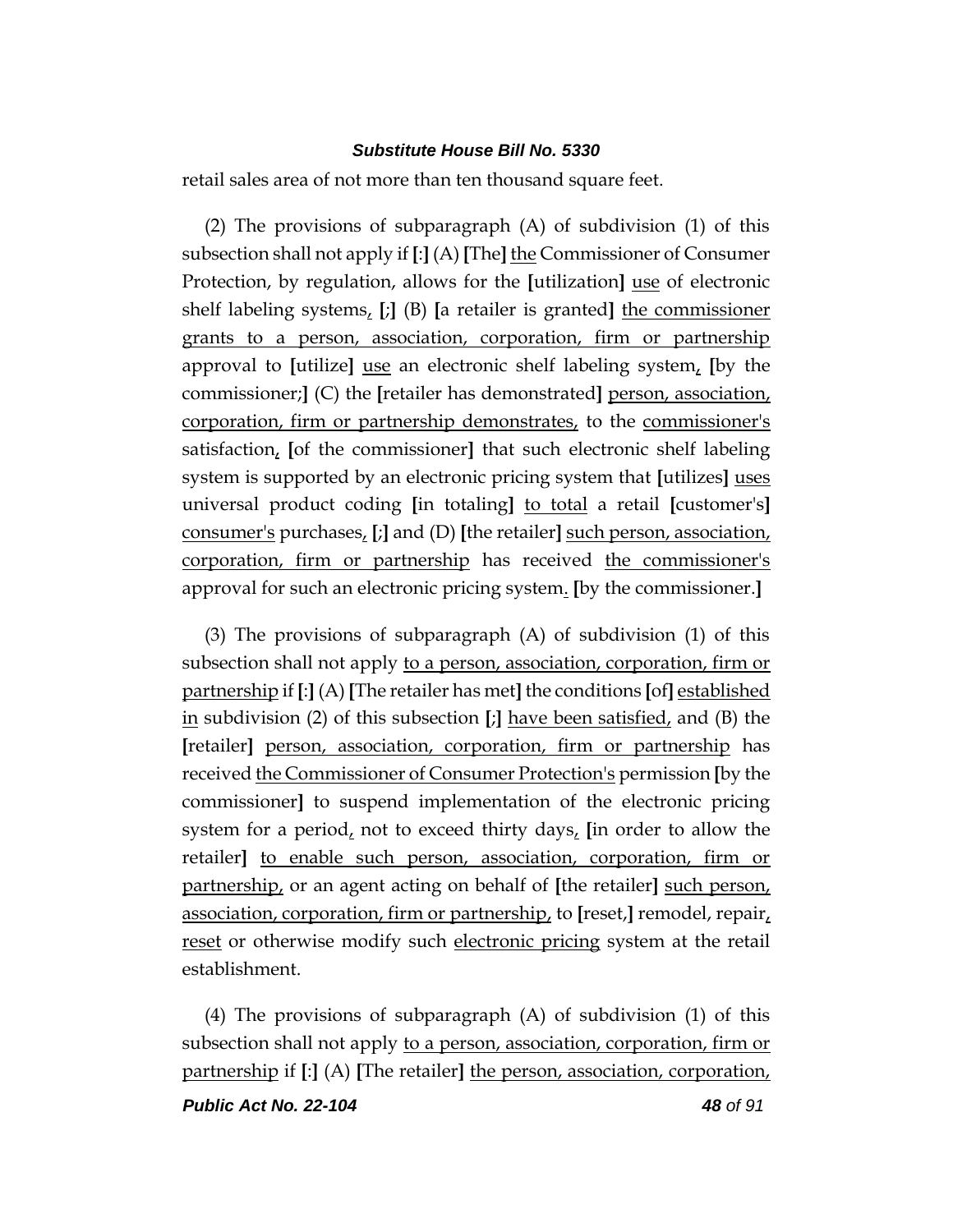firm or partnership applies for, and **[**is approved for**]** the Commissioner of Consumer Protection approves, an exemption **[**by the Commissioner of Consumer Protection**]** for such person, association, corporation, firm or partnership, (B) **[**the retailer**]** such person, association, corporation, firm or partnership demonstrates, to the commissioner's satisfaction, **[**of the commissioner**]** that **[**the retailer**]** such person, association, corporation, firm or partnership has achieved price scanner accuracy of at least ninety-eight per cent, as determined by the latest version of the National Institute of Standards and Technology Handbook 130, "Examination Procedures for Price Verification", as adopted by The National Conference on Weights and Measures, **[**",**]** (C) **[**the retailer**]** such person, association, corporation, firm or partnership pays an application fee, to be used to offset annual inspection costs, of three hundred fifteen dollars, if the premises consists of less than twenty thousand square feet of retail space, [and] <u>or</u> six hundred twenty-five dollars, if the premises consists of <u>at least</u> twenty thousand square feet **[**or more**]** of retail space, (D) **[**the retailer**]** such person, association, corporation, firm or partnership makes available a consumer price test scanner that is approved by the commissioner and located prominently in an easily accessible location for each twelve thousand square feet of retail floor space, or fraction thereof, and (E) price accuracy inspections resulting in less than ninety-eight per cent price scanner accuracy are reinspected, without penalty, and **[**the retailer**]** such person, association, corporation, firm or partnership pays a two-hundred-fifty-dollar reinspection fee.

(5) Notwithstanding any provision of this subsection, consumer commodities that are offered for sale and **[**that are**]** located on an end cap display within the retail sales area **[**are**]** shall not be subject to the requirements **[**specified under**]** established in this subsection, provided any information that would otherwise have been made available to a consumer pursuant to this section is clearly and conspicuously posted on or adjacent to such end cap. **[**For purposes of this subdivision, "end

*Public Act No. 22-104 49 of 91*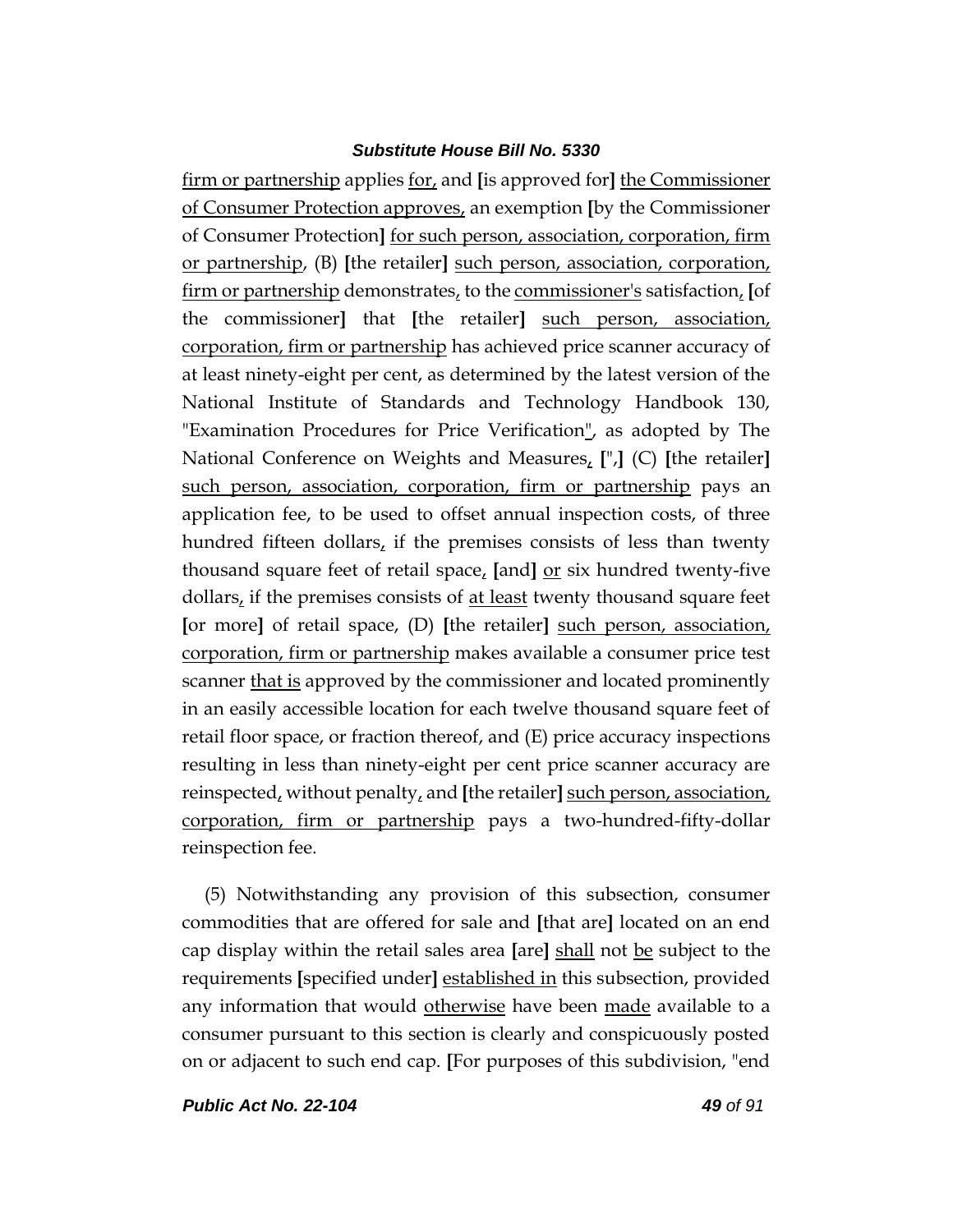cap display" means the location in the retail sales area that is at the immediate end of an aisle.**]**

(6) Consumer commodities that are advertised in a publicly circulated printed form as being offered for sale at a reduced retail price for a minimum seven-day period need not be individually marked at such reduced retail price, provided such consumer commodities are individually marked with their regular retail price and a conspicuous sign **[**is**]** adjacent to such consumer commodities **[**, which sign**]** discloses **[**:**]** (A) **[**The**]** such reduced retail price and **[**its**]** the unit price **[**;**]** of such consumer commodities, and (B) a statement disclosing that **[**the item**]** the cashier will **[**be**]** electronically **[**priced**]** price such consumer commodities at **[**the**]** such reduced price. **[**by the cashier.**]**

(7) **[**If**]** (A) Except as provided in subparagraph (B) of this subdivision, if a consumer commodity is offered for sale and **[**its**]** the consumer commodity's electronic price is higher than the posted price, then one item of such consumer commodity, up to a value of twenty dollars, shall be given to the consumer at no cost to the consumer. A conspicuous sign shall adequately disclose to the consumer that in the event the electronic price is higher than the posted retail price, one item of such consumer commodity shall be given to the **[**customer**]** consumer at no cost <u>to the consumer</u>.

(B) The provisions of subparagraph (A) of this subdivision shall not apply to a person, association, corporation, firm or partnership in cases where the person, association, corporation, firm or partnership (i) improperly fails to redeem a digital or paper coupon which, if properly redeemed, would reduce the price of a consumer commodity, or (ii) fails to remove a sign adjoining a consumer commodity and disclosing a time-limited reduced price for the consumer commodity after the time period specified for such reduced price has expired.

(8) If a consumer presents a digital or paper coupon which, if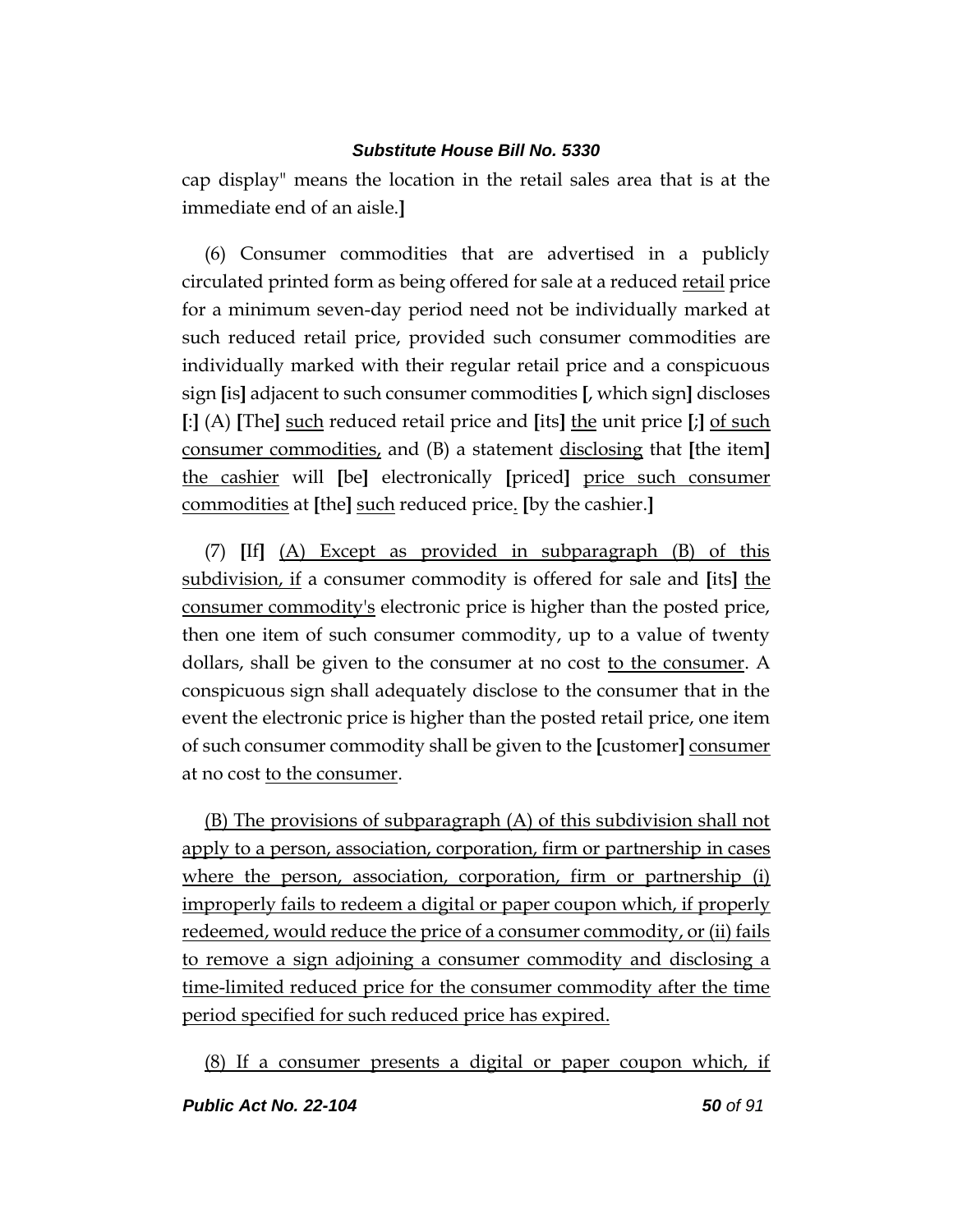properly redeemed, would reduce the price of a consumer commodity and the person, association, corporation, firm or partnership fails to properly redeem such coupon, such person, association, corporation, firm or partnership shall provide to the consumer a refund in an amount that is equal to the value of such coupon. If a person, association, corporation, firm or partnership offers a consumer commodity for sale at a reduced price for a specified time period, and a sign disclosing such reduced price remains adjacent to the consumer commodity following expiration of such time period, the person, association, corporation, firm or partnership shall only require a consumer to pay the reduced price disclosed in such sign for such consumer commodity.

(c) (1) The Commissioner of Consumer Protection may adopt regulations, in accordance with the provisions of chapter 54, concerning the marking of prices, and use of universal product coding, on each unit of a consumer commodity.

(2) The Commissioner of Consumer Protection may adopt regulations, in accordance with the provisions of chapter 54, designating not more than twelve consumer commodities that need not be marked in accordance with the provisions of subdivision (1) of subsection (b) of this section and specifying the method of providing adequate disclosure to consumers to **[**insure**]** ensure that the electronic pricing of the designated consumer commodities is accurate. The commissioner may also establish, by regulation, methods to protect consumers against electronic pricing errors of such designated consumer commodities and to **[**insure**]** ensure that the electronic prices of such designated consumer commodities are accurate. Among the methods that the commissioner may consider are conditions similar to those set forth in subdivision (5) of subsection (b) of this section.

(d) The Commissioner of Consumer Protection, after providing notice and conducting a hearing in accordance with the provisions of chapter 54, may issue a warning citation to, or impose a civil penalty of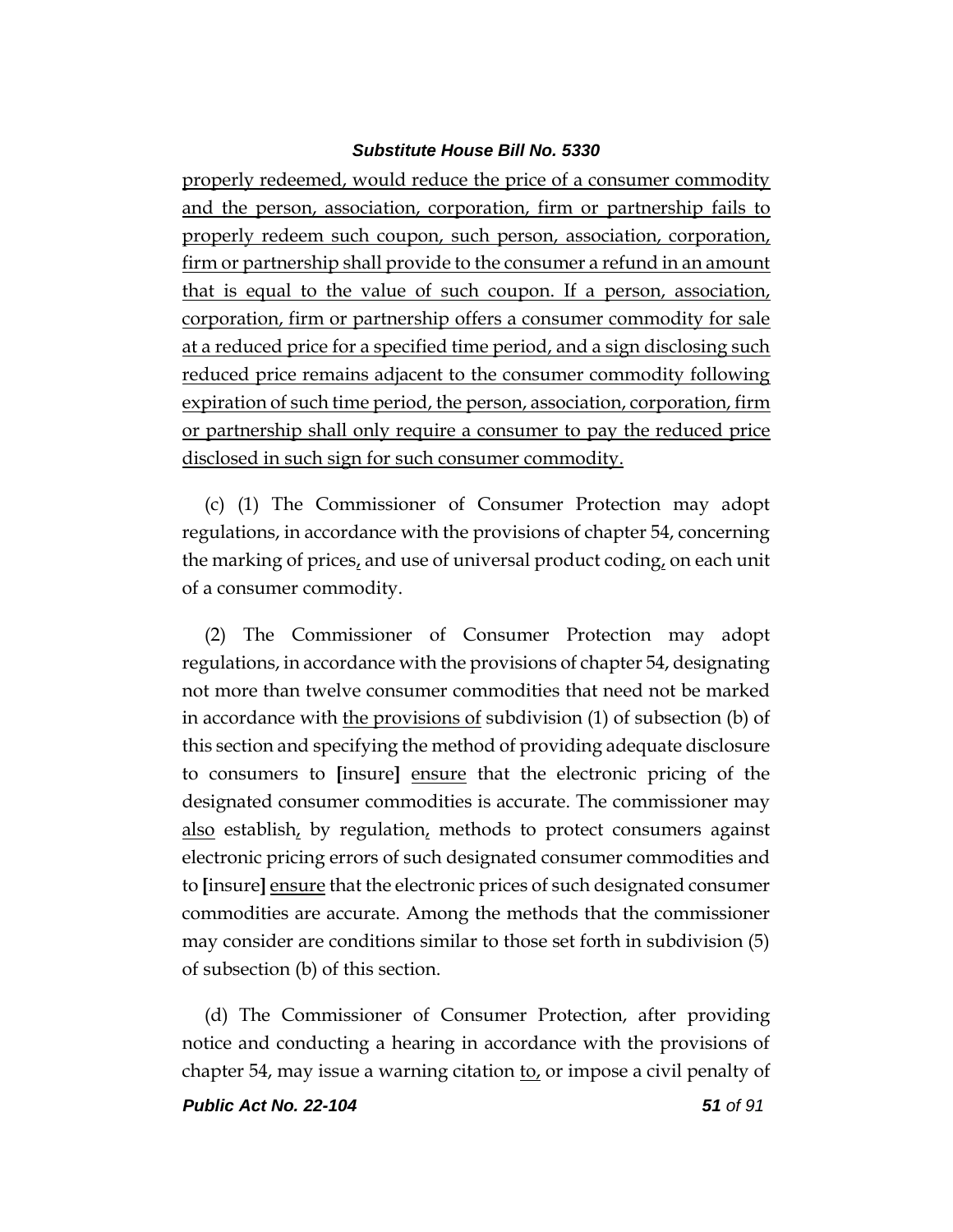not more than one hundred dollars for the first offense and not more than five hundred dollars for each subsequent offense on, any person **[**,**]** who, or association, corporation, firm **[**,**]** or partnership **[**, association or corporation**]** that, violates any provision of subsection (b) of this section, or any regulation adopted pursuant to subsection (c) of this section. Any person who, or association, corporation, firm **[**,**]** or partnership **[**, association or corporation**]** that, violates any provision of subsection (b) of this section, or any regulation adopted pursuant to subsection (c) of this section, shall be fined not more than two hundred dollars for the first offense and not more than one thousand dollars for each subsequent offense. Each violation with respect to all units of a particular consumer commodity on any single day shall be deemed a single offense.

Sec. 35. Section 21a-79b of the general statutes is repealed and the following is substituted in lieu thereof (*Effective from passage*):

(a) For the purposes of this section, "consumer commodity" has the same meaning as provided in section **[**21a-73, except that "consumer commodity" does not include alcoholic liquor, as defined in subdivision (3) of section 30-1, or a carbonated soft drink container**]** 21a-79, as amended by this act.

(b)  $(1)$  Notwithstanding the provisions of section 21a-79, as amended by this act, and except as provided in subdivision (2) of this subsection, if a retailer offers to a consumer a consumer commodity, including, but not limited to, **[**fruits**]** any fruit or **[**vegetables**]** vegetable weighed at the point of sale, **[**is offered for sale by a retailer**]** and **[**its**]** the price of the consumer commodity to the consumer at the point of sale is **[**higher**]** greater than the **[**posted or**]** advertised or posted retail price for such consumer commodity, **[**then**]** such retailer shall give such consumer commodity **[**, up to a value of twenty dollars, shall be given**]** to **[**the**]** such consumer, at no cost to such consumer, if the value of such consumer commodity is not more than twenty dollars. **[**A conspicuous**]**

*Public Act No. 22-104 52 of 91*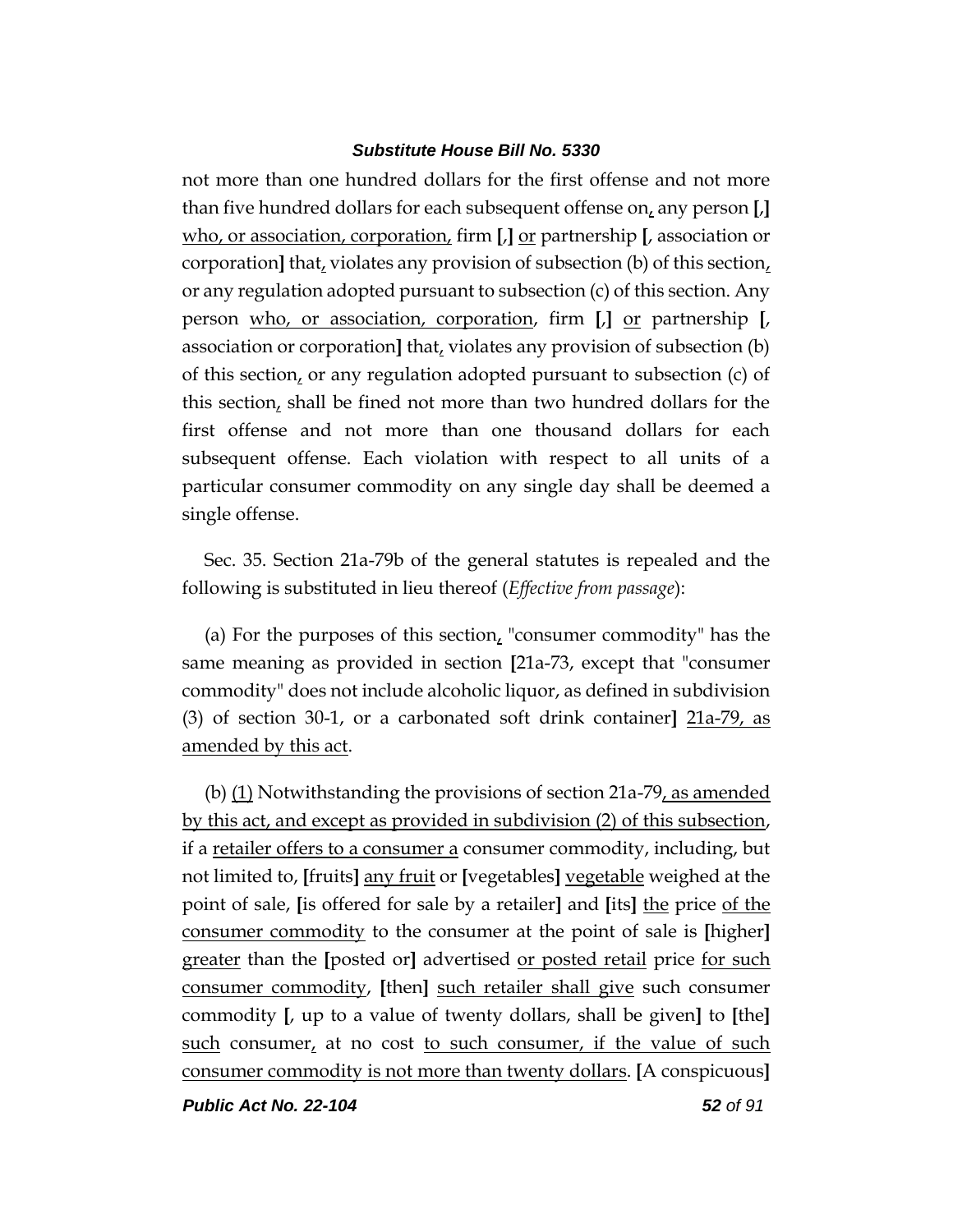Retailers shall post a sign, **[**shall**]** in a conspicuous location, which adequately **[**disclose**]** discloses to **[**the consumer**]** consumers that in the event **[**such**]** the retail price of a consumer commodity is **[**higher**]** greater than the **[**posted or**]** advertised or posted retail price **[**,**]** for the consumer commodity, the retailer shall give such consumer commodity **[**shall be given**]** to the **[**customer**]** consumer at no cost to the consumer.

(2) The provisions of subdivision (1) of this subsection shall not apply to a retailer if the retailer (A) improperly fails to redeem a digital or paper coupon which, if properly redeemed, would reduce the price of a consumer commodity, or (B) fails to remove a sign adjoining a consumer commodity and disclosing a time-limited reduced price for the consumer commodity after the time period specified for such reduced price has expired.

(c) Notwithstanding the provisions of section 21-79 and except as provided in subsection (b) of this section, if a consumer presents a digital or paper coupon which, if properly redeemed, would reduce the price of a consumer commodity, including, but not limited to, any fruit or vegetable weighed at the point of sale, and the retailer fails to properly redeem such coupon, such retailer shall provide to the consumer a refund in an amount that is equal to the value of such coupon. If a retailer offers a consumer commodity, including, but not limited to, any fruit or vegetable weighed at the point of sale, for sale at a reduced price for a specified time period, and a sign disclosing such reduced price remains adjacent to the consumer commodity after expiration of such time period, the retailer shall only require a consumer to pay the reduced price disclosed in such sign for such consumer commodity.

**[**(c)**]** (d) The Commissioner of Consumer Protection, after providing notice and conducting a hearing in accordance with the provisions of chapter 54, may issue a warning citation to, or impose a civil penalty of not more than one hundred dollars for the first offense and not more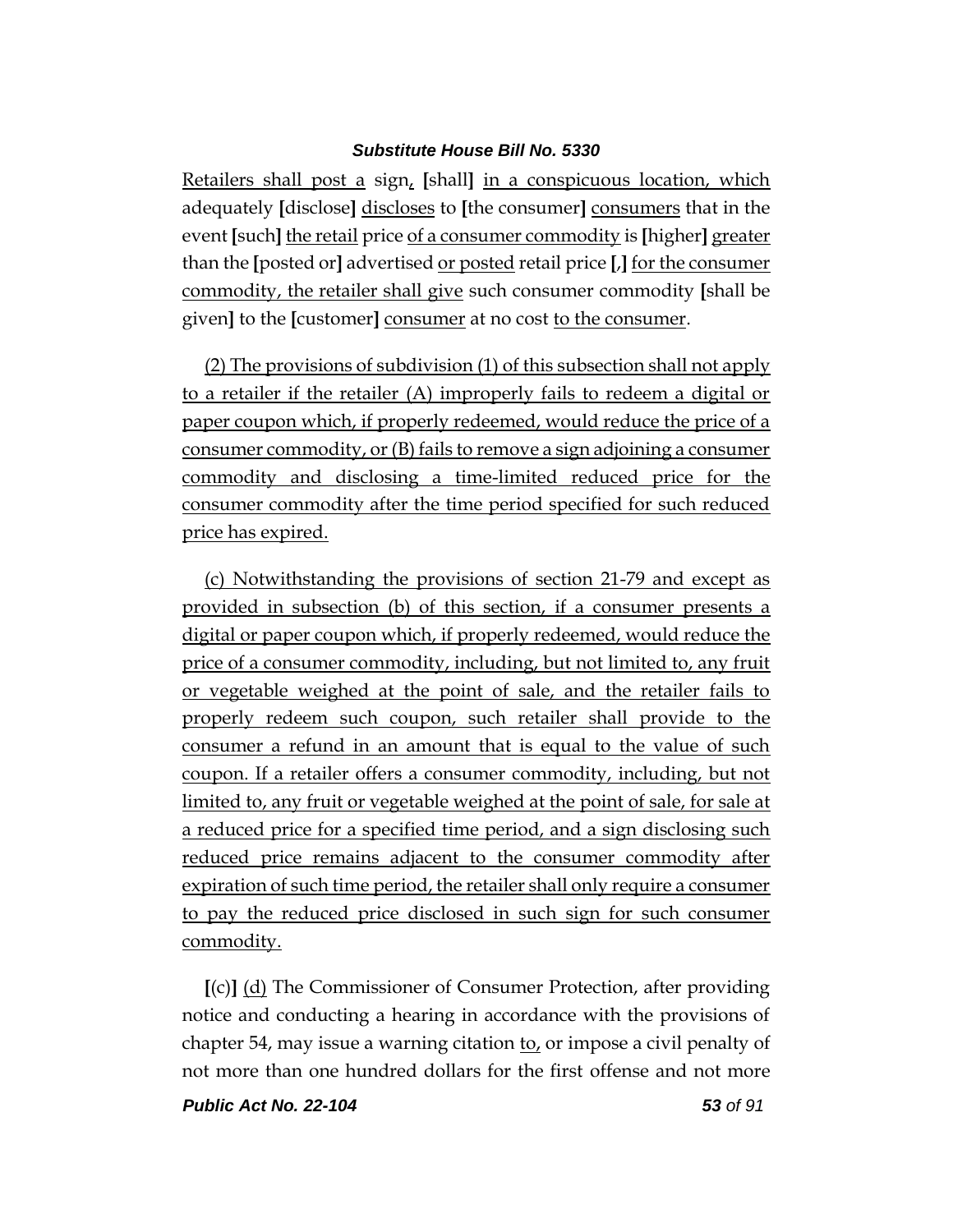than five hundred dollars for each subsequent offense on, any person who, or association, corporation, firm **[**,**]** or partnership **[**, association or corporation**]** that, violates any provision of subsection (b) or (c) of this section. Each violation with respect to all units of a particular consumer commodity on any single day shall be deemed a single offense.

**[**(d)**]** (e) The provisions of this section do not apply to any person, association, corporation, firm **[**,**]** or partnership **[**, association or corporation**]** operating in a retail sales area of not more than ten thousand square feet.

Sec. 36. Section 42-133ff of the general statutes is repealed and the following is substituted in lieu thereof (*Effective from passage*):

# (a) For the purposes of this section:

(1) (A) "Agent" (i) means any person who (I) arranges for the distribution of services by another person, or (II) leases, rents or sells tangible or intangible personal, real or mixed property, or any other article, commodity or thing of value, on behalf of another person, and (ii) includes, but is not limited to, (I) any person who is duly appointed as an agent by a common carrier, (II) any person who sells transportation, travel or vacation arrangements on behalf of another person who is engaged in the business of furnishing transportation, travel or vacation services, and (III) any member of a cruise line association that operates exclusively as an agent for cruise lines to sell cruise travel products or services.

(B) "Agent" does not mean (i) a common carrier, (ii) an employee of a common carrier, or (iii) any person engaged in the business of furnishing transportation, travel or vacation services.

(2) "Charge card" (A) means any card, device or instrument that (i) is issued, with or without a fee, to a holder and requires the holder to pay the full outstanding balance due on such card, device or instrument at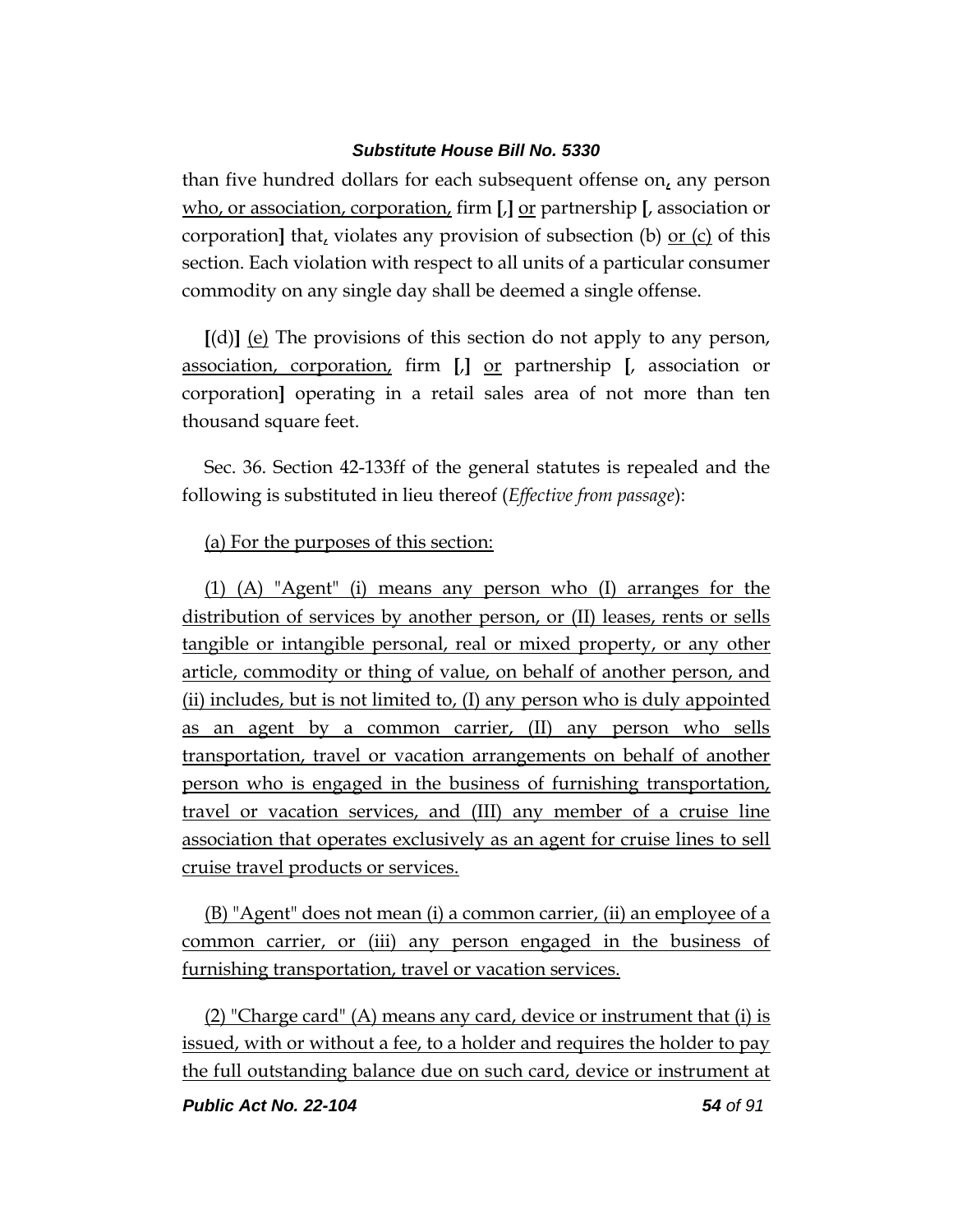the end of each standard billing cycle established by the issuer of such card, device or instrument, and (ii) may be used by the holder in a transaction to receive services or lease, purchase or rent tangible or intangible personal, real or mixed property, or any other article, commodity or thing of value, and (B) includes, but is not limited to, any software application that (i) is used to store a digital form of such card, device or instrument, and (ii) may be used in a transaction to receive such services or lease, purchase or rent any such property, article, commodity or thing.

(3) "Credit card" (A) means any card, device or instrument that (i) is issued, with or without a fee, to a holder, and (ii) may be used by the holder in a transaction to receive services or lease, purchase or rent tangible or intangible personal, real or mixed property, or any other article, commodity or thing of value on credit, regardless of whether such card, device or instrument is known as a credit card, credit plate or by any other name, and (B) includes, but is not limited to, any software application that (i) is used to store a digital form of such card, device or instrument, and (ii) may be used in a transaction to receive such services or lease, purchase or rent any such property, article, commodity or thing on credit.

(4) (A) "Debit card" (i) means any card, code, device or other means of access, or any combination thereof, that (I) is authorized or issued for use to debit an asset account held, directly or indirectly, by a financial institution, and (II) may be used in a transaction to receive services or lease, purchase or rent tangible or intangible personal, real or mixed property, or any other article, commodity or thing of value regardless of whether such card, code, device, means or combination is known as a debit card, and (ii) includes, but is not limited to, (I) any software application that is used to store a digital form of such card, code, device or other means of access, or any combination thereof, that may be used in a transaction to receive such services or lease, purchase or rent any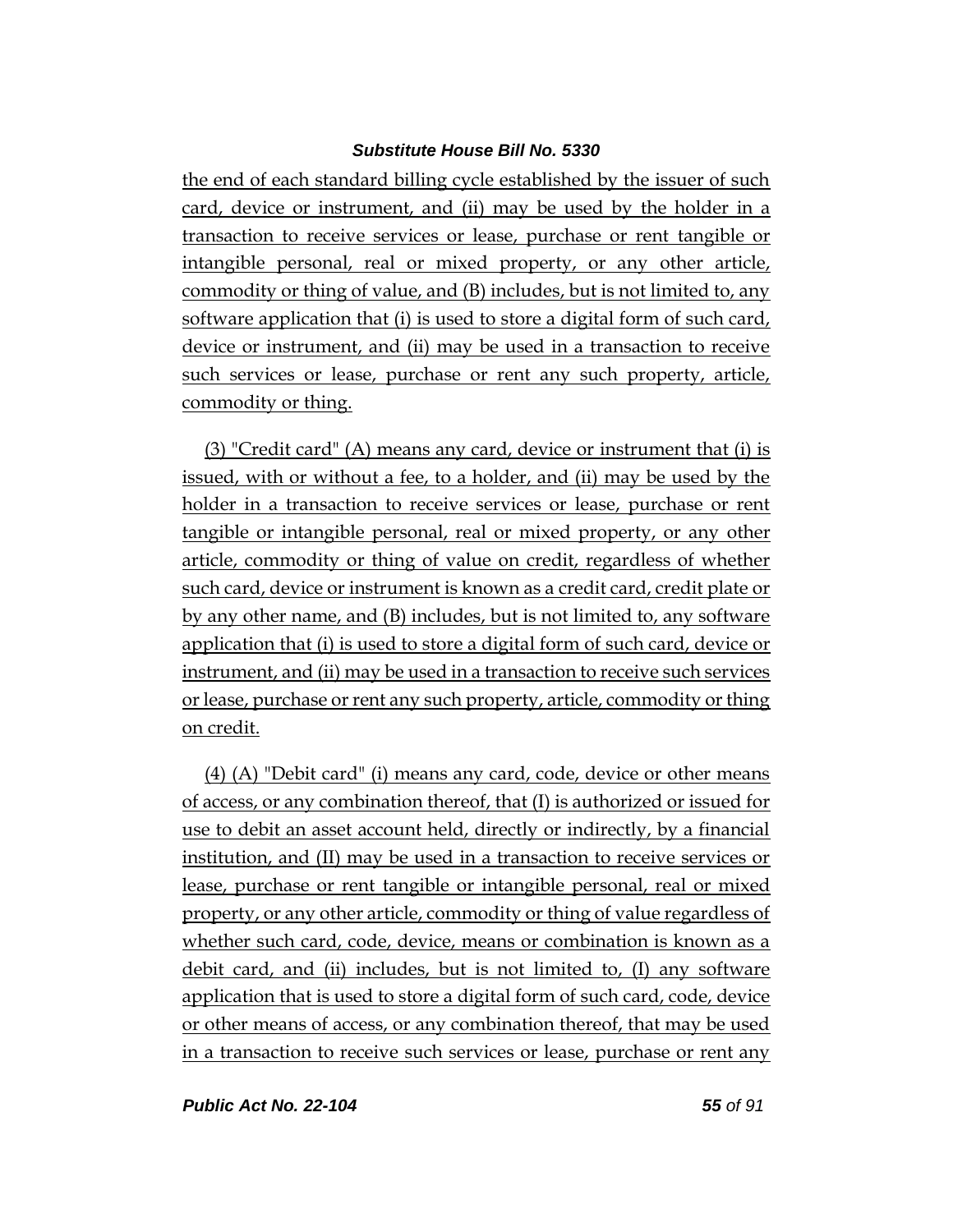such property, article, commodity or thing, and (II) any cards, codes, devices or other means of access, or any combination thereof, commonly known as automated teller machine cards and payroll cards.

(B) "Debit card" does not mean (i) a check, draft or similar paper instrument, or (ii) any electronic representation of such check, draft or instrument.

(5) "Person" means any natural person, corporation, incorporated or unincorporated association, limited liability company, partnership, trust or other legal entity.

(6) "Surcharge" means any additional charge or fee that increases the total amount of a transaction for the privilege of using a particular form of payment.

(7) (A) "Transaction" means distribution by one person to another person of any service, or the lease, rental or sale by one person of any tangible or intangible personal, real or mixed property, or any other article, commodity or thing of value to another person, for a certain price.

(B) "Transaction" does not mean payment of any (i) fees, costs, fines or other charges to a state agency authorized by the Secretary of the Office of Policy and Management under section 1-1j, (ii) taxes, penalties, interest and fees allowed by the Commissioner of Revenue Services in accordance with section 12-39r, (iii) taxes, penalties, interest and fees, or other charges, to a municipality in accordance with section 12-141a, (iv) fees, costs, fines or other charges to the Judicial Branch in accordance with section 51-193b, or (v) sum pursuant to any other provision of the general statutes or regulation of Connecticut state agencies.

**[**(a)**]** (b) No **[**seller**]** person may impose a surcharge **[**on a buyer who elects to use any method of payment, including, but not limited to, cash, check, credit card or electronic means, in**]** on any **[**sales**]** transaction.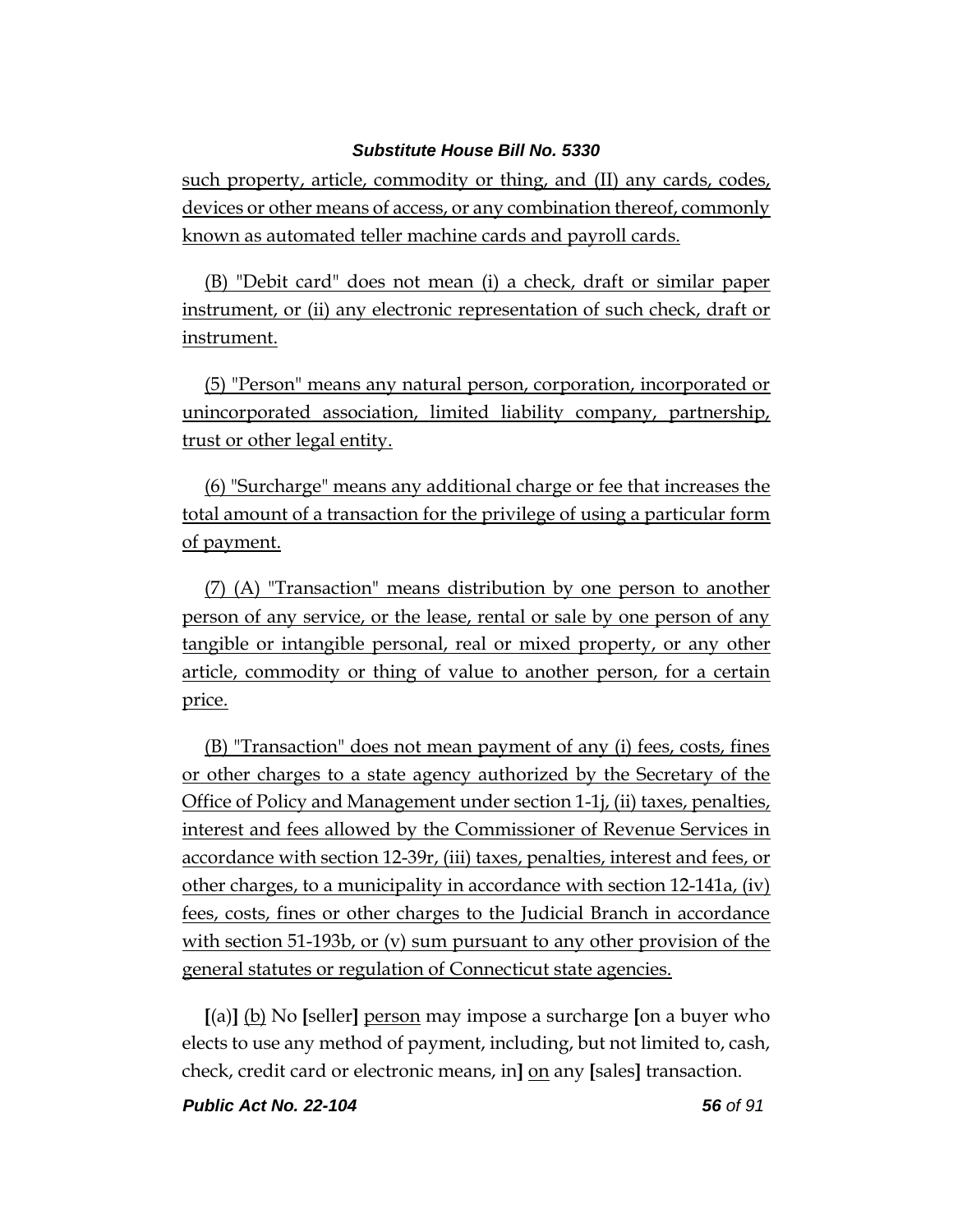**[**(b) Any seller who accepts or offers to accept a bank credit card bearing a trade name as a means of payment shall accept any bank credit card bearing such trade name presented by a cardholder, notwithstanding the identity of the card issuer. For the purposes of this subsection, "bank credit card" means any credit card issued by a bank, savings bank, savings and loan association or credit union.**]**

(c) (1) Nothing in this section shall prohibit any **[**seller**]** person from offering a discount **[**to a buyer**]** on any transaction to induce **[**such buyer to pay**]** payment by cash, check, debit card **[**, check**]** or similar means rather than by charge card or credit card. No person may offer any such discount unless such person posts a notice disclosing such discount. Such person shall clearly and conspicuously (A) post such notice on such person's premises if such person conducts transactions in-person, (B) display such notice on the Internet web site or digital payment application before completing any online transaction or transaction that is processed by way of such digital payment application, and (C) verbally provide such notice before completing any oral transaction, including, but not limited to, any telephonic transaction.

(2) In furtherance of the legislative findings contained in section 42- 133j, no existing or future agreement or contract **[**or agreement**]** shall prohibit a gasoline distributor or retailer **[**or distributor**]** from offering a discount to a buyer based upon the method **[**of payment by**]** such buyer uses to pay for such gasoline. Any provision in such **[**contract or**]** agreement or contract prohibiting such **[**retailer or**]** distributor or retailer from offering such discount is void and without effect **[**as**]** because such provision is contrary to public policy.

**[**(d) Nothing in this section shall prohibit any seller from conditioning acceptance of a credit card on a buyer's minimum purchase. Each seller shall disclose any such minimum purchase policy orally or in writing at the point of purchase. For the purposes of this subsection, "at the point of purchase" includes, but is not limited to, at or on a cash register and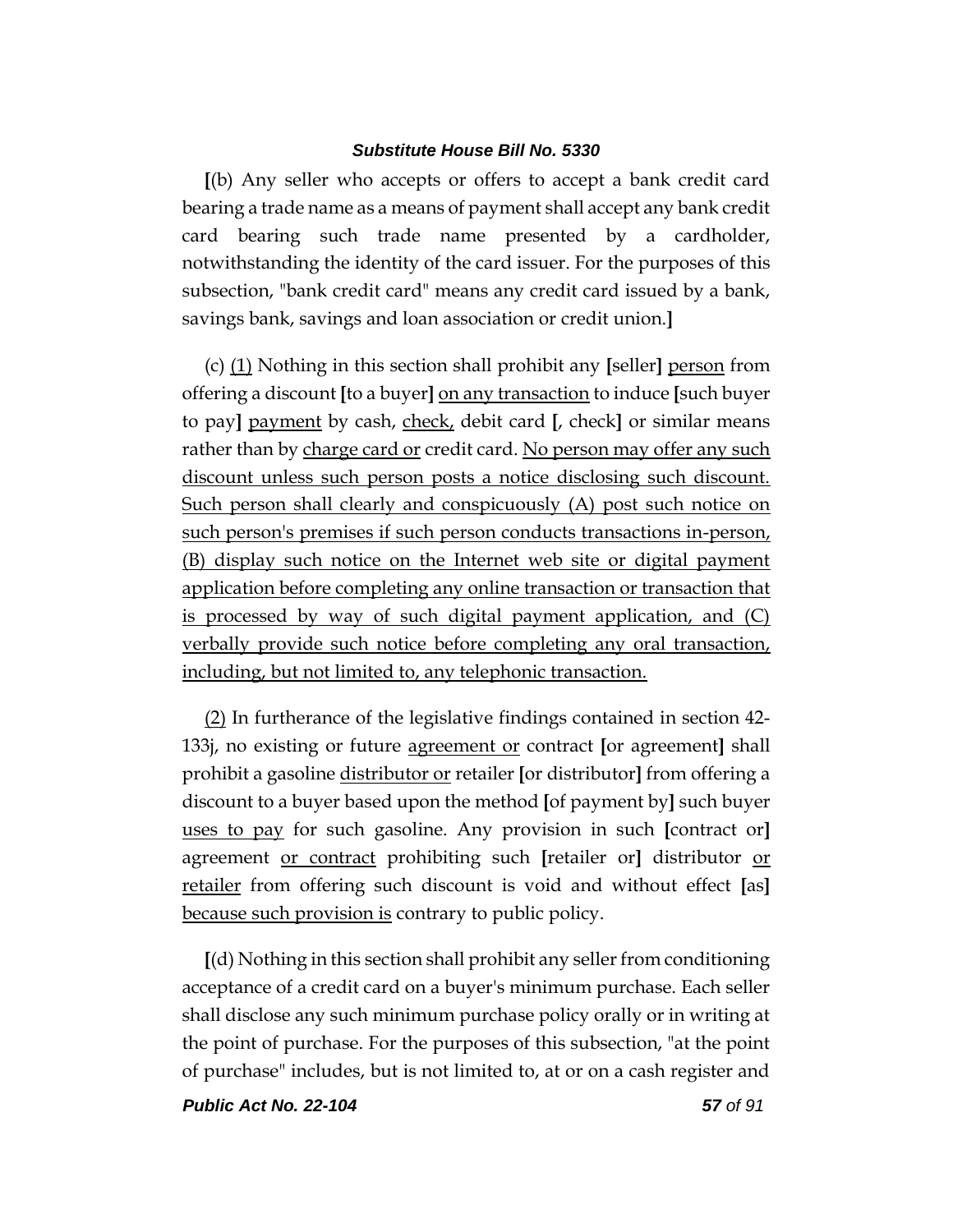in an advertisement or menu.

(e) No provider of travel services may impose a surcharge on or reduce the commission paid to a travel agent who acts as an agent for such provider if the buyer uses a credit card to purchase such provider's travel services. A violation of any provision of this subsection shall be deemed an unfair or deceptive trade practice under subsection (a) of section 42-110b. As used in this subsection, "provider of travel services" means a person, firm or corporation engaged in the business of furnishing travel, transportation or vacation services, but does not include a travel agent, and "travel agent" means a person, firm, corporation or other entity that (1) is (A) a duly appointed agent of a common carrier, or (B) a member of a cruise line association and operates exclusively as an agent for cruise lines in the sale of cruise travel products or services, and (2) offers or sells travel, transportation or vacation arrangements as an agent for a provider of travel services, but does not include a common carrier or an employee of a common carrier.**]**

(d) No person shall condition acceptance of a charge card or credit card for a transaction on a requirement that the transaction be in a minimum amount unless such person discloses such requirement. Such person shall clearly and conspicuously (1) post such notice on such person's premises if such person conducts transactions in-person, (2) display such notice on the Internet web site or digital payment application before completing any online transaction or transaction processed by way of such digital payment application, and (3) verbally provide such notice before completing any oral transaction, including, but not limited to, any telephonic transaction.

(e) No person may reduce the amount of any commission paid to an agent for such person in a transaction because a charge card or credit card was used to provide payment as part of such transaction.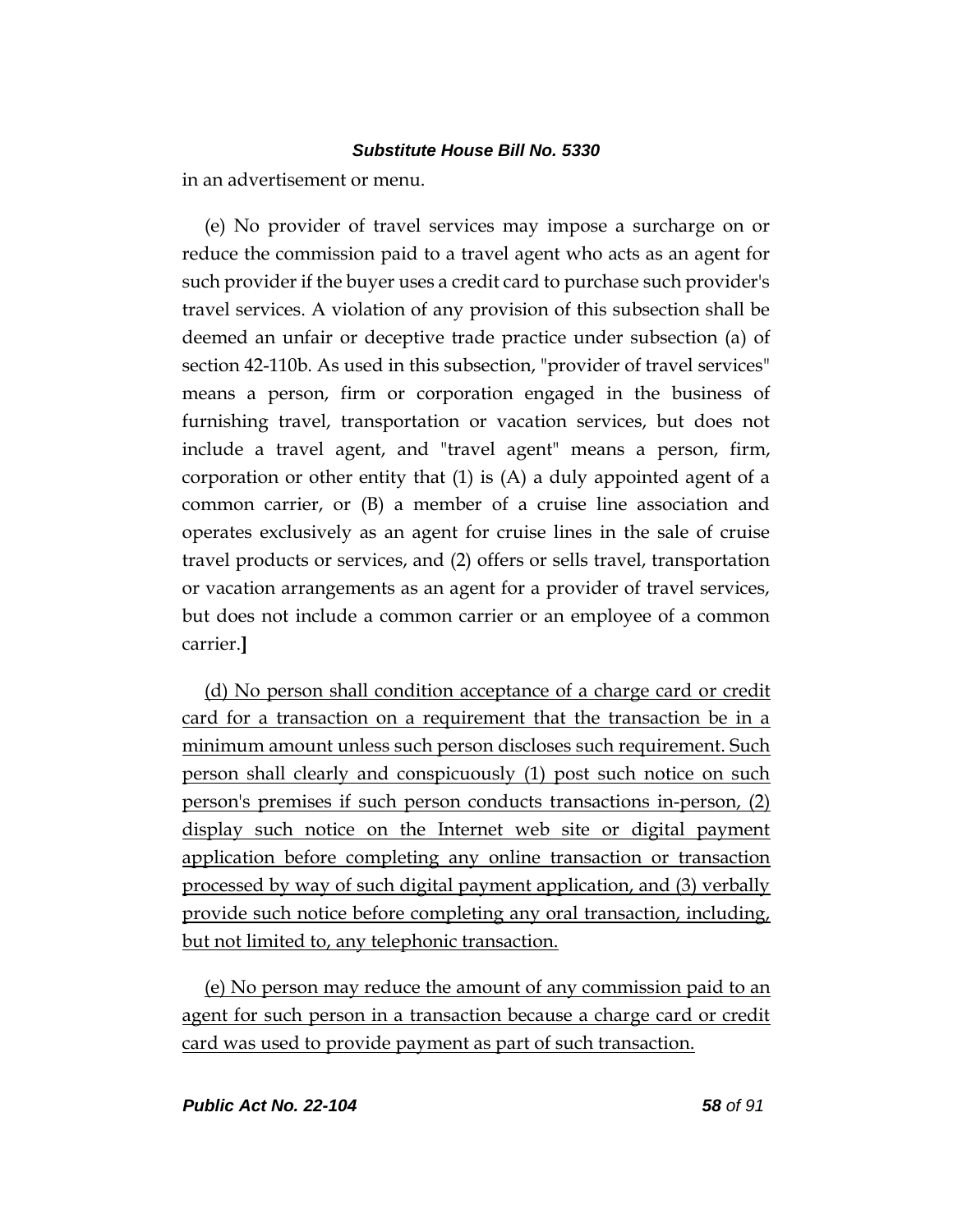(f) A violation of any provision of this section shall be deemed an unfair or deceptive trade practice under subsection (a) of section 42- 110b. The Commissioner of Consumer Protection may impose an additional civil penalty for any violation of this section. The amount of such additional civil penalty shall not exceed five hundred dollars per violation. Payments of such additional civil penalty shall be deposited in the consumer protection enforcement account established in section 21a-8a.

(g) The Commissioner of Consumer Protection may adopt regulations, in accordance with the provisions of chapter 54, to implement the provisions of this section.

Sec. 37. (NEW) (*Effective July 1, 2022*) Any contractor who is licensed under chapter 393 of the general statutes and engaged to perform work on a private residence, and any person who owns or controls a business that is engaged to perform work on, or render services concerning, a private residence through persons licensed under chapter 393 of the general statutes to perform such work or render such services, shall include in the invoice or work order for such work or services, provided such invoice or work order is not signed by the consumer and therefore may constitute a contract, when complete: (1) The full legal name and license number of such licensed contractor or the licensed contractor of record for such business for such work or services, which licensed contractor or licensed contractor of record is liable for the work of any individual who performs work on such contractor's behalf related to the invoiced work or services; (2) such licensed contractor's address or, in the case of a business, the business's address and phone number; (3) a description of such work or services; (4) the labor and material costs of such work or services; (5) the date or dates on which such work was performed or services were rendered; and (6) the complete name of each licensee who performed such work or rendered such services. For the purposes of this section, "private residence" has the same meaning as

*Public Act No. 22-104 59 of 91*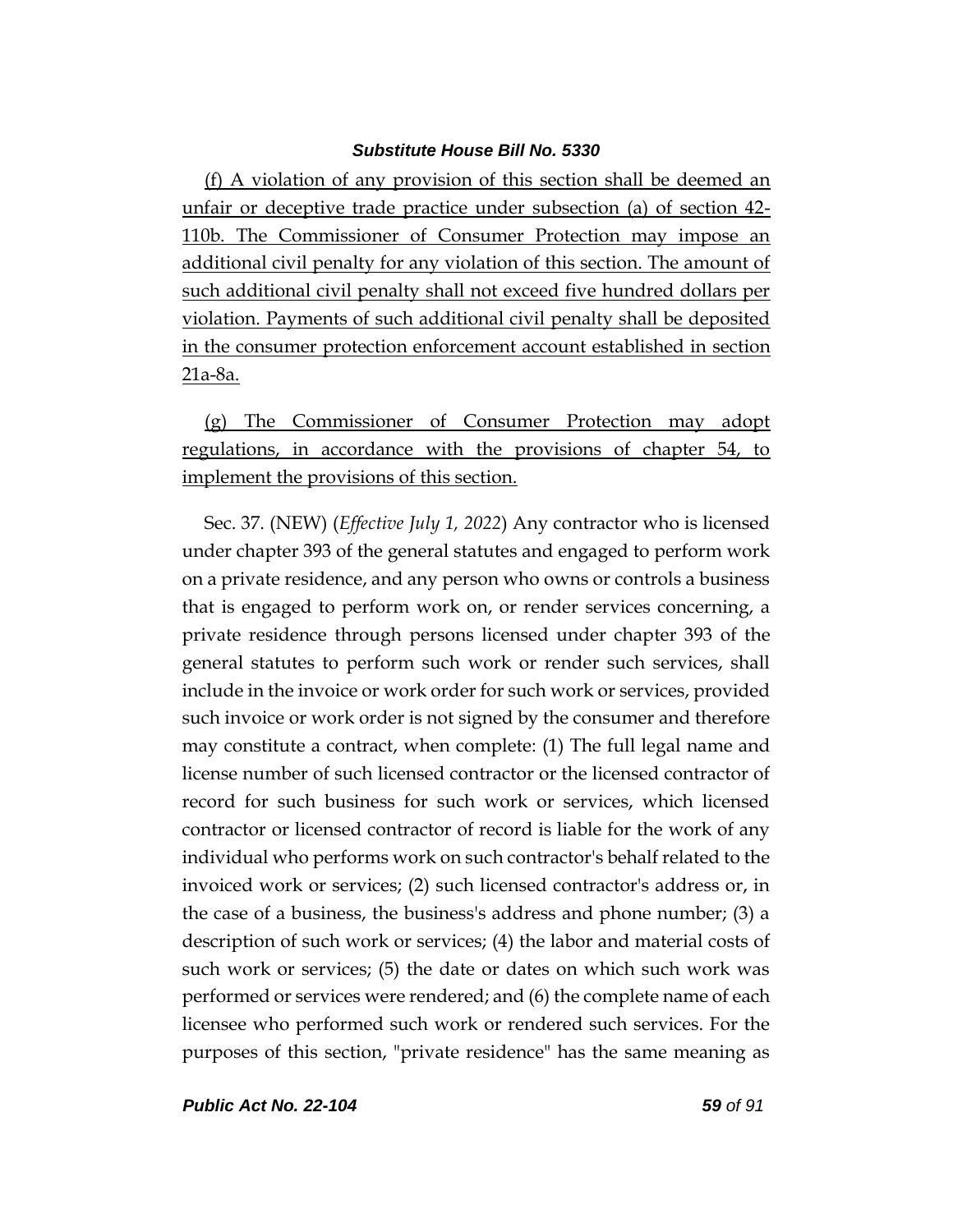provided in section 20-419 of the general statutes.

Sec. 38. Section 16a-17 of the general statutes is repealed and the following is substituted in lieu thereof (*Effective from passage*):

(a) As used in this section and sections **[**16a-17**]** 16a-18 to 16a-20, inclusive:

**[**(1) "Fuel" includes electricity, natural gas, petroleum products, coal and coal products, wood fuels, radioactive materials and any other resource yielding energy;**]**

**[**(2)**]** (1) "Creating a fuel shortage" means the diminution by contrivance or artificial means of the supply of fuel to a point below that needed to meet consumer demands adequately; **[**.**]** and

(2) "Fuel" includes coal and coal products, electricity, natural gas, petroleum products, radioactive materials, wood fuels and any other resource yielding energy.

(b) As used in sections 16a-21, as amended by this act, 16a-22a and 16a-22k:

(1) "Associated equipment" means a gas line, gas regulator, **[**gas line,**]** sacrificial anode, interconnecting hardware and **[**such**]** any other equipment that is necessary **[**for the installation and operation of**]** to install and operate a propane tank;

(2) "Automatic delivery" means the delivery of heating fuel to a consumer by a dealer **[**pursuant to**]** under a system determined by the dealer of calculating the consumer's heating fuel needs **[**of the consumer,**]** based on the consumer's **[**consumption of**]** heating fuel consumption;

*Public Act No. 22-104 60 of 91* (3) "Cash" (A) means **[**legal tender,**]** a certified or cashier's check, commercial money order, legal tender or equivalent of such **[**legal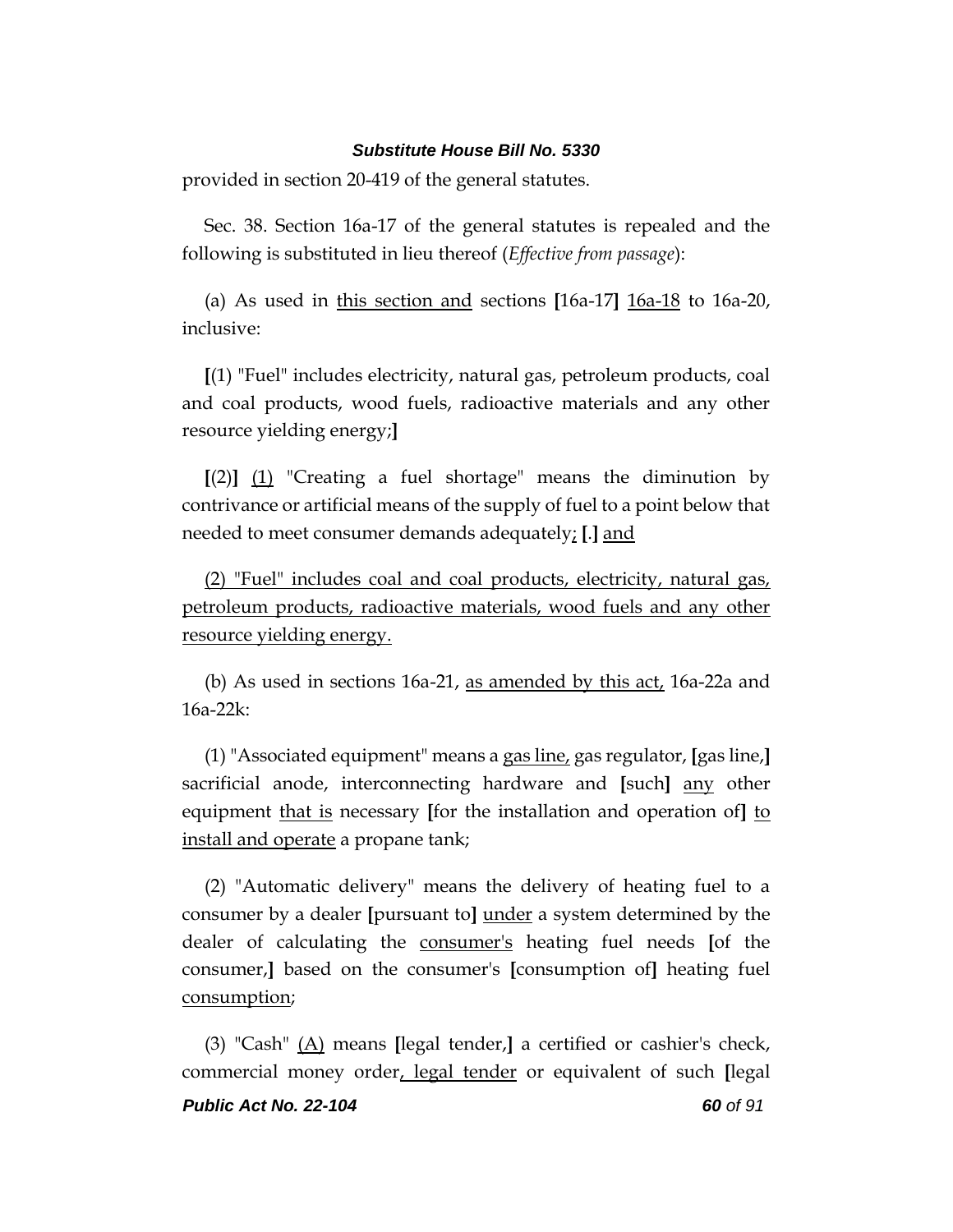tender,**]** check, **[**or**]** money order **[**. Cash also**]** or legal tender, and (B) includes a guaranteed payment on behalf of a consumer by a government or community action agency, provided no discount is taken for the charge as billed;

(4) "Commissioner" means the Commissioner of Consumer Protection;

(5) "Consumer" means a direct purchaser of heating fuel from a heating fuel dealer **[**, when such fuel is the primary source of heat for residential heating or domestic hot water to**]** for one or more dwelling units within a structure having not more than four dwelling units;

(6) "Gallon" means an accepted unit of measure consisting of two hundred thirty-one cubic inches, for all liquid or gaseous heating fuel, subject to modifications allowed under regulations adopted pursuant to section 43-42;

(7) "Heating fuel" means any petroleum-based fuel, including any petroleum product regulated pursuant to chapter 250, used as the primary source of residential heating or domestic hot water; **[**, including petroleum products regulated pursuant to chapter 250;**]**

(8) "Heating fuel dealer" or "dealer" means any individual or group of individuals who, or a cooperative, corporation, firm, limited liability company or partnership **[**, corporation, cooperative or limited liability company**]** that, offers **[**the retail sale of**]** to sell, at retail, heating fuel to a consumer;

(9) "Lessee" means a natural person who rents or leases personal property under a consumer rental or lease agreement;

(10) "Lessor" means a heating fuel dealer who regularly provides the use of personal property through consumer rental or lease agreements and to whom rent is paid at a fixed interval for the use of such property;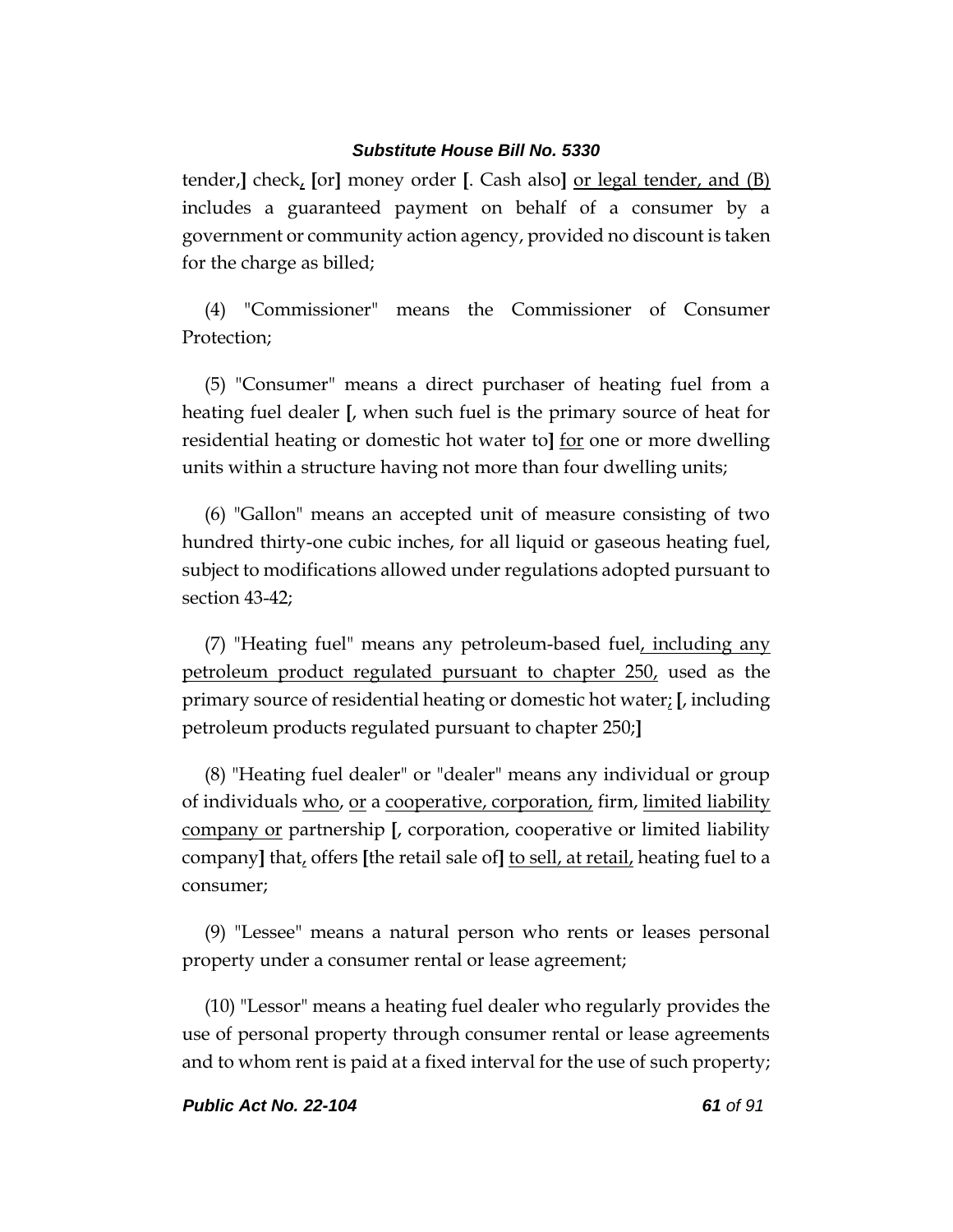(11) "Notice of termination of automatic delivery" means a notice by a consumer to a dealer providing automatic delivery in which the consumer requests that the dealer **[**to**]** terminate such automatic delivery; and

(12) "Purchase price" or "commercially reasonable price" means a price that does not exceed the fair market value of **[**the**]** a propane tank and associated equipment, as applicable.

Sec. 39. Subsection (b) of section 16a-21 of the general statutes is repealed and the following is substituted in lieu thereof (*Effective from passage*):

(b) If a consumer complaint is being mediated or investigated by the commissioner, the heating fuel dealer, if it owns the tank and has exclusive fill requirements, may not deny the consumer deliveries of heating fuel, **[**from October first to March thirty-first, inclusive**]** or fuel for cooking or power generation, because of the existence of the mediation or investigation, provided the heating fuel dealer remains the exclusive supplier of **[**heating**]** such fuel and the consumer pays cash for such fuel upon delivery.

Sec. 40. Subsection (a) of section 16a-23m of the general statutes is repealed and the following is substituted in lieu thereof (*Effective from passage*):

(a) As used in this section, sections 16a-23n to 16a-23s, inclusive, and section 16a-23v:

(1) "Budget plan" means a type of contract offering heating fuel **[**,**]** that may be paid for in advance of, on or after delivery and is paid for in not less than three installment payments over a period of <u>at least</u> one hundred twenty days, **[**or more,**]** provided the amount required to be paid as the first payment under such contract is not greater than fifty per cent of the remaining amount due under **[**the plan**]** such contract;

*Public Act No. 22-104 62 of 91*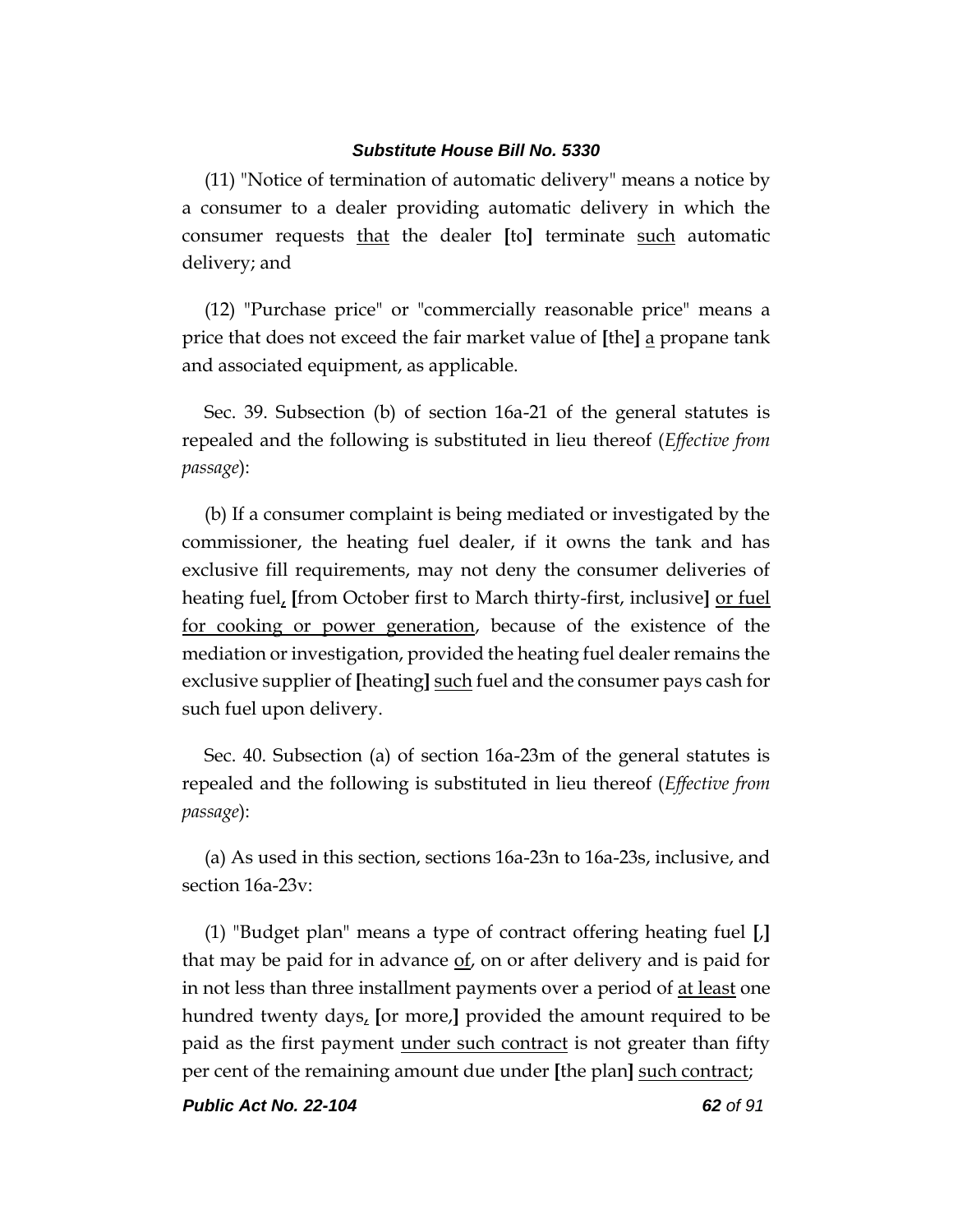(2) "Capped price plan" means **[**an agreement where**]** a contract which provides that the cost to the consumer [of] for heating fuel shall not increase above a specified price per gallon and the consumer shall pay less than **[**the**]** such specified price under circumstances specified in such contract;

(3) "Commissioner" means the Commissioner of Consumer Protection;

(4) "Consumer" means a direct purchaser of heating fuel from a heating fuel dealer **[**, when such fuel is the primary source of heating fuel for residential heating or domestic hot water to**]** for one or more dwelling units within a structure having not more than four dwelling units;

(5) "Forwards contract" means an agreement between two parties to buy or sell an asset at a certain future time for a certain price;

(6) "Futures contract" means a standardized, transferable, exchangetraded agreement that requires delivery of heating fuel at a specified price on a specified future date;

(7) "Gallon" means an accepted unit of measure consisting of two hundred thirty-one cubic inches, for all liquid or gaseous heating fuel, subject to modifications allowed under regulations adopted pursuant to section 43-42;

(8) "Guaranteed price plan", also known as "guaranteed plan", "fixed price", "full price", "lock in", "capped", "price cap", or other similar terminology, when used to describe a contract, means a type of contract that is not paid in advance of delivery, offering heating fuel at a guaranteed future price or at a maximum future price;

(9) "Heating fuel" means any petroleum-based fuel, including any petroleum product regulated pursuant to chapter 250, used as a primary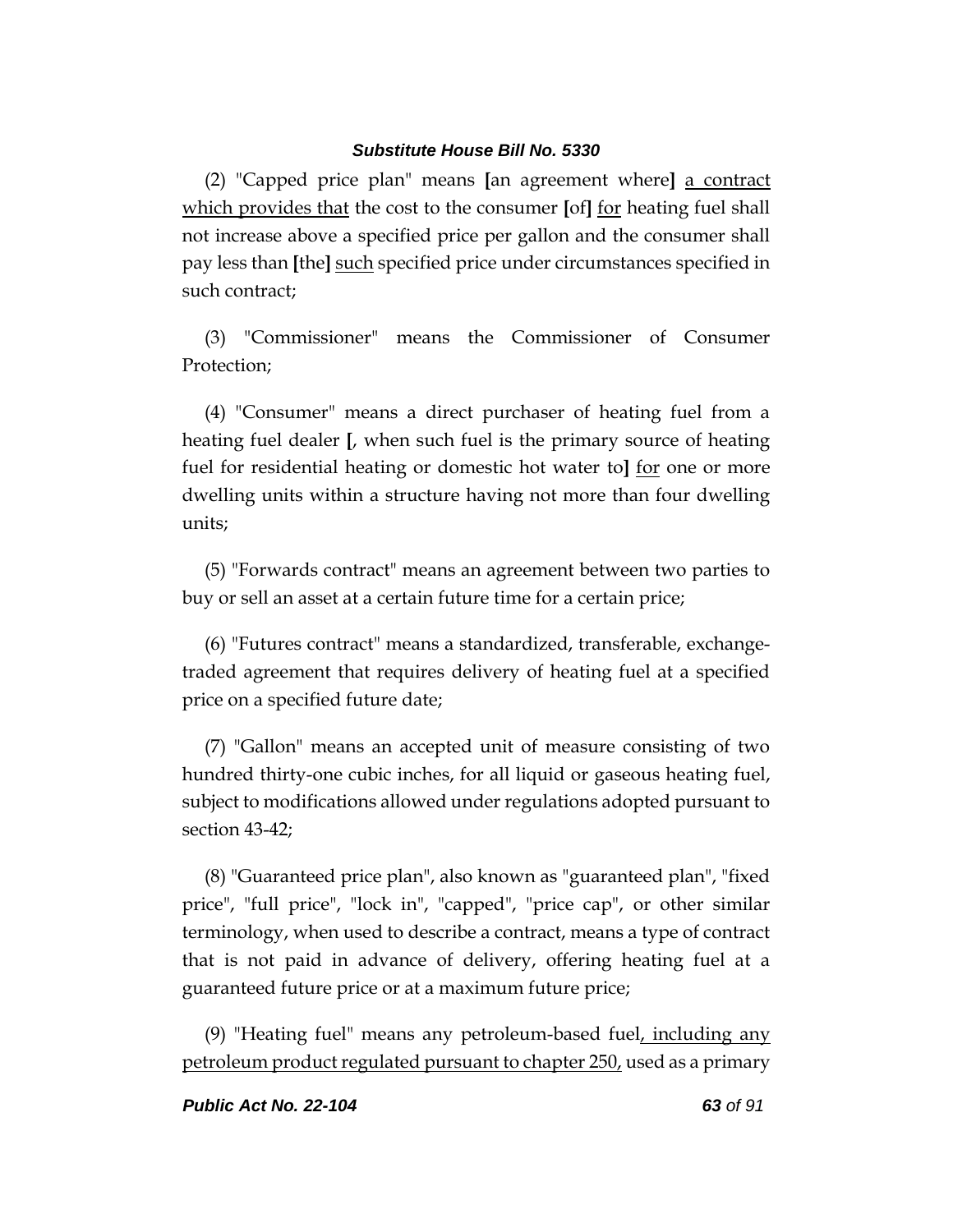source of residential heating or domestic hot water; **[,** including petroleum products regulated pursuant to chapter 250;**]**

(10) "Heating fuel dealer" or "dealer" means any individual or group of individuals who, or a **[**firm, partnership, corporation,**]** cooperative, **[**or**]** corporation, firm, limited liability company or partnership that, offers **[**the retail sale of**]** to sell, at retail, heating fuel to consumers;

(11) "Heating oil" means a **[**predominantly liquefied**]** petroleum product, including a petroleum product known as #1 oil (kerosene), #2 oil (heating oil), #4 oil, bio fuel or any bio fuel blended with conventionally refined fossil fuel commodities, that (A) is predominantly liquid at ambient temperatures, **[**that is**]** (B) is sold as a commodity, **[**and**]** (C) is a primary source of residential heating or domestic hot water, **[**including products known as #2 oil (heating oil), #1 oil (kerosene), #4 oil, bio fuels, or any bio fuel blended with conventionally refined fossil fuel commodities**]** and **[**that**]** (D) meets the requirements of the American Society for Testing and Materials Standard D396, as amended from time to time;

(12) "Maintain" means retention of the balance, measured in gallons or other accepted units of measure, of heating fuel that remains to be delivered to consumers who are party to a guaranteed price plan contract;

(13) "Physical supply contract" means an agreement for wet barrels or gallons of heating fuel that **[**has been**]** is secured by a heating fuel dealer;

(14) "Prepaid guaranteed price plan", also known as "buy ahead", "prebuy", "prebought" or other similar terminology, when used to describe a contract, means a type of contract offering heating fuel at a guaranteed price, paid for in advance of delivery, but does not include a budget plan;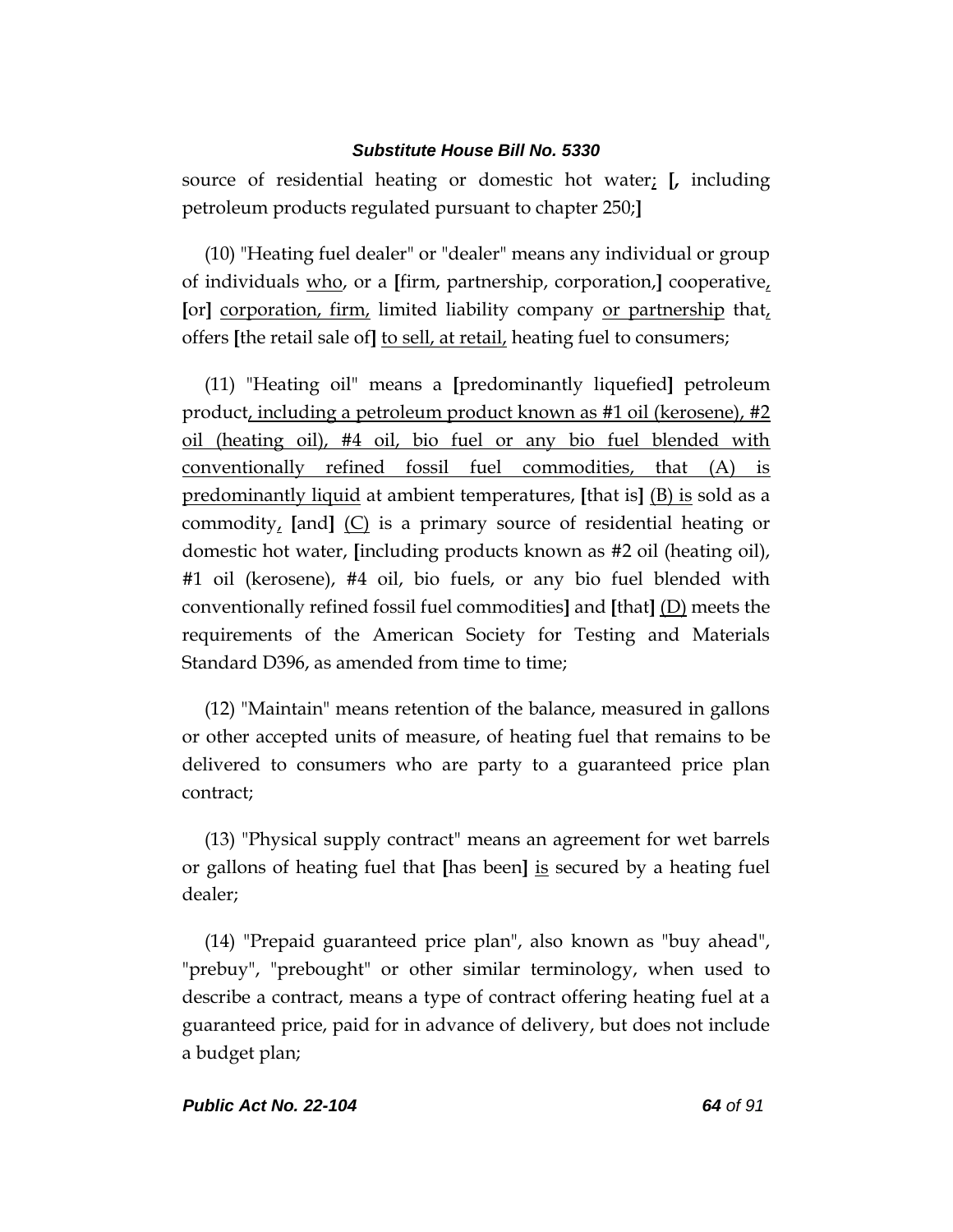(15) "Propane" or "liquefied petroleum gas (LPG)" means a petroleum product that (A) meets **[**ASTM**]** American Society for Testing and Materials specification D1835, as amended from time to time, **[**and**]** (B) is composed predominantly of **[**any of the following hydrocarbons or mixtures thereof: Propane, propylene,**]** butanes (normal butane or isobutane), **[**and**]** butylenes, propane, propylene or any mixture thereof, and  $(C)$  is intended for use, among other things, as a fuel for residential heating; and

(16) "Surety bond" means a bond, issued by a licensed insurance company or banking institution, as surety for a dealer and obligating **[the]** surety to the commissioner, in a sum certain, in guaranty of the dealer's full and faithful performance **[**by the dealer**]** of prepaid guaranteed price plan contracts entered into pursuant to this chapter.

Sec. 41. Section 16a-23o of the general statutes is repealed and the following is substituted in lieu thereof (*Effective from passage*):

Any person, firm or corporation required to register as a **[**home heating oil or propane gas**]** heating fuel dealer pursuant to section 16a-23m, as amended by this act, that offers plumbing or heating work service shall submit evidence, deemed satisfactory by the Commissioner of Consumer Protection, when registering, that such person, firm or corporation subcontracts with or employs only persons licensed or registered pursuant to chapter 393 to perform such work. Such person, firm or corporation shall attest, when applying for registration as a heating fuel dealer pursuant to section 16a-23m, as amended by this act, that all plumbing or heating work service shall be performed in accordance with the provisions of chapter 393. Anyone registered under this section who offers such plumbing or heating services shall display the state license number of the subcontractor or employee performing such work for the registrant on all commercial vehicles used in their business and shall display such number in a conspicuous manner on all printed advertisements, bid proposals, contracts, invoices and

*Public Act No. 22-104 65 of 91*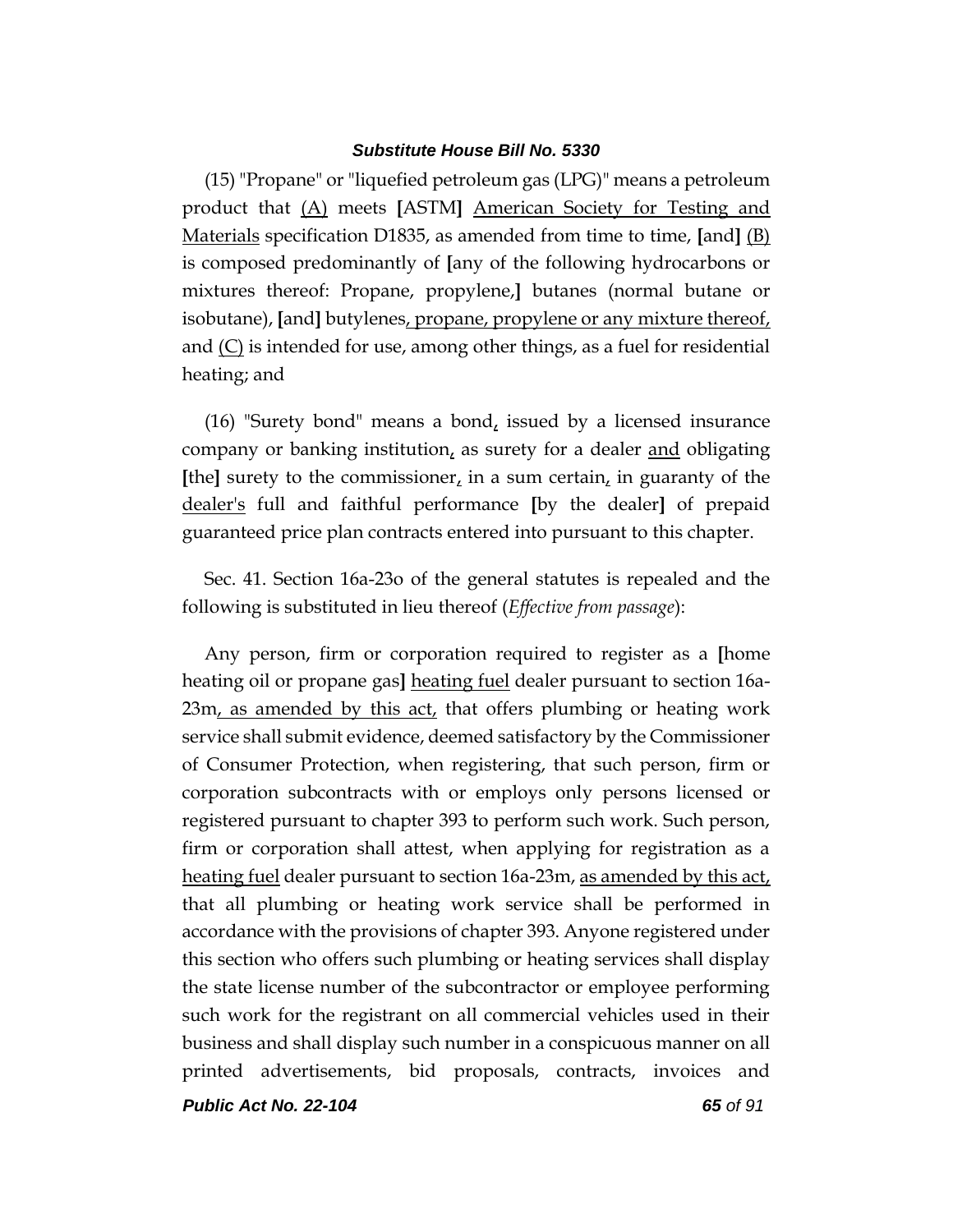stationery used in the business.

Sec. 42. Section 20-334d of the general statutes is repealed and the following is substituted in lieu thereof (*Effective from passage*):

(a) As used in this section:

(1) "Accredited continuing professional education" means any education of an electrician or plumber that is  $(A)$  designed to maintain professional competence in the **[**pursuit,**]** practice, pursuit and standards of electrical work or plumbing and piping work, **[**and that is**]** (B) approved by the commissioner, and **[**is**]** (C) provided (i) by an agency, institution or organization **[**, institution or agency that is**]** that has been approved by the commissioner, and (ii) in-person or through an online technology platform that includes real-time video with audio, requires participants to periodically confirm their active engagement during the educational training session and enables participants to interact with instructors in real time during the entire educational training session;

(2) "Certificate of continuing education" means a document **[**issued to an electrician or plumber by an organization, institution or agency**]** that (A) an agency, institution or organization that has been approved by the commissioner **[**that**]** and offers accredited continuing professional education **[**, which (A)**]** issues to an electrician or plumber, (B) certifies that an electrician or plumber has satisfactorily completed a specified number of continuing education hours, and **[**(B)**]** (C) bears the (i) name of such agency, institution or organization, **[**institution or agency, the**]** (ii) title of the program, **[**the**]** (iii) dates during which the program was conducted, **[**the**]** (iv) number of continuing education hours satisfactorily completed, and **[**the**]** (v) signature of the director of such **[**organization, institution or agency or the signature of the**]** agency, institution or organization or of such director's authorized agent; and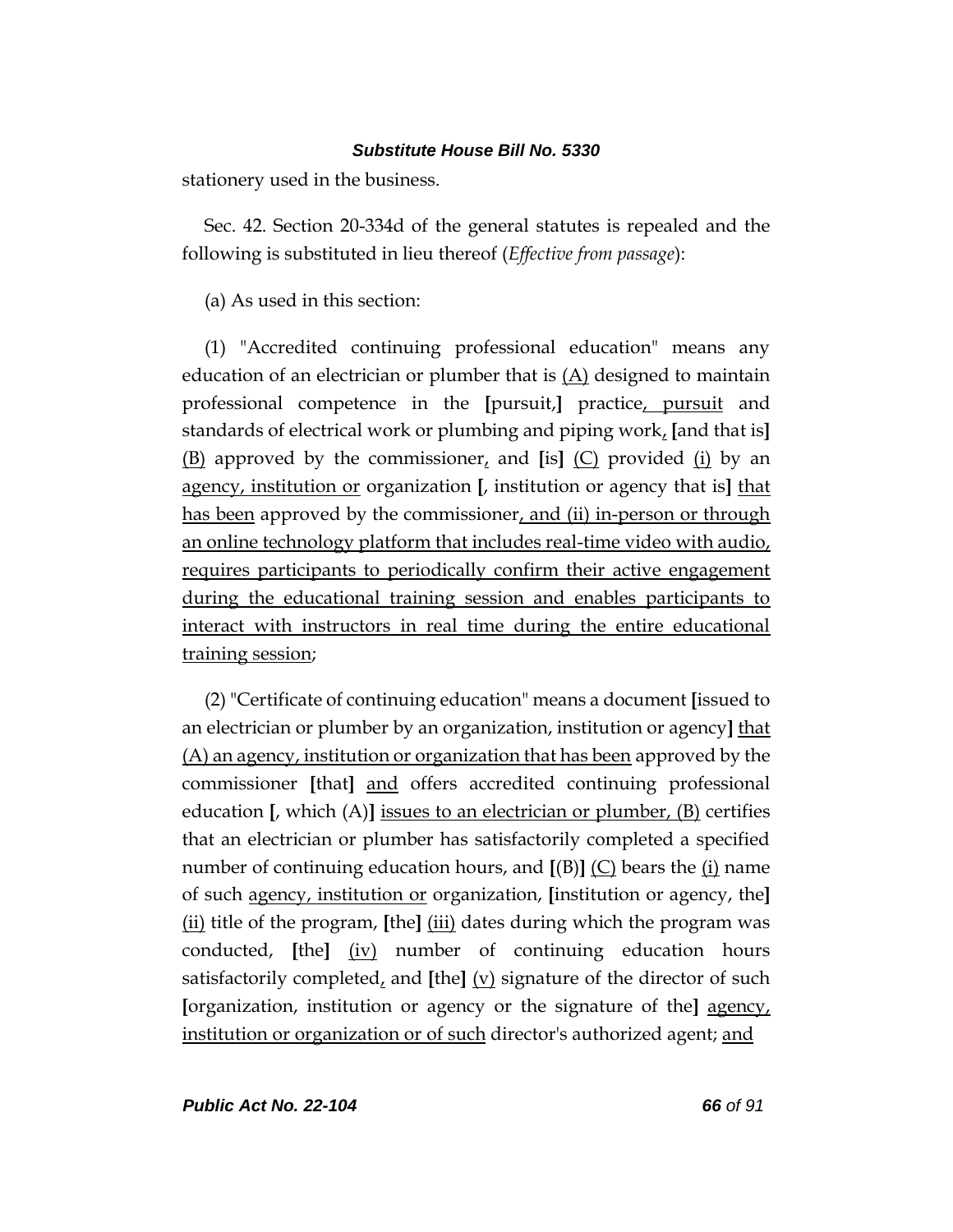(3) "Commissioner" means the Commissioner of Consumer Protection.

(b) The commissioner, with the advice and assistance of the Electrical Work Board established pursuant to subsection (b) of section 20-331, shall adopt regulations, in accordance with chapter 54, to: (1) **[**establish**]** Establish additional requirements for accredited continuing professional education for electricians licensed pursuant to sections 20- 330 to 20-341, inclusive; (2) establish qualifying criteria for accredited continuing professional education programs and establish qualifying criteria for acceptable certificates of continuing education; and (3) provide for the waiver of required accredited continuing professional education for electricians for good cause. Such regulations shall require not less than four hours per year of accredited continuing professional education for such electricians, except upon request of the Electrical Work Board, the commissioner may increase such hours to a maximum of seven hours.

(c) The commissioner, with the advice and assistance of the Plumbing and Piping Work Board established pursuant to subsection (d) of section 20-331, shall adopt regulations, in accordance with chapter 54, to: (1) **[**establish**]** Establish additional requirements for accredited continuing professional education for plumbers licensed pursuant to sections 20- 330 to 20-341, inclusive, which regulations shall require not more than a total of seven hours of accredited continuing professional education every two years, except in the event of significant changes to the building code, as approved by the International Code Council, that relate to plumbing, the commissioner, at such commissioner's discretion, may require more than a total of seven hours of accredited continuing professional education every two years; (2) establish qualifying criteria for accredited continuing professional education programs and establish qualifying criteria for acceptable certificates of continuing education; and (3) provide for the waiver of required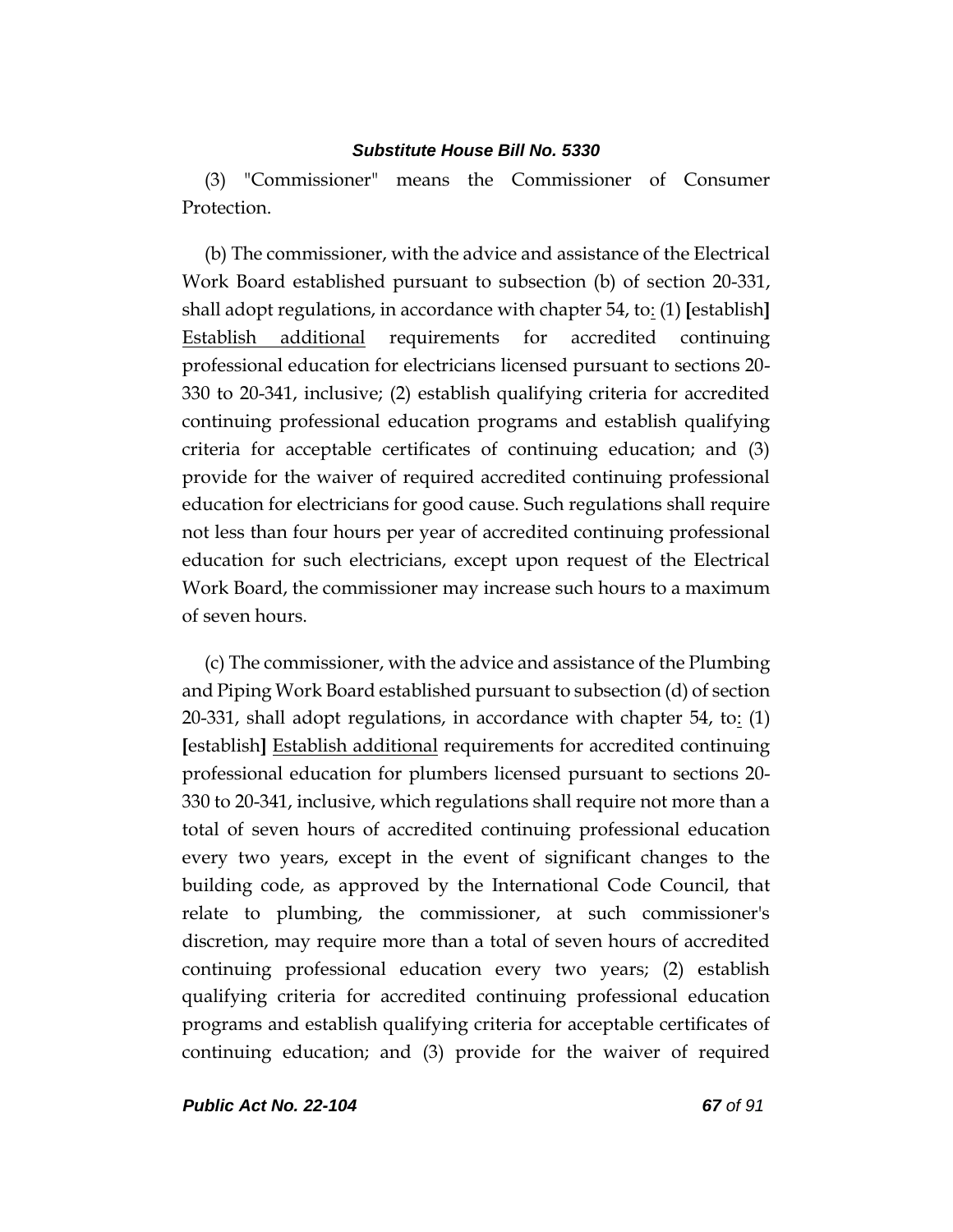accredited continuing professional education for plumbers for good cause.

(d) Notwithstanding the provisions of subsection (c) of this section, any person who has been issued a P-6, P-7, W-8 or W-9 license pursuant to section 20-334a and the regulations of Connecticut state agencies shall not be required to meet the continuing education requirements established pursuant to subsection (c) of this section.

(e) Notwithstanding the provisions of subsections (a) to (d), inclusive, of this section, all accredited continuing professional education offered under the provisions of this section shall: (1) Limit class size to (A) fifty attendees if such accredited continuing professional education is offered in-person, or (B) twenty-five attendees if such accredited continuing professional education is offered through an online technology platform; (2) not be offered or held at the place of business of a licensed plumbing contractor if such accredited continuing professional education is for plumbers and offered in-person; and (3) not be offered or held at the place of business of a licensed electrical contractor if such accredited continuing professional education is for electricians and offered in-person. A provider of an accredited continuing professional education course shall retain an audio-visual recording of such course for a period of not less than thirty days after completion of such course. Recordings shall be made available to the department upon the department's request for such recordings.

Sec. 43. Section 20-500 of the 2022 supplement to the general statutes is repealed and the following is substituted in lieu thereof (*Effective from passage*):

As used in this section and sections **[**20-500**]** 20-501 to 20-529e, inclusive, unless the context otherwise requires:

(1) "Appraisal" means the practice of developing, in conformance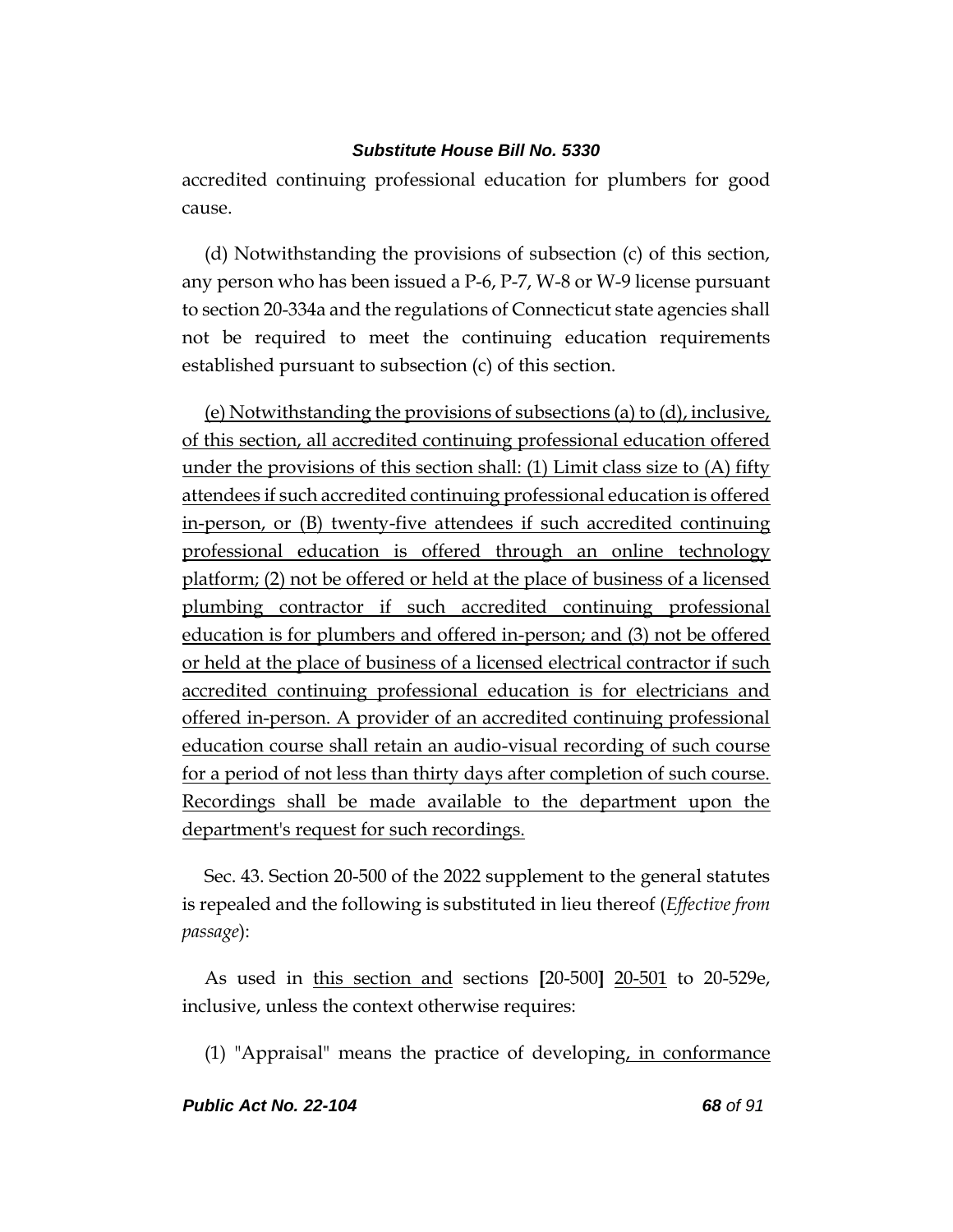with the USPAP, an opinion of the value of real property. **[**, in conformance with the USPAP.**]**

(2) "Appraisal Foundation" means the not-for-profit corporation referred to in Section 1121 of Title XI of FIRREA.

(3) "Appraisal management company" means any person, **[**partnership,**]** association, corporation, limited liability company or **[**corporation**]** partnership that performs appraisal management services, **[**. "Appraisal management company"**]** but does not include:

(A) An appraiser that enters into **[**a**]** an oral or written **[**or oral**]** agreement with another appraiser for the performance of an appraisal, which is signed by both appraisers upon completion;

(B) An appraisal management company that is a subsidiary owned and controlled by a financial institution regulated by a federal financial institution regulatory agency; **[**. For the purposes of this subdivision, "financial institution" means a bank, as defined in section 36a-2, an outof-state bank, as defined in section 36a-2, an institutional lender, any subsidiary or affiliate of such bank, out-of-state bank or institutional lender, or other lender licensed by the Department of Banking;**]**

(C) A department or **[**unit of a financial institution subject to regulation by an agency or department of the United States government or an agency of this state that only receives appraisal requests from an employee of such financial institution**]** division of an entity that provides appraisal management services exclusively to such entity; or

(D) Any local, state or federal agency or department thereof.

(4) "Appraisal management services" means: **[**any of the following:**]**

(A) The administration of an appraiser panel;

*Public Act No. 22-104 69 of 91* (B) The recruitment of certified appraisers to be part of an appraiser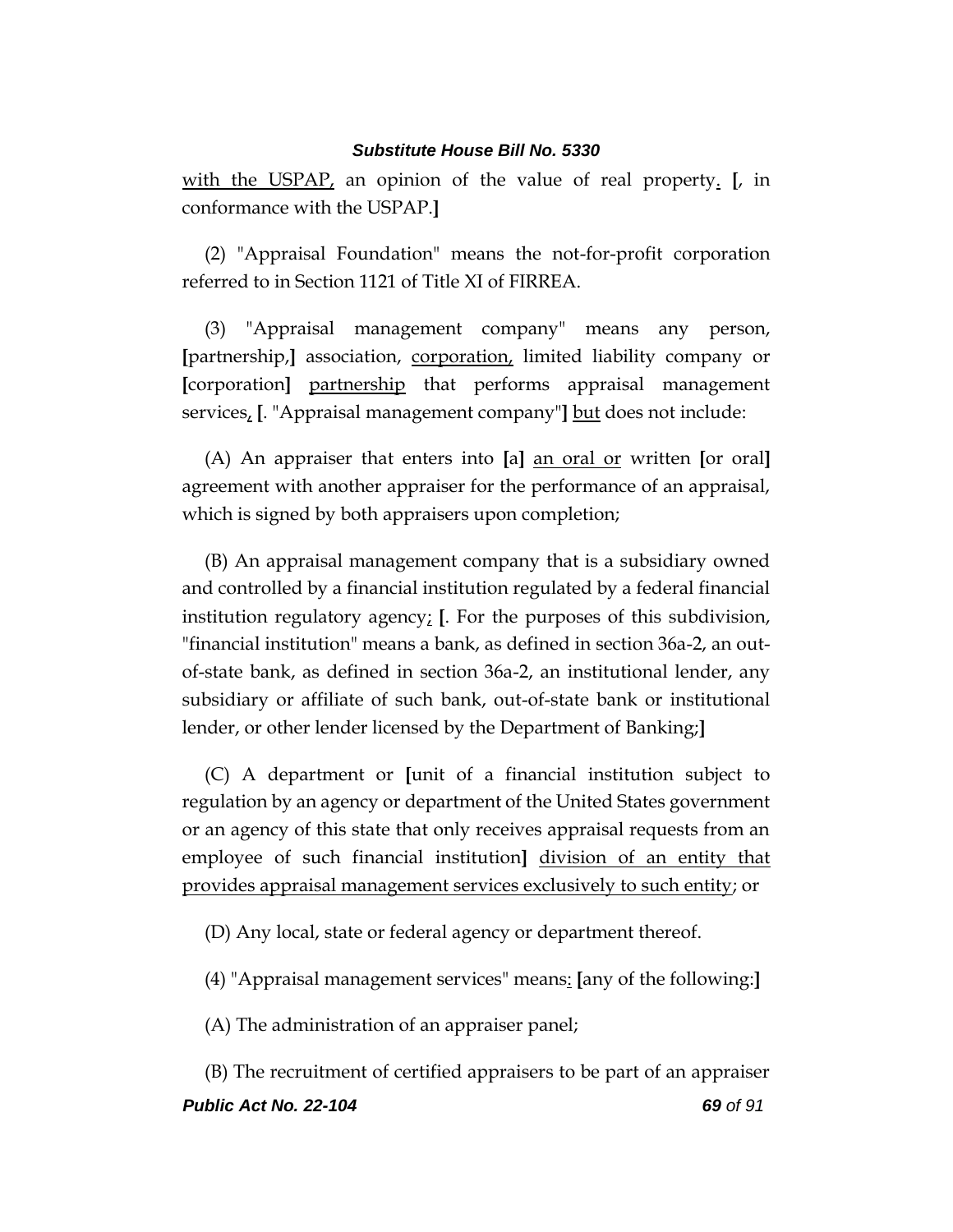panel, including, but not limited to, the negotiation of fees to be paid to, and services to be provided by, **[**such**]** the certified appraisers for their participation on **[**such**]** the appraiser panel; or

(C) The receipt of an appraisal request or order, or an appraisal review request or order, and the delivery of such request or order to an appraiser panel.

(5)"Appraiser panel" means a network of appraisers who are certified in accordance with the requirements established by the commission by regulation, **[**who**]** are independent contractors of an appraisal management company and **[**who**]** have:

(A) Responded to an invitation, request or solicitation from an appraisal management company to perform appraisals (i) requested or ordered through **[**such**]** the appraisal management company, or (ii) directly for **[**such**]** the appraisal management company on a periodic basis as assigned by **[**the**]** such appraisal management company; and

(B) Been selected and approved by **[**such**]** the appraisal management company.

(6) "Bank" has the same meaning as provided in section 36a-2.

**[**(6)**]** (7) "Certified appraiser" means a person who has satisfied the minimum requirements for a category of certification established by the commission by regulation. Such minimum requirements shall be consistent with guidelines established by the Appraisal Qualification Board of the Appraisal Foundation. The categories of certification shall include **[**, but may be modified by the commission thereafter,**]** one category denoted as "certified residential appraiser" and another denoted as "certified general appraiser". The commission may modify such categories of certification.

**[**(7)**]** (8) "Commission" means the Connecticut Real Estate Appraisal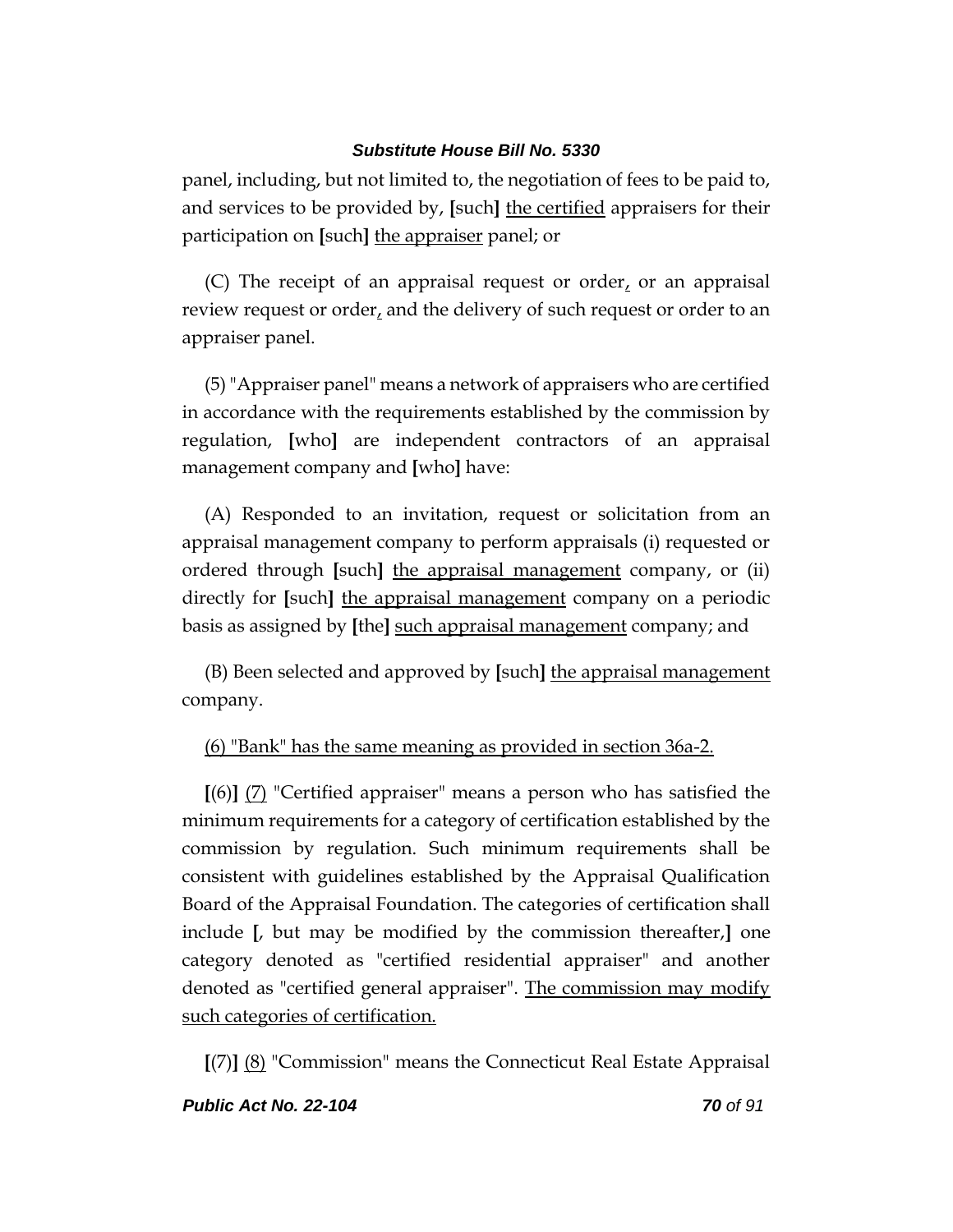Commission appointed under the provisions of section 20-502.

**[**(8)**]** (9) "Commissioner" means the Commissioner of Consumer Protection.

**[**(9)**]** (10) "Compliance manager" means a person who holds an appraiser certification in at least one state and **[**who**]** is responsible for overseeing the implementation of, and compliance with, procedures for an appraisal management company to:

(A) Verify that a person being added to the appraiser panel of the appraisal management company holds a license in good standing in accordance with section 20-509;

(B) Maintain detailed records of each appraisal request or order the appraisal management company receives and of the appraiser who performs such appraisal; and

(C) Review on a periodic basis the work of all appraisers performing appraisals for the appraisal management company to ensure that such appraisals are being conducted in accordance with the USPAP.

**[**(10)**]** (11) "Controlling person" means a person who has not had an appraiser license, **[**or a**]** similar license or appraiser certificate denied, refused **[**to be renewed**]** renewal, suspended or revoked in any state and: **[**who:**]**

(A) Is **[**an owner, officer or director of a partnership,**]** a director, officer or owner of an association, corporation, limited liability company or **[**corporation**]** partnership offering or seeking to offer appraisal management services in this state;

(B) Is employed by an appraisal management company and has the authority to enter into agreements or contracts **[**or agreements**]** for the performance of appraisal management services or appraisals, or is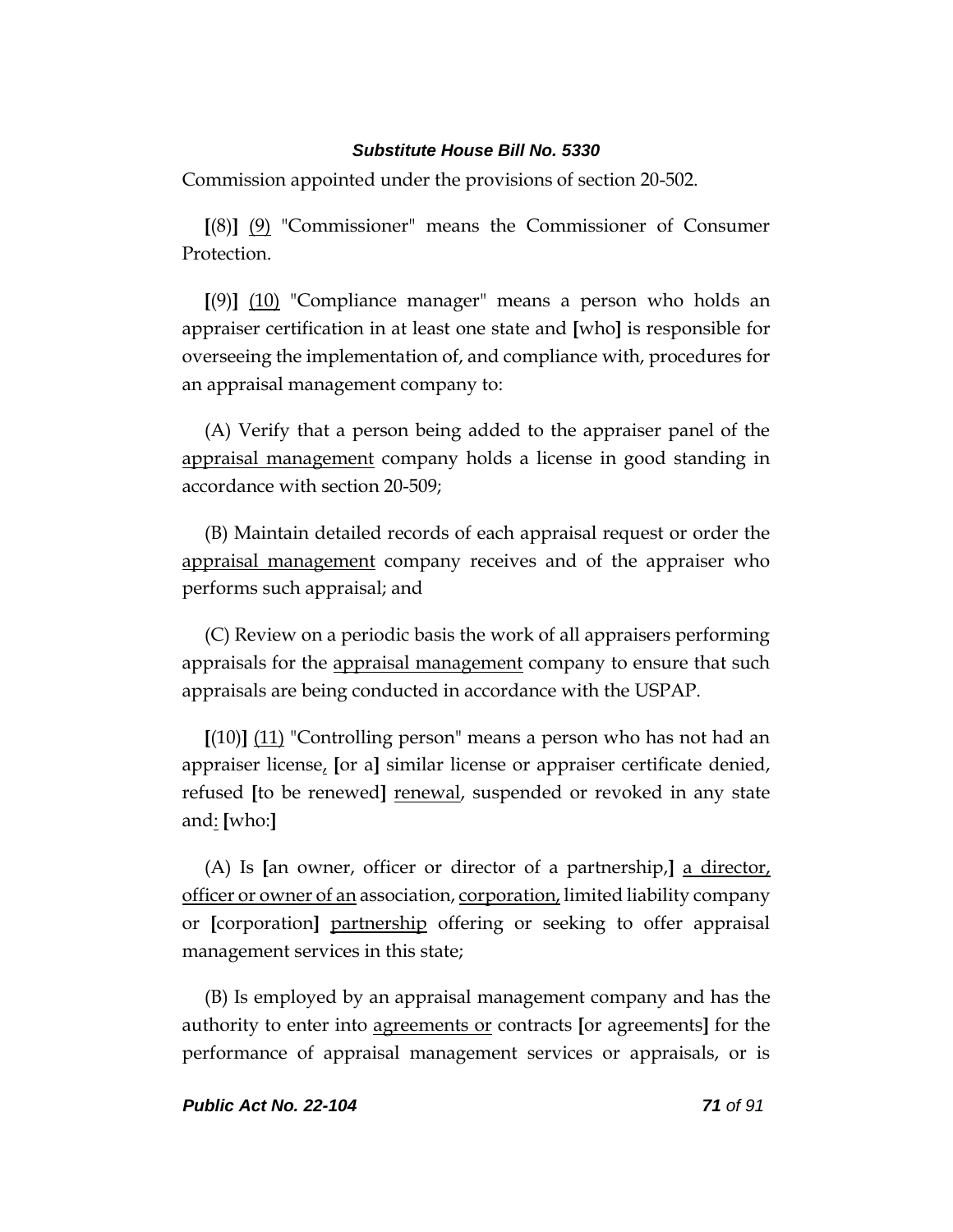appointed or authorized by such appraisal management company to enter into such agreements or contracts; **[**or agreements;**]** or

 $(C)$  May exercise authority over, or direct the management or policies of, an appraisal management company.

**[**(11)**]** (12) "Engaging in the real estate appraisal business" means the act or process of estimating the value of real estate for a fee or other valuable consideration.

(13) "Financial institution" means a bank, out-of-state bank or institutional lender, an affiliate or subsidiary of a bank, out-of-state bank or institutional lender or another lender licensed by the Department of Banking.

**[**(12)**]** (14) "FIRREA" means the Financial Institutions, Reform, Recovery and Enforcement Act of 1989, P.L. 101-73, 103 Stat. 183.

(15) "Out-of-state bank" has the same meaning as provided in section 36a-2.

**[**(13)**]** (16) "Person" means an individual.

**[**(14)**]** (17) "Provisional appraiser" means a person engaged in the business of estimating the value of real estate for a fee or other valuable consideration under the supervision of a certified real estate appraiser and who meets the minimum requirements, if any, established by the commission by regulation for provisional appraiser status.

**[**(15)**]** (18) "Provisional license" means a license issued to a provisional appraiser.

**[**(16)**]** (19) "Real estate appraiser" or "appraiser" means a person engaged in the business of estimating the value of real estate for a fee or other valuable consideration.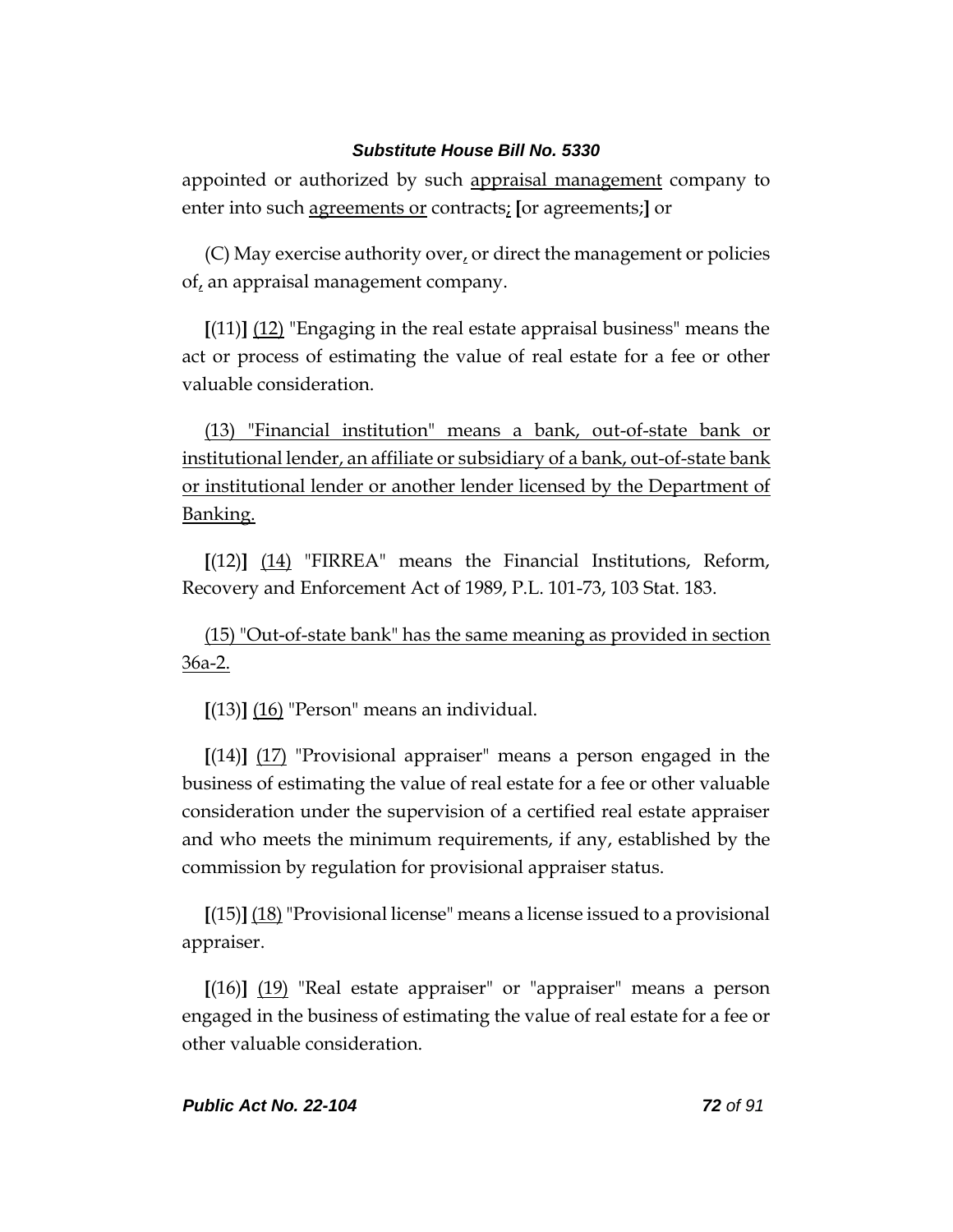**[**(17)**]** (20) "USPAP" means the Uniform Standards of Professional Appraisal Practice issued by the Appraisal Standards Board of the Appraisal Foundation pursuant to Title XI of FIRREA.

Sec. 44. Section 20-670 of the 2022 supplement to the general statutes is repealed and the following is substituted in lieu thereof (*Effective from passage*):

As used in sections 20-670 to **[**20-680**]** 20-681, inclusive, as amended by this act, and section 45 of this act:

(1) "Certificate" means a certificate of registration issued under section 20-672.

(2) "Commissioner" means the Commissioner of Consumer Protection or any person designated by the commissioner to administer and enforce the provisions of sections 20-670 to **[**20-680**]** 20-681, inclusive, as amended by this act, and section 45 of this act.

(3) "Companion services" means nonmedical, basic supervision services to ensure the safety and well-being **[**and safety**]** of a person in **[**such**]** the person's home.

**[**(4) "Employee" means any person employed by, or who enters into a contract to perform services for, a homemaker-companion agency, including, but not limited to, temporary employees, pool employees and persons treated by such agency as independent contractors.**]**

(4) "Covenant not to compete" means any agreement or contract that restricts the right of an individual to provide companion services, home health services or homemaker services (A) in any geographic area of the state for any period of time, or (B) to a specific individual.

(5) "Comprehensive background check" means a background investigation of a prospective employee performed by a homemaker-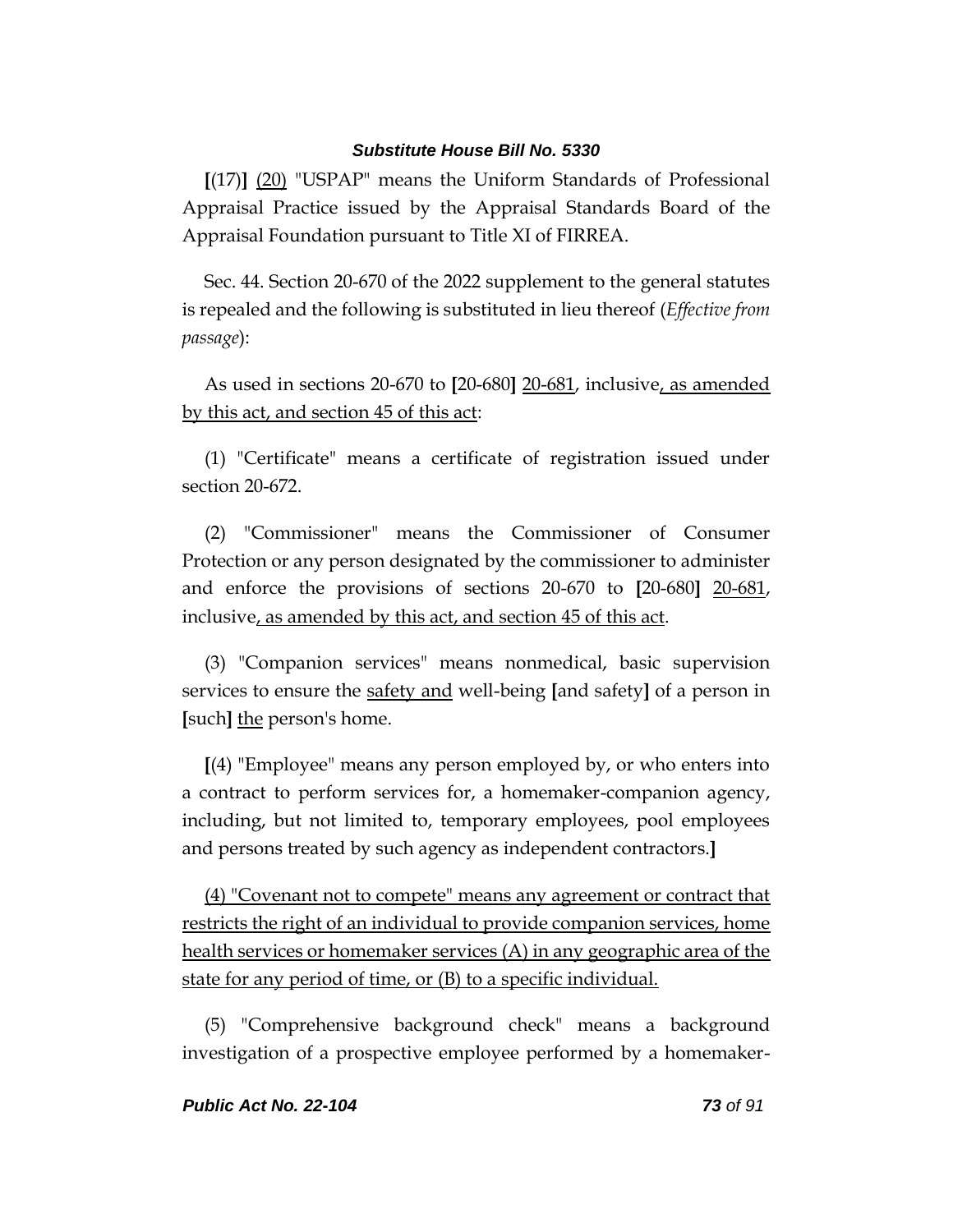companion agency, that includes **[**:**]** (A) **[**A**]** a review of any application materials prepared or requested by the homemaker-companion agency and completed by the prospective employee, **[**;**]** (B) an in-person or video-conference interview of the prospective employee, **[**;**]** (C) verification of the prospective employee's Social Security number, **[**;**]** (D) if the **[**position**]** prospective employee has applied for a position within the homemaker-companion agency that requires licensure on the part of **[**the**]** such prospective employee, verification that the required license is in good standing, **[**;**]** (E) a check of the registry established and maintained pursuant to section 54-257, **[**;**]** (F) a local and national criminal background check of criminal matters of public record based on the prospective employee's name and date of birth that includes a search of a multistate and multijurisdiction criminal record locator or other similar commercial nationwide database with validation, and a search of the United States Department of Justice National Sex Offender Public Website, conducted by a third-party consumer reporting agency or background screening company that is accredited by the Professional Background Screening Association and in compliance with the federal Fair Credit Reporting Act, **[**;**]** (G) if the prospective employee has resided in this state for less than three years prior to the date of **[**the**]** such prospective employee's application with the homemaker-companion agency, a review of criminal conviction information from the state or states where such prospective employee resided during such three-year period, **[**;**]** and (H) a review of any other information that the homemaker-companion agency deems necessary in order to evaluate the suitability of the prospective employee for the position.

**[**(6) "Homemaker services" means nonmedical, supportive services that ensure a safe and healthy environment for a person in such person's home, such services to include assistance with personal hygiene, cooking, household cleaning, laundry and other household chores.**]**

(6) "Employee" means any person employed by, or who enters into a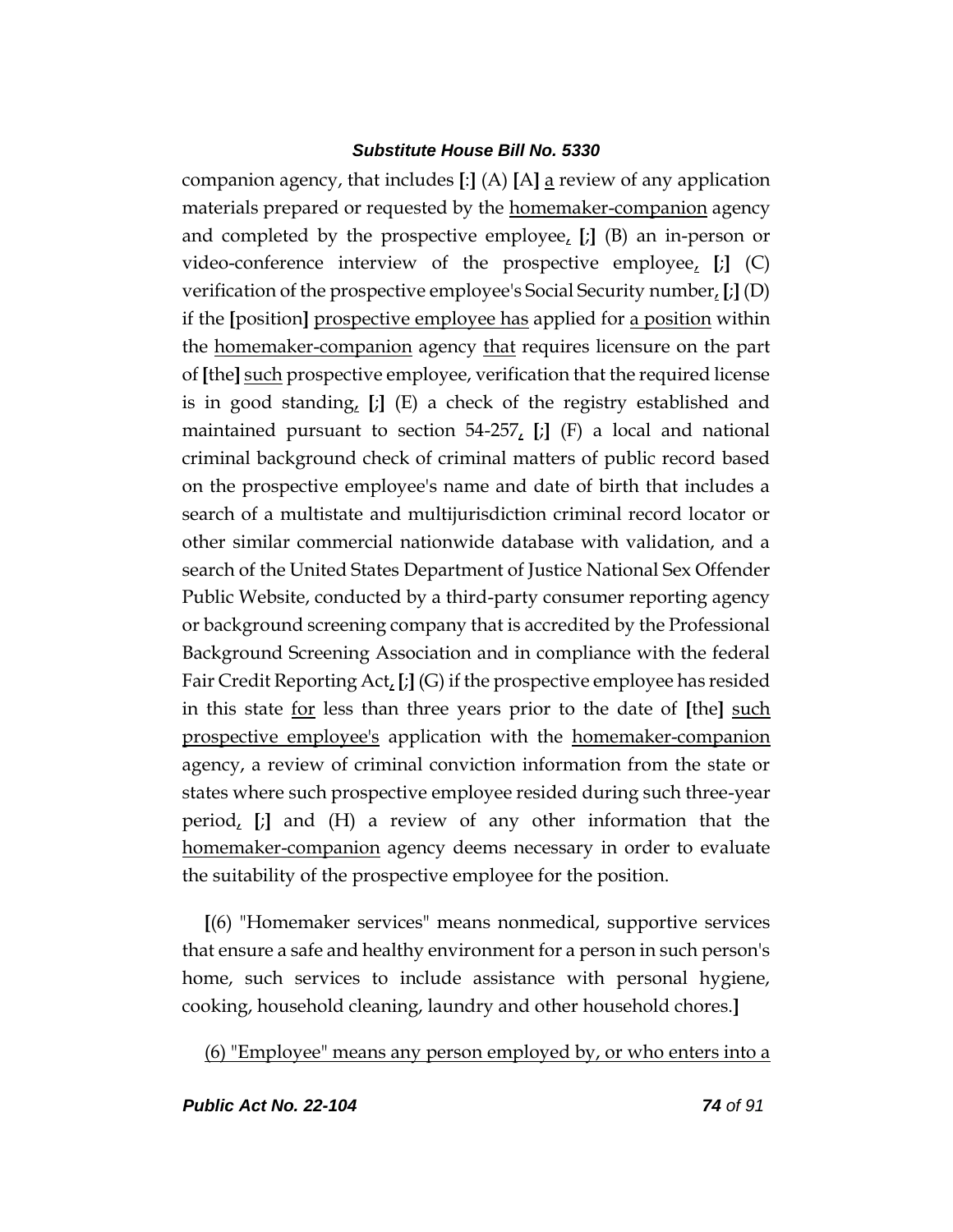contract to perform services for, a homemaker-companion agency, including, but not limited to, pool employees, temporary employees and persons the homemaker-companion agency treats as independent contractors.

(7) (A) "Homemaker-companion agency" means **[**(A)**]** any (i) public or private organization that employs one or more persons and is engaged in the business of providing companion services or homemaker services, or **[**(B) any**]** (ii) registry.

(B) "Homemaker-companion agency" **[**shall**]** does not include (i) a home health care agency, as defined in subsection (d) of section 19a-490, or (ii) a home health aide agency, as defined in subsection (e) of section 19a-490.

(8) "Homemaker services" means nonmedical and supportive services, including assistance with cooking, household cleaning, laundry, personal hygiene and other household chores, that ensure a healthy and safe environment for a person in the person's home.

(9) "Immediate family member" means a child by adoption, blood or marriage or a grandchild, grandparent, parent, sibling or spouse.

**[**(8)**]** (10) "Registry" means any person or entity engaged in the business of supplying or referring an individual to, or placing an individual with, a consumer for the purpose of enabling the individual to provide to the consumer companion services or homemaker **[**or companion services provided by such individual, when the**]** services, provided such individual **[**providing such services is either**]** is (A) directly compensated, in whole or in part, by the consumer, or (B) **[**treated, referred to or**]** considered, referred to or treated by such person or entity as an independent contractor.

 $[(9)]$   $(11)$  "Service plan" means a written document, provided by a homemaker-companion agency to a person utilizing companion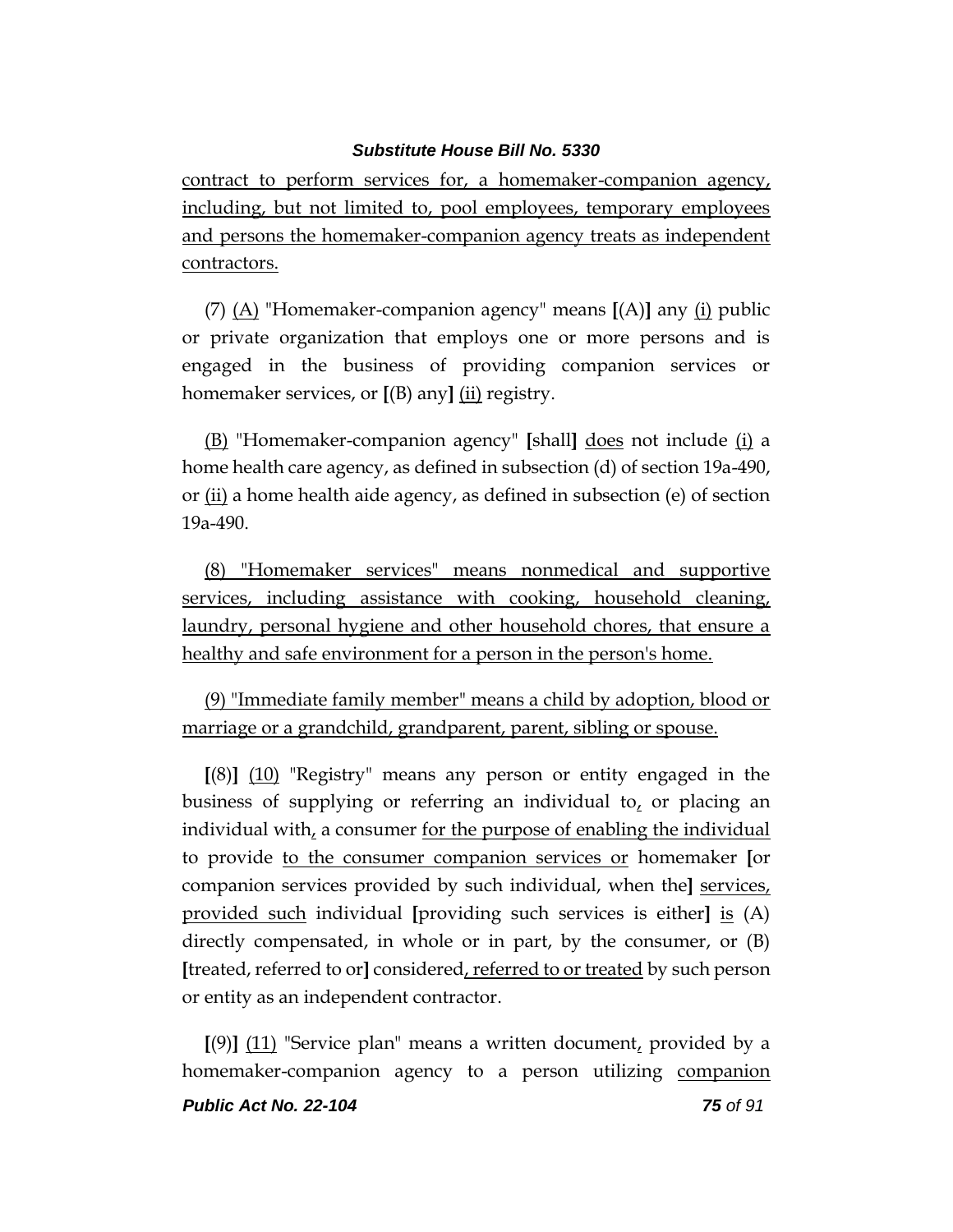services or homemaker services provided by such agency, that specifies the anticipated **[**scope, type, frequency and duration of homemaker or**]** duration, frequency, scope and type of the companion services or homemaker services that are to be provided by such agency for the benefit of **[**the**]** such person.

Sec. 45. (NEW) (*Effective from passage*) (a) No person, other than an immediate family member, who is an agent, corporate officer or employee of a homemaker-companion agency, or has an ownership interest in a homemaker-companion agency, shall act as an agent under a power of attorney for any person who has contracted with the homemaker-companion agency to receive companion services or homemaker services.

(b) A person receiving companion services or homemaker services may petition the Commissioner of Consumer Protection for an exemption from subsection (a) of this section, and the commissioner may grant such exemption for good cause shown.

Sec. 46. Section 20-338d of the 2022 supplement to the general statutes is repealed and the following is substituted in lieu thereof (*Effective from passage*):

(a) For the purposes of this section, "owner" and "private residence" have the same meanings as provided in section 20-419.

**[**(a)**]** (b) No written contract to perform work on a private residence **[**, as defined in section 20-419,**]** by a contractor licensed pursuant to this chapter or any person who owns or controls a business engaged to provide the work or services licensed under the provisions of this chapter by persons licensed for such work, shall be valid or enforceable against an owner **[**, as defined in section 20-419,**]** unless **[**it: (1) Is in writing; (2) is**]** such contract: (1) Is signed by the owner and the contractor or business; **[**(3)**]** (2) contains the entire agreement between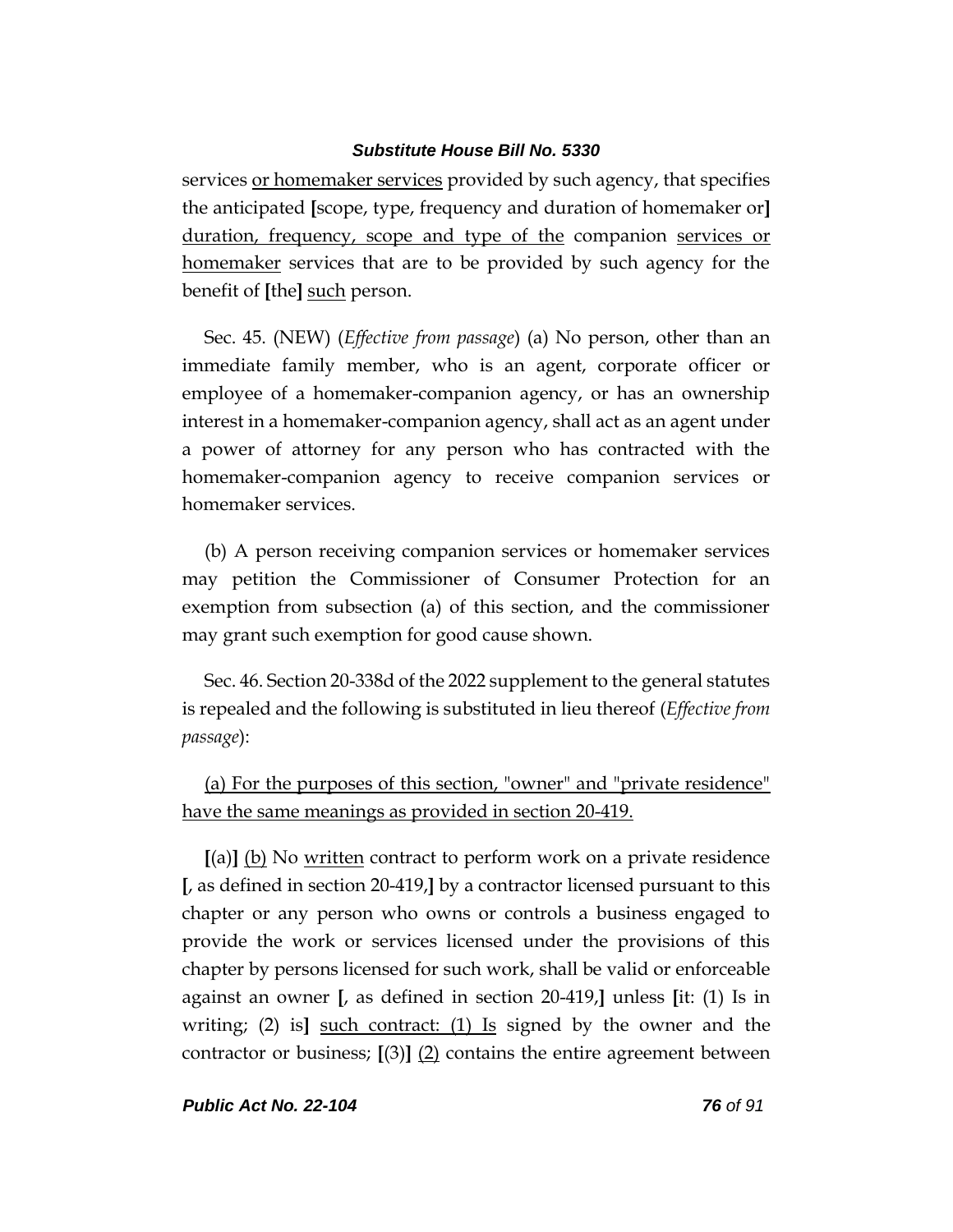the owner and the contractor or business; **[**(4)**]** (3) contains the date of the transaction; **[**(5)**]** (4) contains the name and address of the contractor and the contractor's license number or, in the case of a business, the name of the business owner, partner or limited liability member and the phone number and address of the business, partnership or limited liability company; **[**(6)**]** (5) contains the name and license number of any licensees performing the work, provided the name and the license number of a licensee may be amended in writing during the term of the contract; **[**(7)**]** (6) contains a notice **[**of**]** disclosing the owner's cancellation rights in accordance with the provisions of chapter 740 and subject to the exception set forth in subsection (c) of this section; and **[**(8)**]** (7) contains a starting date and completion date.

(c) Notwithstanding the provisions of chapter 740, no owner shall cancel a written contract that is subject to the provisions of subsection (b) of this section if: (1) Such contract was executed for the purpose of making emergency or immediate repairs that were necessary to protect persons, personal property or real property; and (2) prior to executing such contract, the owner provided to the contractor or business owner a written statement, dated and signed by the owner, describing the situation requiring such emergency or immediate repairs and expressly acknowledging that the owner waives the right to cancel such contract in accordance with the provisions of chapter 740.

(d) Each contractor or business owner that enters into a written contract that is subject to the provisions of subsection (b) of this section shall deliver and provide to each owner who is a party to such contract, free of charge, a copy of such contract at the time such contract is executed. If such contract is amended, such contractor or business owner shall provide to each owner who is a party to such contract, free of charge, a copy of such amendment at the time such contract is amended.

*Public Act No. 22-104 77 of 91* **[**(b)**]** (e) Each change in the terms and conditions of a written contract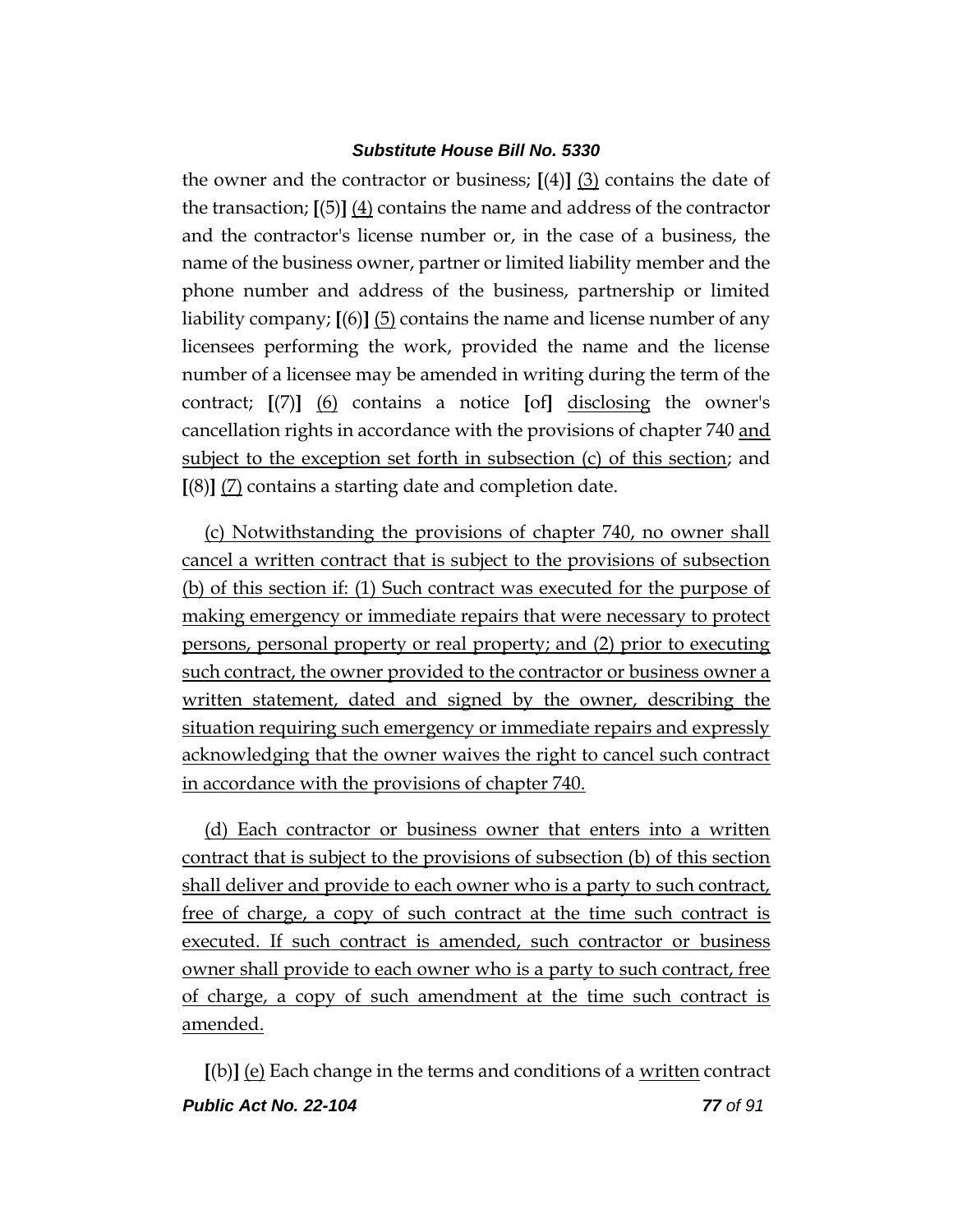**[**specified in**]** that is subject to the provisions of subsection **[**(a)**]** (b) of this section shall be in writing and shall be signed by the owner and contractor or business, except that the commissioner may, by regulations adopted pursuant to chapter 54, dispense with the necessity for complying with such requirement.

Sec. 47. Section 20-681 of the general statutes is repealed and the following is substituted in lieu thereof (*Effective from passage*):

**[**For purposes of this section "covenant not to compete" means any contract or agreement that restricts the right of an individual to provide homemaker, companion or home health services (1) in any geographic area of the state for any period of time, or (2) to a specific individual.**]** Any covenant not to compete is against public policy and shall be void and unenforceable.

Sec. 48. Subsection (c) of section 21a-10 of the 2022 supplement to the general statutes is repealed and the following is substituted in lieu thereof (*Effective from passage*):

(c) For any Department of Consumer Protection license, certificate, registration or permit that requires the holder to complete continuing education requirements, the continuing education requirements shall be completed within the annual or biannual period that begins and ends three months prior to the renewal date for the applicable license, certificate, registration or permit, except for licenses issued pursuant to **[**chapter**]** chapters 389 and 400j.

Sec. 49. Section 21a-151 of the general statutes is repealed and the following is substituted in lieu thereof (*Effective from passage*):

For the purposes of this section and sections 21a-152 to **[**21a-160**]** 21a-159, inclusive, as amended by this act:

(1) "Bakery" means a building or part of a building, including, but not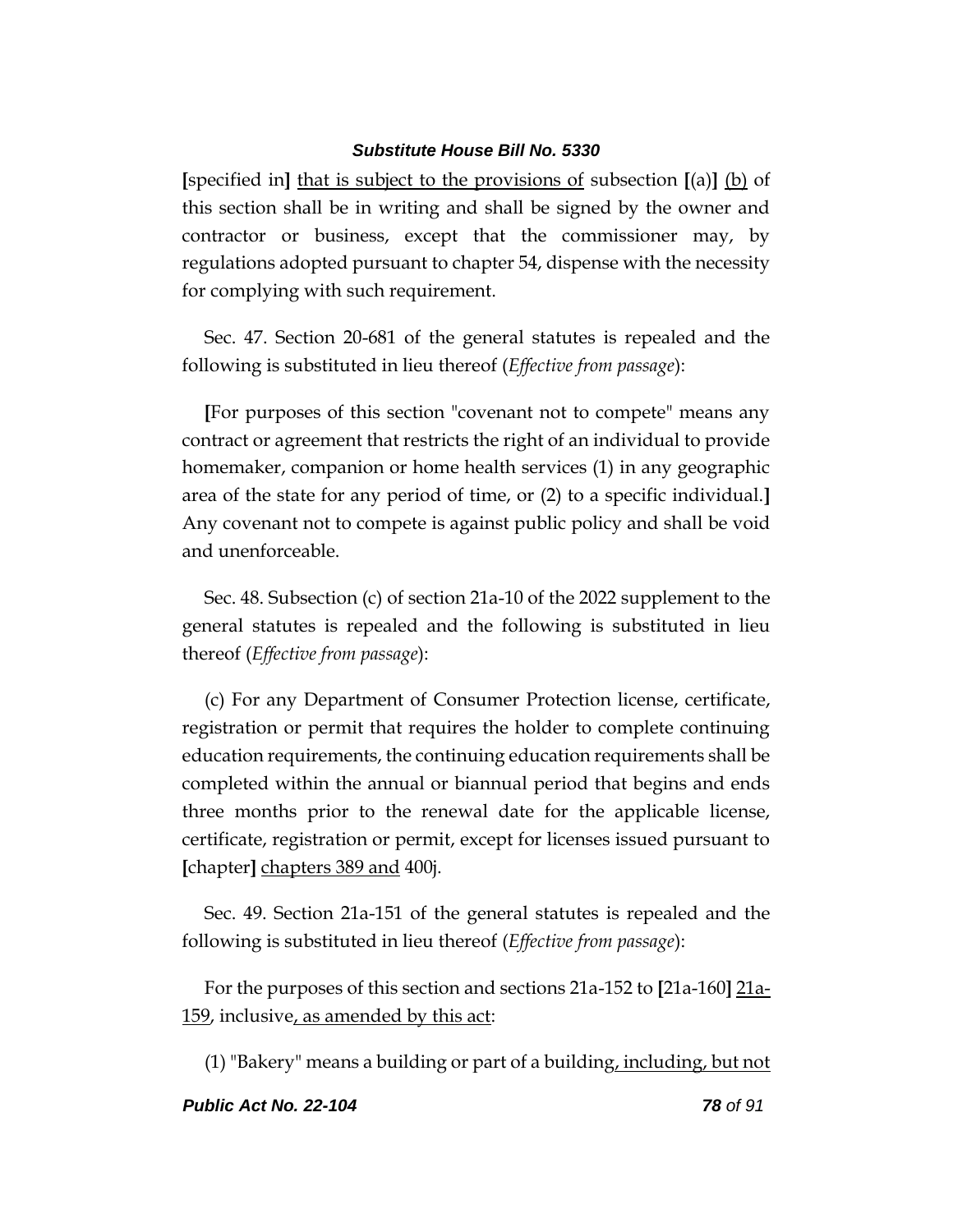limited to, a hotel, private institution, restaurant, establishment operating doughnut-frying equipment or other similar place, where bread, cakes, cookies, crackers, crullers, doughnuts, **[**crullers**]** macaroni, pies, **[**cookies, crackers,**]** spaghetti **[**, macaroni**]** or other food products, including, but not limited to, canned or frozen baked goods, are made, either wholly or in part of flour or meal, **[**including frozen or canned baked goods. "Bakery" includes, but is not limited to, any restaurant, hotel, private institution, establishment operating doughnut-frying equipment or other similar place that offers such food products**]** or offered for sale.

(2) "Food manufacturing establishment" means a building or part of a building where food is **[**prepared**]** canned, cooked, cut, dehydrated, frozen, milled or repacked for sale to other establishments for human consumption. **[**For purposes of this subdivision, "prepared" means a process of canning, cooking, freezing, dehydrating, milling, repacking or cutting.**]** Premises that are used solely for the retail sale or storage of prepackaged food, and facilities, as described in sections 21a-24a and 22-6r and chapters 417, 419a, 422, 423, 430, 431 and 491, shall not be considered food manufacturing establishments.

(3) "Food warehouse" means a building or part of a building where food is stored for wholesale distribution, provided such building or part of such building is used primarily for the importation, storage or distribution of packaged food and not for other activities for which a license is required pursuant to section 21a-152, as amended by this act. Premises licensed pursuant to **[**said**]** section 21a-152, as amended by this act, and facilities, as described in sections 21a-24a and 22-6r and chapters 417, 419a, 422, 423, 430, 431 and 491, shall not be considered food warehouses.

(4) "Packaged food" means standard or random weight or volume packages of food commodities that are enclosed in a container or wrapped in any manner, in advance of wholesale or retail sale, such that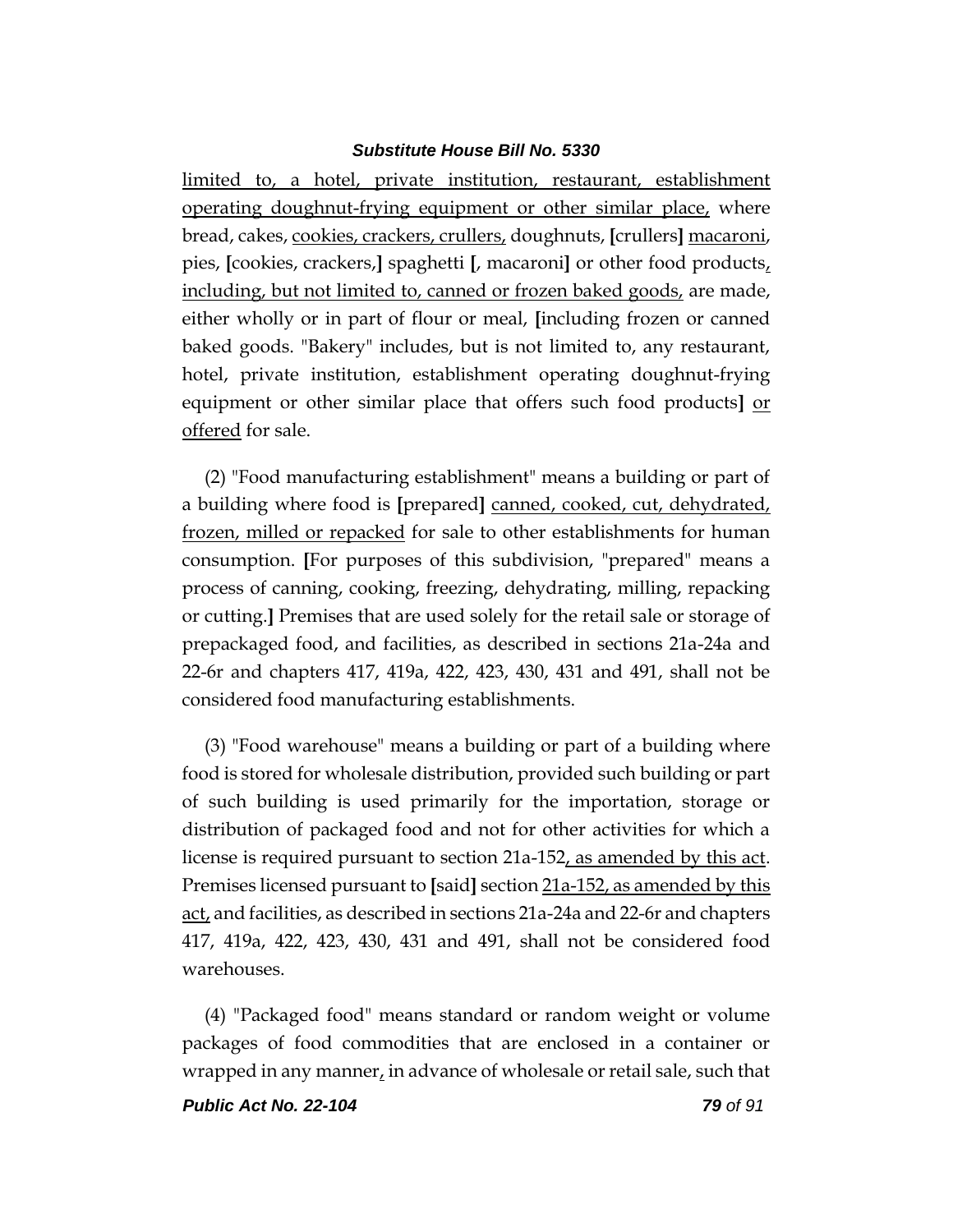the food commodities cannot be added to or subtracted from the package or wrapping without breaking or tearing the wrapping, container or seals on the wrapping or container.

Sec. 50. Section 21a-152 of the general statutes is repealed and the following is substituted in lieu thereof (*Effective from passage*):

(a) Each bakery, **[**food warehouse and**]** food manufacturing establishment and food warehouse shall be designed, constructed and operated as the Commissioner of Consumer Protection directs pursuant to sections 21a-151 to **[**21a-160**]** 21a-159, inclusive, as amended by this act, and chapter 418. **[**The provisions of this subsection requiring the commissioner to direct the design and construction of a food warehouse shall not be required for a food warehouse that was registered in good standing pursuant to section 21a-160 prior to October 1, 2019, provided the warehouse is in good repair so that stored food is properly protected and the premises is free of pests.**]** Each bakery, food manufacturing establishment and food warehouse **[**and food manufacturing establishment**]** remains subject to the provisions of chapter 418.

(b) No **[**person, firm or**]** corporation, firm or person shall operate a bakery, food manufacturing establishment or food warehouse **[**or food manufacturing establishment**]** with the intent of producing or storing products for human consumption without having first obtained from **[**said commissioner**]** the Commissioner of Consumer Protection a license. **[**Application**]** Applications for such license shall be made on forms, furnished by the commissioner, showing the name and address of such bakery, food manufacturing establishment or food warehouse. **[**or food manufacturing establishment.**]** Bakeries shall show the number of persons engaged in the production of bread and pastry products, excluding **[**porters,**]** dishwashers, drivers, porters, sales personnel and other employees not directly engaged in such production. The commissioner shall cause an inspection to be **[**made**]** conducted of the premises described in the application and, if conditions are found

*Public Act No. 22-104 80 of 91*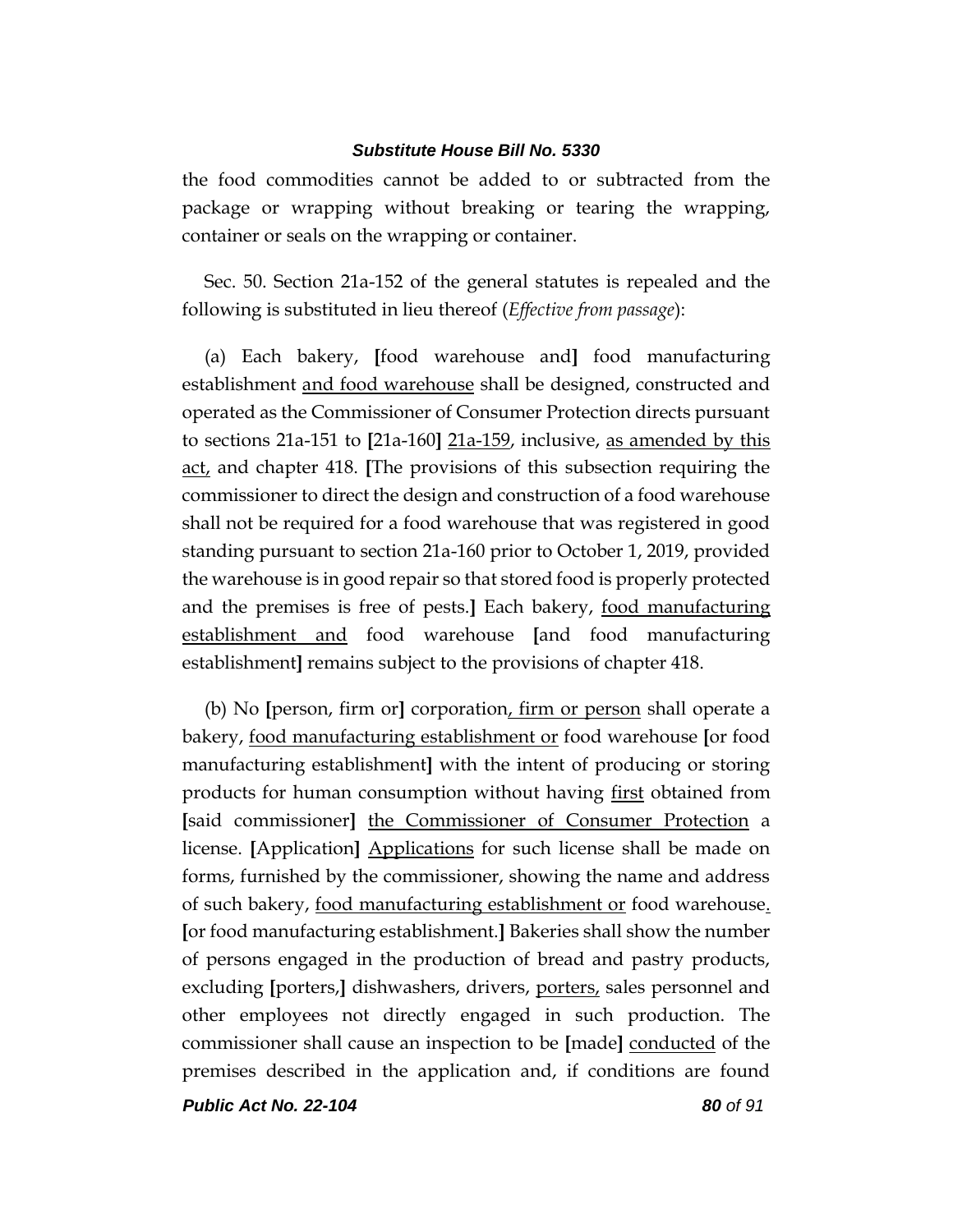satisfactory, issue such license. **[**shall be issued.**]** No corporation, firm or person **[**, firm or corporation**]** operating a bakery, food manufacturing establishment or food warehouse, or any agent, employee or servant **[**or employee] thereof, shall refuse, hinder or otherwise interfere with the commissioner's, or the commissioner's authorized representative's, access **[**by the commissioner or his authorized representative**]** to the bakery, food manufacturing establishment or food warehouse for the purpose of conducting an inspection. No corporation, firm or person **[**, firm or corporation**]** shall: (1) **[**sell**]** Sell or distribute bread, cakes, cookies, crackers, crullers, doughnuts, **[**crullers**]** macaroni, pies, **[**cookies, crackers,**]** spaghetti **[**, macaroni**]** or other food products, including frozen or canned baked goods, made in whole or in part of flour or meal, produced in any bakery located within or beyond the boundaries of this state; **[**,**]** (2) sell or distribute food produced in a food manufacturing establishment located within the boundaries of this state; **[**,**]** or (3) store any food for wholesale distribution in a food warehouse, unless such bakery, food manufacturing establishment or food warehouse **[**or food manufacturing establishment**]** has obtained a license from **[**said**]** the commissioner. Facilities licensed pursuant to chapter 417 as food vendors and frozen dessert vendors, and all facilities licensed pursuant to chapters 419a and 430, shall be exempt from such licensing requirement. The commissioner may promulgate regulations excepting out-of-state manufacturers of products **[**,**]** commonly known as brown bread, cookies, crackers **[**, brown bread**]** or plum puddings in hermetically sealed containers and other similar products **[**,**]** from the license provisions of this section. Such license shall be valid for one year and a fee **[**therefor**]** for such license shall be collected as follows: From a **[**person, firm or**]** corporation, firm or person owning or conducting a bakery in which there are not more than four persons **[**or fewer**]** engaged in the production of bread and pastry products, twenty dollars; in which there are **[**not fewer than**]** at least five **[**nor**]** but not more than nine persons so engaged, forty dollars; in which there are **[**not fewer than**]** at least ten **[**nor**]** but not more than twenty-four persons so engaged, one

*Public Act No. 22-104 81 of 91*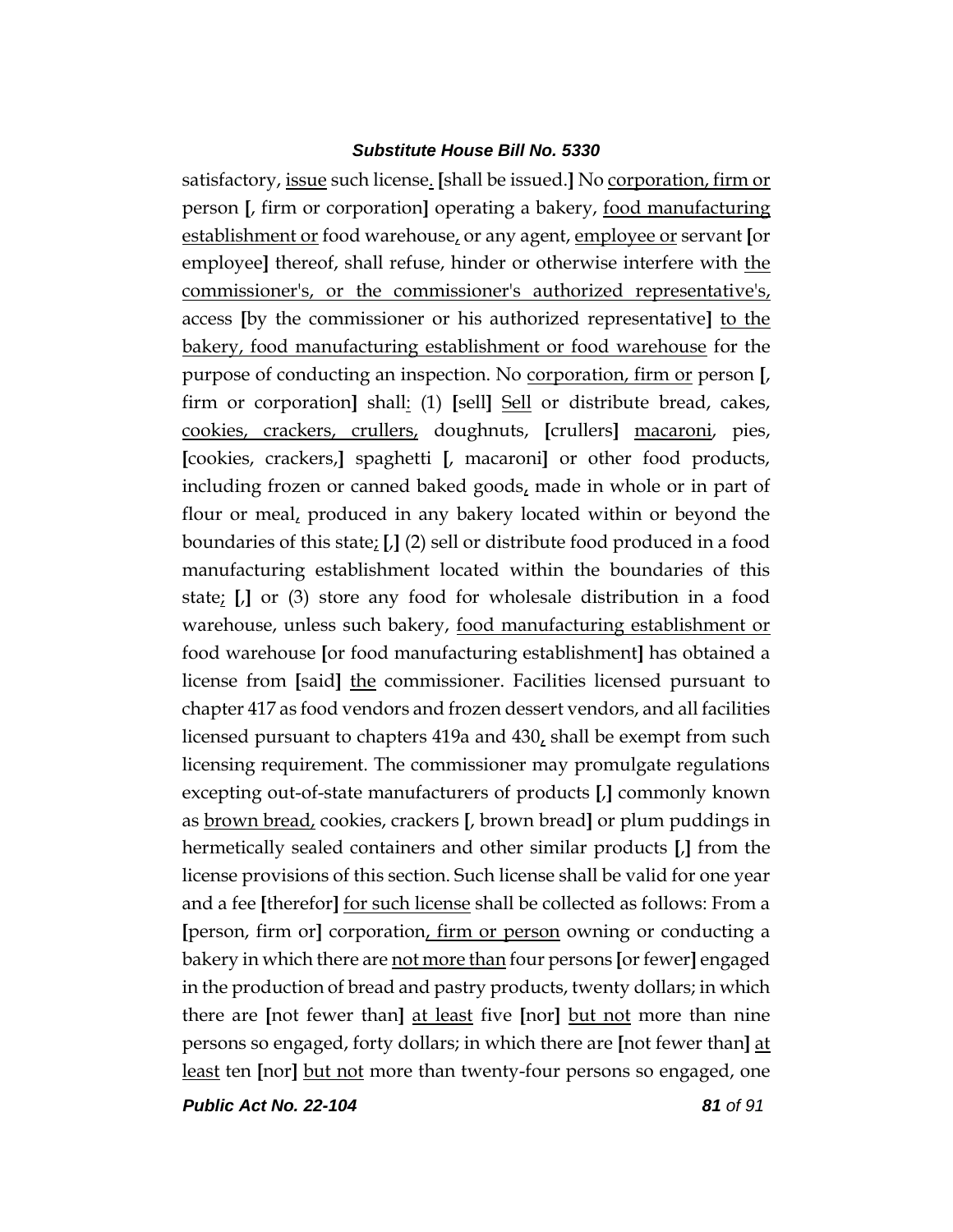hundred dollars; in which there are **[**not fewer than**]** at least twenty-five **[**nor**]** but not more than ninety-nine persons so engaged, two hundred dollars; in which there are **[**more than**]** at least one hundred persons so engaged, two hundred fifty dollars. The fee for a food **[**manufacturer**]** manufacturing establishment or food warehouse license shall be twenty dollars annually. **[**No prior inspection by the commissioner shall be necessary for a food warehouse registered under section 21a-160 prior to October 1, 2019, which is required to transfer its registration to a new license under the provisions of this subsection.**]**

(c) **[**A**]** The Commissioner of Consumer Protection may revoke a bakery, food manufacturing establishment or food warehouse **[**or food manufacturer license may be revoked by said commissioner**]** license for any violation of sections 21a-151 to **[**21a-160**]** 21a-159, inclusive, as amended by this act, after a hearing conducted in accordance with chapter 54. In addition, the commissioner may summarily suspend a bakery, **[**or food manufacturer**]** food manufacturing establishment or food warehouse license **[**may be summarily suspended**]** pending a hearing if **[**said**]** the commissioner has reason to believe that the public health, safety or welfare imperatively requires emergency action. **[**Within**]** Not later than ten days following the suspension order, **[**said**]** the commissioner shall cause to be held a hearing which shall be conducted in accordance with the provisions of **[**said**]** chapter 54. Following **[**said**]** such hearing, **[**said**]** the commissioner shall dissolve such suspension or order revocation of the bakery, food manufacturing establishment or food warehouse **[**or food manufacturer**]** license. Any **[**person, firm or**]** corporation, firm or person whose license has been revoked may **[**make application**]** apply for a new license and **[**said**]** the commissioner shall act on such application **[**within**]** not later than thirty days **[**of receipt**]** after the commissioner receives such application. The costs of any inspections necessary to determine whether or not an applicant, whose license has been revoked, is entitled to have a new license granted shall be borne by the applicant at such rates as the

*Public Act No. 22-104 82 of 91*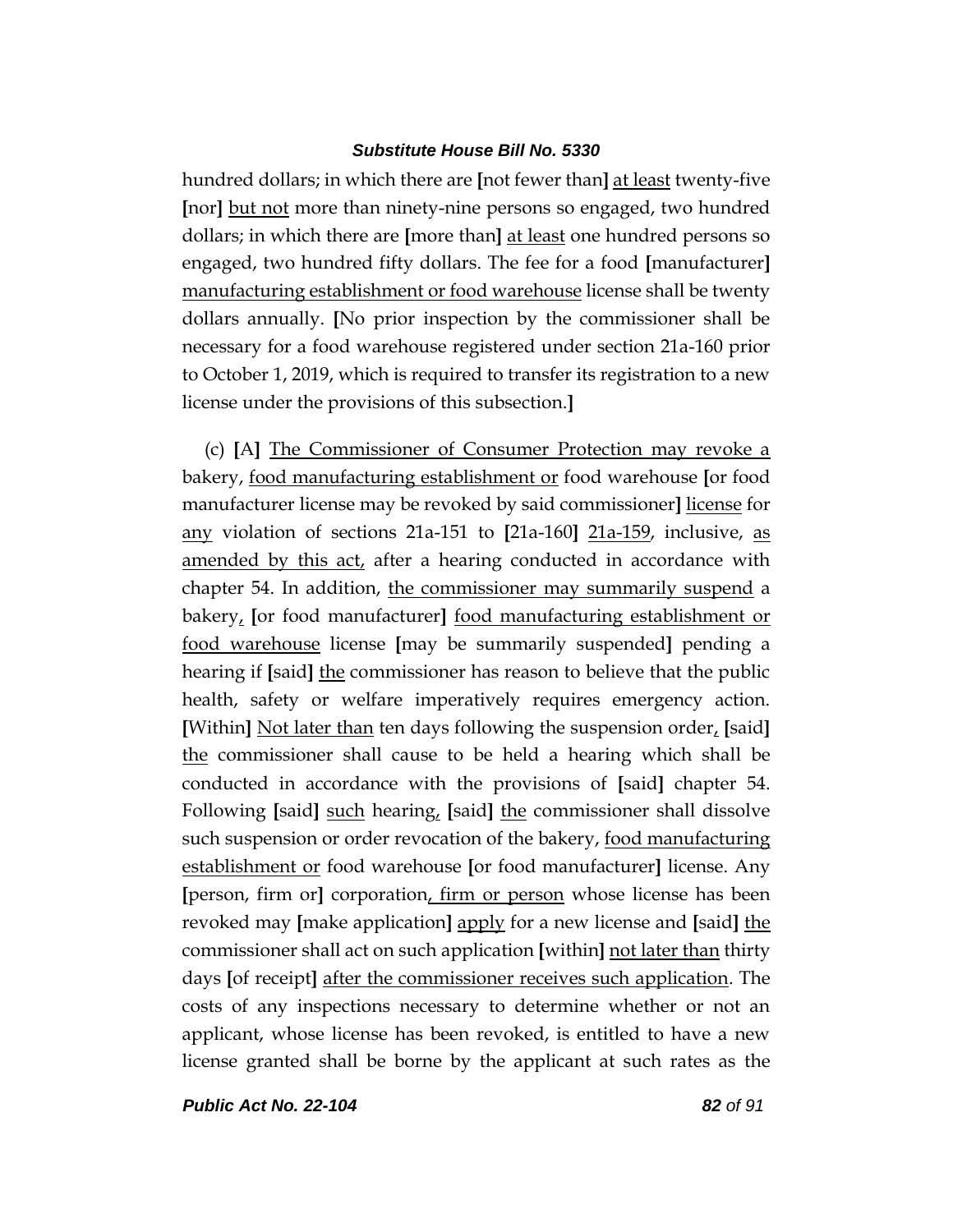commissioner may determine. **[**Said**]** The commissioner may refuse to grant any bakery, food manufacturing establishment or food warehouse **[**or food manufacturer**]** a license if **[**he or she**]** the commissioner finds that the applicant has evidenced a pattern of noncompliance with the provisions of sections 21a-151 to **[**21a-160**]** 21a-159, inclusive, as amended by this act. Prima facie evidence of a pattern of noncompliance shall be established if **[**said**]** the commissioner shows that the applicant has had two or more bakery, food manufacturing establishment or food warehouse **[**or food manufacturer**]** licenses revoked.

(d) All vehicles used in the transportation of bakery, food manufacturing establishment or food warehouse products shall be kept in a sanitary condition and shall have the name and address of the bakery, food manufacturing establishment or food warehouse owner, operator or distributor legibly printed on both sides. Each compartment in which unwrapped bakery, food manufacturing establishment or food warehouse products are transported shall be enclosed in a manner approved by the commissioner.

(e) The provisions of this section shall not prevent local health authorities from enforcing orders or regulations concerning the sanitary condition of retail bakeries.

(f) Any person who desires to obtain a license under the provisions of sections 21a-151 to **[**21a-160**]** 21a-159, inclusive, as amended by this act, shall first obtain and present to the **[**commissioner**]** Commissioner of Consumer Protection a certificate of approval of the location for which such license is desired. The certificate of approval shall be obtained from the zoning commission, planning and zoning commission or local authority of the town, city or borough in which the facility is located or is proposed to be located. **[**A**]** No certificate of approval shall **[**not**]** be required **[**in the case of the transfer of the last issued license from one person to another or in the case of a renewal of a license by the holder of the license**]** for a new license if the proposed

*Public Act No. 22-104 83 of 91*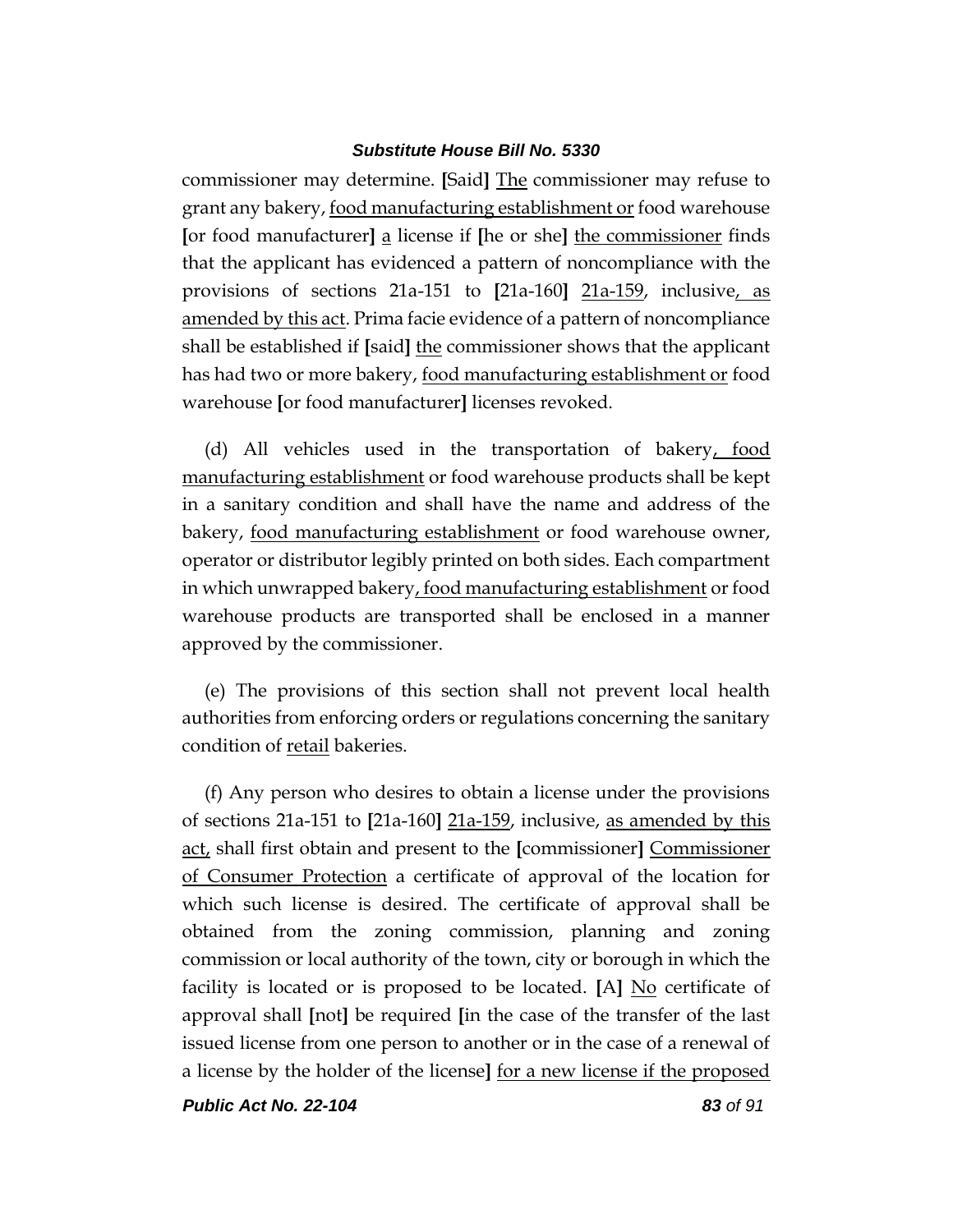use conforms to existing zoning requirements, for a license renewal by the license holder or for a transfer by the license holder to another person of the license most recently issued to such license holder. The commissioner shall not issue any license under the provisions of sections 21a-151 to **[**21a-160**]** 21a-159, inclusive, as amended by this act, for which a certificate of approval is required until such certificate of approval is obtained by the license applicant. **[**The provisions of this subsection requiring a certificate of approval from the zoning commission or other local authority shall not apply to any food warehouse that was registered in good standing pursuant to section 21a-160 prior to October 1, 2019.**]**

Sec. 51. Section 21a-156 of the general statutes is repealed and the following is substituted in lieu thereof (*Effective from passage*):

The commissioner shall, from time to time, after inquiry and public hearing, adopt and promulgate regulations to supplement and give full effect to the provisions of sections 21a-151 to **[**21a-160**]** 21a-159, inclusive, as amended by this act. Such regulations, among other things, may establish sanitary requirements pertaining to the manufacture and distribution of bread and pastry products. Such regulations may also cover provisions restricting the sale of dangerous, harmful and unwholesome bread and pastry products, the labeling of bread and pastry products, the inspection of bakeries, food manufacturing establishments and food warehouses and the establishment of costs for special inspections. The commissioner shall annually review the amounts of bakery, food manufacturing establishment and food warehouse license fees referred to in subsection (b) of section 21a-152, as amended by this act, and shall increase such fees in order to reflect the costs to the department of carrying out the provisions of sections 21a-151 to **[**21a-160**]** 21a-159, inclusive, as amended by this act.

Sec. 52. Section 21a-159 of the general statutes is repealed and the following is substituted in lieu thereof (*Effective from passage*):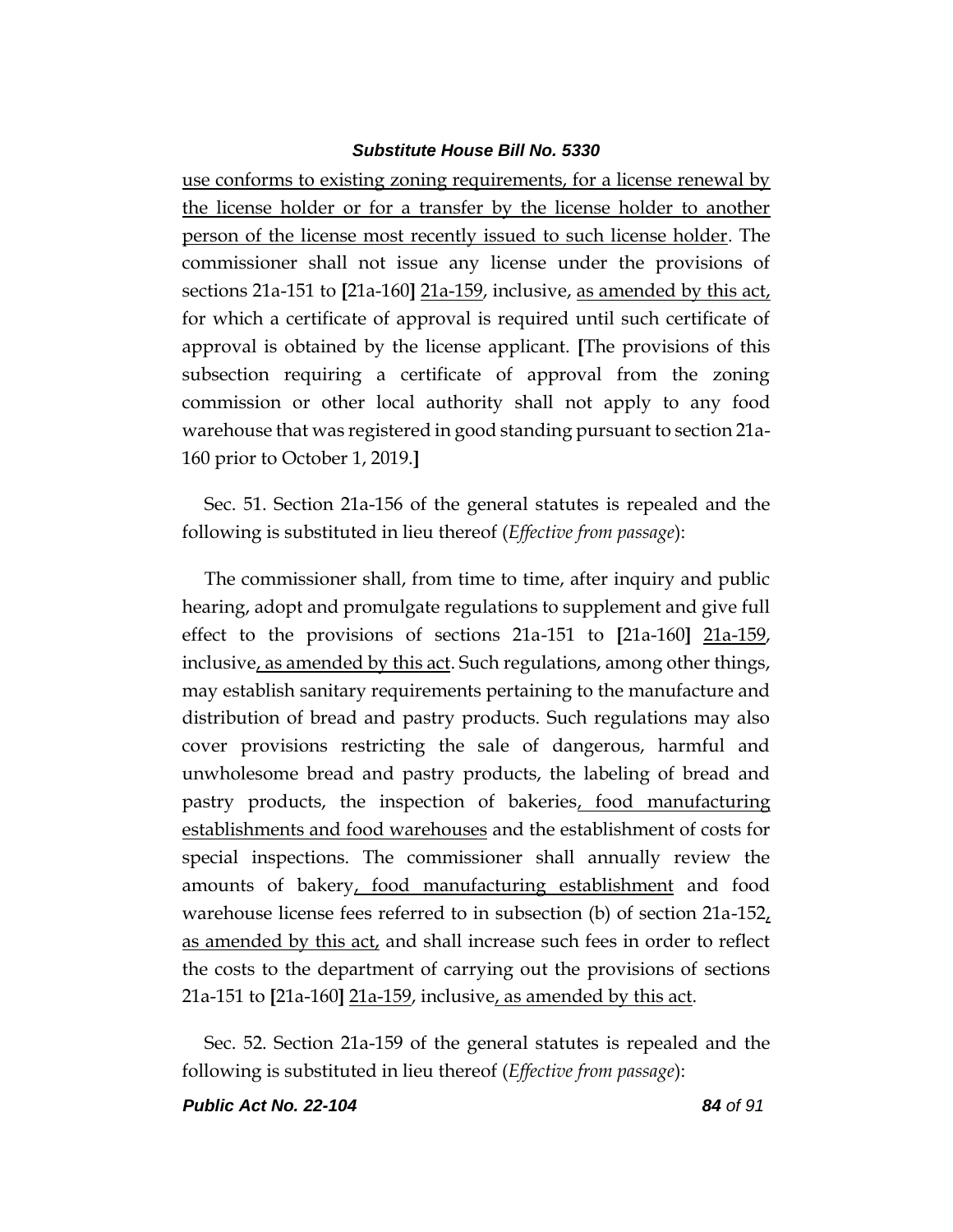(a) Any person who violates any provision of sections 21a-151 to **[**21a-160**]** 21a-159, inclusive, as amended by this act, or any regulation made thereunder, or fails to comply with an order of the Commissioner of Consumer Protection, shall: (1) **[**for**]** For a first offense, be fined not more than two hundred fifty dollars; **[**,**]** and (2) for **[**any**]** each subsequent offense, be guilty of a class D misdemeanor.

(b) The **[**commissioner**]** Commissioner of Consumer Protection may apply to the Superior Court for, and such court may **[**,**]** upon hearing and for cause shown **[**,**]** grant, a temporary or permanent injunction enjoining any person from operating a bakery, <u>food manufacturing</u> establishment or food warehouse **[**or food manufacturing establishment**]** without a license issued in accordance with sections 21a-151 to **[**21a-160**]** 21a-159, inclusive, as amended by this act, irrespective of whether or not there exists an adequate remedy at law. The commissioner also may apply to the Superior Court for, and such court shall have jurisdiction to grant, a temporary restraining order pending a hearing. Such application for injunctive or other appropriate relief shall be brought by the Attorney General.

(c) The Commissioner of Consumer Protection, after providing notice and conducting a hearing in accordance with the provisions of chapter 54, may issue a warning citation  $\underline{\mathbf{to}}_t$  or impose a civil penalty of not more than one hundred dollars for the first offense and not more than five hundred dollars for each subsequent offense on, any person who violates any provision of sections 21a-151 to **[**21a-160**]** 21a-159, inclusive, as amended by this act, or any regulation adopted pursuant to section 21a-156, as amended by this act.

Sec. 53. Subsection (a) of section 22-54u of the general statutes is repealed and the following is substituted in lieu thereof (*Effective from passage*):

(a) The preparation, packaging, labeling and sale of honey and maple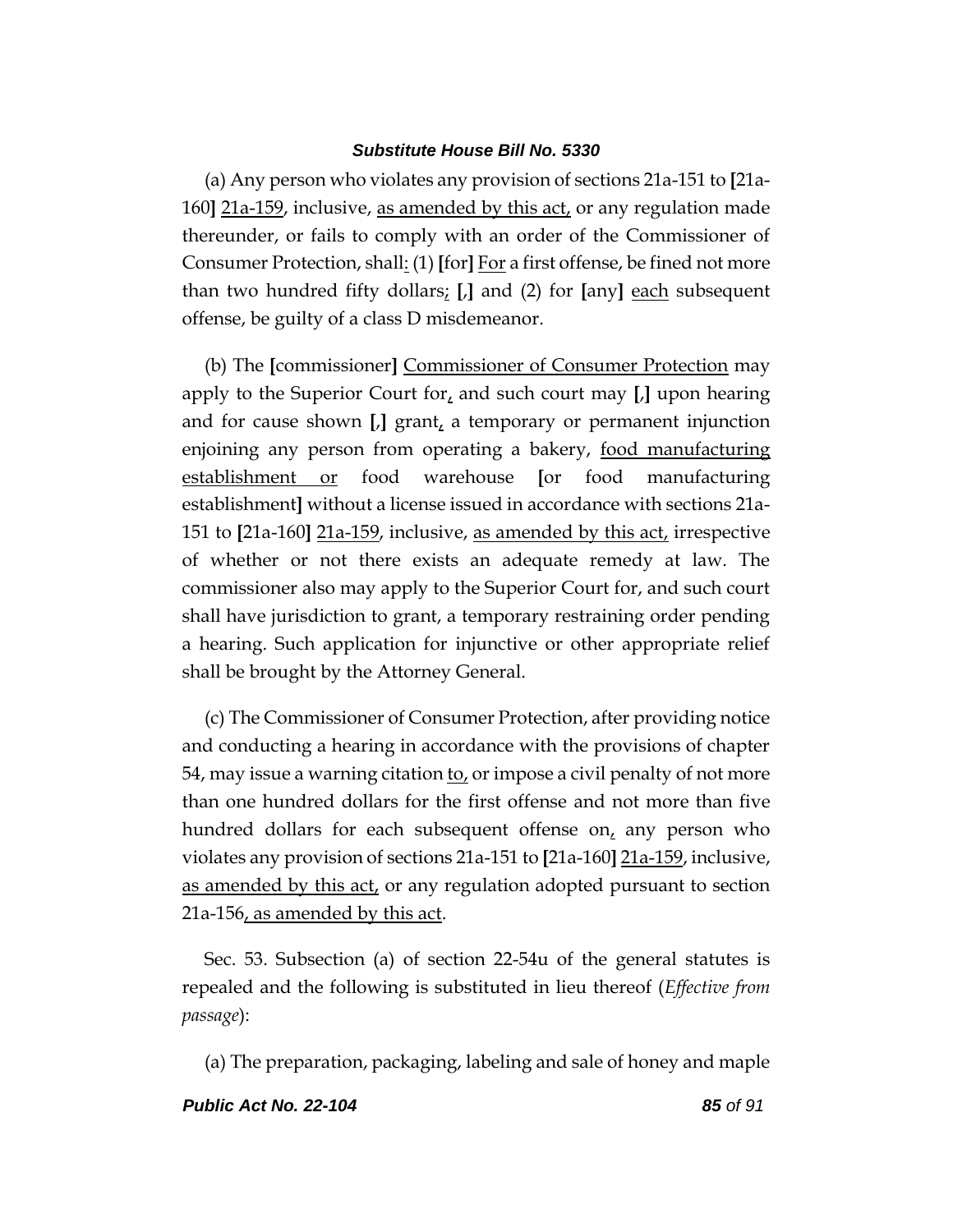syrup produced in this state shall not be subject to the provisions of sections 21a-91 to 21a-120, inclusive, and sections 21a-151 to **[**21a-160**]** 21a-159, inclusive, as amended by this act, and shall be under the licensing, inspection and enforcement authority of the Commissioner of Agriculture and the commissioner's authorized agents.

Sec. 54. Section 21a-421bb of the 2022 supplement to the general statutes, as amended by section 9 of public act 22-103, is repealed and the following is substituted in lieu thereof (*Effective from passage*):

(a) No person other than the holder of a cannabis establishment license issued by this state shall advertise any cannabis or services related to cannabis in this state.

(b) Except as provided in subsection (d) of this section, cannabis establishments shall not:

(1) Advertise, including, but not limited to, through a business name or logo, cannabis, cannabis paraphernalia or goods or services related to cannabis:

(A) In ways that target or are designed to appeal to individuals under twenty-one years of age, including, but not limited to, spokespersons or celebrities who appeal to individuals under the legal age to purchase cannabis or cannabis products, depictions of a person under twenty-five years of age consuming cannabis, or, the inclusion of objects, such as toys, characters or cartoon characters, suggesting the presence of a person under twenty-one years of age, or any other depiction designed in any manner to be appealing to a person under twenty-one years of age; or

(B) By using any image, or any other visual representation, of the cannabis plant or any part of the cannabis plant, including, but not limited to, the leaf of the cannabis plant;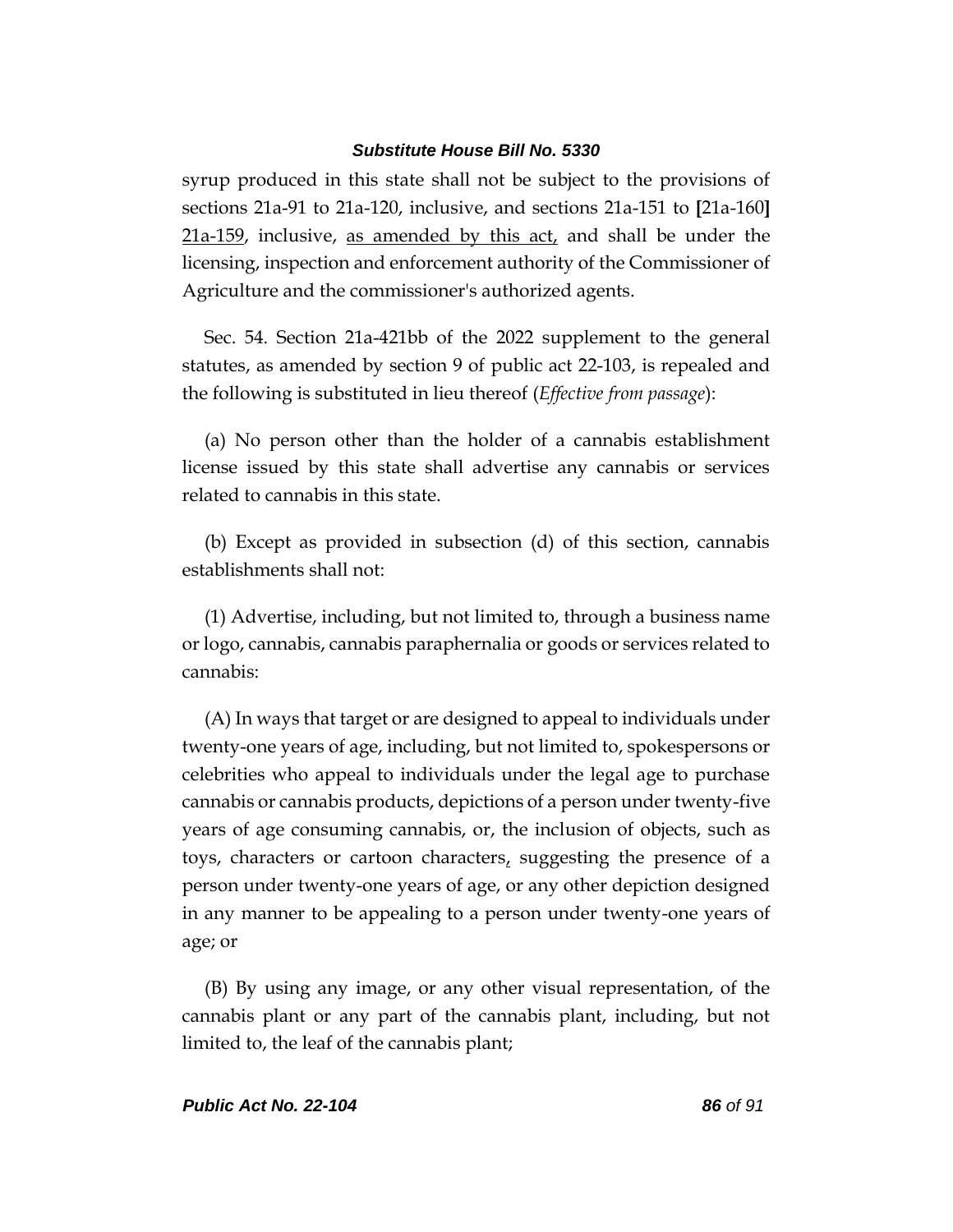(2) Engage in any advertising by means of any form of billboard within one thousand five hundred feet of an elementary or secondary school ground or a house of worship, recreation center or facility, child care center, playground, public park or library, or engage in any advertising by means of an electronic or illuminated billboard between the hours of six o'clock a.m. and eleven o'clock p.m.;

(3) Engage in advertising by means of any television, radio, Internet, mobile application, social media or other electronic communication, billboard or other outdoor signage, or print publication unless the cannabis establishment has reliable evidence that at least ninety per cent of the audience for the advertisement is reasonably expected to be twenty-one years of age or older;

(4) Engage in advertising or marketing directed toward locationbased devices, including, but not limited to, cellular phones, unless the marketing is a mobile device application installed on the device by the owner of the device who is twenty-one years of age or older and includes a permanent and easy opt-out feature and warnings that the use of cannabis is restricted to persons twenty-one years of age or older;

(5) Advertise cannabis or cannabis products in a manner claiming or implying, or permit any employee of the cannabis establishment to claim or imply, that such products have curative or therapeutic effects, or that any other medical claim is true, or allow any employee to promote cannabis for a wellness purpose unless such claims are substantiated as set forth in regulations adopted under chapter 420f or verbally conveyed by a licensed pharmacist or other licensed medical practitioner in the course of business in, or while representing, a hybrid retail or dispensary facility;

(6) Sponsor charitable, sports, musical, artistic, cultural, social or other similar events or advertising at, or in connection with, such an event unless the cannabis establishment has reliable evidence that (A)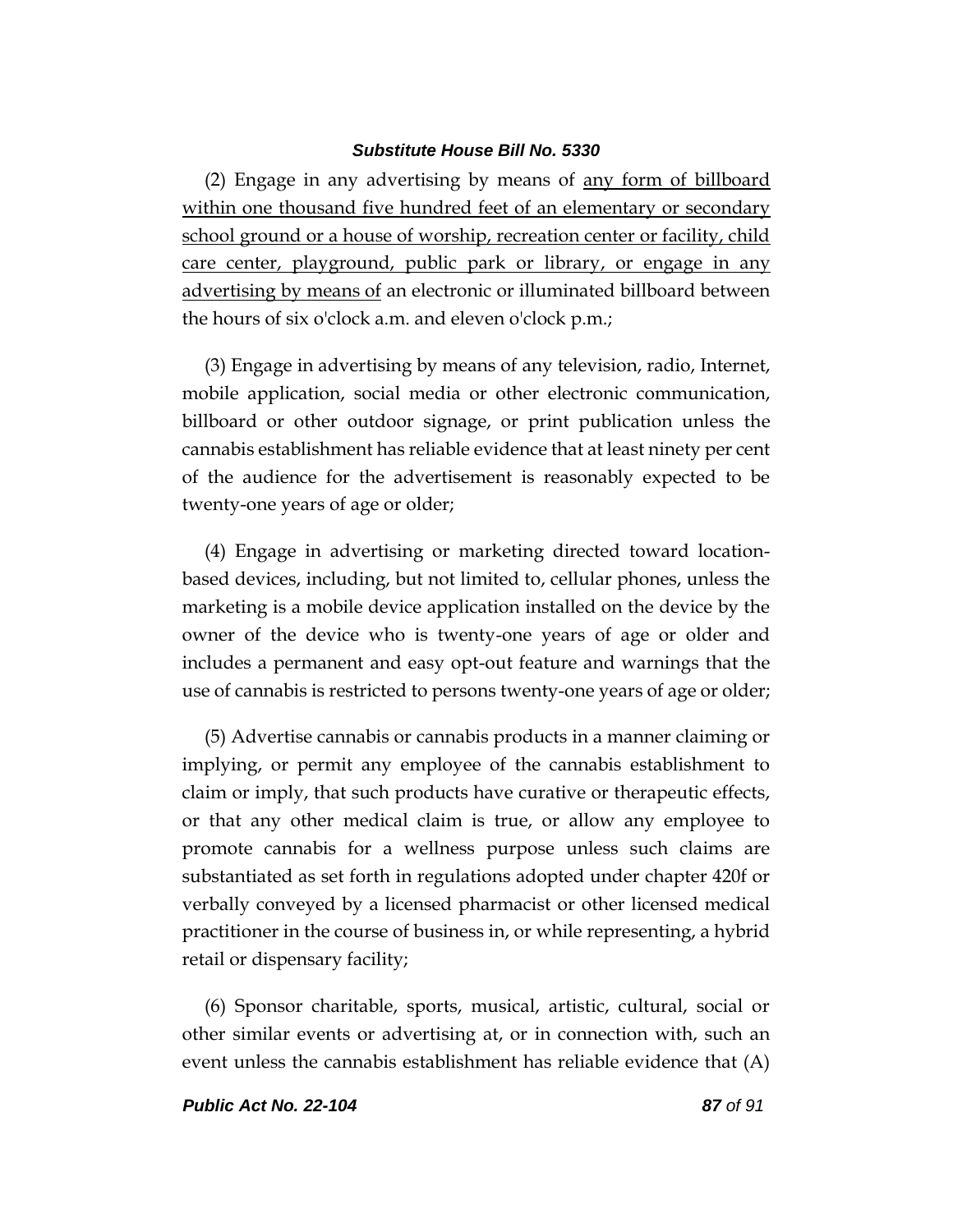not more than ten per cent of the in-person audience at the event is reasonably expected to be under the legal age to purchase cannabis or cannabis products, and (B) not more than ten per cent of the audience that will watch, listen or participate in the event is expected to be under the legal age to purchase cannabis products;

(7) Advertise cannabis, cannabis products or cannabis paraphernalia in any physical form visible to the public within **[**one thousand**]** five hundred feet of an elementary or secondary school ground or a **[**house of worship,**]** recreation center or facility, child care center, playground, public park or library;

(8) Cultivate cannabis or manufacture cannabis products for distribution outside of this state in violation of federal law, advertise in any way that encourages the transportation of cannabis across state lines or otherwise encourages illegal activity;

(9) Except for dispensary facilities and hybrid retailers, exhibit within or upon the outside of the facility used in the operation of a cannabis establishment, or include in any advertisement, the word "dispensary" or any variation of such term or any other words, displays or symbols indicating that such store, shop or place of business is a dispensary;

(10) Exhibit within or upon the outside of the premises subject to the cannabis establishment license, or include in any advertisement the words "drug store", "pharmacy", "apothecary", "drug", "drugs" or "medicine shop" or any combination of such terms or any other words, displays or symbols indicating that such store, shop or place of business is a pharmacy;

(11) Advertise on or in public or private vehicles or at bus stops, taxi stands, transportation waiting areas, train stations, airports or other similar transportation venues including, but not limited to, vinylwrapped vehicles or signs or logos on transportation vehicles not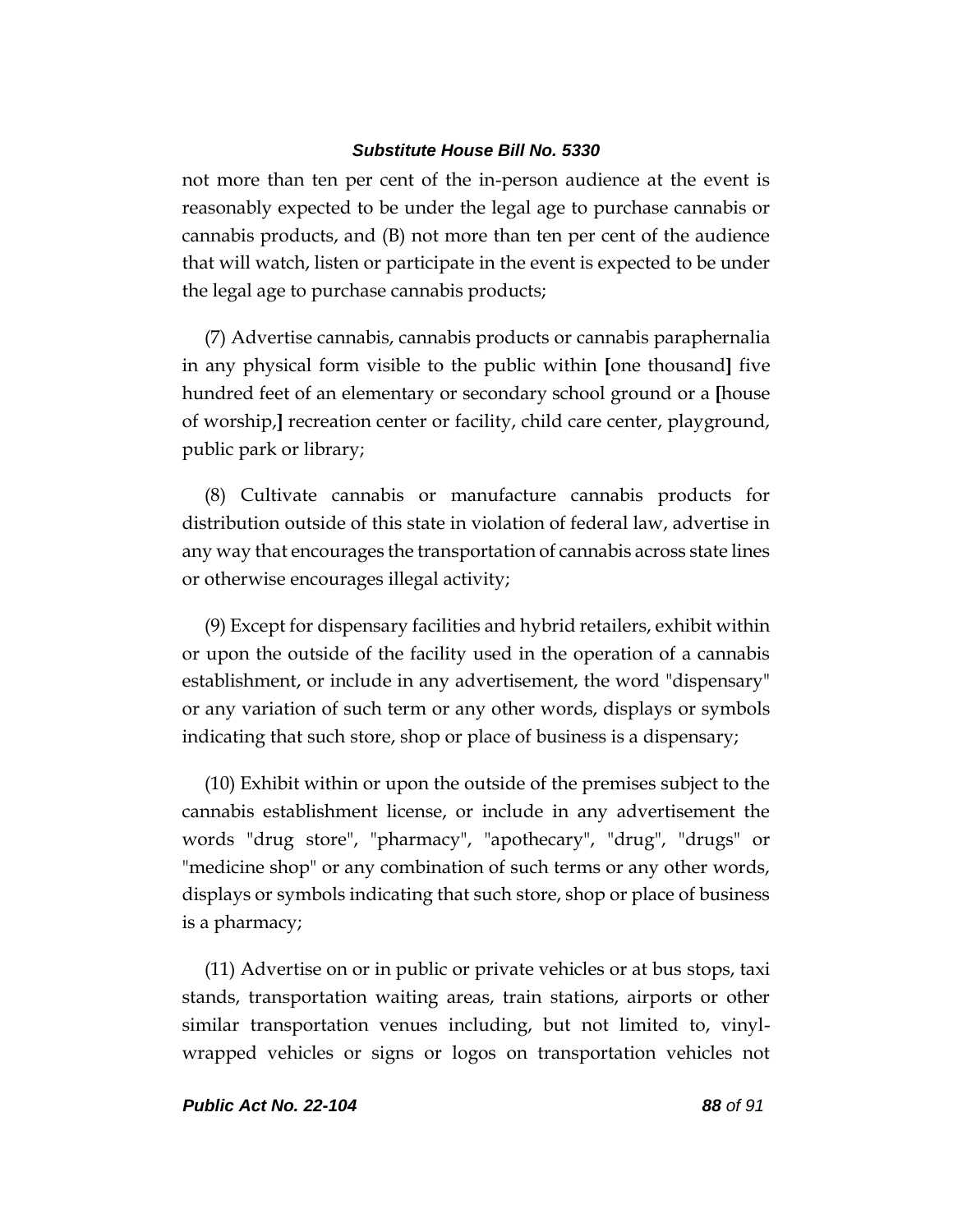owned by a cannabis establishment;

(12) Display cannabis, cannabis products or any image, or any other visual representation, of the cannabis plant or any part of the cannabis plant, including, but not limited to, the leaf of the cannabis plant, so as to be clearly visible to a person from the exterior of the facility used in the operation of a cannabis establishment, or display signs or other printed material advertising any brand or any kind of cannabis or cannabis product, or including any image, or any other visual representation, of the cannabis plant or any part of the cannabis plant, including, but not limited to, the leaf of the cannabis plant, on the exterior of any facility used in the operation of a cannabis establishment;

(13) Utilize radio or loudspeaker, in a vehicle or in or outside of a facility used in the operation of a cannabis establishment, for the purposes of advertising the sale of cannabis or cannabis products; or

(14) Operate any web site advertising or depicting cannabis, cannabis products or cannabis paraphernalia unless such web site verifies that the entrants or users are twenty-one years of age or older.

(c) Except as provided in subsection (d) of this section, any advertisements from a cannabis establishment shall contain the following warning: "Do not use cannabis if you are under twenty-one years of age. Keep cannabis out of the reach of children." In a print or visual medium, such warning shall be conspicuous, easily legible and shall take up not less than ten per cent of the advertisement space. In an audio medium, such warning shall be at the same speed as the rest of the advertisement and be easily intelligible.

(d) Any outdoor signage, including, but not limited to, any monument sign, pylon sign or wayfinding sign, shall be deemed to satisfy the audience requirement established in subdivision (3) of subsection (b) of this section, and shall not be required to contain the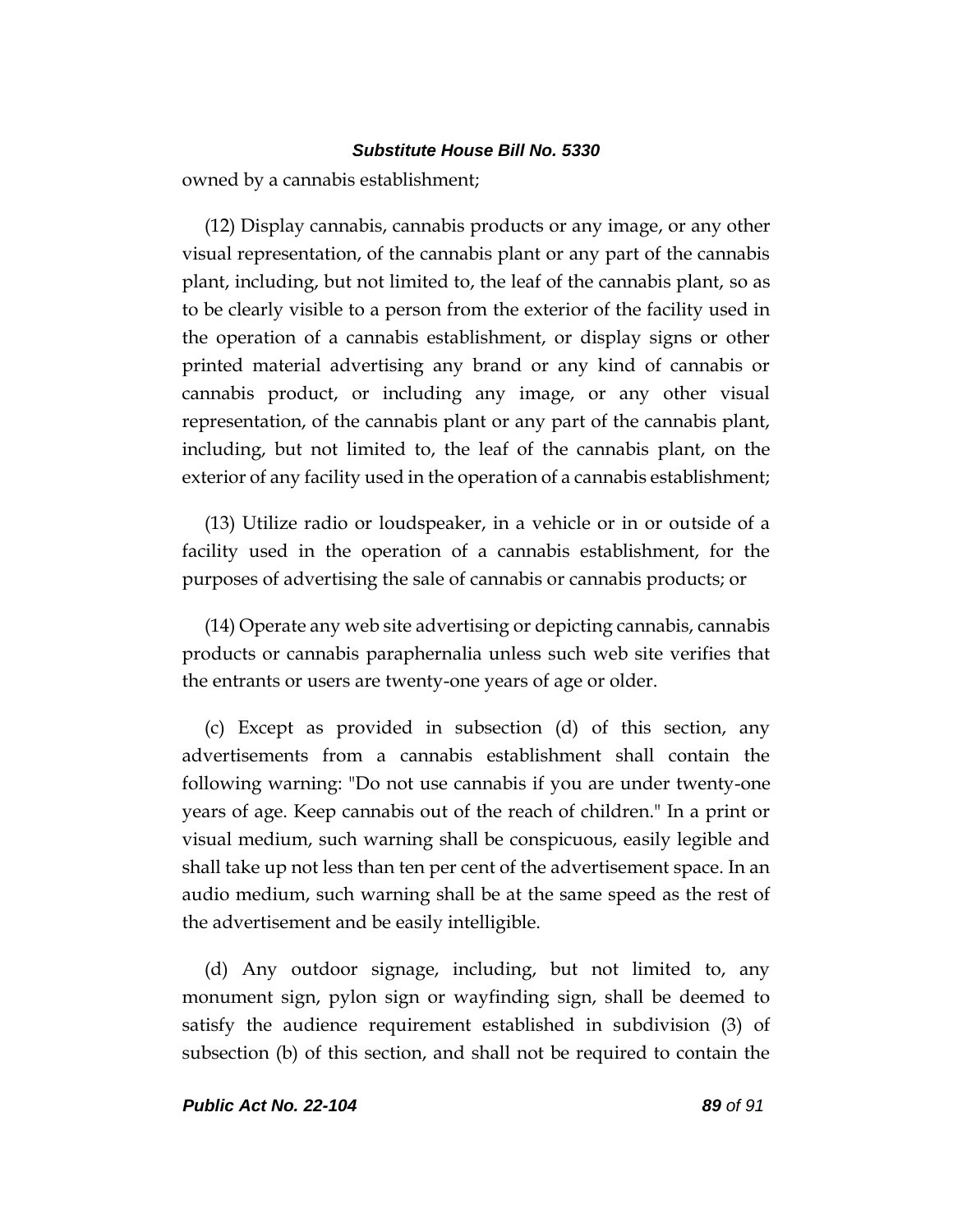warning required under subsection (c) of this section, if such outdoor signage:

(1) Contains only the name and logo of the cannabis establishment;

(2) Does not include any image, or any other visual representation, of the cannabis plant or any part of the cannabis plant, including, but not limited to, the leaf of the cannabis plant;

(3) Is comprised of not more than three colors; and

(4) Is located:

(A) On the cannabis establishment's premises, regardless of whether such cannabis establishment leases or owns such premises; or

(B) On any commercial property occupied by multiple tenants including such cannabis establishment.

(e) The department shall not register, and may require revision of, any submitted or registered cannabis brand name that:

(1) Is identical to, or confusingly similar to, the name of an existing non-cannabis product;

(2) Is identical to, or confusingly similar to, the name of an unlawful product or substance;

(3) Is confusingly similar to the name of a previously approved cannabis brand name;

(4) Is obscene or indecent; and

(5) Is customarily associated with persons under the age of twentyone.

(f) A violation of the provisions of subsections (a) to (c), inclusive, of